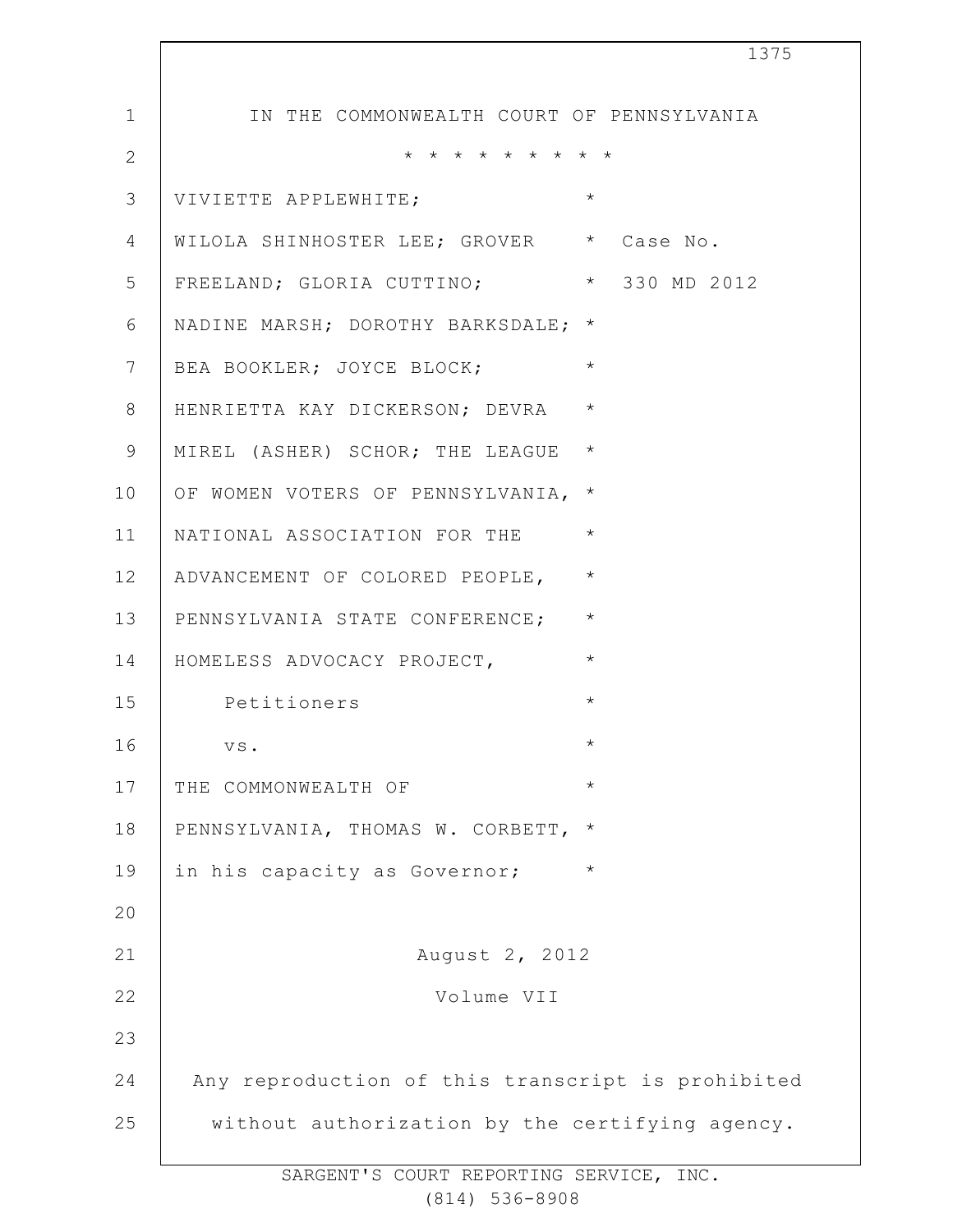| $1\,$<br>CAROL AICHELE, in her capacity *<br>$\mathbf{2}$<br>as Secretary of the Commonwealth, *<br>$\mathcal{S}$<br>$\star$<br>Respondents<br>* * * * * * * * *<br>$\overline{4}$<br>5<br>$\sqrt{6}$<br>BEFORE: HONORABLE ROBERT SIMPSON<br>$\overline{7}$<br>$\,8\,$<br>HEARING: Thursday, August 2, 2012<br>10:00 a.m.<br>$\mathsf 9$<br>10<br>LOCATION: PA Judicial Center<br>11<br>12<br>601 Commonwealth Avenue<br>13<br>Harrisburg, PA 17110<br>14<br>15<br>WITNESSES: None<br>16<br>$17\,$<br>Reporter: Nicole Montagano<br>$1\,8$<br>19<br>$20$<br>21<br>22<br>23<br>24<br>25 |  | 1376 |
|----------------------------------------------------------------------------------------------------------------------------------------------------------------------------------------------------------------------------------------------------------------------------------------------------------------------------------------------------------------------------------------------------------------------------------------------------------------------------------------------------------------------------------------------------------------------------------------|--|------|
|                                                                                                                                                                                                                                                                                                                                                                                                                                                                                                                                                                                        |  |      |
|                                                                                                                                                                                                                                                                                                                                                                                                                                                                                                                                                                                        |  |      |
|                                                                                                                                                                                                                                                                                                                                                                                                                                                                                                                                                                                        |  |      |
|                                                                                                                                                                                                                                                                                                                                                                                                                                                                                                                                                                                        |  |      |
|                                                                                                                                                                                                                                                                                                                                                                                                                                                                                                                                                                                        |  |      |
|                                                                                                                                                                                                                                                                                                                                                                                                                                                                                                                                                                                        |  |      |
|                                                                                                                                                                                                                                                                                                                                                                                                                                                                                                                                                                                        |  |      |
|                                                                                                                                                                                                                                                                                                                                                                                                                                                                                                                                                                                        |  |      |
|                                                                                                                                                                                                                                                                                                                                                                                                                                                                                                                                                                                        |  |      |
|                                                                                                                                                                                                                                                                                                                                                                                                                                                                                                                                                                                        |  |      |
|                                                                                                                                                                                                                                                                                                                                                                                                                                                                                                                                                                                        |  |      |
|                                                                                                                                                                                                                                                                                                                                                                                                                                                                                                                                                                                        |  |      |
|                                                                                                                                                                                                                                                                                                                                                                                                                                                                                                                                                                                        |  |      |
|                                                                                                                                                                                                                                                                                                                                                                                                                                                                                                                                                                                        |  |      |
|                                                                                                                                                                                                                                                                                                                                                                                                                                                                                                                                                                                        |  |      |
|                                                                                                                                                                                                                                                                                                                                                                                                                                                                                                                                                                                        |  |      |
|                                                                                                                                                                                                                                                                                                                                                                                                                                                                                                                                                                                        |  |      |
|                                                                                                                                                                                                                                                                                                                                                                                                                                                                                                                                                                                        |  |      |
|                                                                                                                                                                                                                                                                                                                                                                                                                                                                                                                                                                                        |  |      |
|                                                                                                                                                                                                                                                                                                                                                                                                                                                                                                                                                                                        |  |      |
|                                                                                                                                                                                                                                                                                                                                                                                                                                                                                                                                                                                        |  |      |
|                                                                                                                                                                                                                                                                                                                                                                                                                                                                                                                                                                                        |  |      |
|                                                                                                                                                                                                                                                                                                                                                                                                                                                                                                                                                                                        |  |      |
|                                                                                                                                                                                                                                                                                                                                                                                                                                                                                                                                                                                        |  |      |
|                                                                                                                                                                                                                                                                                                                                                                                                                                                                                                                                                                                        |  |      |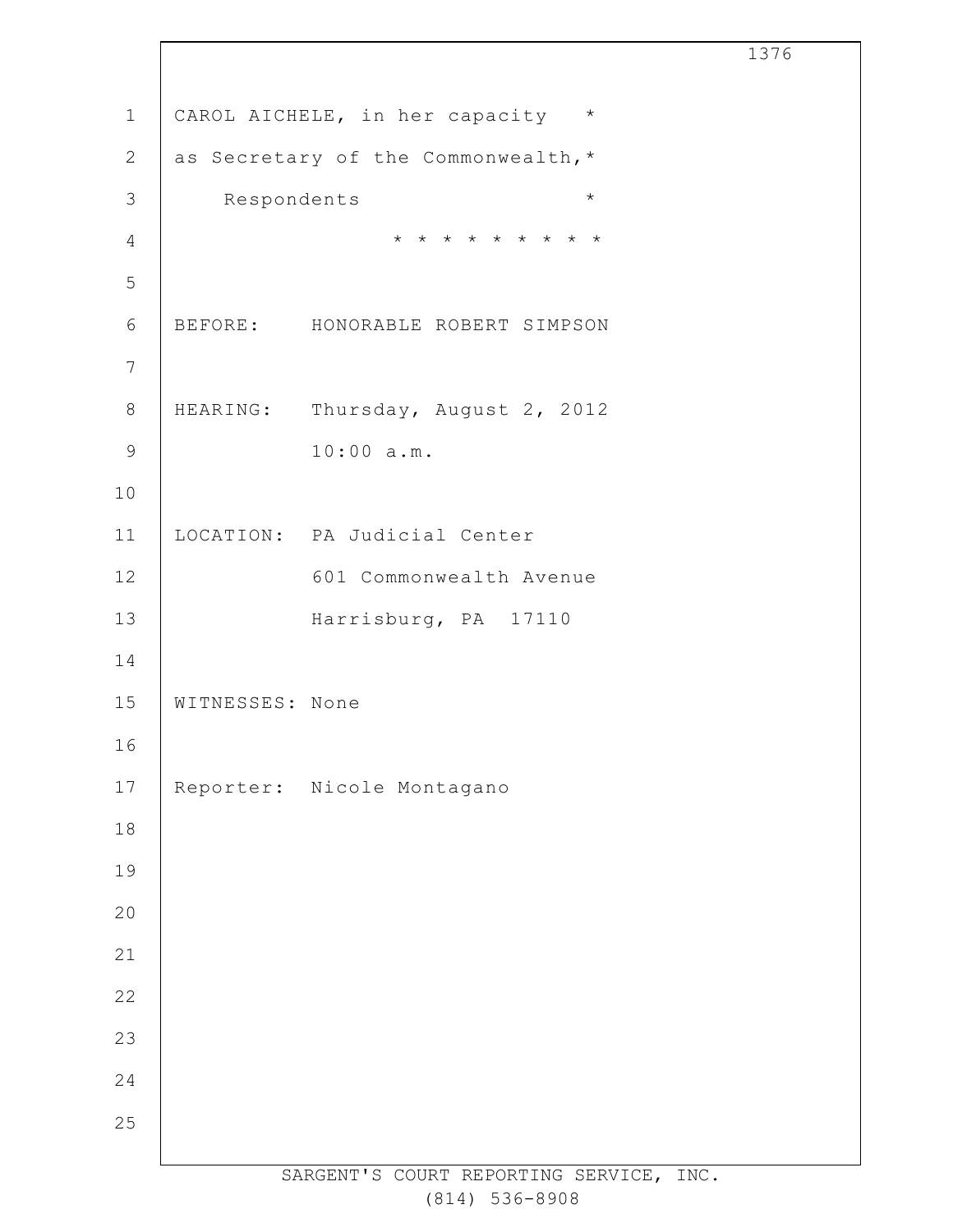| $\mathbf 1$    | A P P E A R A N C E S                        |
|----------------|----------------------------------------------|
| $\overline{2}$ |                                              |
| 3              | MARIAN K. SCHNEIDER, ESQUIRE                 |
| $\overline{4}$ | Law Offices of Marian K. Schneider           |
| 5              | 295 East Swedesford Road, #348               |
| 6              | Wayne, PA 19087                              |
| $\overline{7}$ | COUNSEL FOR PETITIONERS                      |
| $\,8\,$        |                                              |
| $\mathsf 9$    | DAVID P. GERSCH, ESQUIRE                     |
| 10             | MICHAEL A. RUBIN, ESQUIRE                    |
| 11             | RACHEL L. FRANKEL, ESQUIRE                   |
| 12             | DORIAN L. HURLEY, ESQUIRE                    |
| 13             | Arnold & Porter, LLP                         |
| 14             | 555 Twelfth Street, NW                       |
| 15             | Washington, DC 20004-1206                    |
| 16             | COUNSEL FOR PETITIONERS                      |
| 17             |                                              |
| 18             | JENNIFER CLARKE, ESQUIRE                     |
| 19             | Public Interest Law Center of Philadelphia   |
| 20             | United Way Building                          |
| 21             | 1709 Benjamin Franklin Parkway, Second Floor |
| 22             | Philadelphia, PA 19103                       |
| 23             | COUNSEL FOR PETITIONERS                      |
| 24             |                                              |
| 25             |                                              |
|                |                                              |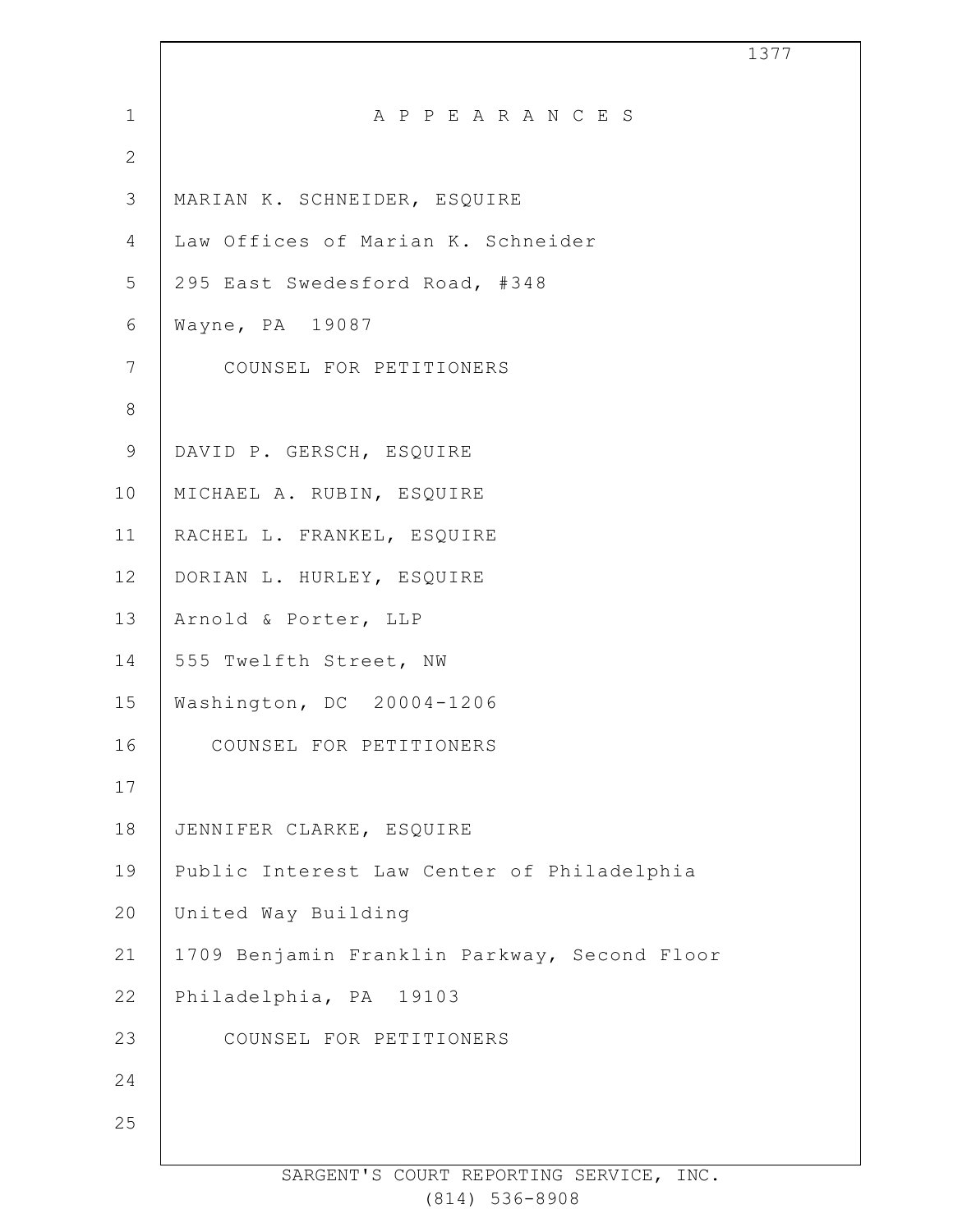| $\mathbf 1$    | A P P E A R A N C E S (cont.)                  |
|----------------|------------------------------------------------|
| $\mathbf{2}$   |                                                |
| $\mathcal{S}$  | WITOLD J. WALCZAK, ESQUIRE                     |
| $\overline{4}$ | American Civil Liberties Union of Pennsylvania |
| 5              | 312 Atwood Street                              |
| 6              | Pittsburgh, PA 15213                           |
| $\overline{7}$ | COUNSEL FOR PETITIONERS                        |
| $\,8\,$        |                                                |
| $\mathsf 9$    | PATRICK S. CAWLEY, ESQUIRE                     |
| 10             | CALVIN R. KOONS, ESQUIRE                       |
| 11             | Office of Attorney General                     |
| 12             | Litigation Section                             |
| 13             | Strawberry Square, 15th Floor                  |
| 14             | Harrisburg, PA 17120                           |
| 15             | COUNSEL FOR RESPONDENTS                        |
| 16             |                                                |
| 17             | GREGORY E. DUNLAP, ESQUIRE                     |
| 18             | Deputy General Counsel                         |
| 19             | 7th Floor Harristown II                        |
| 20             | 333 Market Street                              |
| 21             | Harrisburg, PA 17101                           |
| 22             | COUNSEL FOR RESPONDENTS                        |
| 23             |                                                |
| 24             | ALSO PRESENT:                                  |
| 25             | KELBY BALLENA                                  |
|                |                                                |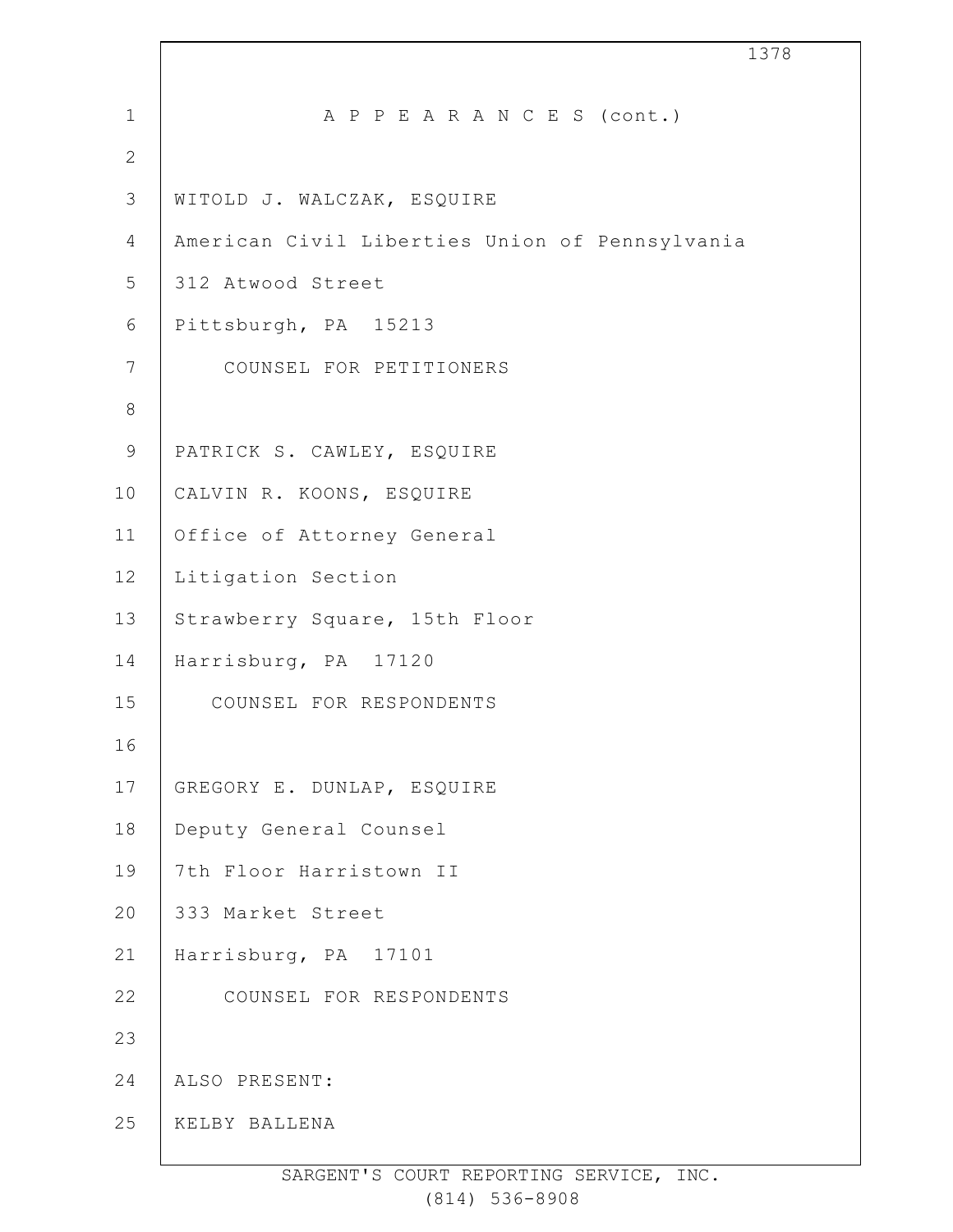|                  |                                         | 1379          |
|------------------|-----------------------------------------|---------------|
| $\mathbf 1$      | I N D E X                               |               |
| $\mathbf{2}$     |                                         |               |
| $\mathsf 3$      | DISCUSSION AMONG PARTIES                | 1381 - 1383   |
| 4                | CLOSING ARGUMENTS                       |               |
| 5                | By Attorney Walczak                     | $1383 - 1454$ |
| $6\,$            | CLOSING ARGUMENTS                       |               |
| $\boldsymbol{7}$ | By Attorney Cawley                      | $1455 - 1483$ |
| $\,8\,$          | DISCUSSION AMONG PARTIES                | $1483 - 1485$ |
| $\mathsf 9$      |                                         |               |
| 10               |                                         |               |
| 11               |                                         |               |
| 12               |                                         |               |
| 13               |                                         |               |
| 14               |                                         |               |
| 15               |                                         |               |
| 16               |                                         |               |
| 17               |                                         |               |
| 18               |                                         |               |
| 19               |                                         |               |
| 20               |                                         |               |
| 21               |                                         |               |
| 22               |                                         |               |
| 23               |                                         |               |
| 24               |                                         |               |
| 25               |                                         |               |
|                  | SARGENT'S COURT REPORTING SERVICE, INC. |               |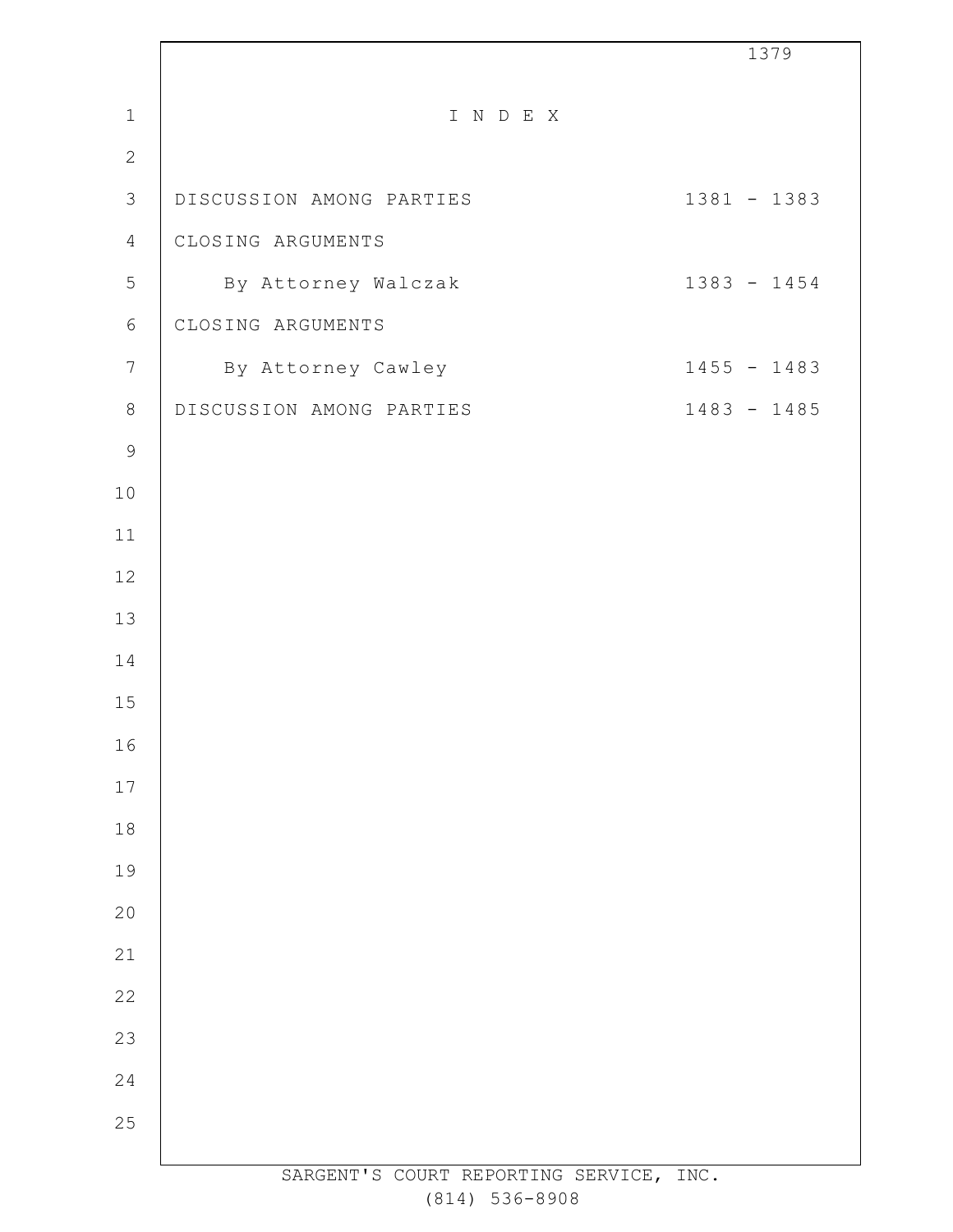|                |                |                                           | 1380    |
|----------------|----------------|-------------------------------------------|---------|
| $\mathbf 1$    |                | EXHIBITS                                  |         |
| $\mathbf{2}$   |                |                                           |         |
| $\mathcal{S}$  |                |                                           | Page    |
| $\overline{4}$ | Number         | Description                               | Offered |
| 5              | Respondents:   |                                           |         |
| $\sqrt{6}$     | $\overline{2}$ | Department of State Outreach Efforts 1381 |         |
| $\overline{7}$ |                |                                           |         |
| $\,8\,$        |                |                                           |         |
| $\mathsf 9$    |                |                                           |         |
| $1\,0$         |                |                                           |         |
| $11$           |                |                                           |         |
| $12\,$         |                |                                           |         |
| 13             |                |                                           |         |
| 14             |                |                                           |         |
| $15\,$         |                |                                           |         |
| 16             |                |                                           |         |
| $17$           |                |                                           |         |
| $1\,8$         |                |                                           |         |
| 19             |                |                                           |         |
| $20$           |                |                                           |         |
| 21             |                |                                           |         |
| 22             |                |                                           |         |
| 23             |                |                                           |         |
| 24             |                |                                           |         |
| 25             |                |                                           |         |
|                |                | SARGENT'S COURT REPORTING SERVICE, INC.   |         |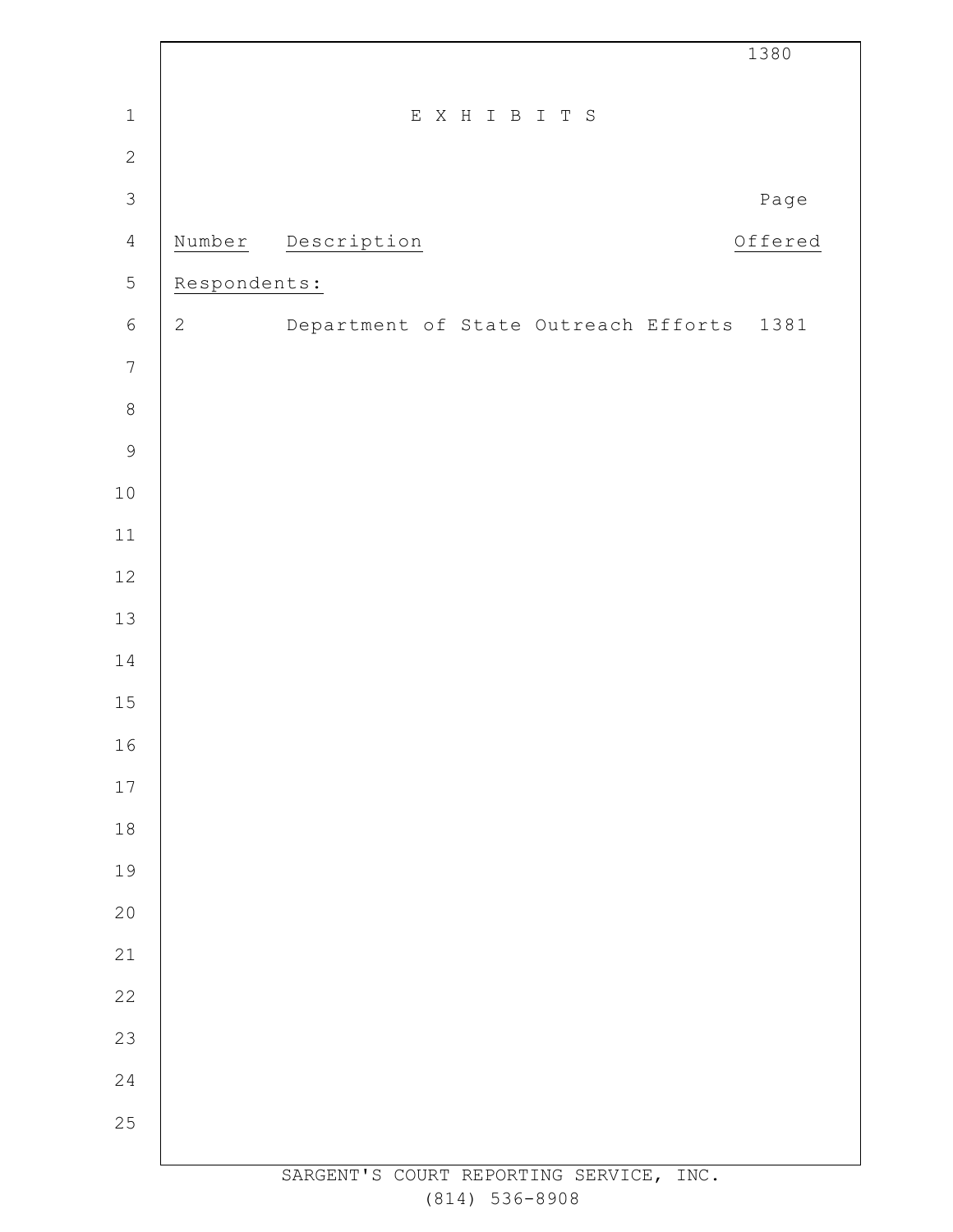1 2 3 4 5 6 7 8 9 10 11 12 13 14 15 16 17 18 19 20 21 22 23 24 25 1381 P R O C E E D I N G S ---------------------------------------------------- MR. TURNER: Commonwealth Court is now in session. Honorable Robert E. Simpson presiding. JUDGE SIMPSON: Thank you. Please be seated. All right. I have Defendants' --- or Respondents' Exhibit Number Two. And do you rest? ATTORNEY CAWLEY: Yes, Respondents rest. JUDGE SIMPSON: Then the evidence is closed. We're ready for closing arguments now. Closing arguments are really an opportunity for the attorneys to summarize everything that we've seen and heard, and they can even go beyond the summary of the evidence and make suggestions or invite me to consider inferences that arise from the evidence. I listen carefully to their --- as to what they have to say. I'm frequently guided by it. But ultimately what they say in a closing argument is not evidence and I'm not bound by it. How much time do you think you'll need for your closing?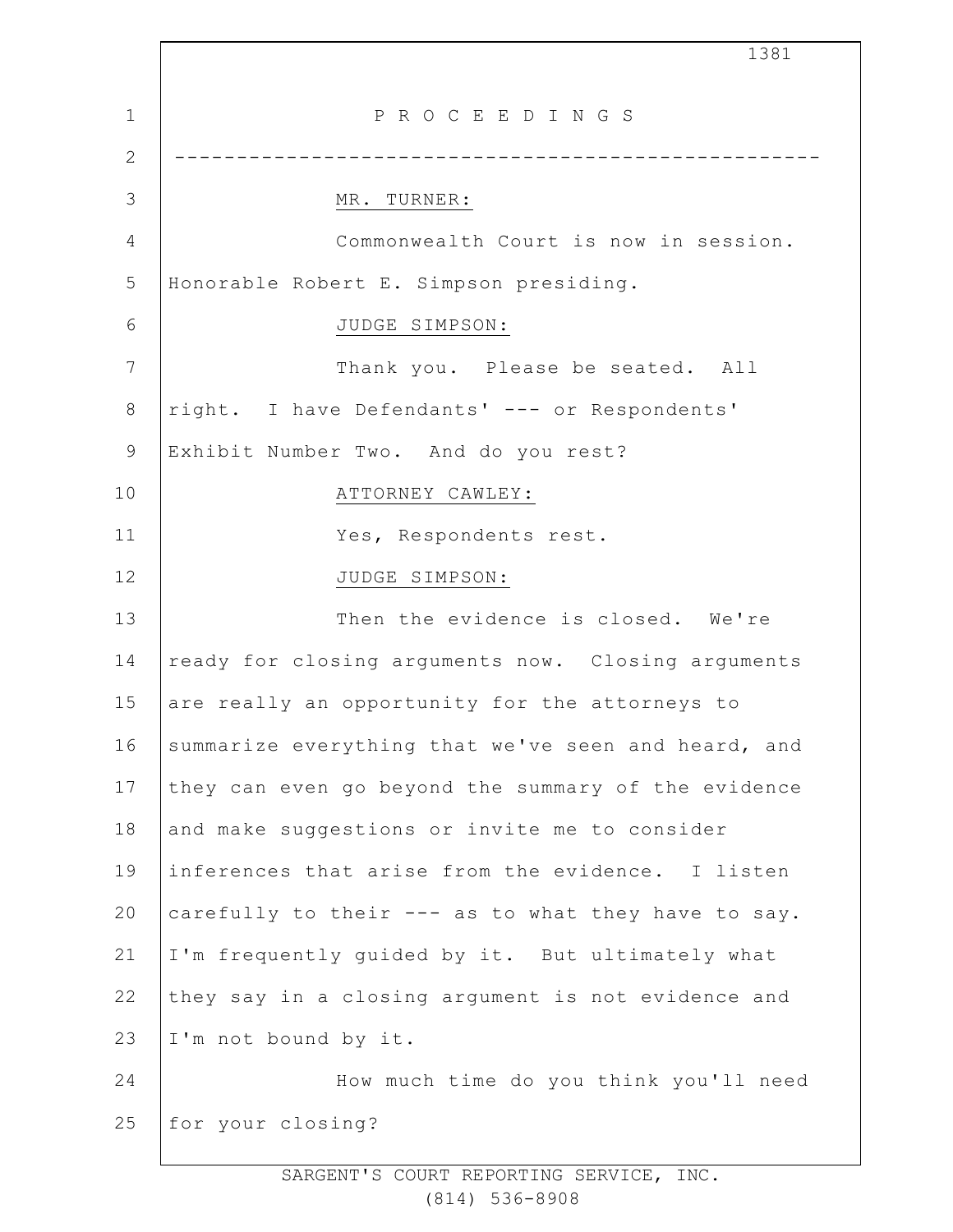|               |             | 1382                                                |  |
|---------------|-------------|-----------------------------------------------------|--|
| $\mathbf{1}$  |             | ATTORNEY WALCZAK:                                   |  |
| $\mathbf{2}$  |             | Your Honor, I'm thinking between 60 and             |  |
| 3             | 90 minutes. |                                                     |  |
| 4             |             | JUDGE SIMPSON:                                      |  |
| 5             |             | Now, you are --- this is a civil case,              |  |
| 6             |             | so you're entitled to a brief rebuttal after        |  |
| 7             |             | Respondents. By brief, I mean five minutes or less. |  |
| 8             |             | ATTORNEY WALCZAK:                                   |  |
| $\mathcal{G}$ |             | Not another 60 or 90?                               |  |
| 10            |             | JUDGE SIMPSON:                                      |  |
| 11            |             | No, not 60 or 90. I'll extend it ---.               |  |
| 12            |             | ATTORNEY WALCZAK:                                   |  |
| 13            |             | Yes, of course, Your Honor.                         |  |
| 14            |             | JUDGE SIMPSON:                                      |  |
| 15            |             | And it's my intent that you have an                 |  |
| 16            |             | equal opportunity to make your closing. How much    |  |
| 17            |             | time do you think you need?                         |  |
| 18            |             | ATTORNEY CAWLEY:                                    |  |
| 19            |             | Thank you, Your Honor. No more than 30              |  |
| 20            | minutes.    |                                                     |  |
| 21            |             | JUDGE SIMPSON:                                      |  |
| 22            |             | Okay. All right. So it sounds like                  |  |
| 23            |             | --- I don't know that I want to take a break.       |  |
| 24            |             | Continuous. I think I'm just going to go right      |  |
| 25            |             | through and see where we end up after that. With    |  |
|               |             |                                                     |  |

Ť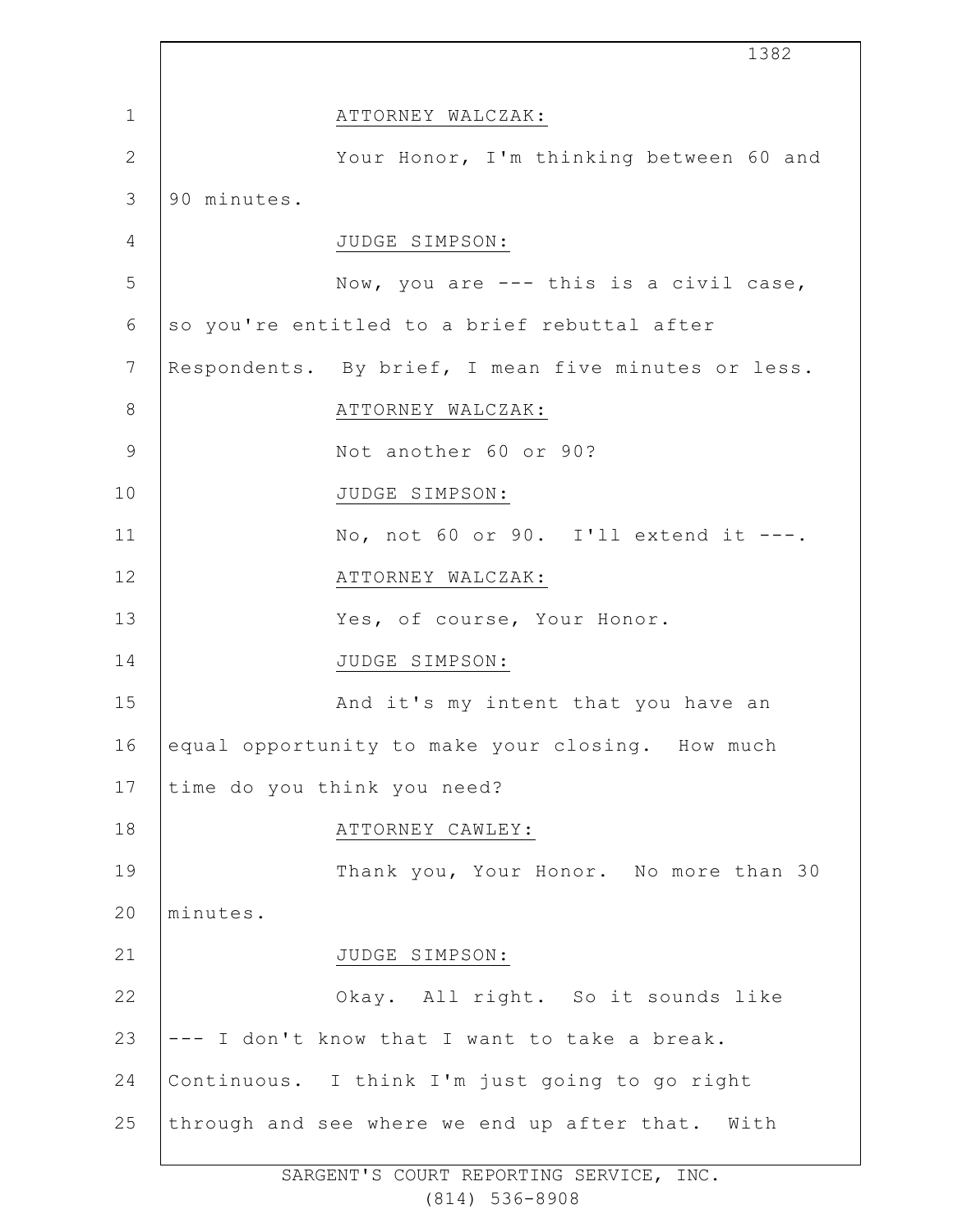| $\mathbf 1$    | that orientation, please proceed.                     |
|----------------|-------------------------------------------------------|
| $\mathbf{2}$   | ATTORNEY WALCZAK:                                     |
| $\mathcal{S}$  | May it please the Court, my name is                   |
| 4              | Witold Walczak. I am the Legal Director for the       |
| 5              | American Civil Liberties Service Union of             |
| 6              | Pennsylvania. And before I launch into my argument,   |
| $7\phantom{.}$ | I would like to extend some thanks. And I'm going to  |
| $8\,$          | go start with you, Your Honor. When we heard, the     |
| $\mathsf 9$    | first time we met, that you're a former trial lawyer, |
| 10             | a former trial judge, we said great. When Your Honor  |
| 11             | said I'm going to go let you try your case, we said   |
| 12             | great. And that's exactly what's happened. We very    |
| 13             | much appreciate the opportunity for both parties to   |
| 14             | be able to present their case.                        |
| 15             | I'd also like to tip my hat to Patrick                |
| 16             | Cawley. This has been a very emotional, hard-fought,  |
| 17             | intense piece of litigation, and we've exchanged      |
| 18             | probably 100,000 pages of documents. It took a lot    |
| 19             | of depositions in very short order under very extreme |
| 20             | time pressures. And Mr. Cawley could not have been    |
| 21             | more professional at all times. We had our disputes,  |
| 22             | but he is a credit to the Bar of Pennsylvania.        |
| 23             | Patrick, thank you.                                   |
| 24             | JUDGE SIMPSON:                                        |
| 25             | We certainly didn't have any many                     |
|                |                                                       |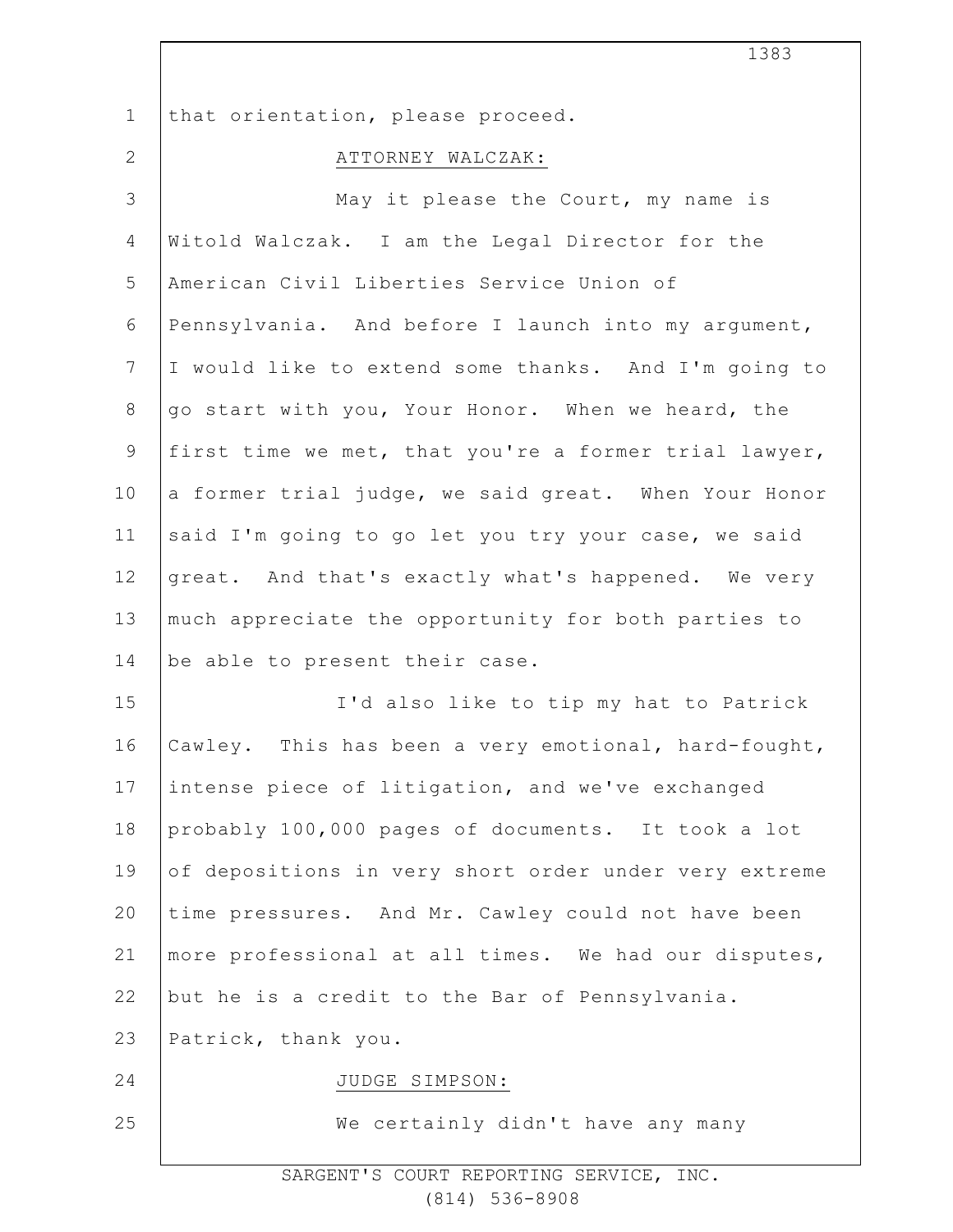1 2 3 4 5 6 7 8 9 10 11 12 13 14 15 16 17 18 19 20 21 22 23 24 25 evidentiary objections. ATTORNEY WALCZAK: That's true, Your Honor. JUDGE SIMPSON: It makes it easy for me. ATTORNEY WALCZAK: And last but not least, I'm the guy who got the short straw, which is why I'm up here. But I am part of a team, and this was very much a team effort. And we have a fabulous team. And let me just acknowledge, representing the Advancement Project is Marian Schneider. Representing Public Interest Law Center of Philadelphia, commonly known as PILCOP, is Jennifer Clarke. And last but not least, David Gersch from the Law Firm of Arnold & Porter. And let me just say that nobody here is making any money. Some of us never expect to make money. But Arnold & Porter is a large law firm. They have not made a penny on this. And I can tell you that they have spent many pennies. They have taken no shortcuts. I certainly hope that the Petitioners in this case feel like they've gotten good representation. Arnold & Porter could not have done a more fantastic job. David, thank you. Your Honor, I'm going to review the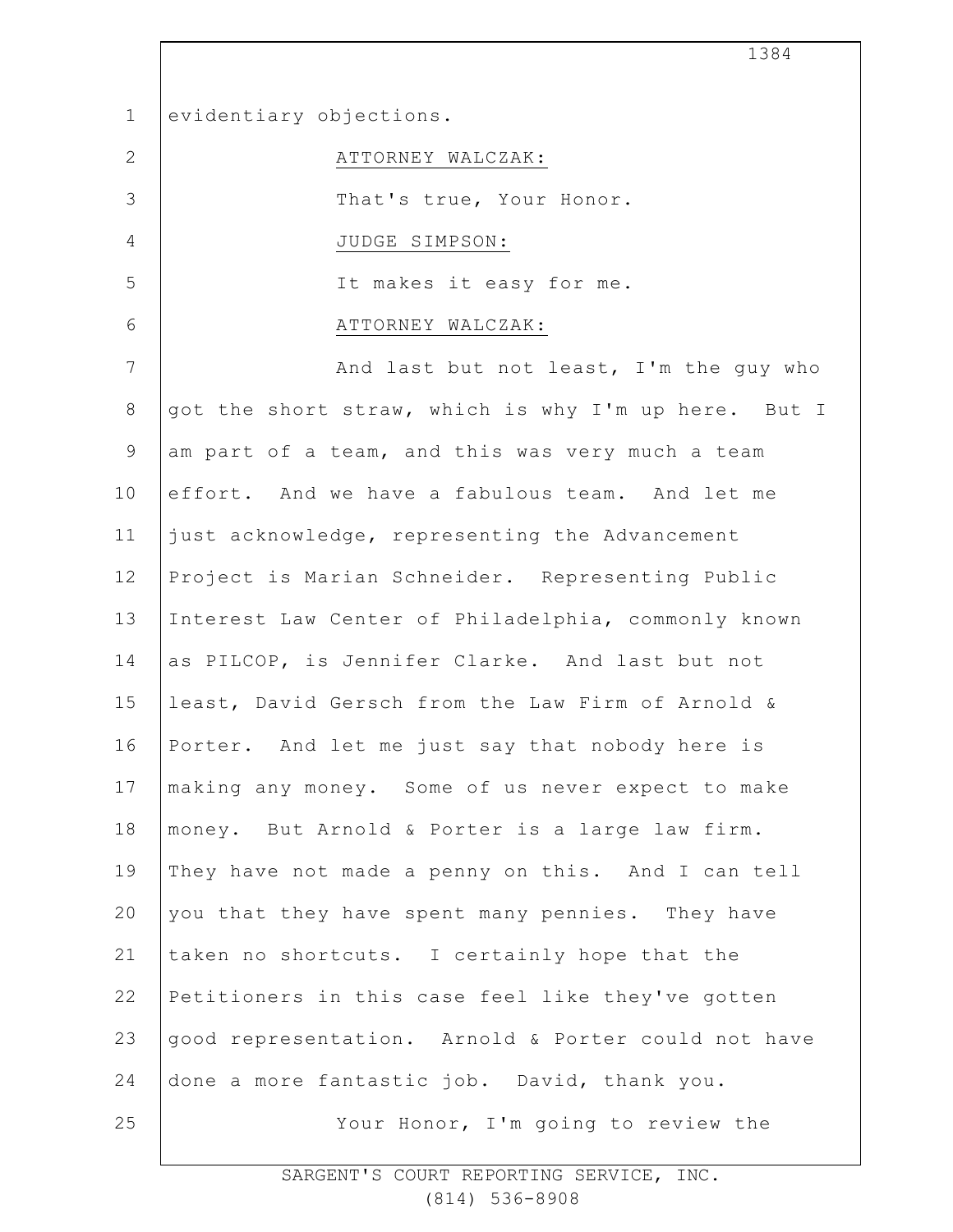| $\mathbf 1$    | facts and the evidence in the context of the six-part |
|----------------|-------------------------------------------------------|
| $\mathbf{2}$   | injunction test. But before I launch into that, what  |
| $\mathfrak{Z}$ | I'd like to do is to summarize the five important     |
| $\overline{4}$ | points that I think we have proved in this trial.     |
| 5              | First of all, we are here because the                 |
| 6              | legislature, the Governor thought that we had a       |
| $\overline{7}$ | problem with fraud in elections. The justification    |
| $8\,$          | for this law is some formulation of fraud, either     |
| $\mathsf 9$    | there's all this fraud going on at the polls or       |
| 10             | people think there's fraud and so we have to give     |
| 11             | them confidence, a derivation of fraud.               |
| 12             | Your Honor, with this stipulation, that               |
| 13             | has completely been taken off the table, so not only  |
| 14             | has the Commonwealth stipulated in paragraphs one and |
| 15             | two that they are not aware of any instances of       |
| 16             | fraud, they're not aware of any prosecutions of       |
| 17             | fraud, but in fact, they have stipulated that they    |
| $18\,$         | will not even argue that in-person fraud is likely to |
| 19             | occur in November in the absence of the photo ID law. |
| 20             | What that means is that if this Court grants the      |
| 21             | injunction, there's no harm to the Commonwealth.      |
| 22             | That's completely off the table. So there's no good   |
| 23             | reason why this law needs to be in effect in          |
| 24             | November. And frankly, that could be the end of the   |
| 25             | discussion because this is a balancing. Ultimately,   |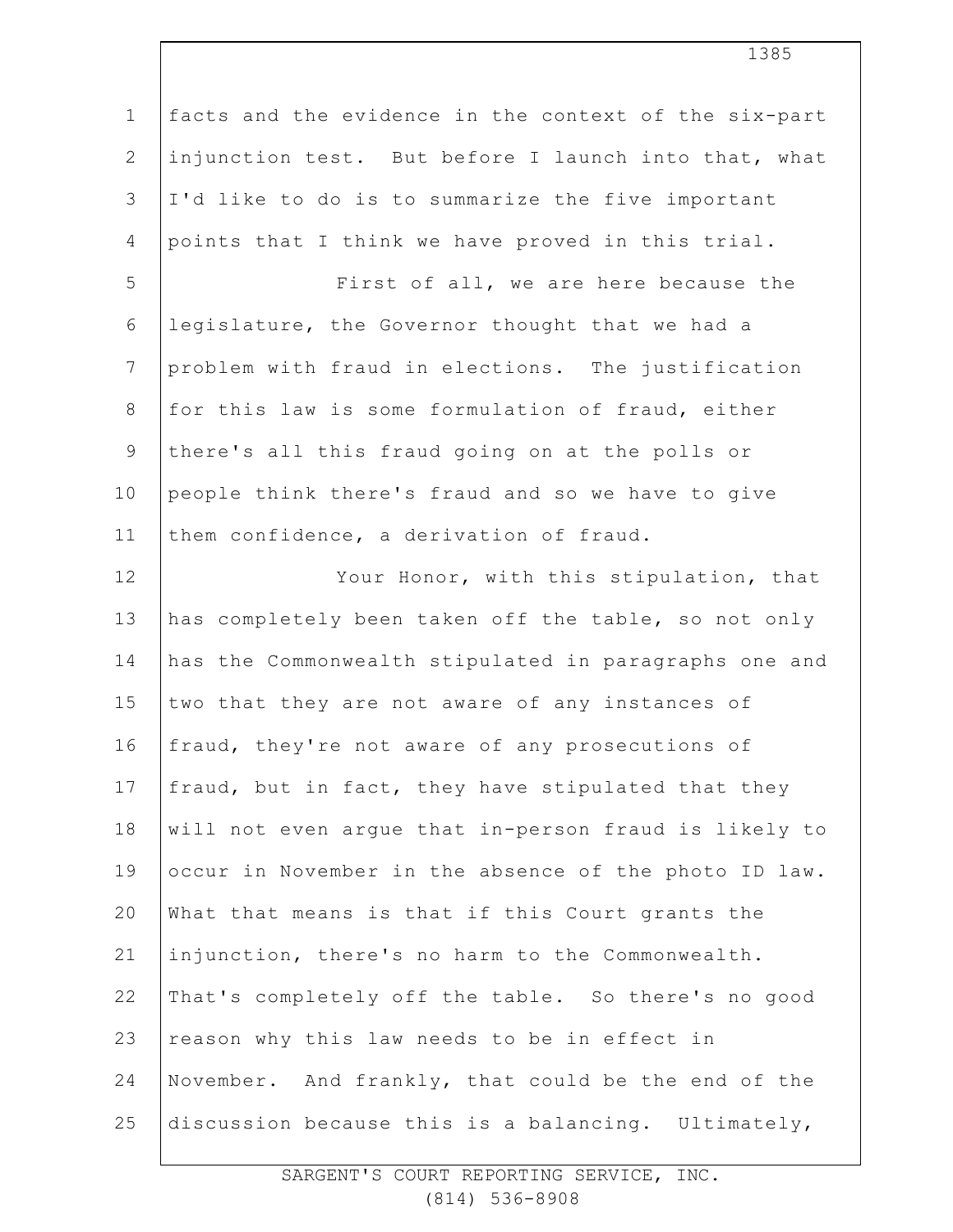1 2 3 4 5 6 7 there's six parts to the test, but probably the most important when it comes down to as long as we can raise a substantial question about the merits, is it's a balancing. It's a balancing of the equities. And on the Commonwealth side, there is nothing. So if there's anything, any harm on the Petitioners' side, the injunction should issue.

8 9 10 11 12 13 14 15 16 17 18 19 20 21 22 23 24 25 Second point, there is a common belief that everybody has ID. You hear you need ID to buy everything, from beer to Sudafed, to get on an airplane. It is widespread, it crosses party lines. If there is one thing that should come through loud and clear from the evidence is that not everybody in this country has ID and not everybody in this county without ID has the means to be able to get it. Your Honor heard from 14 witnesses, half Petitioners, half non-Petitioner witnesses. And every single one of these people from a broad array of society, from all walks of life, from different parts of the state, all different circumstances, had a story about how they didn't have the ID except for Asher Schor, who was in a different situation. Everybody else didn't have ID and had been unable to get ID, many because they didn't have the right documents or because they couldn't get to a place where you need to get the ID.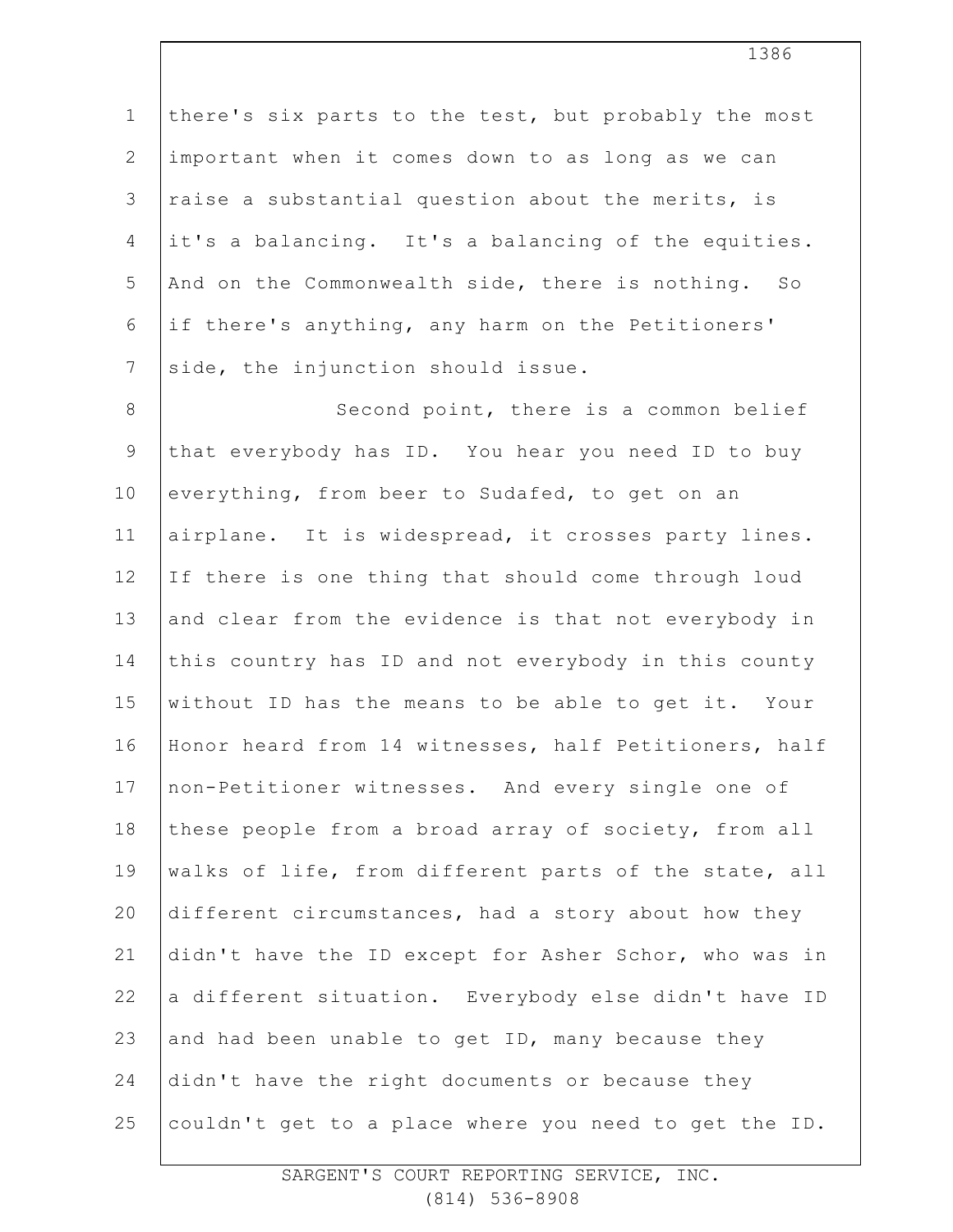| $\mathbf 1$     | So not everybody has ID and not everybody can get it. |
|-----------------|-------------------------------------------------------|
| $\mathbf{2}$    | The third point, the number of people                 |
| 3               | without ID is large or a lot. Those are two terms     |
| 4               | that this Court repeatedly heard. And those are       |
| 5               | quite vague terms. The Commonwealth, frankly, really  |
| 6               | has no idea how many people are out there without ID, |
| $7\phantom{.0}$ | and they have not made a serious effort to try to     |
| $\,8\,$         | find out how many are out there and who it is. The    |
| $\mathsf 9$     | number that they put out there is 759,000,            |
| 10              | approximately. They put that out without any          |
| 11              | prompting in July. They've been trying to walk back   |
| 12              | from that number during this trial. And Your Honor    |
| 13              | heard evidence that, in fact, using their numbers,    |
| 14              | the number of people who could not be matched with    |
| 15              | PennDOT, in fact, may be as high as 1.45 million.     |
| 16              | That's their numbers. Those are not scientific.       |
| 17              | There is no clarity or transparency in how those      |
| 18              | numbers were produced.                                |
| 19              | The only numbers that this Court has                  |
| 20              | heard from an expert who conducted a scientific       |
| 21              | survey is from Professor Barreto. And Professor       |
| 22              | Barreto's testimony is that there are about one       |
| 23              | million registered voters in the Commonwealth of      |
| 24              | Pennsylvania who don't have valid ID. And that's not  |
| 25              | just PennDOT, that includes all types of ID. And it   |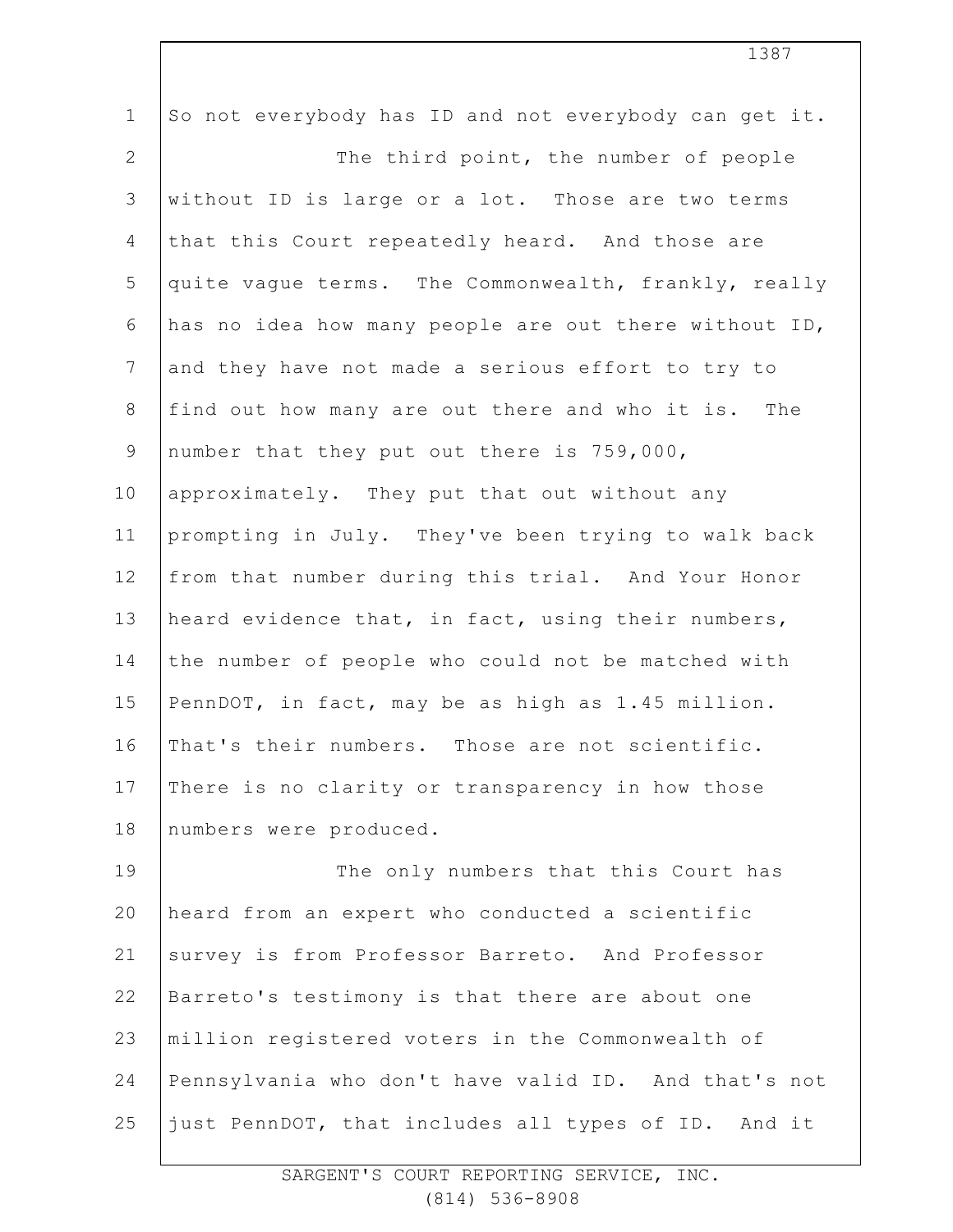1 2 3 4 5 6 7 8 9 10 11 12 13 14 15 16 17 18 19 20 21 22 23 24 25 disproportionally falls on the poor, the uneducated, Latinos, women and people who live in urban areas, primarily Pittsburgh and Philadelphia. And Professor Barreto's testimony is unrebutted and unimpeached. So either way, whichever set of figures we're talking about, there are a lot of people who don't have valid ID. Fourth, Your Honor did not hear a single Commonwealth witness guarantee that all of the Petitioners and witnesses and everybody else who doesn't have ID is going to have ID on election day. There was testimony --- and I'm sure it will factor heavily in Your Honor's opinion --- about this new DOS ID, which I will talk about towards the close of my comments. The DOS ID is not a magic bullet. The details are unclear. The release is uncertain. And it doesn't mean that automatically anybody can walk in and get an ID. There is an exhaustion requirement. You have to try to get that PennDOT ID first. There are standards. It's not standard free. And there are no written plans for how people are going to get this ID, how they're going to educate people, how it's going to be distributed. Fifth point, while how this new ID is going to work is uncertain, there is something that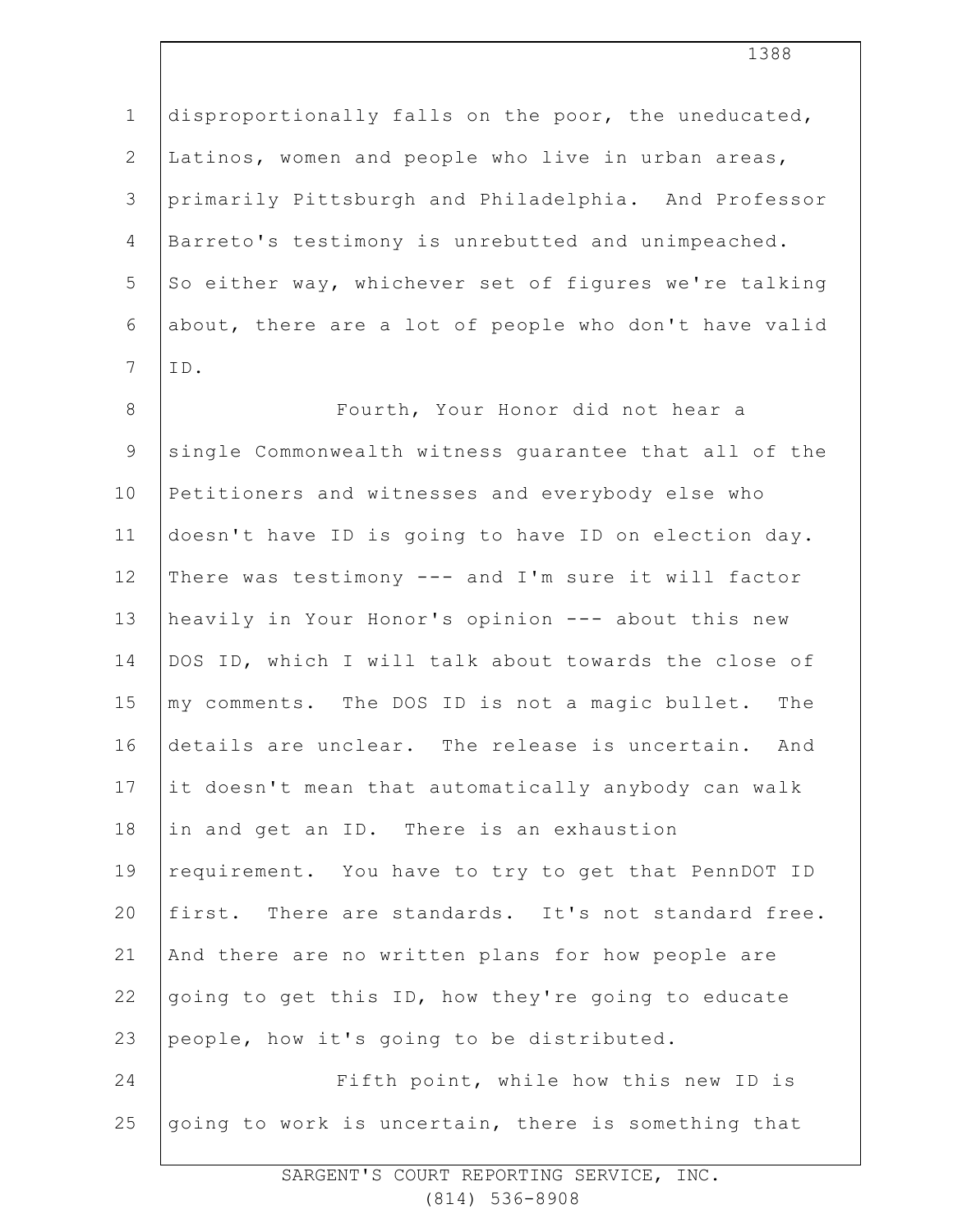| $\mathbf 1$     | is extremely certain. And that is that there will be  |
|-----------------|-------------------------------------------------------|
| 2               | people on election day who will not have this ID.     |
| 3               | And how do we know that? You heard Deputy Secretary   |
| 4               | Myers from the Department of Transportation testify   |
| 5               | on Friday that thus far they've issued about 3,200    |
| 6               | IDs for voting purposes. That's in the four and a     |
| $7\phantom{.0}$ | half months that this law --- since this law was      |
| $8\,$           | passed in March. 3,200. And you heard Secretary       |
| 9               | Myers, when pressed by Mr. Gersch about how many IDs  |
| 10              | --- these DOS IDs they expected to issue, he          |
| 11              | ultimately --- first, he said thousands, then less    |
| 12              | than ten thousand. Every single Department of State   |
| 13              | witness who testified said a few thousand. Based on   |
| 14              | all of their analysis, a few thousand. So they've     |
| 15              | issued 3,000. You add a few thousand more. You're     |
| 16              | talking less than five figures. Maybe five figures.   |
| 17              | When you compare that to the kind of numbers we're    |
| 18              | talking about of people who do not have that kind of  |
| 19              | ID, that gap is enormous. And that gap will not be    |
| 20              | filled and the Commonwealth has no plan to fill that  |
| 21              | gap and there is no expectation on the Commonwealth   |
| 22              | that they would fill that gap.                        |
| 23              | So the net result is that when you're                 |
| 24              | doing this balancing, Your Honor, on the Commonwealth |
| 25              | side, there's nothing. On the Petitioners' side,      |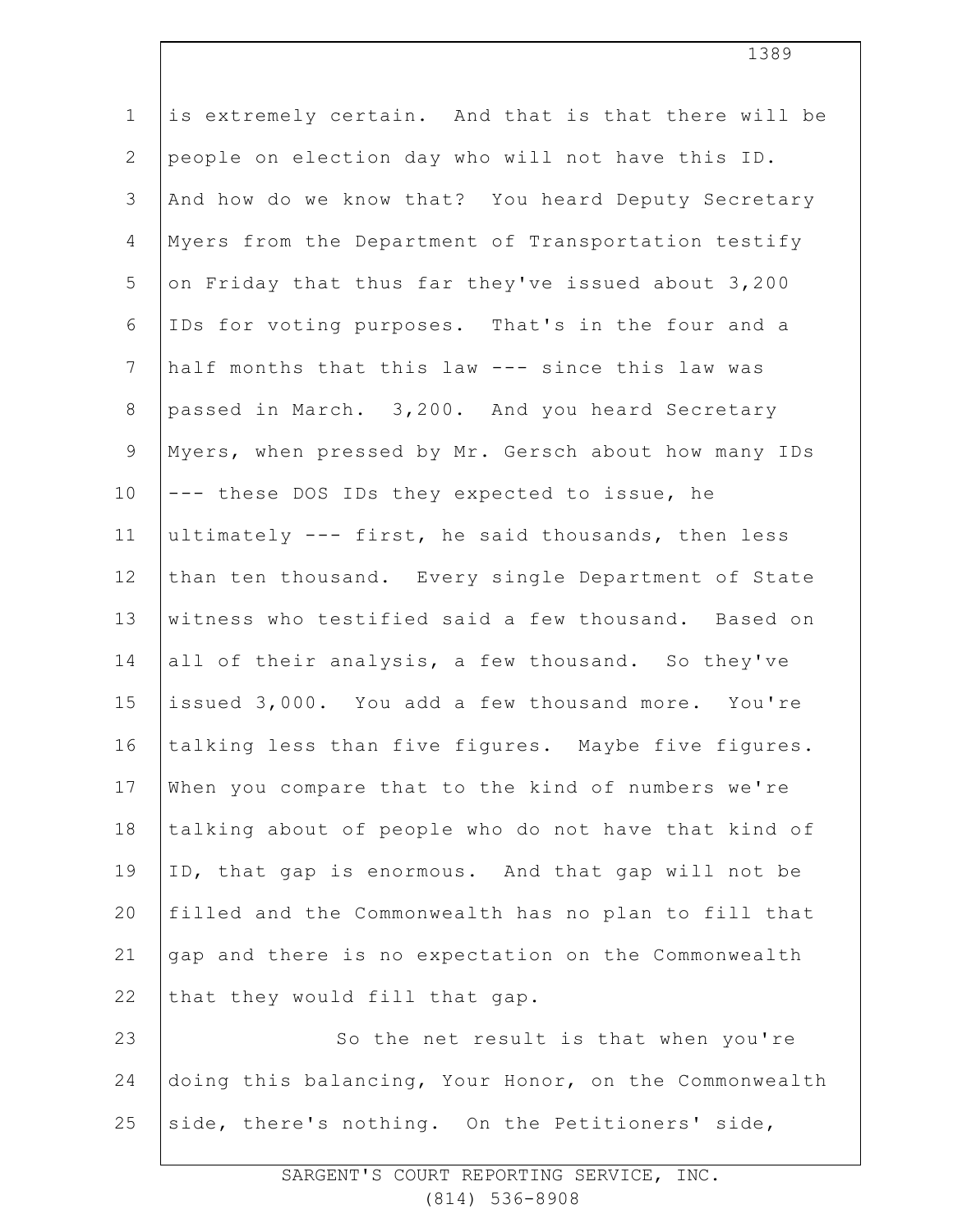| $\mathbf 1$    | you've got these individuals --- and we'll talk about |
|----------------|-------------------------------------------------------|
| $\overline{2}$ | some of these individual may be able to get the DOS   |
| 3              | ID. Some of them clearly won't be able to get the     |
| 4              | DOS ID. But you've got hundreds of thousands of       |
| 5              | other people, and there is no assurance that they     |
| 6              | will get it. Now, when you look at that scale right   |
| $7\phantom{.}$ | now, it's a little bit like this (indicating), and    |
| $8\,$          | the evidence is overwhelming in favor of the          |
| $\mathsf 9$    | Petitioners.                                          |
| 10             | So let me now go through this in a more               |
| 11             | systematic fashion. The preliminary injunction test,  |
| 12             | there's six elements. So you have a irreparable       |
| 13             | harm. And Your Honor, we took the language directly   |
| 14             | from your opening comments on the first day of        |
| 15             | testimony, on page two of the trial transcript. So    |
| 16             | you essentially have irreparable harm. Second, you    |
| 17             | have a balancing of the equities. Third, you're       |
| 18             | going to restore the parties to the status quo. Four  |
| 19             | is likelihood to prevail on the merits. Five, the     |
| 20             | injunction is reasonably suited to abate the          |
| 21             | offending harm. And six is public interest. I'm       |
| 22             | going to take these out of order. I will address all  |
| 23             | six, but I'm going to take them out of order. There   |
| 24             | are two that I think should be less controversial     |
| 25             | than others.                                          |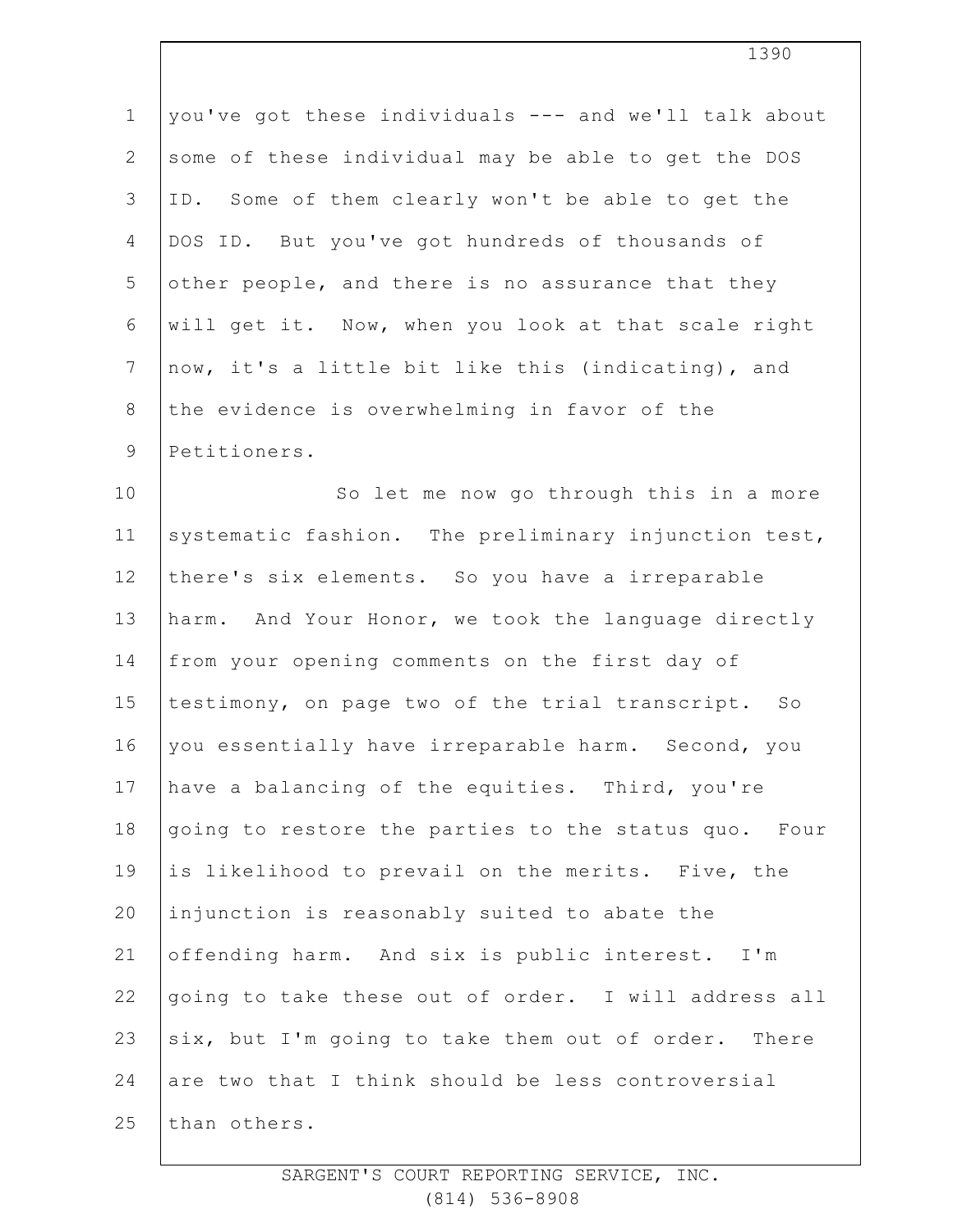| $1\,$          | So I want to look at the first factor,                |
|----------------|-------------------------------------------------------|
| $\mathbf{2}$   | after saying I'm going to take them out of order,     |
| 3              | irreparable harm. Your Honor, we're dealing here      |
| 4              | with the right to vote. And you've got individuals    |
| 5              | who may not be able to cast that vote in November.    |
| $\epsilon$     | If they are not able to cast that vote, there's no    |
| $\overline{7}$ | amount of money that's going to replace that. There   |
| $\,8\,$        | are no do-overs. This is a one-shot deal. We've got   |
| $\mathsf 9$    | to get it right. This is clearly irreparable harm.    |
| 10             | The next factor --- so we can check                   |
| 11             | that factor off. The next factor I would look at is   |
| 12             | the third factor and the injunction will restore the  |
| 13             | parties to their status quo as it existed before the  |
| 14             | alleged conduct. That's exactly what we're asking     |
| 15             | the Court to do. We want to go back to before March   |
| 16             | the 14th, when this law was in effect. And I think    |
| 17             | it's important to note that we're not asking this     |
| 18             | Court to go back to Hobbes' state of nature,          |
| 19             | completely unregulated elections. All right. People   |
| 20             | are still going to have to come in. They're going to  |
| 21             | sign the poll books. If they're first-time voters,    |
| 22             | they'd have to present the ID. And by all accounts,   |
| 23             | that system has worked well. It has not produced any  |
| 24             | fraud that the Commonwealth could testify to, so that |
| 25             | should not be a big deal. All right. The bad news     |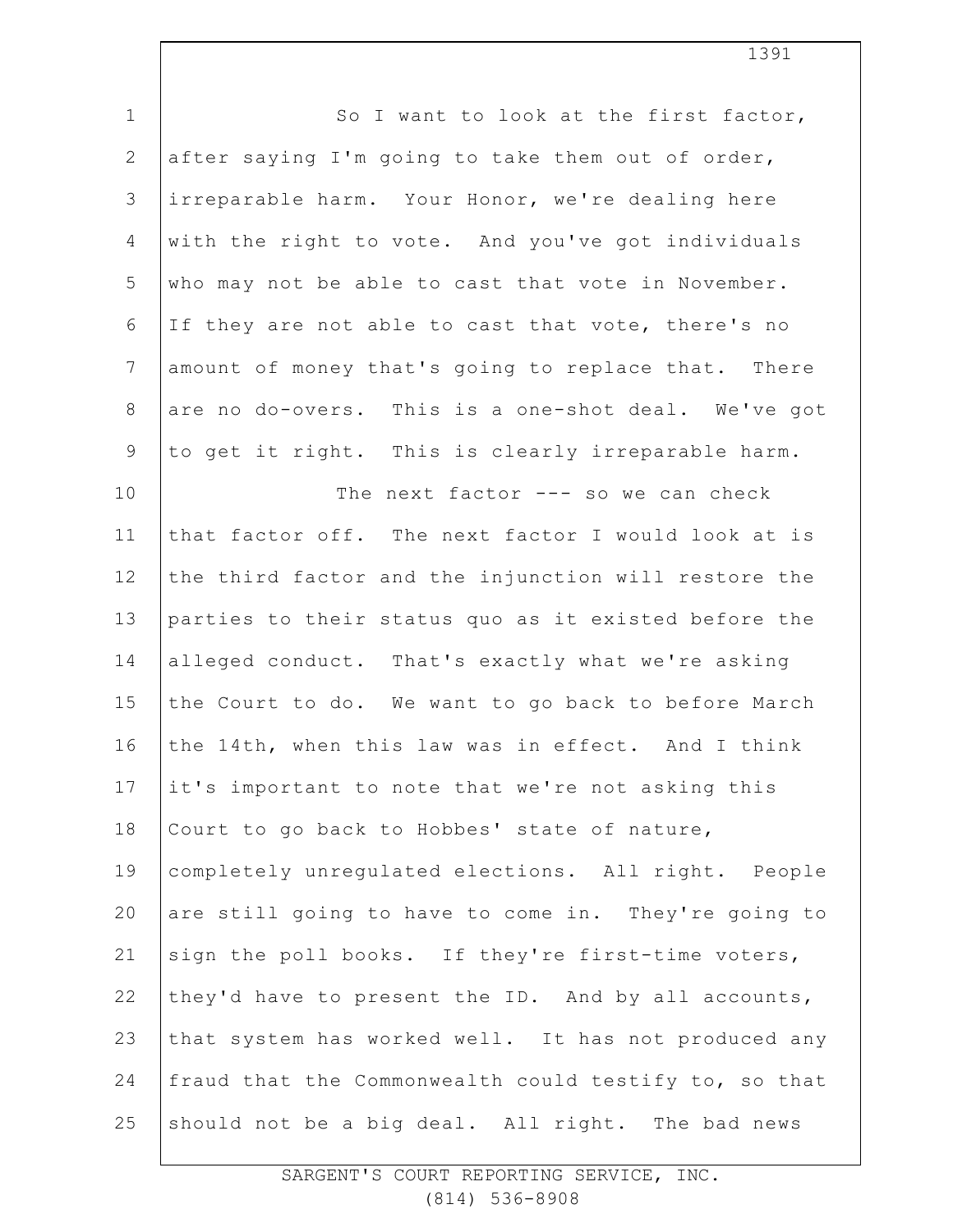1 2 3 4 5 6 7 8 9 10 11 12 13 14 15 16 17 18 19 20 21 22 23 24 25 is that those are the only two that should be straightforward. I'm going to devote substantially more time to the rest of the factors here. So the next factor I want to go to is actually the fourth one. And I want to talk about the likelihood to prevail on the merits. Now, it's important to know that for a preliminary injunction, we don't have to prove with absolute certainty that at the end of the day we're going to win. What the Supreme Court has said is that we need only show that substantial legal questions must be resolved to determine the rights of the respective parties. I submit to you, as I will discuss now, that we have, at a minimum, done that. And I think we have shown that we will, at the end of the day, prevail. The one legal question, Your Honor, raised in the opening that you were interested in hearing something about was the legal standard that applies here, and so I certainly want to address that. The tests for the free and equal provision and for the equal protection claims is certainly overlapping and interrelated. But at the end of the day, strict scrutiny applies. But ultimately, it doesn't matter which standard the Court applies in terms of the result because even if your Court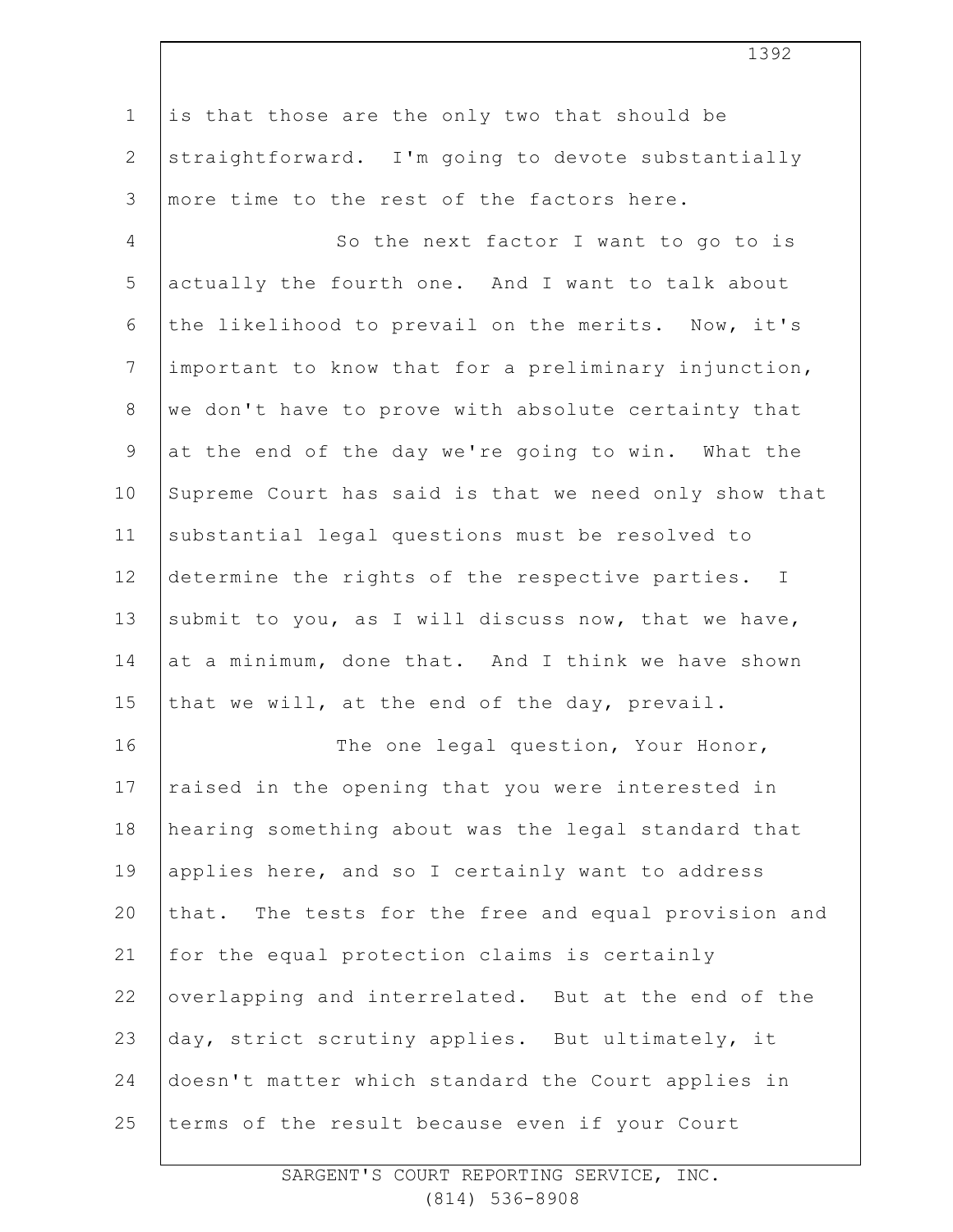1 2 3 4 5 6 applied minimum scrutiny --- and there's no way minimum scrutiny applies. It's either strict or intermediate. It's not minimal. But even if minimal scrutiny applied, this law is so irrational, as I will explain, that it could not survive under minimal scrutiny, but strict scrutiny is the test.

7 8 9 10 11 12 13 14 15 16 17 18 19 20 21 22 23 Now, let's look at the Commonwealth's argument. This is from page 23 of their brief. And their argument is that the right to vote is not a fundamental right. That's offensive, and more importantly, it's dead wrong. Just from a historical perspective, Your Honor, and just if you want to think about this in practical terms, when you read today's newspaper, there are people who are being killed in Syria. What are they fighting over? They're fighting over the right to elect their officials. What's happened in the Middle East? What are --- those thousands of people who died in Tahrir Square in Cairo last year was over the right to vote. What's going on in Russia now? There's unrest because people are concerned that the vote is not fair, that votes are being suppressed. Votes are not being counted.

24 25 And even in this country, the American Revolution, there was a slogan No Taxation Without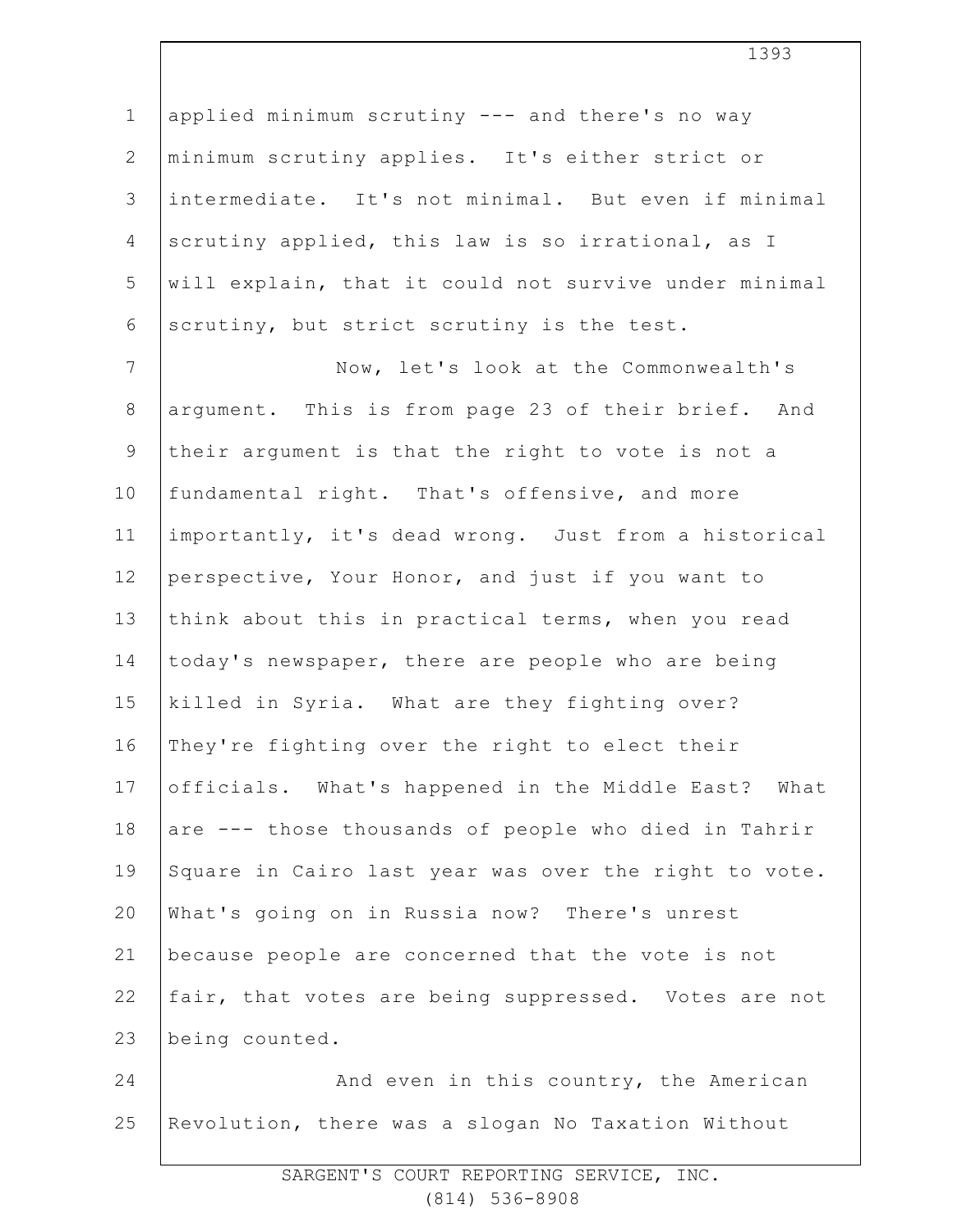| Representation. We didn't fight that war because we  |
|------------------------------------------------------|
| didn't want to be taxed. Those people wanted a say   |
| in who was taxing them and how much. It was about    |
| the right to vote. And if you look at all of the     |
| historical struggles we've had in this country, they |
| have involved the right to vote. Five of the 17      |
| Amendments to the Constitution since the Bill of     |
| Rights was passed involve voting, different aspects  |
| of voters, women's suffrage, no discrimination       |
| against African-Americans, votes for DC residents,   |
| eliminating poll taxes, making 18 the voting age.    |
| The right to vote is not only fundamental, it is     |
| foundational. Without the right to vote, all other   |
| rights are imperiled.                                |
| And Pennsylvania case law reflects that              |
| recognition of the importance of the right to vote.  |
| There's a couple of 1860's cases right after the     |
| Civil War decided by the Supreme Court that are      |
| extremely important in this case. One is Page versus |
| Allen. And what the Court there said voting is a,    |
| quote, sacred right whose enjoyment must not be      |
| impaired by regulation. Page versus Allen, that's a  |
| case that the Wisconsin Court recently cited in      |
| striking down or blocking Wisconsin's voter ID law.  |
| The other case is the Guyer case                     |
|                                                      |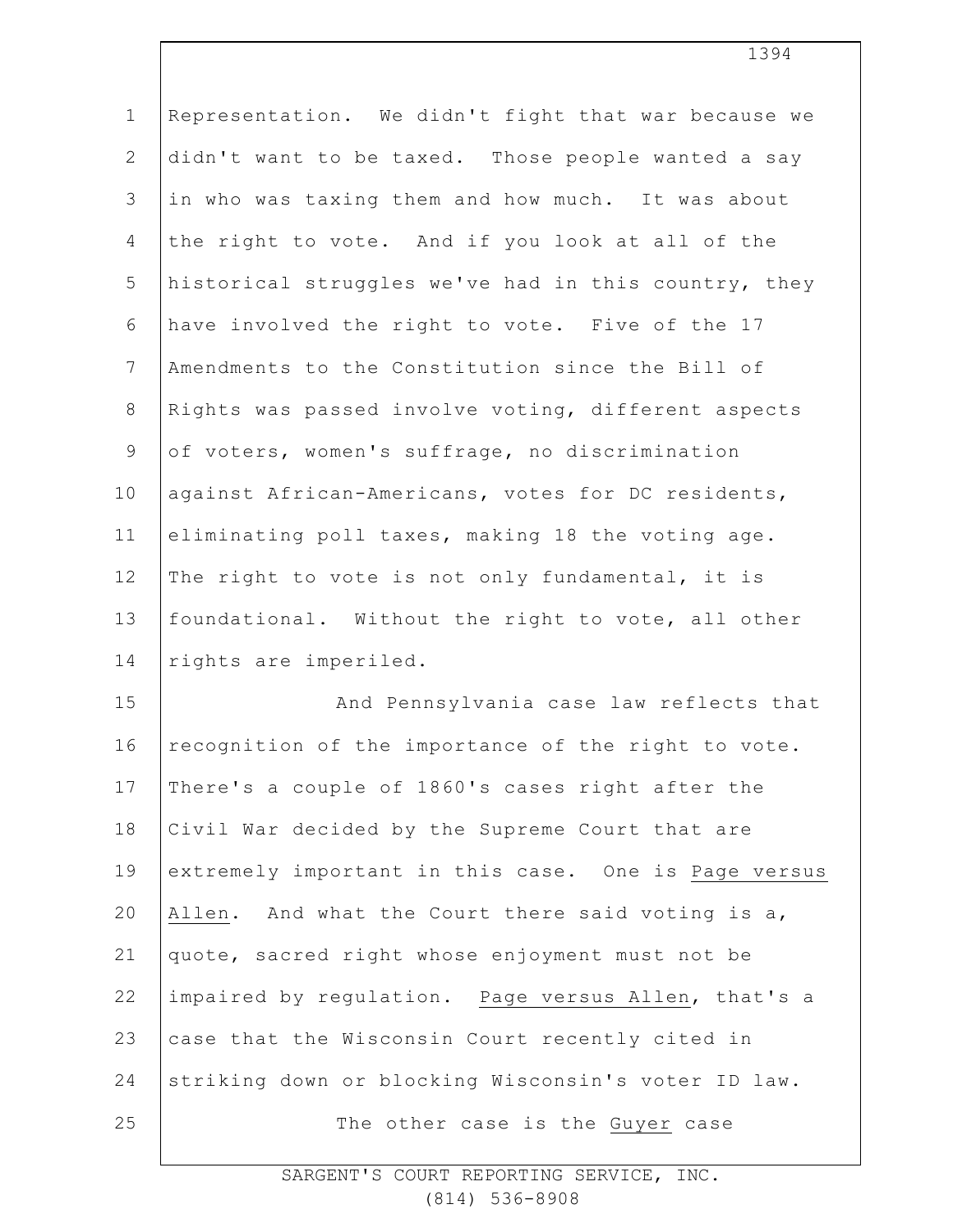| $\mathbf 1$    | decided in 1869. And I'm going to read this quote     |
|----------------|-------------------------------------------------------|
| $\mathbf{2}$   | because it has wonderful applicability to what is     |
| 3              | going on in this case. Quote, when a citizen goes to  |
| $\overline{4}$ | the polls on an election day with the Constitution in |
| 5              | his hand and presents it as giving him a right to     |
| 6              | vote, can he be told true, you have every             |
| $\overline{7}$ | qualification that instrument requires, it declares   |
| 8              | you entitled to the right of an elector, but an act   |
| $\mathsf 9$    | of assembly forbids your vote and therefore cannot be |
| 10             | received? If so, the legislative power is superior    |
| 11             | to the organic law of the state. And the              |
| 12             | legislature, instead of being controlled by it, may   |
| 13             | mold the Constitution at their pleasure, such is not  |
| 14             | the law. A right conferred by the Constitution is     |
| 15             | beyond the reach of legislative interference, end     |
| 16             | quote. Your Honor, that is the situation here.        |
| 17             | You heard Secretary Aichele testify                   |
| 18             | that the qualifications to vote in Article VII,       |
| 19             | Section I are that you're a citizen, you're 18 years  |
| 20             | old and you have lived in this state for 30 days.     |
| 21             | But now there is another one. These Petitioners, all  |
| 22             | of these other people, nobody is disputing that they  |
| 23             | meet those qualifications and yet come election day,  |
| 24             | they may not be able to vote.                         |
| 25             | Now, there are cases out there where                  |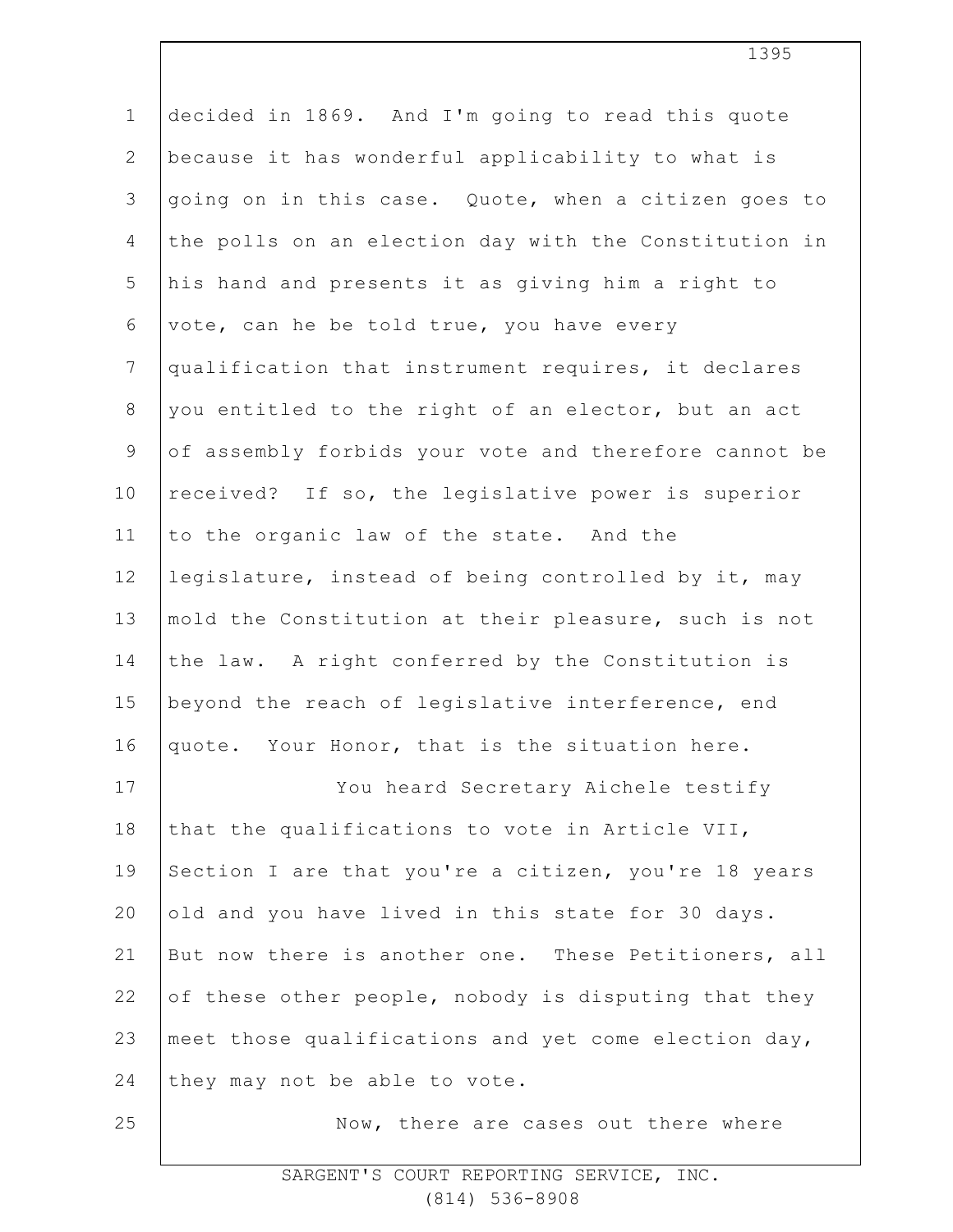| $\mathbf 1$    | the Court has not applied strict scrutiny. Those     |
|----------------|------------------------------------------------------|
| $\mathbf{2}$   | cases do not involve the franchise. Those cases      |
| 3              | involve ballot access, nominations and voter         |
| 4              | registration where the Court's tend to give more     |
| 5              | deference. Your Honor, I would recommend to your     |
| 6              | reading, if you have not already read, the brief     |
| $7\phantom{.}$ | filed by the AFL-CIO, which has an extensive         |
| $\,8\,$        | description and analysis of the history of           |
| $\mathsf 9$    | Pennsylvania law around the vote and talking about   |
| 10             | how it truly is recognized as fundamental. They do   |
| 11             | the Edmonds' analysis. And it is a terrific          |
| 12             | explication of just why Pennsylvania is the right to |
| 13             | vote --- I'm sorry, Pennsylvania's right to vote is  |
| 14             | fundamental.                                         |
| 15             | Now, let's come back to the                          |
| 16             | Commonwealth's argument. So what is the              |
| 17             | Commonwealth's argument? They cite one case. And     |
| 18             | here is the case that they cite, it's Commonwealth   |
| 19             | versus Mixon. And here's the relevant passage, and   |
| 20             | it's actually the same passage they cite in the      |
| 21             | brief. The right of felons to vote is not a          |
| 22             | fundamental right. Of felons. It doesn't says that   |
| 23             | the right to vote is not fundamental. It says the    |
| 24             | right of felons to vote is not fundamental. That     |
| 25             | follows a long line of law, both in the federal      |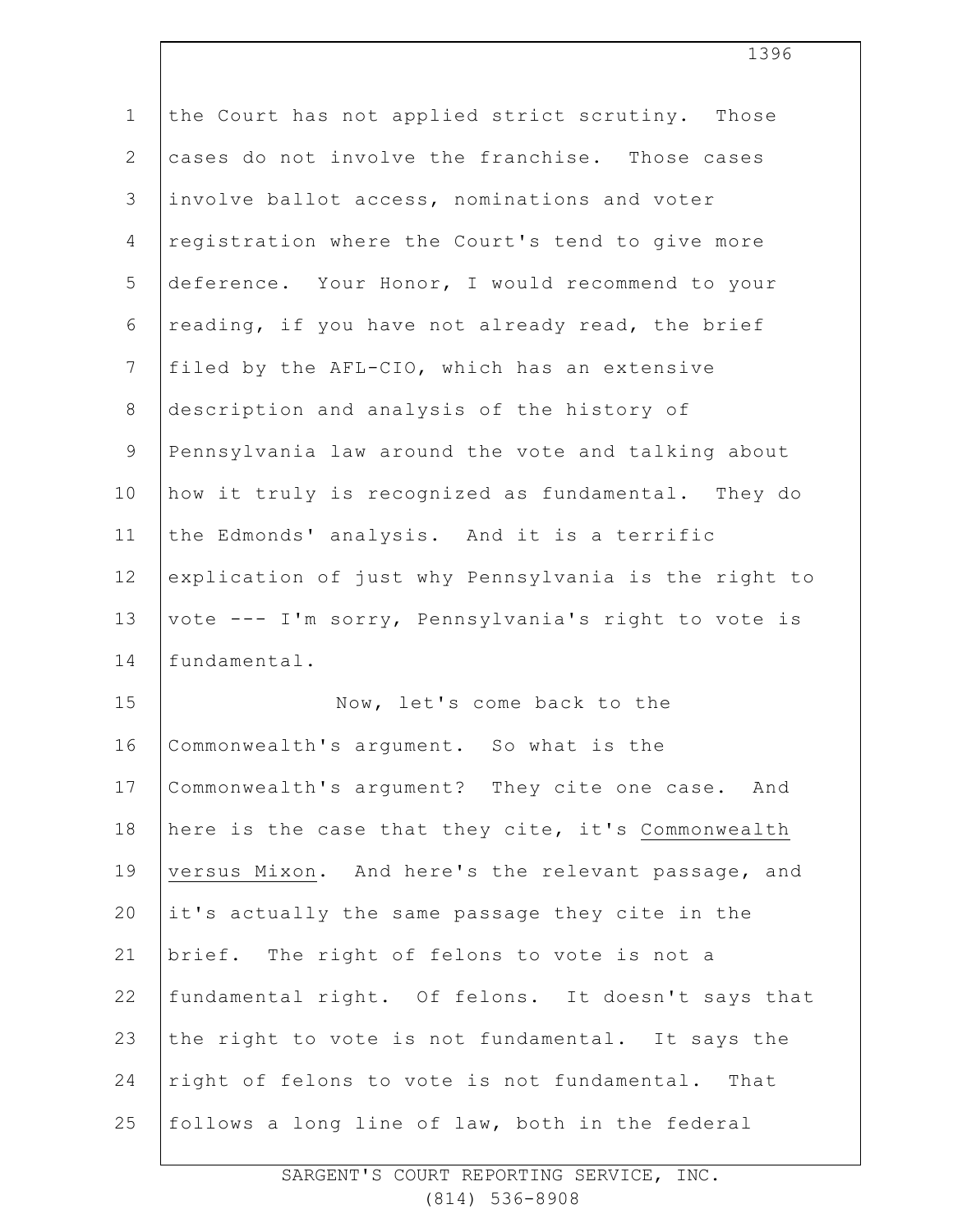1 2 3 4 5 6 7 8 9 10 11 12 13 14 15 16 17 18 19 20 21 22 23 24 25 courts and in the Pennsylvania courts, that felons have forfeited their right of the franchise by virtue of what they did. That is completely different. Ms. Applewhite, Ms. Marsh, Taylor Floria, these people are not felons and they should not be treated as such or held in that standard. There is no other case that the Commonwealth points to for the proposition that voting is not a fundamental right. So if we have a fundamental right, the Court can and should apply strict scrutiny. What does strict scrutiny mean? You have to have a compelling interest that's narrowly tailored. Now, you can't just make up some compelling interest. That compelling interest, when it has an intrusion on constitutional rights, must affect its purpose. And I'm quoting here from Denoncourt and Stenger, two cases we've cited in our brief. If the intrusion does not affect the state's purpose, it is a gratuitous intrusion, not a purposeful one, and it cannot stand. Now, what is the Commonwealth's interest here? Not a single witness for the Commonwealth took that stand and testified as to why we need this law. It's so important because? There had been zero testimony about that. And pursuant to the stipulation, which we showed earlier, the only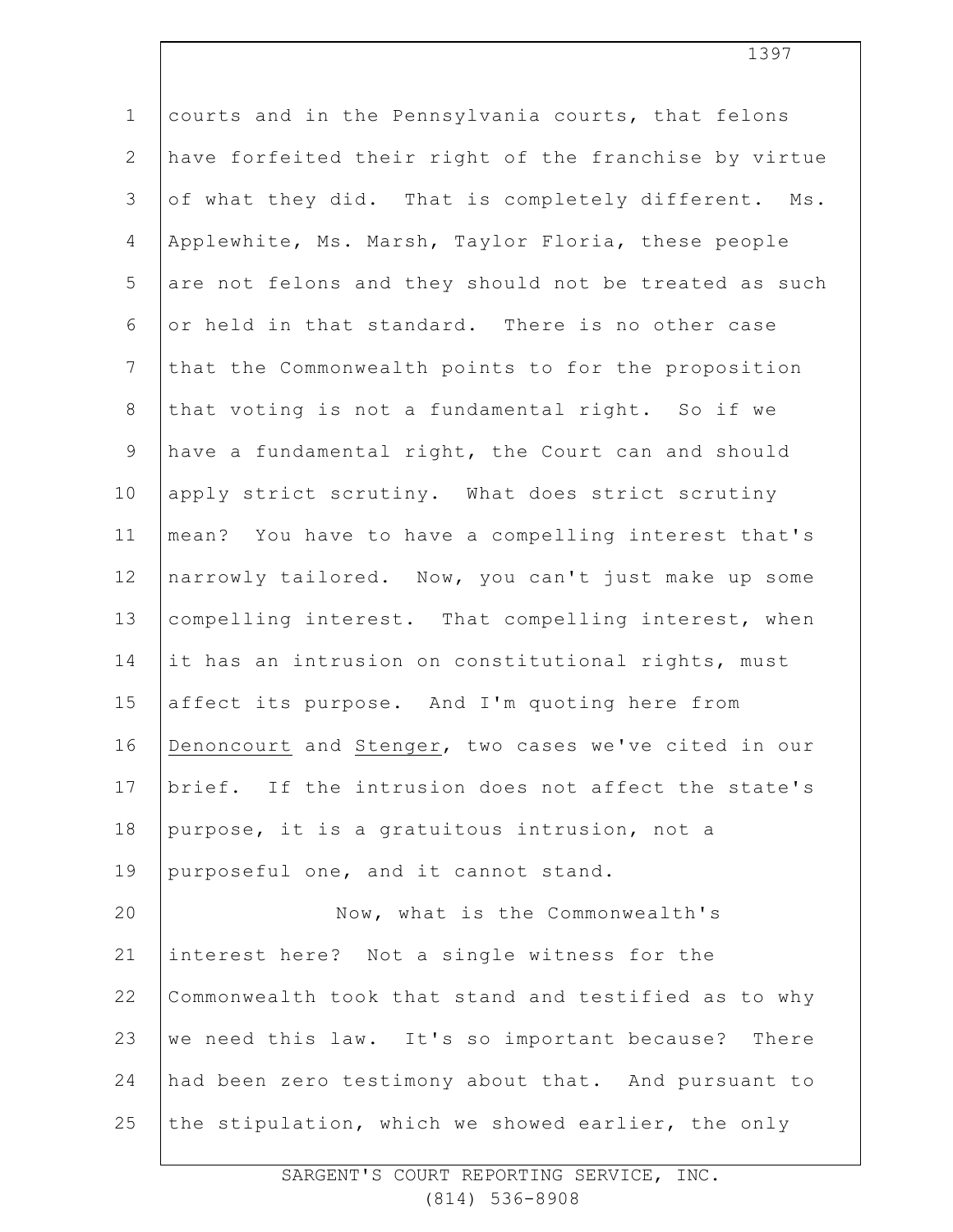| $\mathbf 1$    | evidence of why they need this law is the answer to   |
|----------------|-------------------------------------------------------|
| $\mathbf{2}$   | Interrogatory One, which Professor Minnite went over  |
| 3              | yesterday. Put it up. But this essentially says       |
| 4              | it's either because we've got fraud. We've heard      |
| 5              | reports of fraud or people don't have confidence      |
| 6              | because there is fraud. Profess Minnite testified,    |
| $\overline{7}$ | and unrebutted testimony, that fraud generally or the |
| $8\,$          | kind of fraud addressed by voting --- by voter ID     |
| 9              | card is exceedingly rare. But we have this            |
| 10             | stipulation, Your Honor, which takes fraud off the    |
| 11             | table. So not only does the Commonwealth not have a   |
| 12             | compelling interest, not only does the Commonwealth   |
| 13             | have a legitimate interest, it has no interest. And   |
| 14             | I feel like saying at that point, done, and a tip of  |
| 15             | the cap to our colleague across the way.              |
| 16             | So while there is no evidence of any                  |
| 17             | lawful interest, there is some evidence of an elicit  |
| 18             | interest.                                             |
| 19             | AUDIO RECORDING PLAYED                                |
| 20             | REPRESENTATIVE TURZAI:                                |
| 21             | We are focused on making sure that we                 |
| 22             | meet our obligations that we've talked about for      |
| 23             | years. Pro-Second Amendment, the Castle Doctrine,     |
| 24             | The first pro-life legislation, abortion<br>done.     |
| 25             | facility regulations in 22 years, done. Voter ID,     |
|                |                                                       |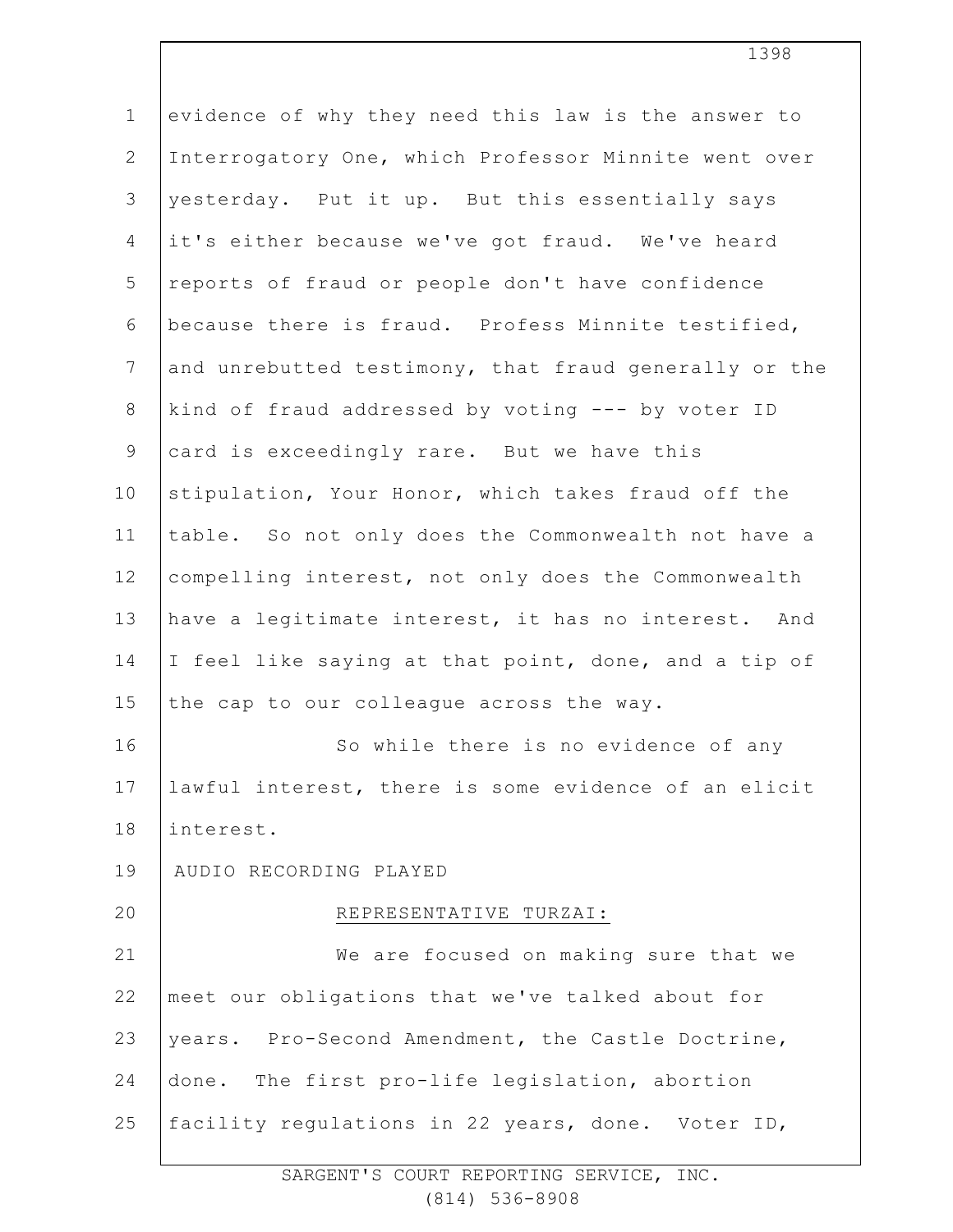| $\mathbf 1$    | which is going to allow Governor Romney to win the    |
|----------------|-------------------------------------------------------|
| $\mathbf{2}$   | State of Pennsylvania, done.                          |
| $\mathfrak{Z}$ | AUDIO RECORDING ENDED                                 |
| $\overline{4}$ | ATTORNEY WALCZAK:                                     |
| 5              | This isn't anybody, Your Honor. This                  |
| 6              | is the Majority Leader in the House of                |
| 7              | Representatives. This is an individual who            |
| $\,8\,$        | championed and shepherded this law. This is a law     |
| $\mathsf 9$    | that was passed entirely on a party line vote. Some   |
| 10             | Republicans voted against it, but otherwise, it was   |
| 11             | entirely supported by one party. Every voter ID law   |
| 12             | that's been passed in the country has been passed by  |
| 13             | the same party. Your Honor, that tape suggests that   |
| 14             | both in terms of intent and effect, there is partisan |
| 15             | gain at issue. Now, I want to be very clear that      |
| 16             | Your Honor need not find that there is an elicit      |
| 17             | intent in order for Petitioners to prevail here. But  |
| 18             | there is certainly enough in the record to draw that  |
| 19             | inference, if the Court chooses to go there.          |
| 20             | Now, I want to make quick mention of a                |
| 21             | case we expect the Commonwealth is going to rely on,  |
| 22             | and that's Crawford versus Marion County cited by the |
| 23             | United States Supreme Court. Crawford then applying   |
| 24             | --- Crawford was decided under the United States      |
| 25             | Constitution. There are no federal claims here.       |
|                |                                                       |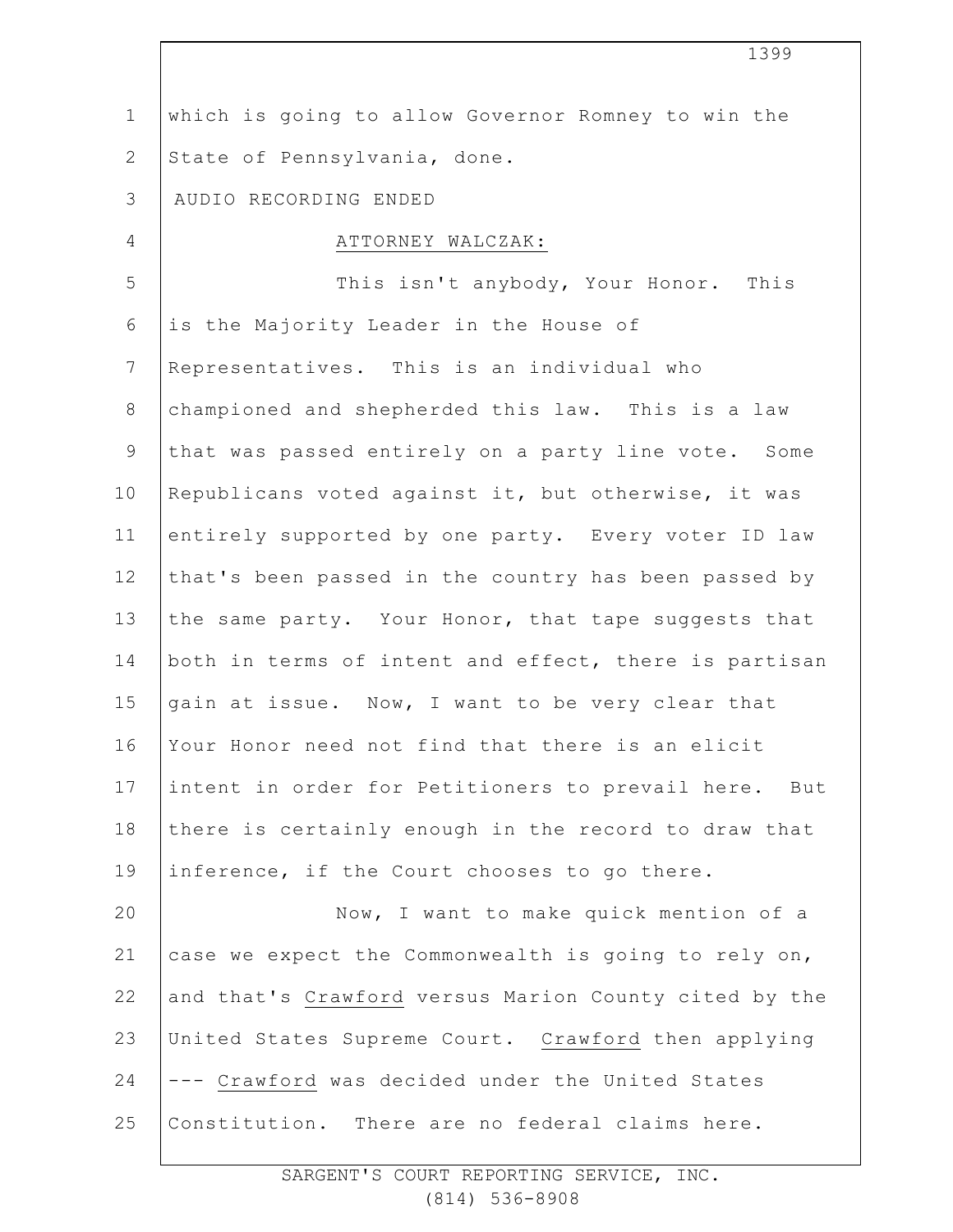1 2 3 4 5 6 7 8 9 10 11 12 13 14 15 16 17 18 19 20 21 22 23 24 25 This case was brought exclusively under the Pennsylvania Constitution. It's not a situation where you're looking at parallel provisions. Pennsylvania has two separate and distinct constitutional provisions that protect the right to vote. Beyond that, Crawford never said that voting is not fundamental. What the Crawford Court said is that Plaintiffs have not met their burden. They did not present evidence of people who would be disenfranchised. They did not do a good job of showing how many people were going to be affected. I will take a little pride in saying that our team has done a far better job and that we have put on an overwhelming record, not only in terms of showing individuals who are going to have difficulty or under any circumstances are not going to be able to vote in November, and that those numbers are very, very large. The other thing I would just say about Crawford is that the Pennsylvania Supreme Court instructed in Jubelirer versus Rendell that when the Court is looking at these kind of unique State Court provisions that don't have a federal counterpart, that the Court should look to what other states have done where they do have similar provisions.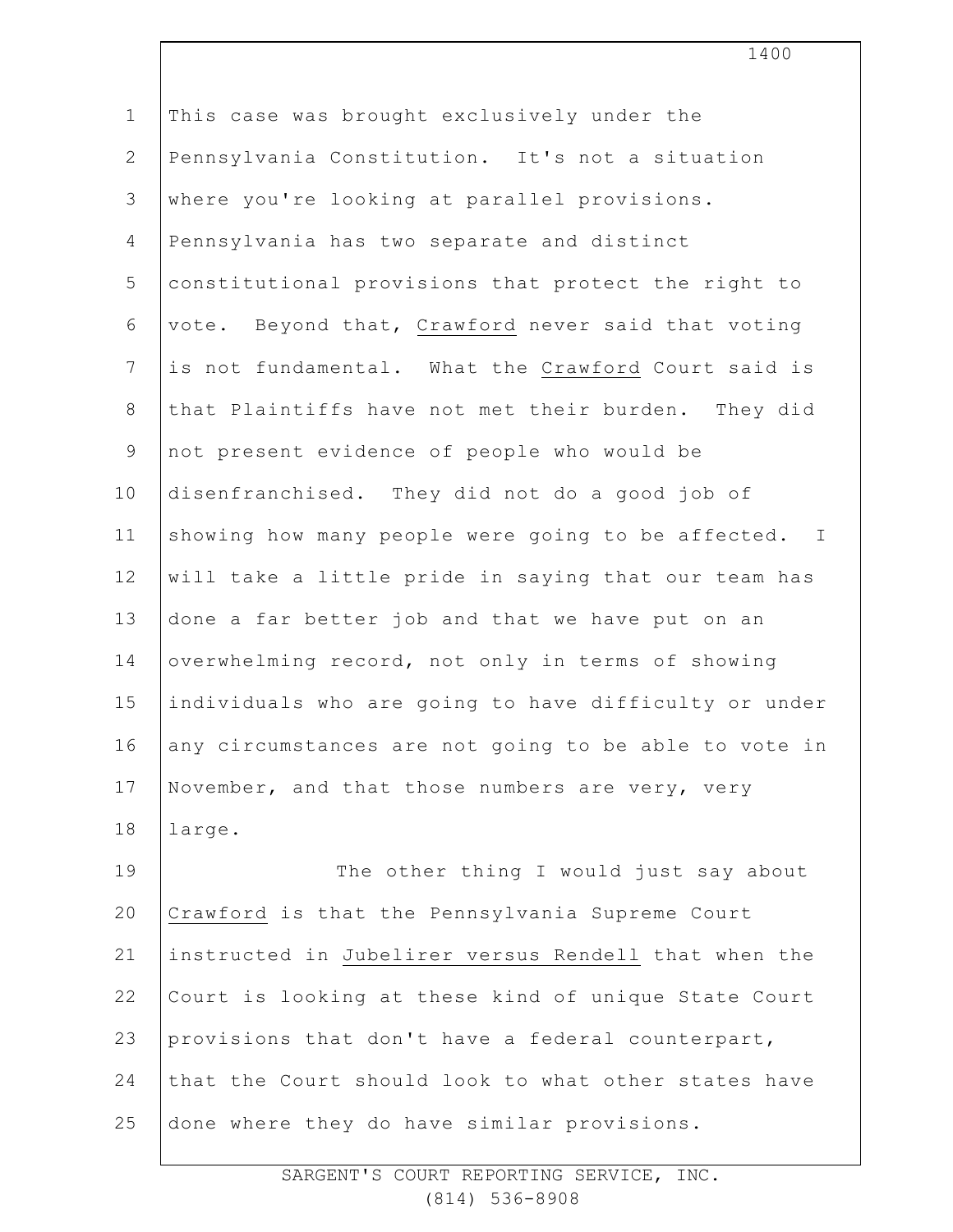| $\mathbf 1$    | And there is quidance from two State                  |
|----------------|-------------------------------------------------------|
| $\overline{2}$ | Courts in the voter ID context. One is the            |
| $\mathsf 3$    | Weinschenk case in Missouri, which was decided in     |
| 4              | 2006. That litigation is still going on, or it's      |
| 5              | never let the voter ID still take affect in Missouri. |
| 6              | And what is particularly significant about Weinschenk |
| $\overline{7}$ | is that the constitutional provisions, the two        |
| $\,8\,$        | provisions, the free and equal and the qualifications |
| $\mathsf 9$    | provision, they are almost identical, word for word   |
| 10             | to Pennsylvania's constitutional provisions. And in   |
| 11             | Weinschenk the Court said that voting is fundamental. |
| 12             | The Federal Constitution doesn't apply. They applied  |
| 13             | strict scrutiny, and they stopped the law.            |
| 14             | Wisconsin's constitutional language is a little bit   |
| 15             | different, but again, the same analysis. The Court    |
| 16             | said we're not bound by Crawford. We have our own     |
| 17             | Constitution. They applied strict scrutiny, and they  |
| 18             | enjoined. They haven't actually struck down the       |
| 19             | Wisconsin law yet. But they have enjoined the         |
| 20             | Wisconsin law. So, Your Honor, the bottom line here   |
| 21             | is strict scrutiny applies. There shouldn't be any    |
| 22             | doubt about it. Mixon is not a case that counsels     |
| 23             | that we go the other way.                             |
| 24             | Now, I want to take this opportunity to               |
| 25             | turn back to the law and talk about the irrationality |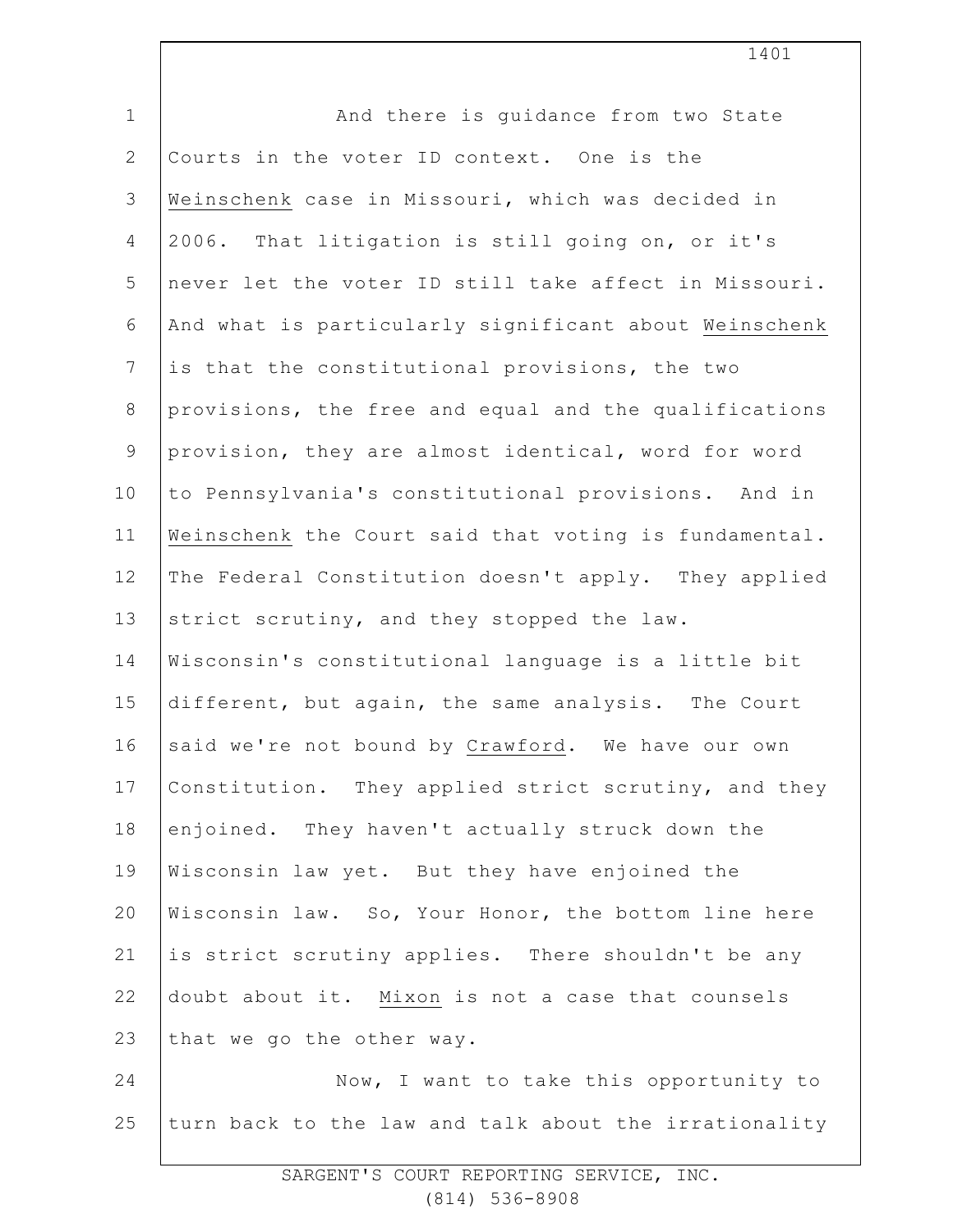| $\mathbf 1$     | of this law, because even if this Court were applying |
|-----------------|-------------------------------------------------------|
| $\mathbf{2}$    | the Mixon standard, all right, it's got to be         |
| $\mathcal{S}$   | rational. This law could not stand. Now, just a       |
| $\overline{4}$  | reminder of what Mixon said. Mixon was a situation    |
| 5               | where the Commonwealth passed a law that said if you  |
| 6               | are released from a felony, you cannot register to    |
| $7\phantom{.0}$ | vote for five years. The net effect of that law was   |
| $\,8\,$         | that if you committed your --- if you registered      |
| $\mathsf 9$     | before you committed a felony, as soon as you got out |
| 10              | of jail, you could vote. If you didn't bother to      |
| 11              | register before you committed your felony, then you   |
| 12              | were barred from voting for five years. And the       |
| 13              | Court looked at that and applying minimum             |
| 14              | rationality, because you're talking about the rights  |
| 15              | of felons not just the right to vote, that's still    |
| 16              | irrational and struck that down. There's no earthly   |
| 17              | reason to have that distinction. You have two         |
| 18              | symptom similarly situated people, and just because   |
| 19              | it comes down to when they decide to register, that   |
| 20              | that's going to impact whether they lose their right  |
| 21              | makes absolutely no sense. So let's use that          |
| 22              | framework to look at how the Pennsylvania law         |
| 23              | operates.                                             |
| 24              | So first of all, this law is passed                   |
| 25              | because we need to impose these identification,       |
|                 |                                                       |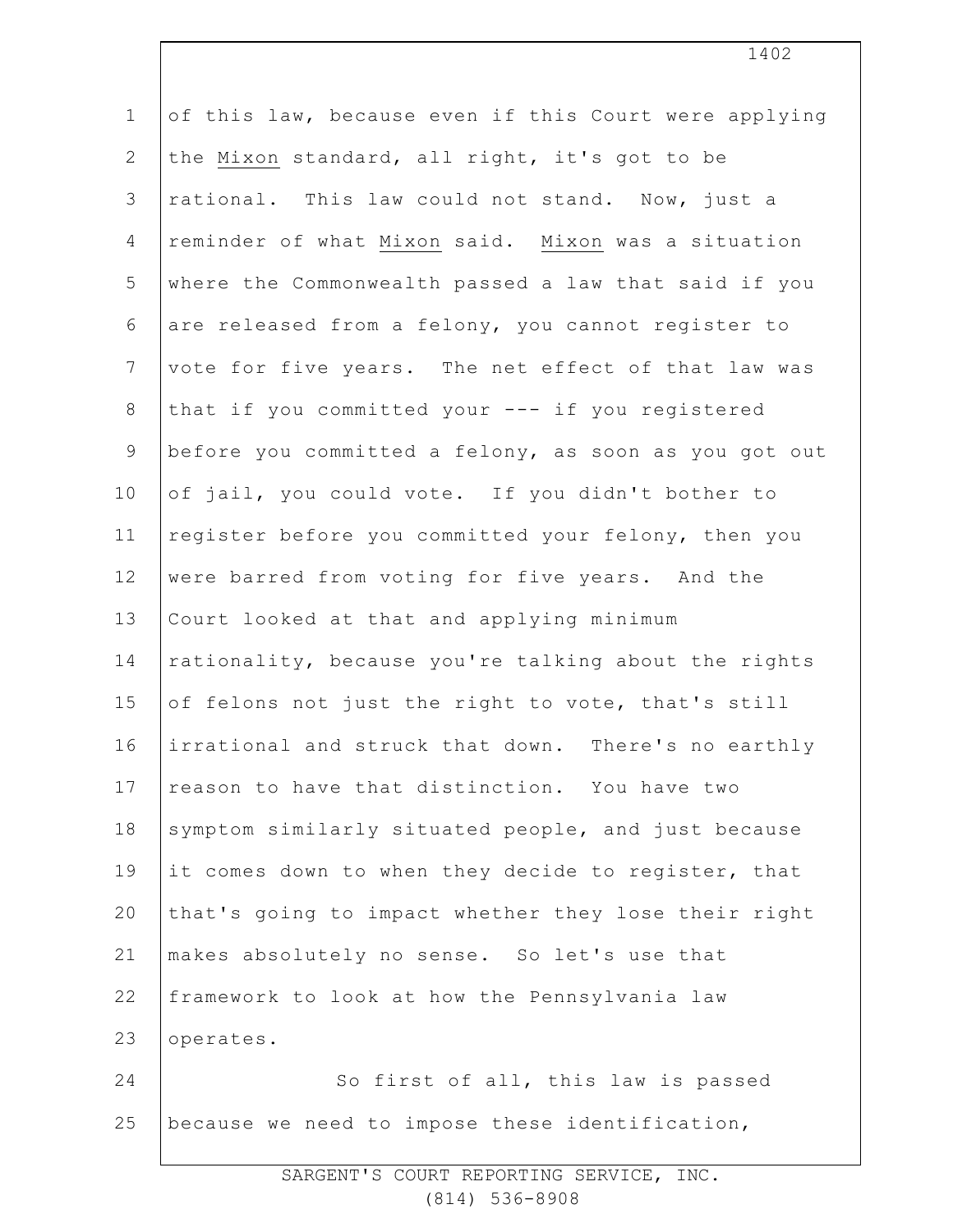| $\mathbf 1$    | rigorous identification, requirements on everybody    |
|----------------|-------------------------------------------------------|
| $\mathbf{2}$   | because we got to fight fraud, because that's such a  |
| 3              | big problem. And so everybody's got to show some      |
| 4              | form of ID. And if they don't have some form of ID,   |
| 5              | they have to go and get a secure ID. All right. One   |
| 6              | that has very onerous requirements, raised seal birth |
| $7\phantom{.}$ | certificate, Social Security card and two proofs of   |
| $\,8\,$        | residence. Very difficult, if not impossible for      |
| $\mathsf 9$    | some people to meet that. But we're not going to      |
| 10             | apply that to everybody. So if you're voting          |
| 11             | absentee, you don't need that ID. You can just put    |
| 12             | down the last four digits of your Social Security     |
| 13             | number. Or you can lie that you need to vote          |
| 14             | absentee.                                             |
| 15             | Pennsylvania is not a no-reason                       |
| 16             | absentee ballot state. You got to have a reason,      |
| 17             | you're away on business, you have medical excuse.     |
| 18             | Like the Commissioner in Bucks County told Joyce      |
| 19             | Block when she said she didn't have an ID, just vote  |
| 20             | absentee. Or Ms. Applewhite or Ms. Marsh could        |
| 21             | probably go to the doctor and say can you sign a note |
| 22             | saying that I could vote absentee, because I can't    |
| 23             | get to the polls. But they don't want to do that.     |
| 24             | But what's the difference between them and somebody   |
| 25             | who happens to be out of town on business? That is    |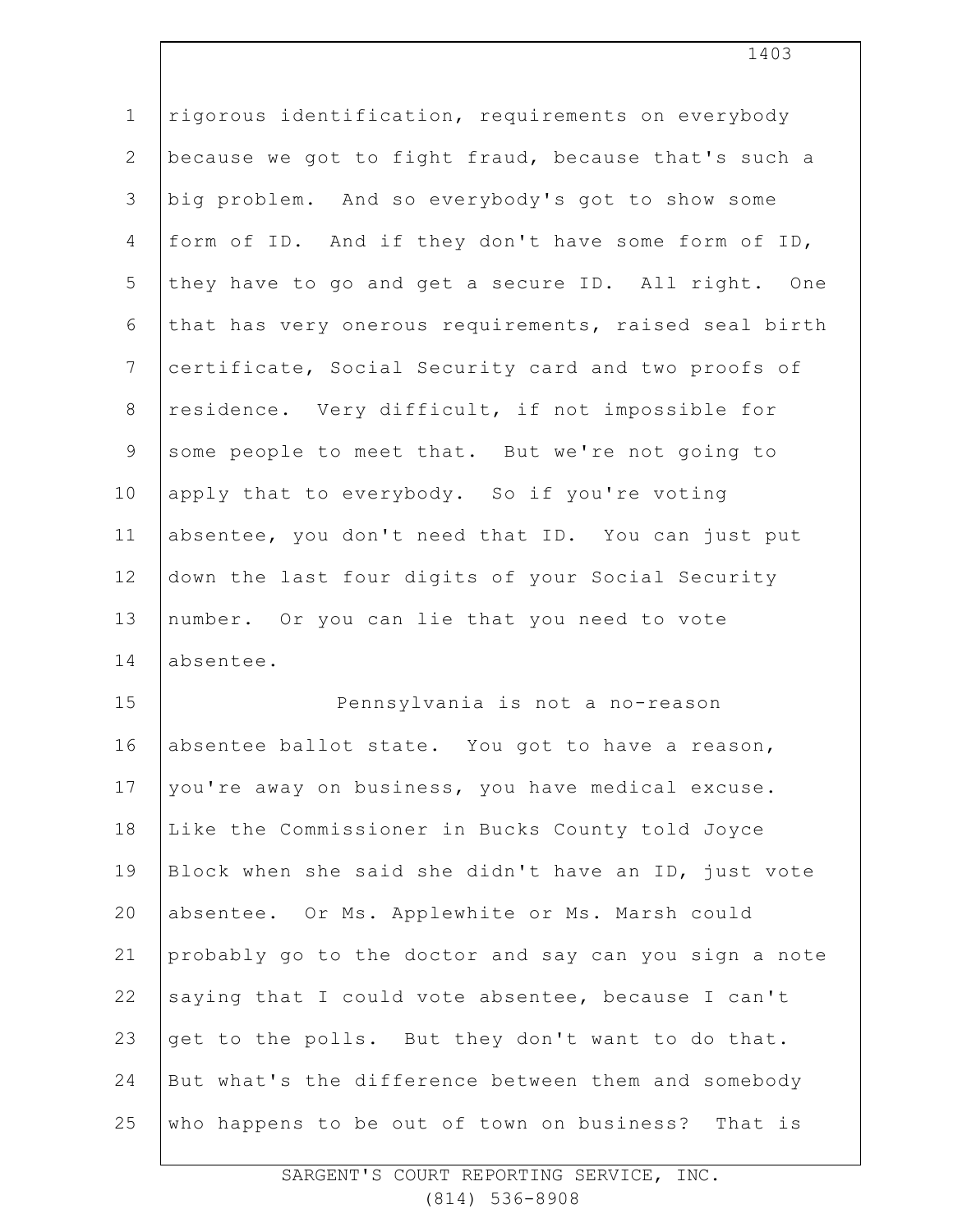1 2 3 completely irrational. So except for absentee voters, you need to have an ID or except if you live in a personal care home.

4 5 6 7 8 9 10 11 12 13 14 15 16 17 18 19 20 21 22 23 24 25 So if you live in a personal care home, you can just make up an ID. So this is from an e-mail sent to personal care homes, and this is the attachment. These are the instructions on how if you are a personal or nursing homeowner, you can create an ID that will be acceptable on election day. So insert your name, put a photo, name of the voter and then the expiration. It doesn't even have to be a card, could be a piece of paper. Anybody who's got a computer and an inkjet printer can do this. Any child could do this in about five minutes. And as Your Honor heard, both Mr. Marks and Mrs. Aichele testified this is not a secure ID. And what is this? Not only is not a secure ID, but let's say you have the Shady Grove Nursing Home. They decide that they're going to get their inkjet printers out, they're going to buy a ream of paper and they're going to go print out these IDs for everybody. All those people are going to have IDs that they can vote on. Now, while Shady Grove is going to print IDs, Shady Acres across the street says times are a little tough, you know, we really can't do that. We don't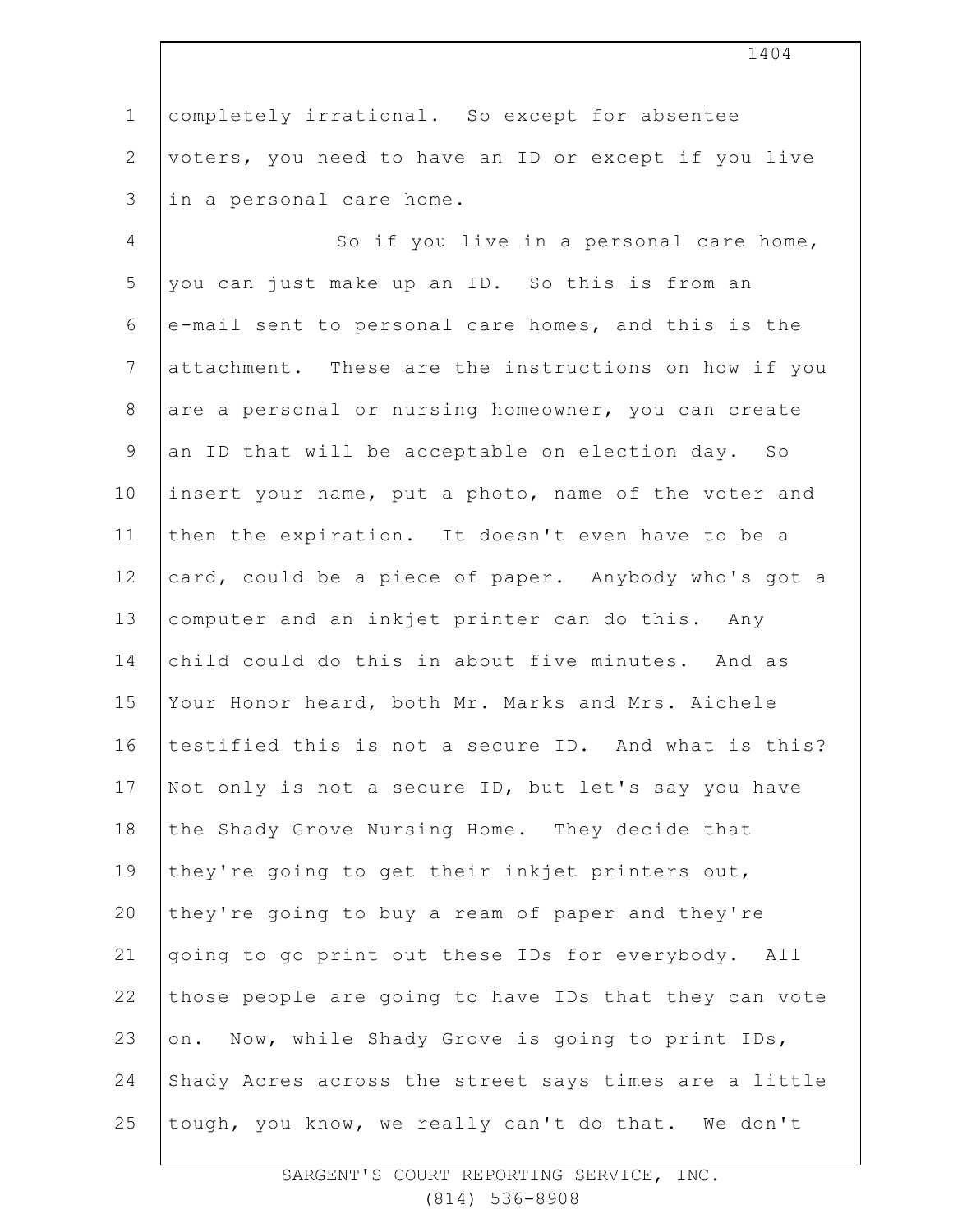| $\mathbf 1$     | see a need to do that. The people who live at Shady   |
|-----------------|-------------------------------------------------------|
| $\mathbf{2}$    | Acres, they're not going to have the ID. How is that  |
| 3               | rational? What if Bea Bookler, who testified that     |
| 4               | her nursing home does not have an ID, they could just |
| 5               | as easily print one. They've chosen not to. She       |
| 6               | wouldn't be able to vote. It is completely            |
| $7\phantom{.0}$ | irrational. It is at the whim of the nursing home,    |
| $8\,$           | and it has absolutely nothing to do with security.    |
| $\mathsf 9$     | The same holds true for colleges and                  |
| 10              | universities. Again, you heard Mr. Marks and          |
| 11              | Secretary Aichele testify that these are not secure.  |
| 12              | Now, we don't have in the record testimony of which   |
| 13              | schools have expiration dates and which ones don't.   |
| 14              | You heard Ms. Thorne testify yesterday that there's a |
| 15              | couple, Delaware County Community College and Drexel. |
| 16              | But what's the difference between a student, just by  |
| 17              | way of example, who goes to Muhlenberg, which may     |
| 18              | decide they're going to put a sticker on the ID and a |
| 19              | student who goes to Bucknell which may decide that    |
| 20              | they're not going to put a sticker on the ID? These   |
| 21              | are people who were similarly situated. It is         |
| 22              | totally up to circumstance. It has nothing to do      |
| 23              | with security. And one student's going to have the    |
| 24              | ID and another student is not going to have the ID.   |
| 25              | Government employees. This is mind                    |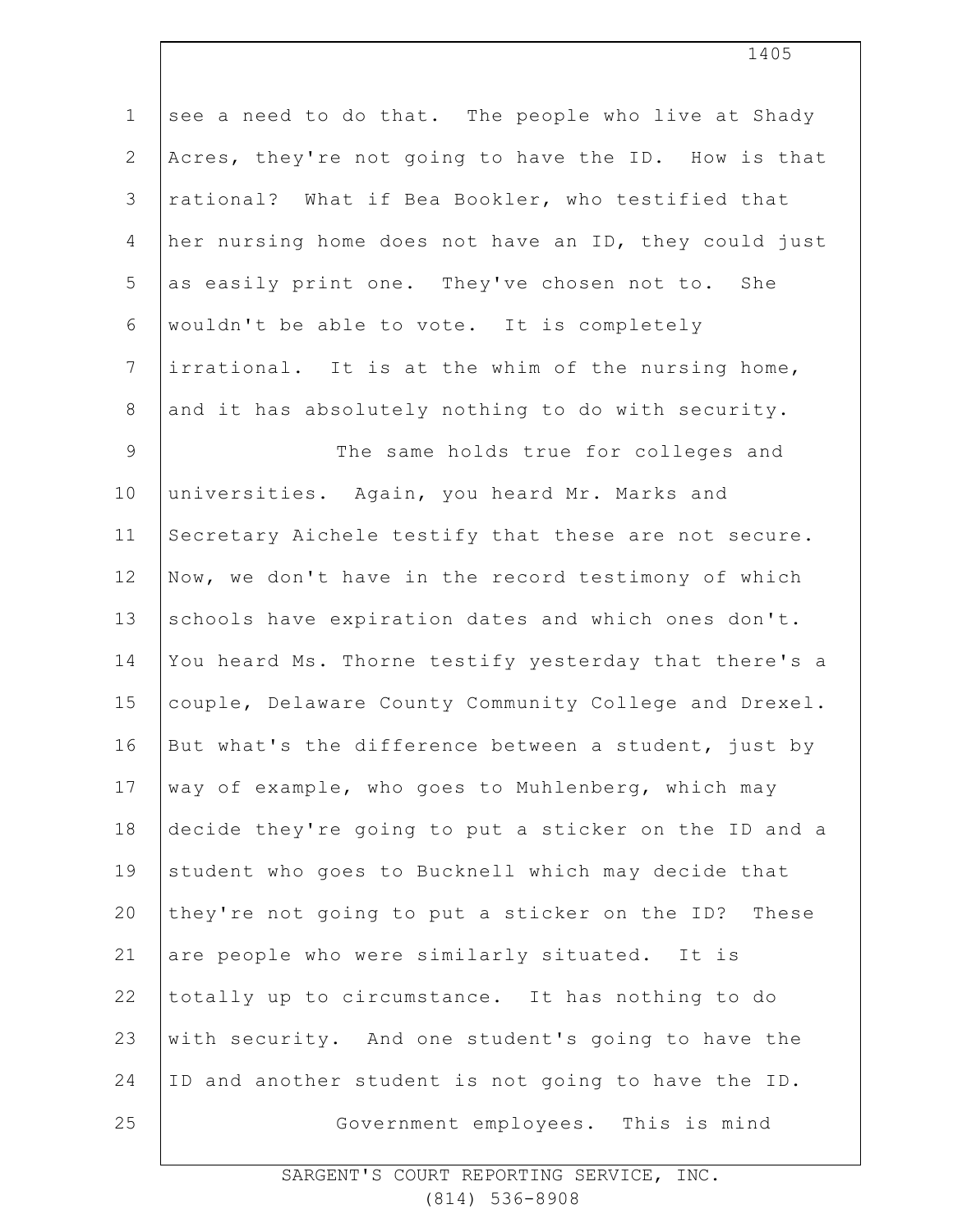1 2 3 4 5 6 7 8 9 10 11 12 13 14 15 16 17 18 19 20 21 22 23 24 25 boggling. I'm sorry. So there is 89,000 state employees. They don't have expiration dates on their IDs. You heard Secretary Aichele testify that now they realize that these IDs were not valid, so anybody who needs one can get a sticker. Now, why a sticker magically makes the ID secure is a mystery. And it's something that is easily forged. But what about Podunk Borough? They have five employees and the dog catcher. They only have five employees, but they have stray dog problem there, so they have a dog catcher. They're a municipality. They decide that they're going to give photo IDs to all of their people. So you've got the dog catcher, who's got an ID with a photo and an expiration date and a name on there. That ID works. But you've got Mr. Rosa, you've got Mr. Garrett, who served in the United States Military in this country, who have veterans cards put out by the United States Department of Veterans Affairs. These are very thick plastic cards. They have a photo. They have a name. They're used for benefits. They're used for healthcare. They don't have an expiration date, which makes sense. If you're a veteran, you're always a veteran. That's not going to expire until you die. They cannot use those cards to vote, but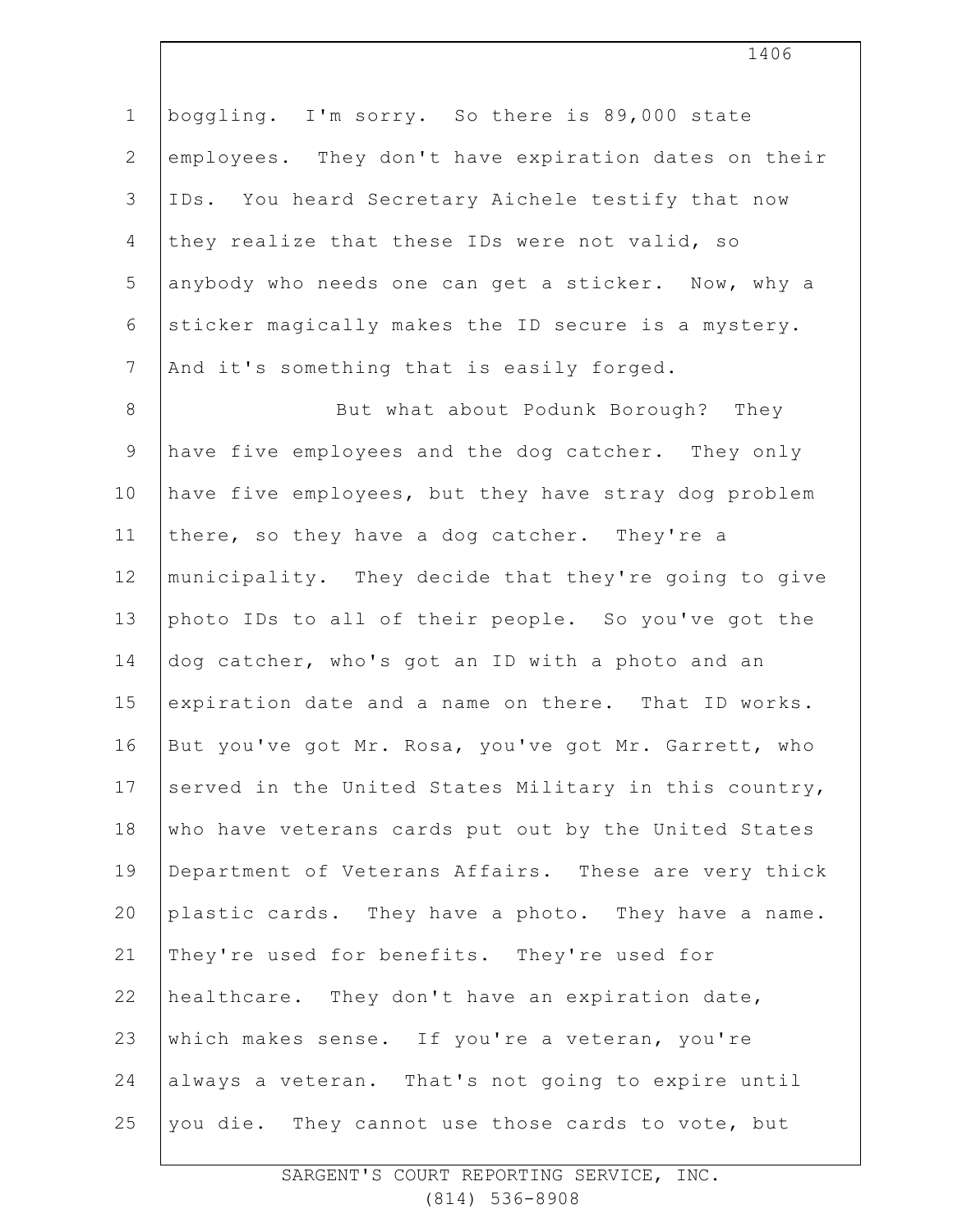| $\mathbf 1$     | the dog catcher in Podunk Borough can use that card   |
|-----------------|-------------------------------------------------------|
| $\mathbf{2}$    | to vote. That is completely irrational.               |
| 3               | Now, so as if there weren't enough                    |
| 4               | irrationalities built into this law at the outset,    |
| 5               | the Commonwealth has made a series of exceptions to   |
| 6               | try to streamline the process, to make it easier for  |
| $7\phantom{.0}$ | some people to get IDs. And in some ways it has made  |
| $8\,$           | it easier, but it's also made the law that much more  |
| $\mathsf 9$     | irrational. So the first change they made was that    |
| 10              | if you are in the PennDOT system since 1990, you      |
| 11              | don't need to bring in any papers, no birth           |
| 12              | certificate, no Social Security card, no proof of     |
| 13              | residence, nothing. All you got to do is come in and  |
| 14              | give them your name, they look in there, if it's in   |
| 15              | there, then they give you an ID.                      |
| 16              | You heard Mr. Myers testify that prior                |
| 17              | September 11th, 2001 that PennDOT did not require     |
| 18              | that people present a birth certificate. They did     |
| 19              | not require that people present Social Security       |
| 20              | cards. In fact, there's a list in the regulations of  |
| 21              | about 12 different documents, including just a        |
| 22              | marriage certificate, that you could present in order |
| 23              | to be able to get your driver's license. So anybody   |
| 24              | who has --- was is in the system before 2001 never    |
| 25              | had to present any of those kinds of IDs.             |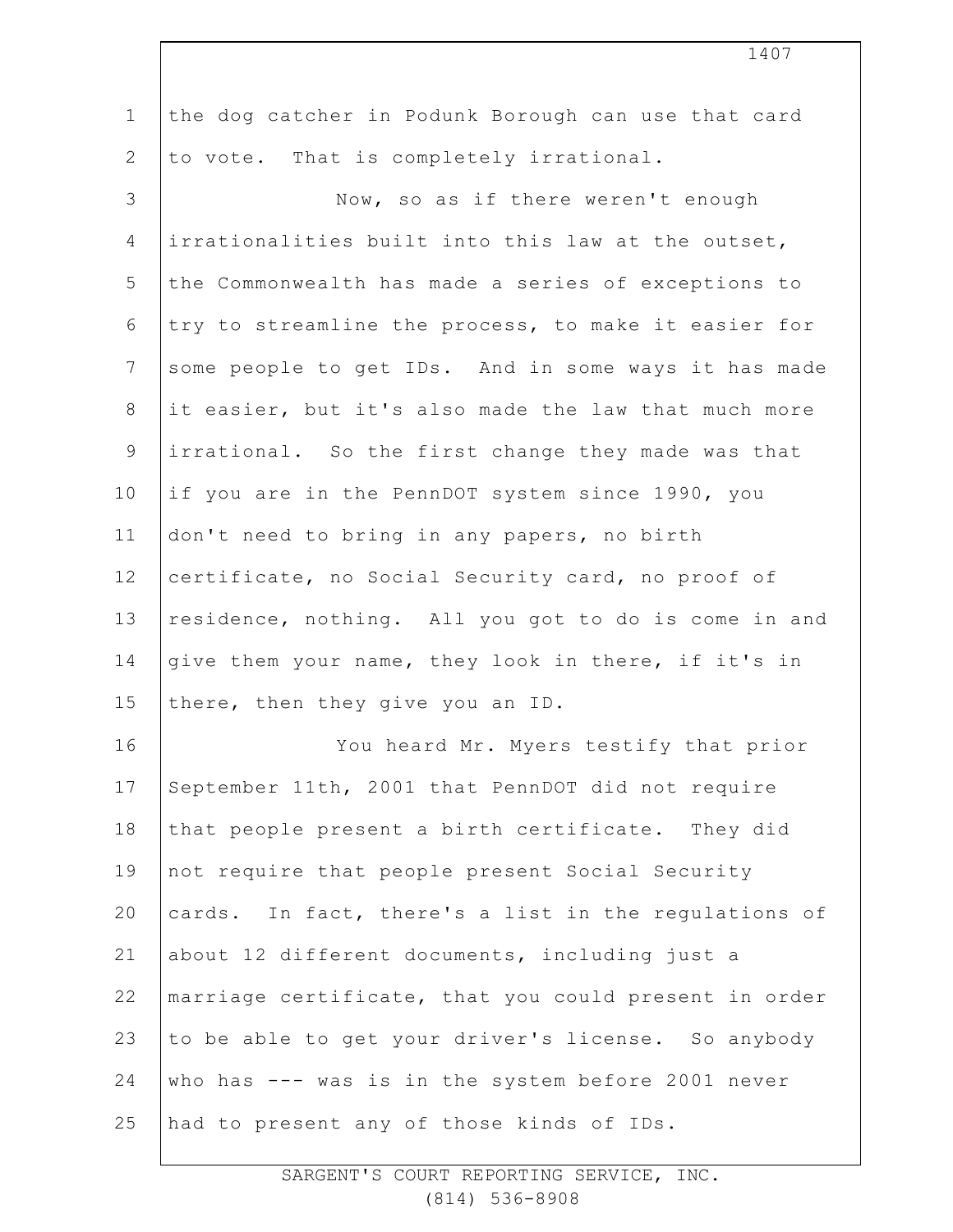| $\mathbf 1$    | And if there's one exception here that                |
|----------------|-------------------------------------------------------|
| $\mathbf{2}$   | is directly on all fours with Mixon, it's this one    |
| 3              | because it comes down to when you happen to apply for |
| 4              | that PennDOT ID. If you happen to apply before this   |
| 5              | law went into effect or you happen to apply before    |
| 6              | the stringent document requirements went in, you're   |
| $\overline{7}$ | golden. But if you're like Ms. Applewhite who didn't  |
| $8\,$          | need ID, then she lost all of her IDs several years   |
| 9              | ago, and now she realizes she needs to get one in     |
| 10             | order to vote, she is held to this much higher        |
| 11             | standard. A standard that she has not been able to    |
| 12             | meet. That is irrational.                             |
| 13             | The next change that they made is that                |
| 14             | if you are born in Pennsylvania, you don't need to    |
| 15             | have a raised seal birth certificate. Now, that's     |
| 16             | nice. That's a good thing. That will help some        |
| 17             | people. But how is that rational and more secure      |
| 18             | when you've got folks like Wilola Lee, Gloria         |
| 19             | Cuttino, Stanley Garrett, Leila Stones, who are born  |
| 20             | in other states, Anna Gonzalez, who was born in       |
| 21             | Puerto Rico, or Lisa Gray, who is trying to get her   |
| 22             | consular birth certificate? They can't meet that      |
| 23             | standard. You are setting up a dual standard. And,    |
| 24             | as Your Honor heard from Professor Barreto, there is  |
| 25             | a disproportionate effect by creating this exception. |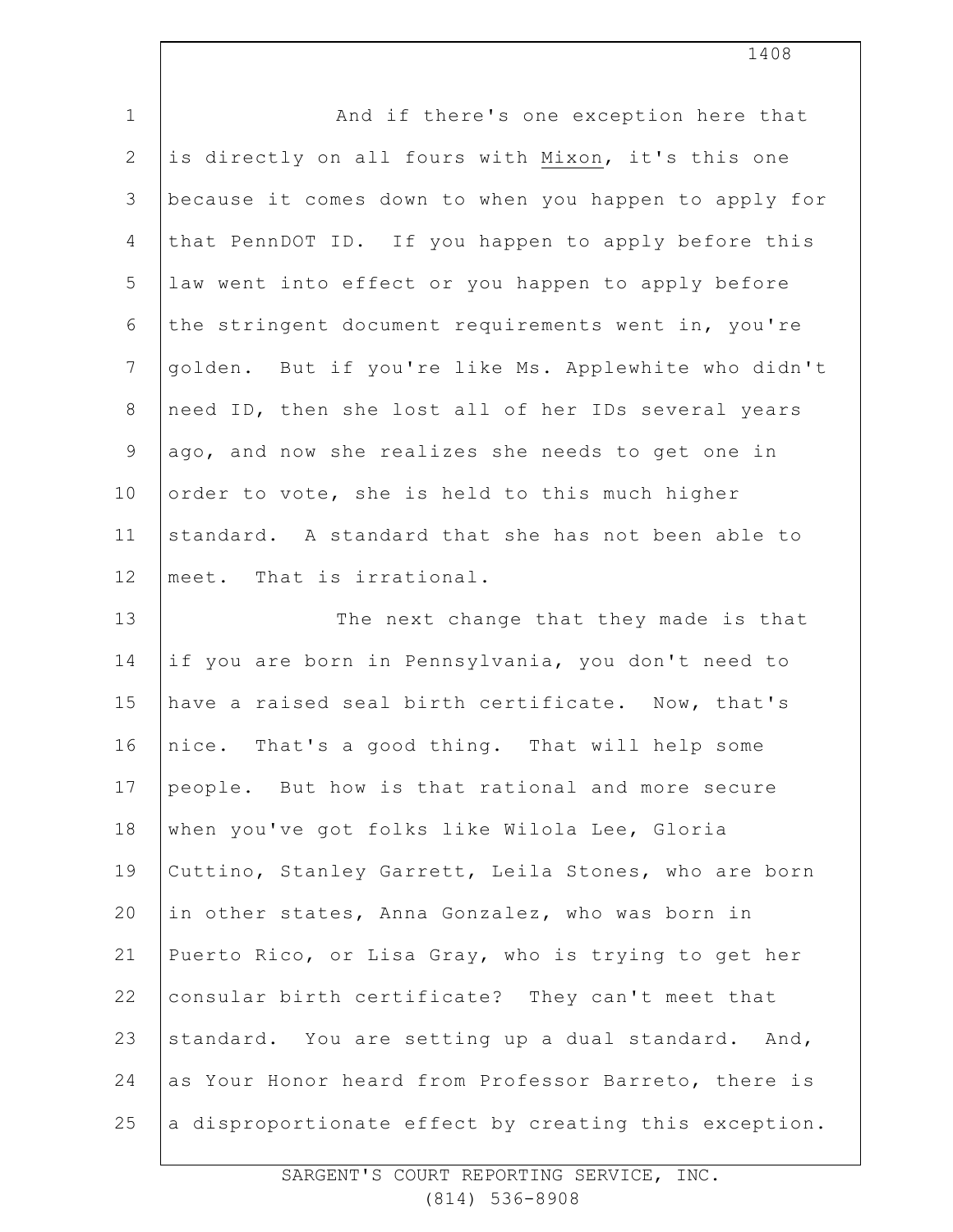| $\mathbf 1$    | So 80 percent of white people are born in             |
|----------------|-------------------------------------------------------|
| $\mathbf{2}$   | Pennsylvania, but only 66 percent of                  |
| 3              | African-Americans and only 20 percent of Latinos. So  |
| $\overline{4}$ | by creating this exception, not only is it            |
| 5              | discriminatory against people who happen to have been |
| 6              | born elsewhere, but it raises some serious concerns   |
| $\overline{7}$ | under the Voting Rights Act case --- Voting Rights    |
| 8              | Act that's not anything for Your Honor to consider,   |
| $\overline{9}$ | but it is something that's out there.                 |
| 10             | So in all of these situations, when you               |
| 11             | think about it, you have to have secure ID unless     |
| 12             | some circumstances that have nothing to do with       |
| 13             | security, some circumstances that are beyond your     |
| 14             | control allow you to not have secure ID, because      |
| 15             | you're in a college that gives it or you're in a      |
| 16             | nursing home that gives it or you're in Podunk        |
| 17             | Borough, as opposed to being a veteran. And all of    |
| 18             | that is completely irrational.                        |
| 19             | Now, let's talk about the DOS card.                   |
| 20             | Because this really just sort of blows the            |
| 21             | irrationality up or magnifies the irrationality of    |
| 22             | all this. So this DOS card drops the pretense that    |
| 23             | you need all of these documents in order to vote. At  |
| 24             | the end of the day, you can get this DOS card without |
| 25             | a raised seal birth certificate, without a            |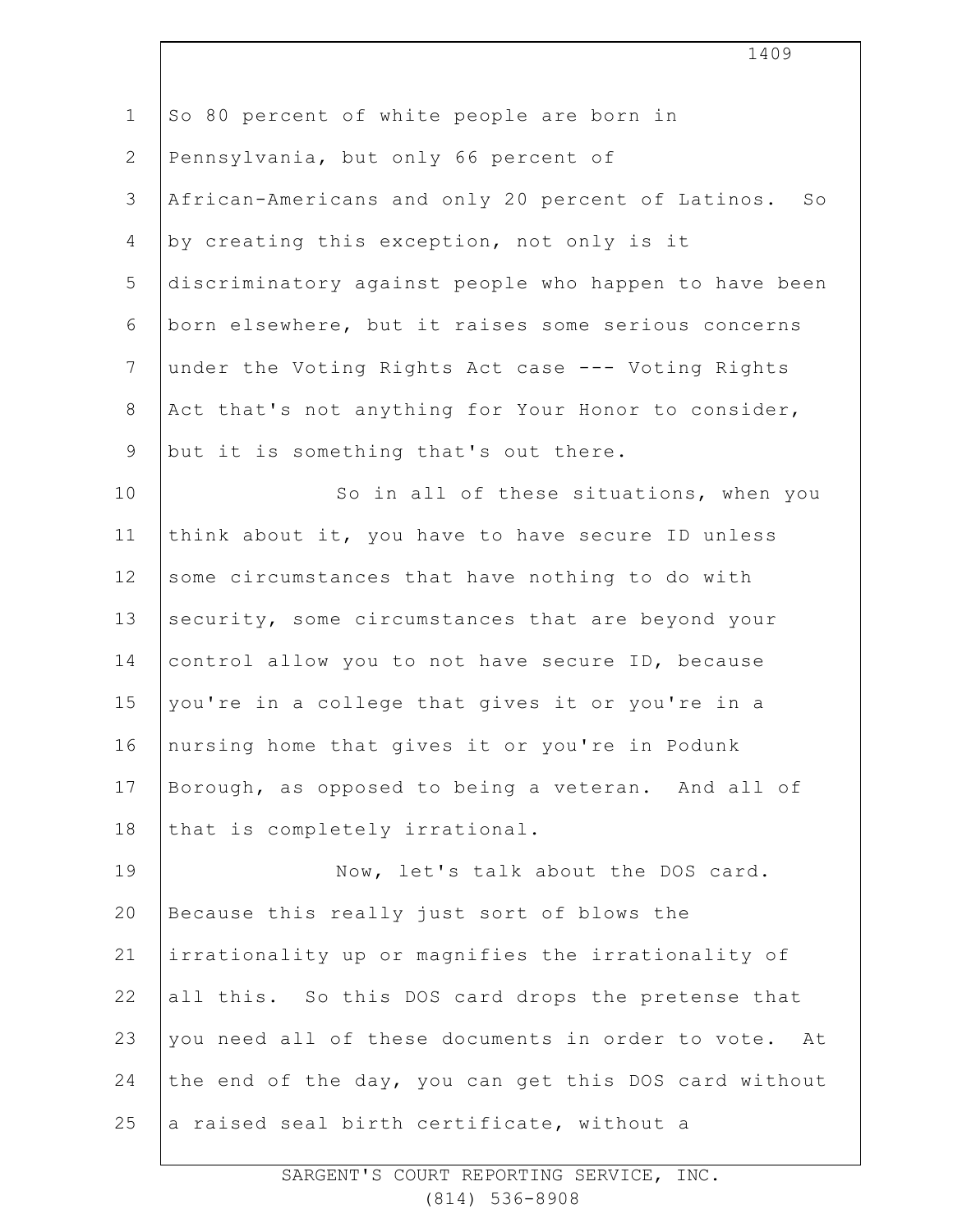| $\mathbf 1$    | certification from the Department of Health for the   |
|----------------|-------------------------------------------------------|
| $\mathbf{2}$   | birth certificate and without a Social Security card. |
| 3              | You don't even need a Social Security number to get   |
| 4              | this card. The only thing you need, according to the  |
| 5              | testimony, is there's --- Your Honor's looking        |
| 6              | quizzical. And we'll go over this. They say if you    |
| $\overline{7}$ | don't, they will make up a unique identifier I        |
| $8\,$          | believe is what Secretary Myers testified, if you     |
| $\mathsf 9$    | don't have that Social Security card. So the only     |
| 10             | thing you need are two proofs of residence on there.  |
| 11             | And so at the end of the day, all of these document   |
| 12             | requirements that the Commonwealth concedes are       |
| 13             | really not necessary to vote. But we're not going to  |
| 14             | give you that card unless you try. Unless you         |
| 15             | exhaust your remedies, your attempts to get a PennDOT |
| 16             | secure ID, you don't qualify. You cannot qualify for  |
| 17             | that DOS ID unless you have tried to get the secure   |
| 18             | one.                                                  |
| 19             | Why? What's the justification for                     |
| 20             | that? Heard Secretary Aichele say it would be better  |
| 21             | for people, better for them to have a secure ID. I'm  |
| 22             | sure every single one of our Petitioners would agree  |
| 23             | that it would better. They would love to have a       |
| 24             | secure ID, but they can't get one. They haven't       |
| 25             | qualified for one. And Secretary Aichele and the      |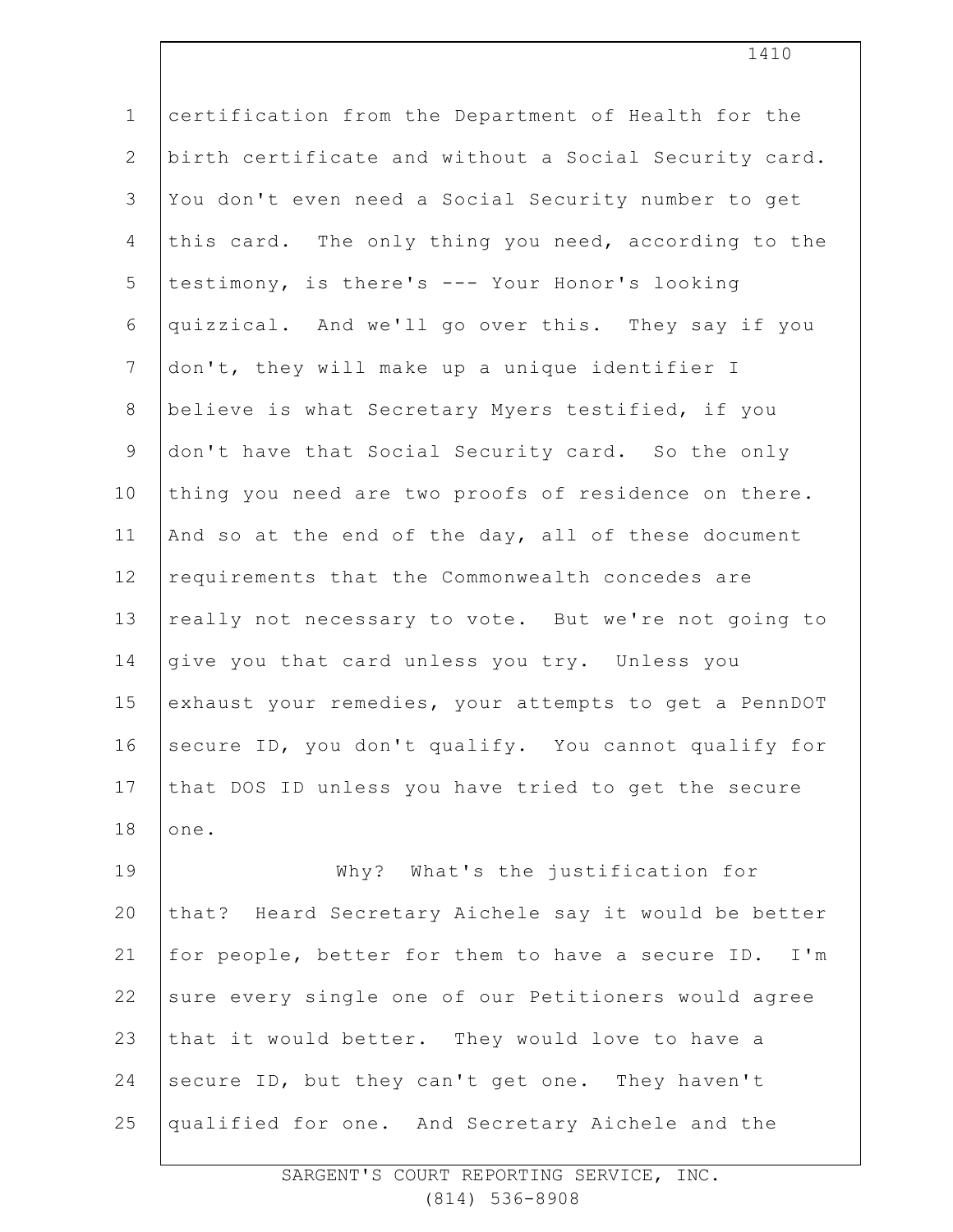1 2 3 4 5 6 Commonwealth does not have the authority and the power to tell people that they need to get something, that it would be better for them, especially by conditioning it on the right to vote. So this entire scheme, especially with this DOS ID put in here, is completely irrational.

7 8 9 10 11 12 13 So while strict scrutiny applies and strict scrutiny in this, as in most cases, is fatal for the Commonwealth, even if this Court were to apply Mixon --- and there's absolutely no support for applying Mixon. But even if this Court were to apply Mixon, this law is so irrational that it could not withstand scrutiny under minimum rationality.

14 15 16 17 18 19 20 21 22 23 24 25 Now, two minutes on Article VII, Section I. This is the qualifications clause. Your Honor heard from Secretary Aichele, and she kind of voluntarily added this on a question. She said for purposes of voting in Pennsylvania, you only need to be a resident 18 years of age or older or a citizen. And then Mr. Gersch attempts to ask a question right, so you don't need --- and then she adds and now you need a photo ID because of the new law. I don't think six lines could more clearly demonstrate that Pennsylvania has created a new qualification for people to be able to vote. So that's the likelihood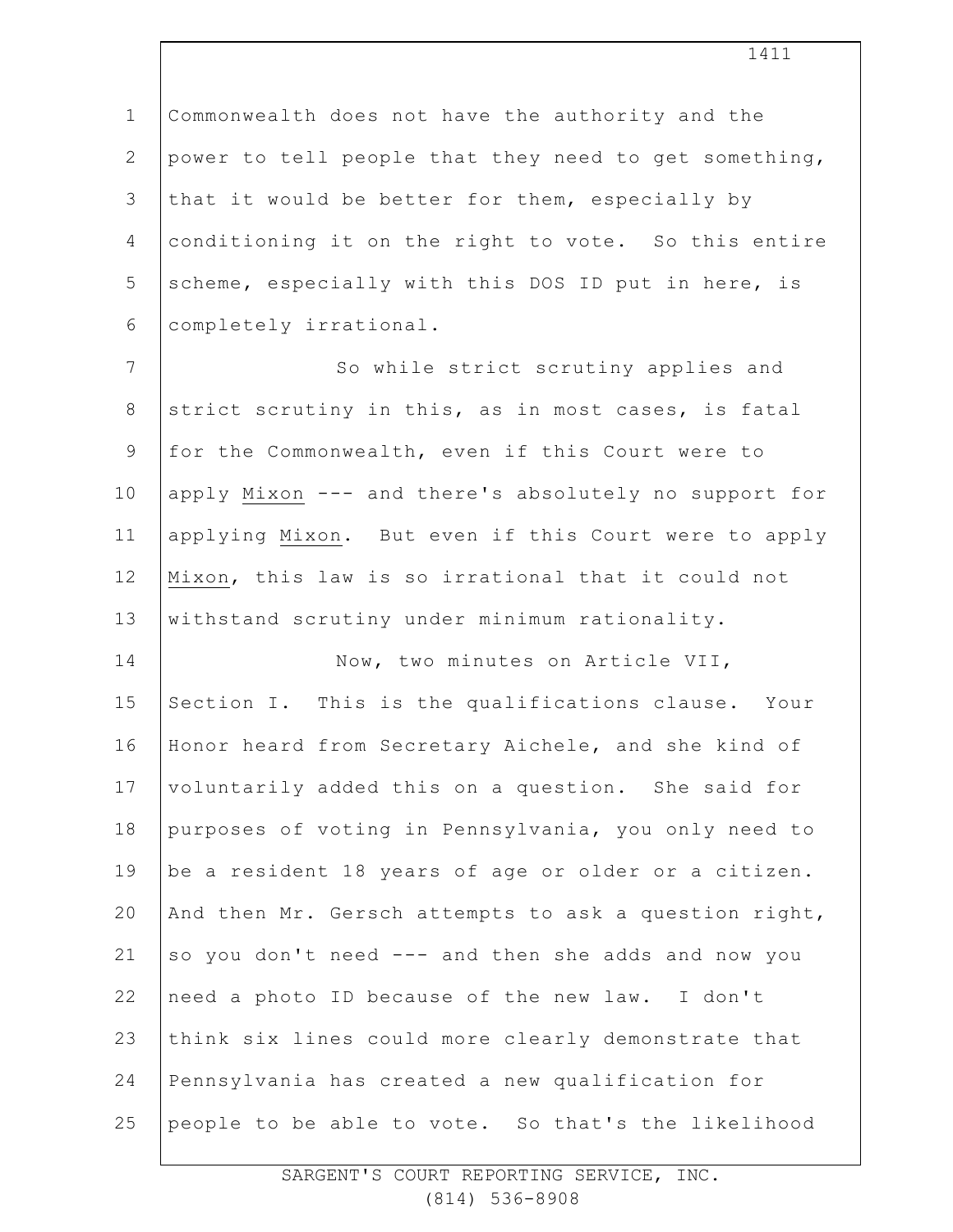| $\mathbf 1$      | of success on the merits, Your Honor. We think that   |
|------------------|-------------------------------------------------------|
| $\overline{2}$   | it is really quite clear.                             |
| 3                | Let's talk about the harm. This is the                |
| 4                | second factor, so the test is greater injury will     |
| 5                | occur from refusing to grant the injunction and for   |
| 6                | bringing greater harm. All right. We've already       |
| $\boldsymbol{7}$ | talked about the harms to the Commonwealth. Because   |
| $8\,$            | of the stipulation, there isn't any. There's no       |
| $\mathsf 9$      | harm. So I said at the outset what we proven in       |
| 10               | terms of the Petitioners is that there really can be  |
| 11               | no doubt that there are a lot of people who don't     |
| 12               | have ID and who don't have the documents or the means |
| 13               | to get them. Your Honor heard from these people. I    |
| 14               | would submit that some of them were extremely moving. |
| 15               | All very different. All unique personalities. All     |
| 16               | walks of life. These are not hypotheticals. This is   |
| 17               | not maybe there is going to be fraud that's going to  |
| 18               | dilute your vote. These are real victims. These are   |
| 19               | real victims of this law.                             |
| 20               | And beyond these Petitioners, Your                    |
| 21               | Honor heard from two experts, Veronica, Niki Ludt,    |
| 22               | and Michele Levy, who work with either homeless or    |
| 23               | low-income populations. And they testified just how   |
| 24               | difficult it is to get these documents. Your Honor    |

heard about numidents and costly census records and

25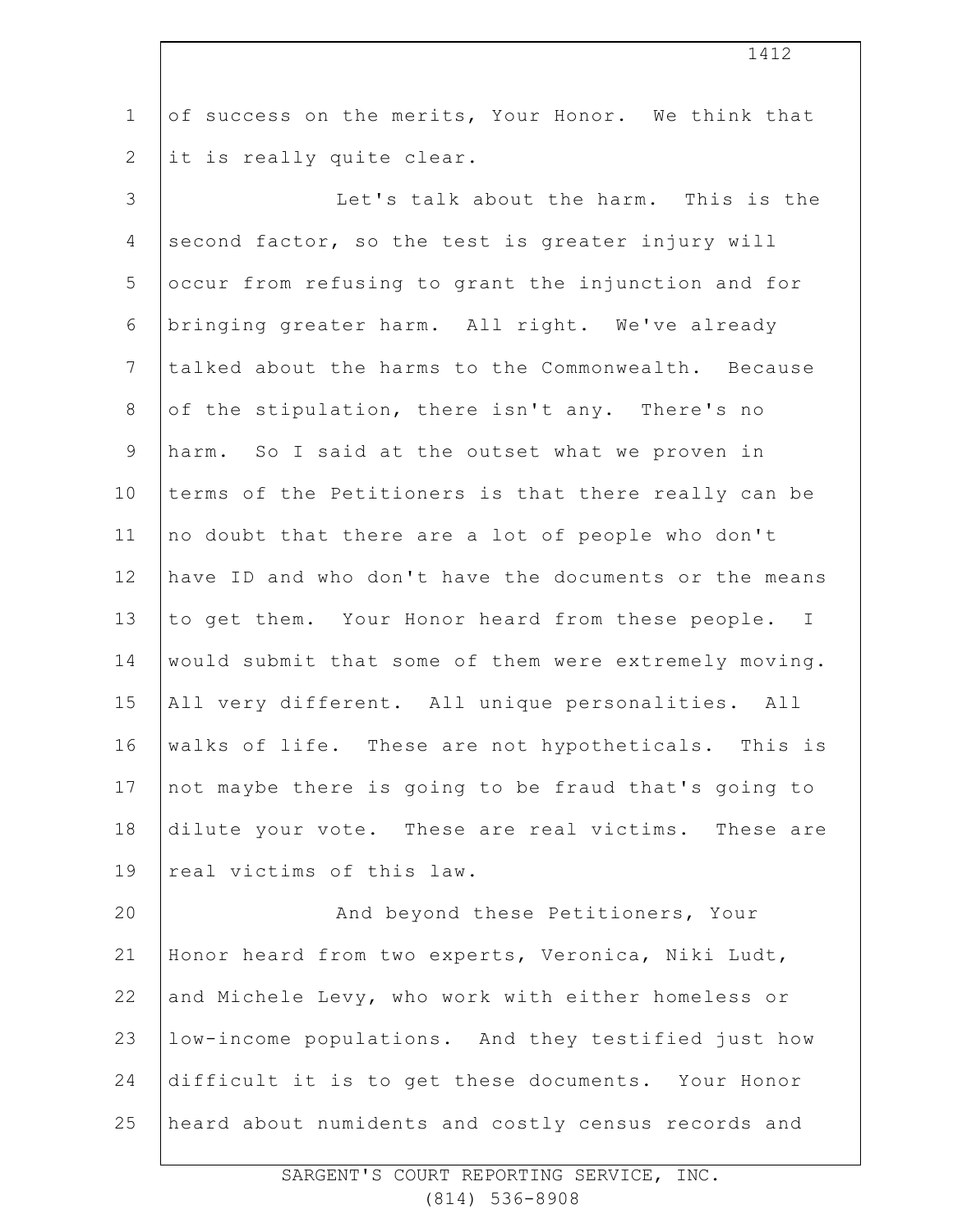1 2 3 4 5 6 7 8 9 10 11 12 13 14 15 16 17 18 19 20 21 22 23 24 25 elementary school records and delayed birth certificates and name changes. This is so difficult. As Ms. Ludt testified, that she's got volunteer lawyers, members of the Bar, who cannot navigate this process. It is difficult for lawyers. It's something that can take years. And some of the people at the end of the day, they have not been able to get the documents in order to get the IDs. And in just their little geographic areas, they testified about hundreds of people who don't have these IDs. That's in just those little geographic areas. Now, that alone, just the Petitioners, just the testimony about hundreds others like them, puts something on the side of the Petitioners' side of the scale. So it's already tilted in favor of the Petitioners, but we're not going to go stop there. You heard a lot about numbers, Your Honor. The only testimony that the Court heard from an expert who presented evidence based on a survey conducted with scientific vigor, he testified to exactly how it was done, who the population was. It was clear the methodology is transparent. It was done with scientific vigor. There is a statistical error rate on there. And most importantly, it was unrebutted. Those are the only numbers that are in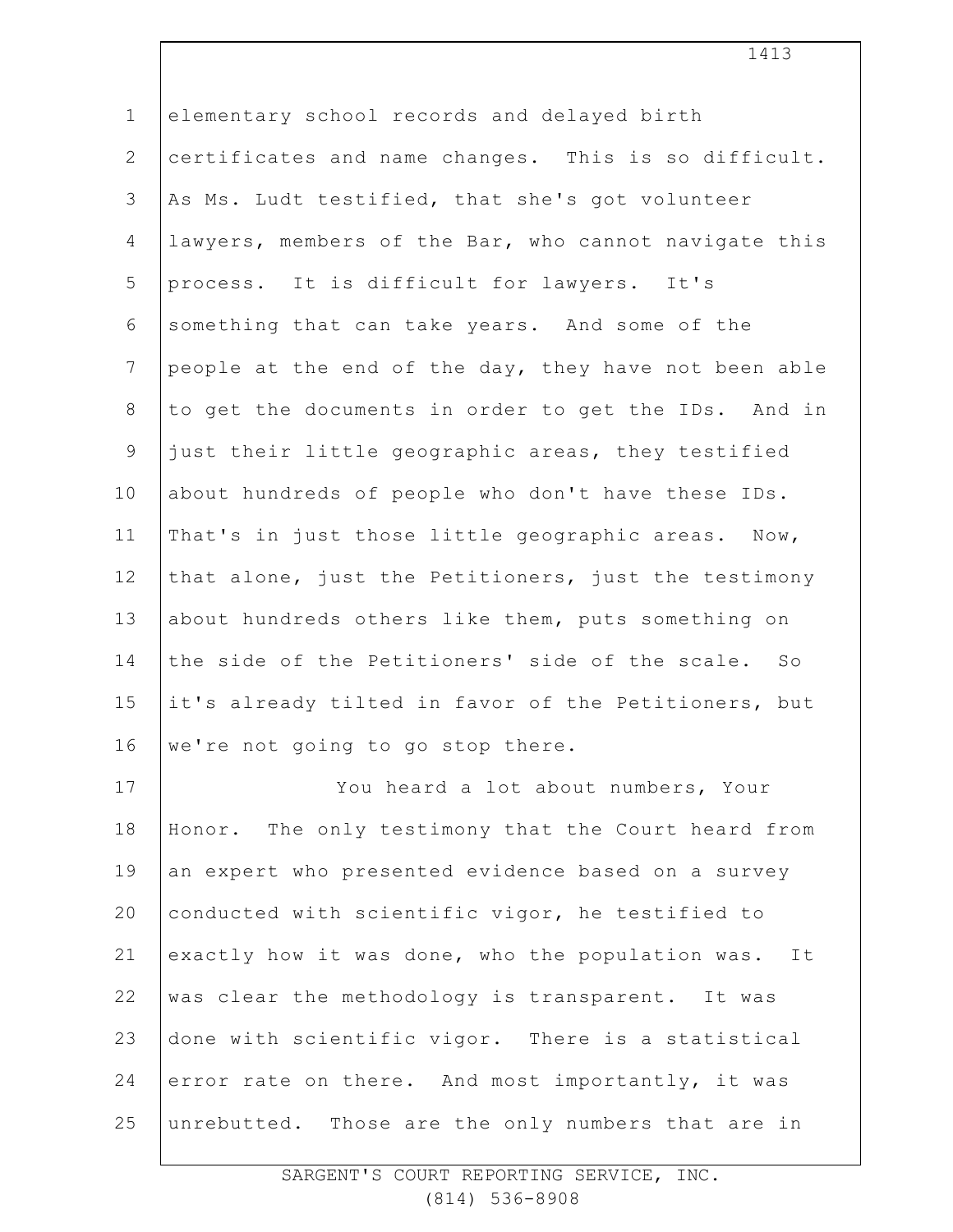| $\mathbf 1$    | the record that are reliable. And what is it that     |
|----------------|-------------------------------------------------------|
| $\overline{2}$ | Professor Barreto found? Now, I know Your Honor was   |
| $\mathcal{S}$  | a little bit peeved with me for how much detail we    |
| 4              | went into on this.                                    |
| 5              | JUDGE SIMPSON:                                        |
| 6              | I wasn't peeved, but you took your                    |
| 7              | time.                                                 |
| $8\,$          | ATTORNEY WALCZAK:                                     |
| $\mathcal{G}$  | We're going to go substantially faster.               |
| 10             | I think some of Professor Barreto's findings are      |
| 11             | important to get into the record or are an important  |
| 12             | part of this analysis. So this is from table one.     |
| 13             | This is the number of people in Pennsylvania who      |
| 14             | don't have ID, and it's broken down by eligible       |
| 15             | voters. And eligible voters are anybody who's 18, a   |
| 16             | citizen and lived here for 30 days. They're not       |
| 17             | necessarily registered, but they're certainly         |
| 18             | eligible to register. And as we heard from Mr.        |
| 19             | Wolosik, we heard from Mr. Marks, there are a lot of  |
| 20             | people --- I think Mr. Marks said over a half a       |
| 21             | million people who register in Presidential elections |
| 22             | years. A lot of them register very late in the        |
| 23             | process. Some number, maybe more than a half a        |
| 24             | million of those eligible voters are going to become  |
| 25             | registered voters by election day in November. Then   |
|                |                                                       |

1414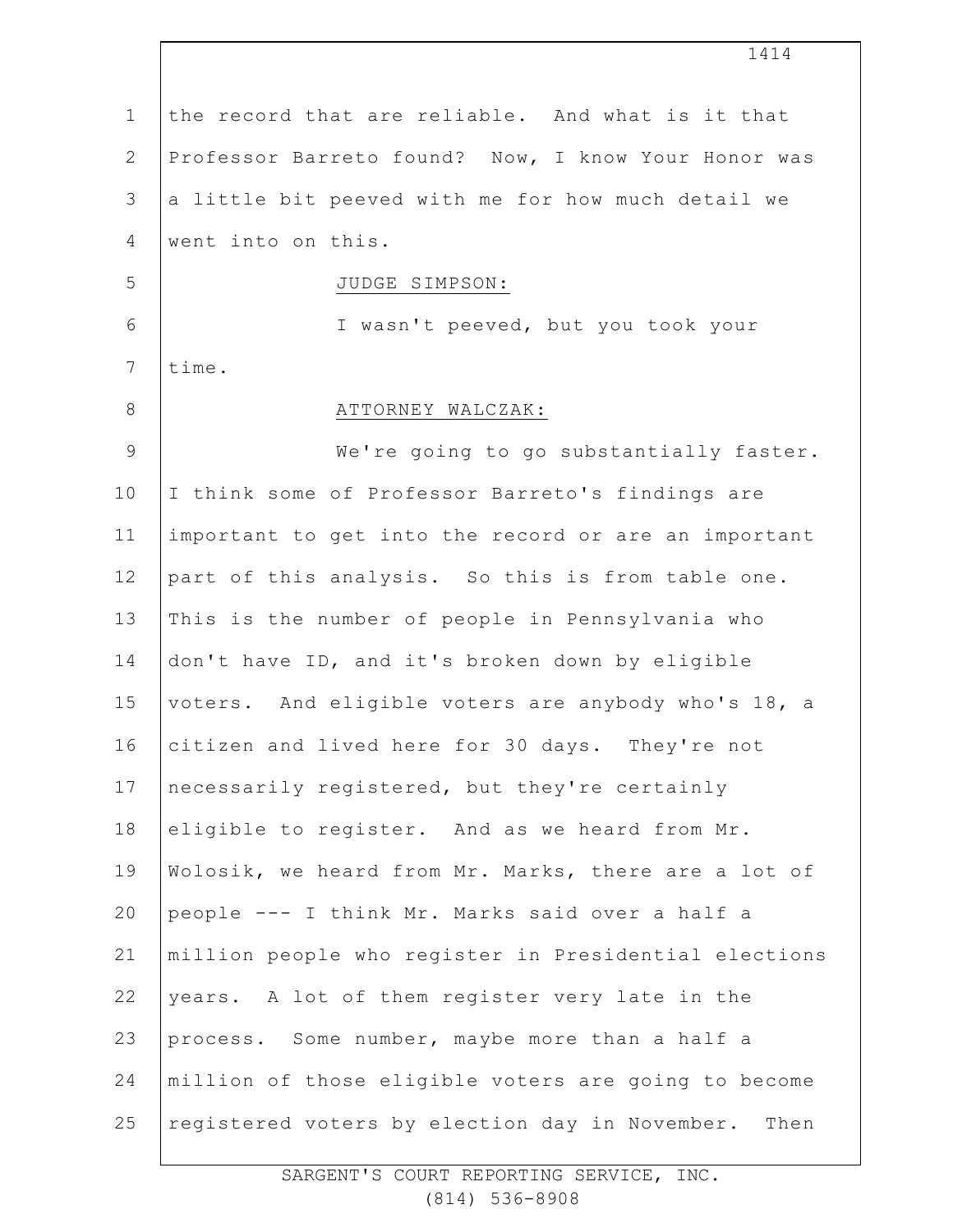| $\mathbf 1$    | you have a column for registered voters and then you  |
|----------------|-------------------------------------------------------|
| $\overline{2}$ | have 2008 voters. And you can say those are your      |
| 3              | super voters. They've already voted. We know they     |
| 4              | voted. They voted in the Presidential election in     |
| 5              | 2008. And what was Professor Barreto's findings?      |
| 6              | That in Pennsylvania, the registered voters, there    |
| $\overline{7}$ | are 1.36 million who don't have a valid form of ID in |
| $\,8\,$        | order to vote. When you look at --- did I do that     |
| $\mathsf 9$    | right? Yes. When you look at ---.                     |
| 10             | JUDGE SIMPSON:                                        |
| 11             | You didn't do it right.                               |
| 12             | ATTORNEY WALCZAK:                                     |
| 13             | I didn't do it right?                                 |
| 14             | JUDGE SIMPSON:                                        |
| 15             | You're talking eligible voters. You've                |
| 16             | got your highlight on the eligible.                   |
| 17             | ATTORNEY WALCZAK:                                     |
| 18             | Right. I'm saying I'm not looking ---                 |
| 19             | I'm sorry. Registered voters, the number is 1.05      |
| 20             | million who don't have valid ID. And then when you    |
| 21             | look at the people who voted in 2008 Presidential     |
| 22             | election, 757,000 people.                             |
| 23             | Now, let's go to the next set of tables               |
| 24             | here. Okay. Now, this is a breakdown of who's got     |
| 25             | what kind of ID. And here's --- what I want to show   |
|                |                                                       |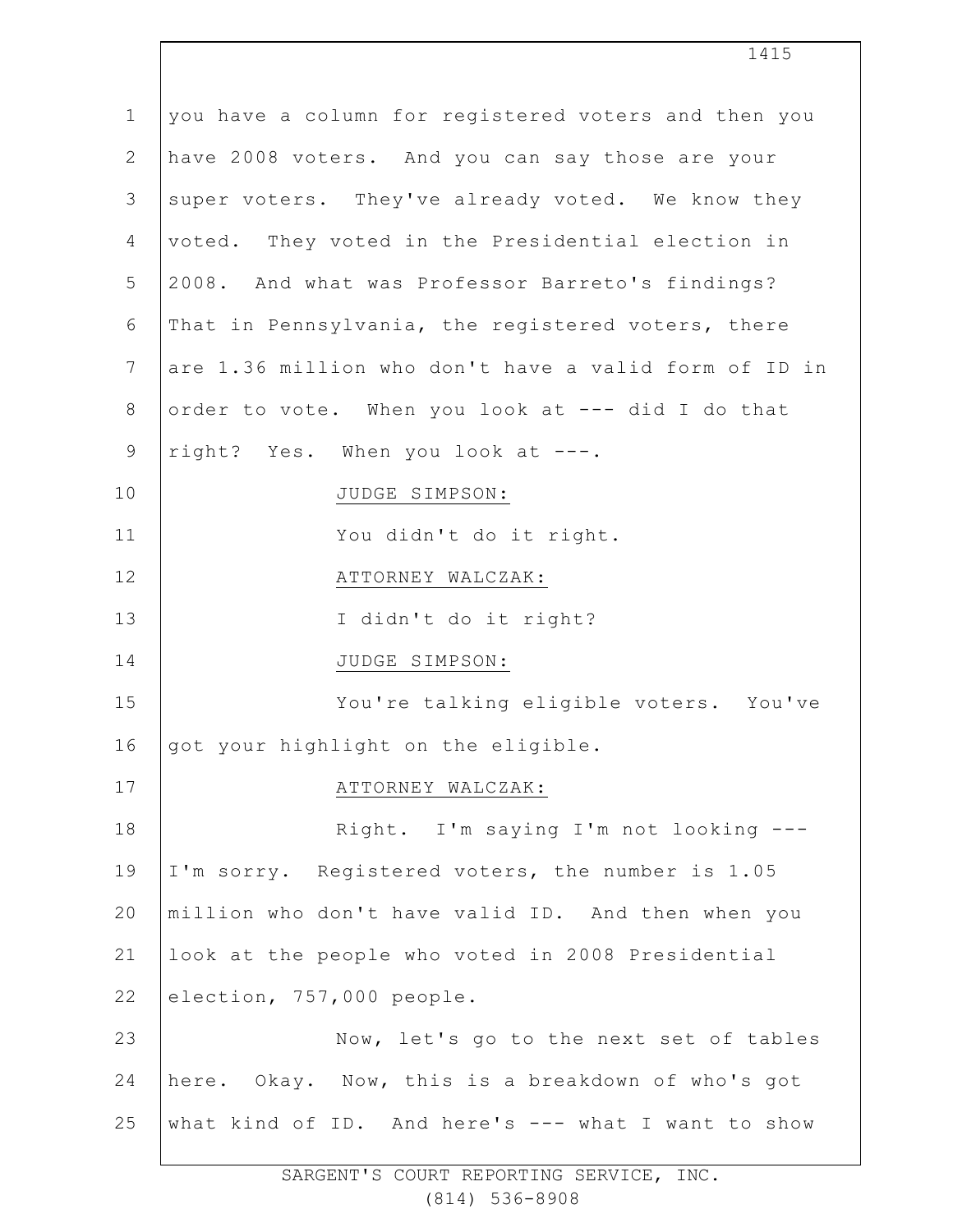| $\mathbf 1$  | here is that the number of people who don't have a    |
|--------------|-------------------------------------------------------|
| $\mathbf{2}$ | PennDOT ID, but have one of the other accepted forms  |
| 3            | of ID under the law is extremely small. So it's .6    |
| 4            | percent across the board, whether it's eligible       |
| 5            | voters, registered voters or 2008 voters. And if you  |
| 6            | go down to table five, it shows you how many people   |
| 7            | that is. So it's 56,000 eligible voters, 49,000       |
| $\,8\,$      | registered voters, 36,000 2008 voters. All right.     |
| $\mathsf 9$  | So there's been some suggestion from the Commonwealth |
| 10           | that this is only PennDOT voters that we can't match  |
| 11           | up. They may have some other ID. But who's got        |
| 12           | passports? Do poor people have passports? No. It's    |
| 13           | people who are likely to have driver's licenses, and  |
| 14           | same for the others. So the number of people who are  |
| 15           | not relying on a PennDOT ID is extremely small.       |
| 16           | Now, let's go to the next set of                      |
| 17           | tables. All right. Here is what I'm going to show     |
| 18           | with this. So you've got to have a valid ID. You      |
| 19           | got it. It's got to have an expiration date, and the  |
| 20           | name has to substantially confirm. Okay. Professor    |
| 21           | Barreto testified that trying to measure that third   |
| 22           | factor was extremely difficult. You can't ask         |
| 23           | somebody does your name substantially conform,        |
| 24           | because everybody's going to have a different answer. |
| 25           | It's not an empirically sound way to measure that.    |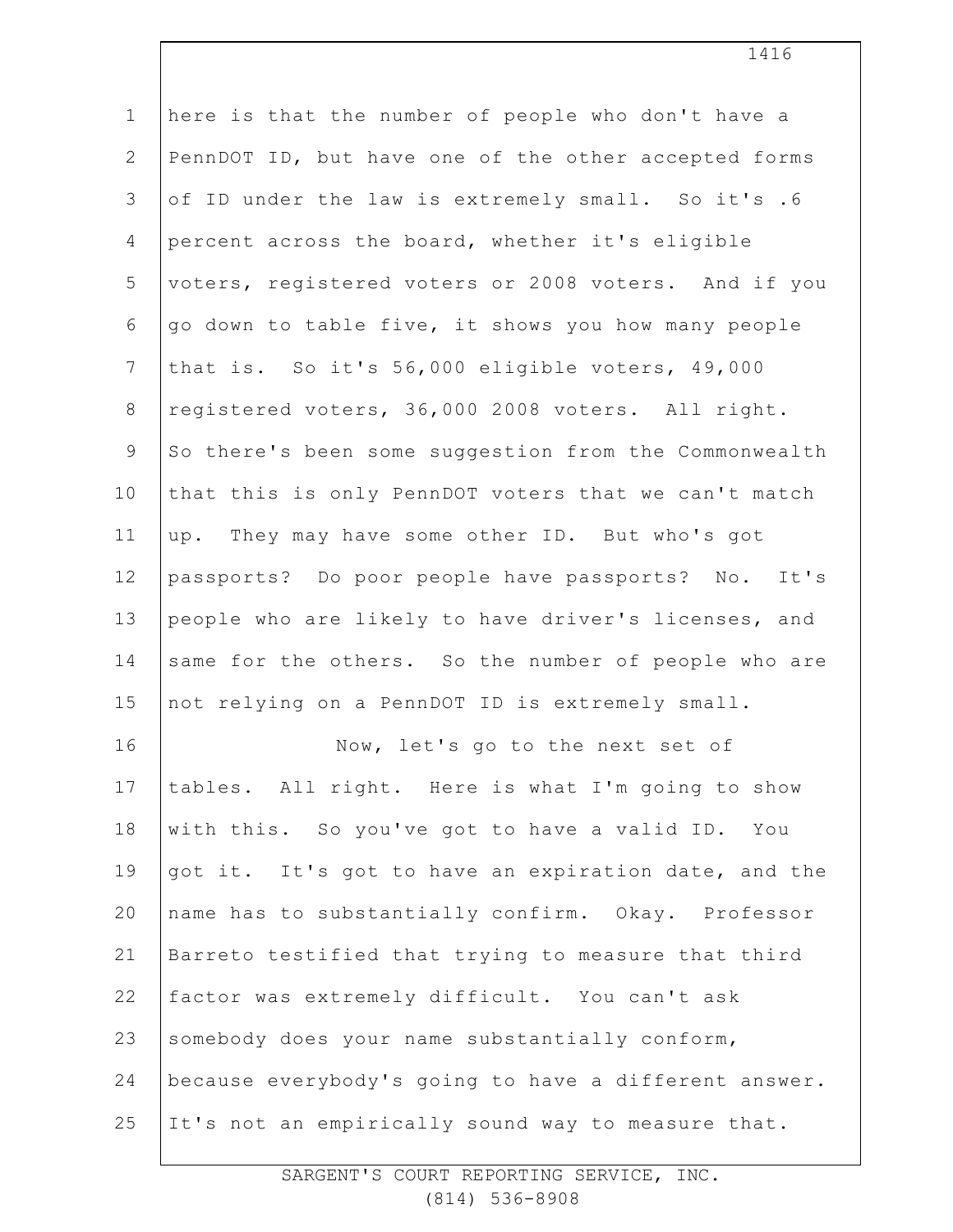| $\mathbf{1}$    | So he had to ask, does your name match. And clearly   |
|-----------------|-------------------------------------------------------|
| $\mathbf{2}$    | some of those people are going to be able to vote.    |
| $\mathfrak{Z}$  | One can assume if your name is James and your ID says |
| 4               | Jim, is the poll worker likely to let you vote        |
| 5               | because your name substantially conforms? Probably    |
| 6               | some percentage of those people will vote. But then   |
| $7\phantom{.0}$ | you have people who got married and Jane Smith        |
| $\,8\,$         | becomes Jane Voycovich (phonetic). All right.         |
| $\mathcal{G}$   | They're not going to be allowed to vote.              |
| 10              | So let's look at --- just in the                      |
| 11              | interest of precision, so let's look at how many      |
| 12              | people fall out from that name category. So again,    |
| 13              | if you look at the second row, it has no driver's     |
| 14              | license or any other form of IDs. So let's just take  |
| 15              | registered voters. There's 90,000 people there.       |
| 16              | Okay. And then they have an ID, but it's expired.     |
| 17              | So that's 626,000 people. All right. So you would     |
| 18              | add those two together, so there are now --- that's   |
| 19              | up to 716,000 people who don't have --- registered    |
| 20              | voters who don't have some kind of ID.                |
| 21              | And then the next row, that's the name                |
| 22              | conforming. All right. So those are fairly large      |
| 23              | numbers. All right. Now, some percentage of those     |
| 24              | folks are going to be allowed to vote. Clearly some   |
| 25              | aren't. We don't know what it is, but the safe        |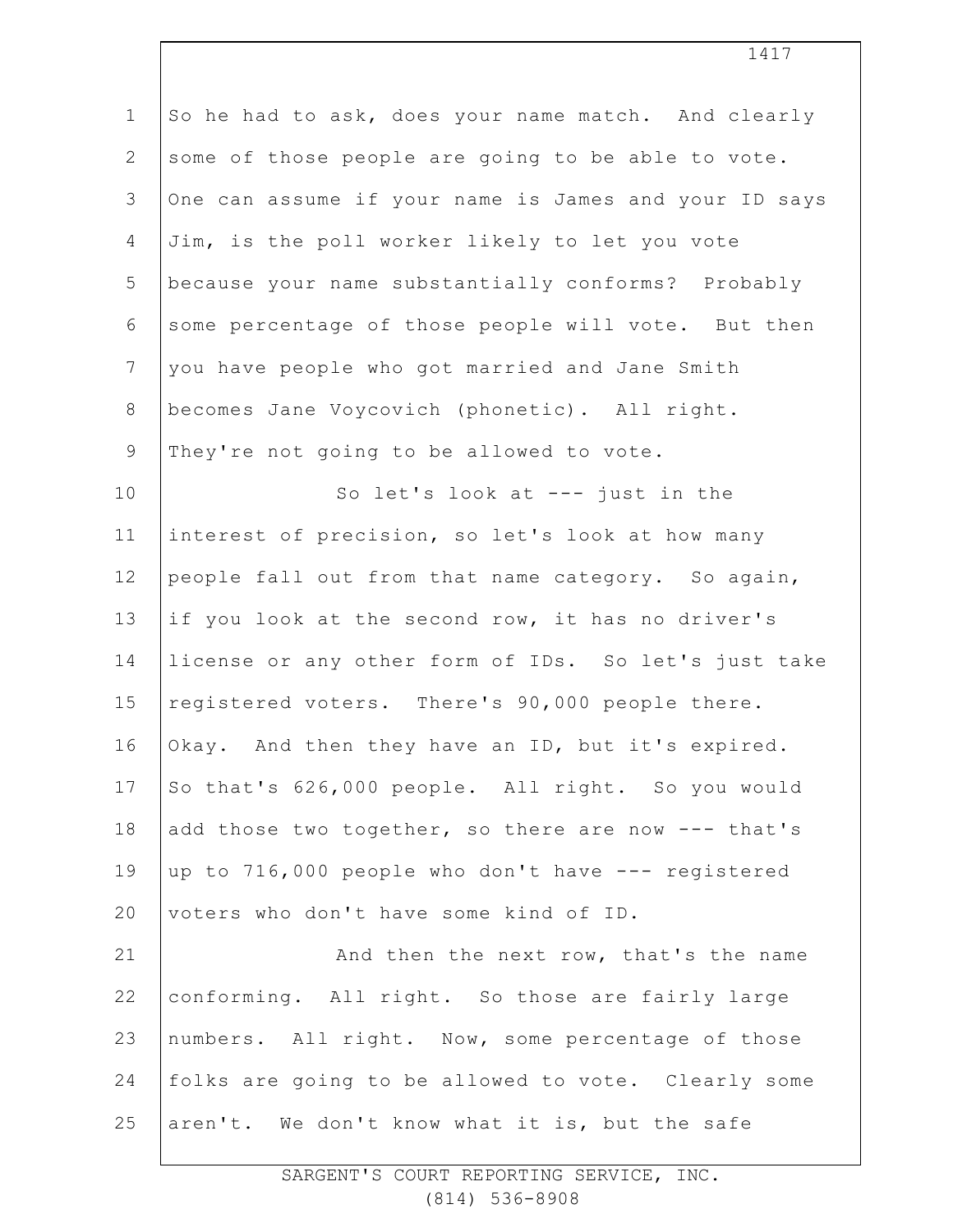1 2 3 4 5 6 number here is that it's going to be somewhere north of the sum of these two numbers. So you're looking at in excess of 710,000 registered voters, and it could be as high there as over a million registered voters who are not going to have valid ID in order to be able to vote.

7 8 9 10 11 12 13 14 15 16 17 18 19 20 21 22 23 Now, let's go to the next. This is --- Professor Barreto also looked at the people who don't have the underlying documents to get the ID and the only information here that I think is important are people who don't have an ID, what percentage of those people don't have the documents in order to get it? And that is the last column up there. And so what Professor Barreto found is that ultimately the number of people who don't have at least one of the forms of required documentation, who don't have any other kind of ID, valid ID, you're talking about 366,000 people who don't have ID and don't have the documents to get it. So regardless of whether they can get themselves to PennDOT or they know that they have to get themselves to PennDOT to get the ID, they're going to have trouble because they don't have the particular documentation.

24 25 Now, I want to point out another number on here, which is particularly significant because of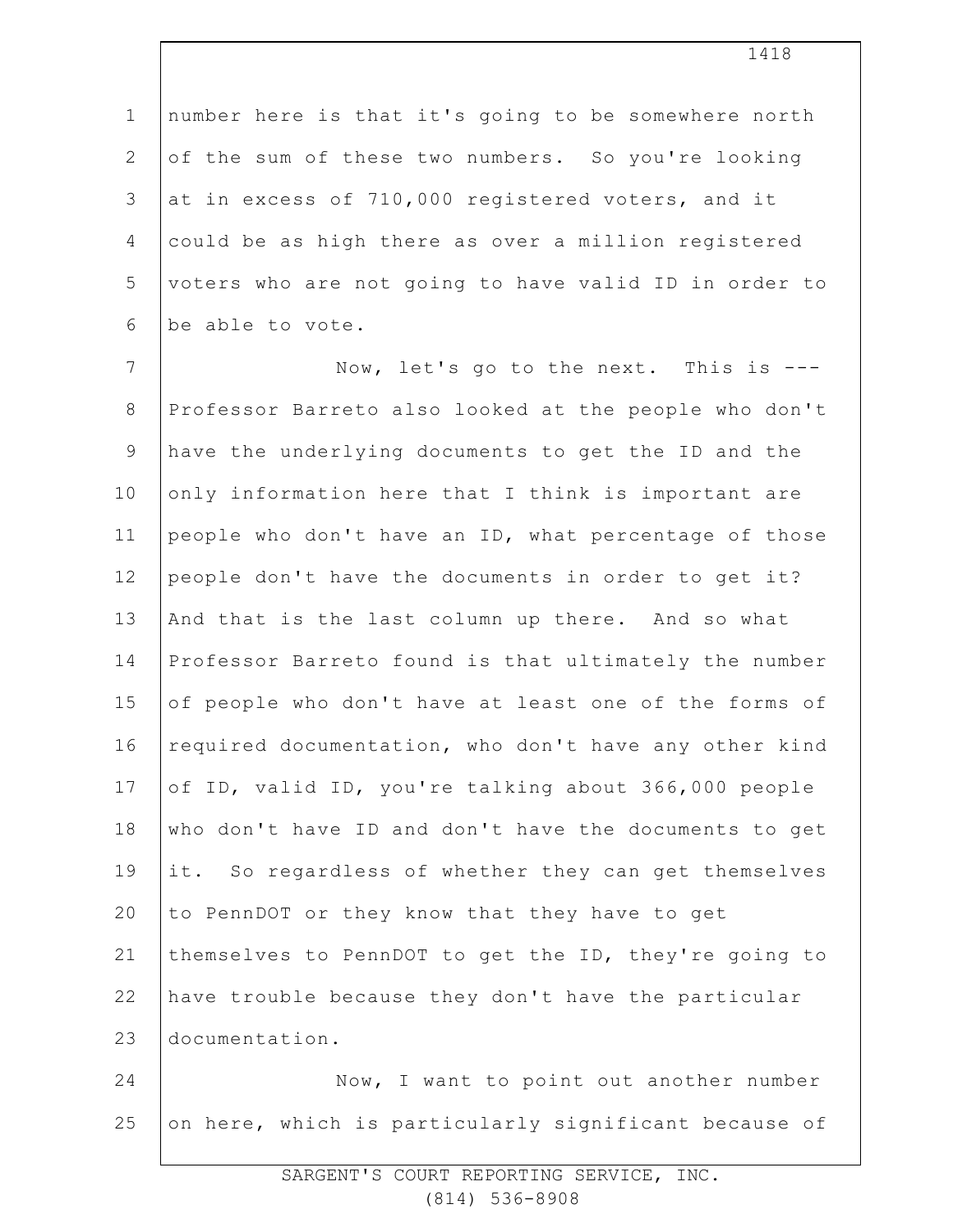| $\mathbf 1$     | the DOS card. There are close to 80,000 people who     |
|-----------------|--------------------------------------------------------|
| $\mathbf{2}$    | do not have proof of address. Now, obviously, that's   |
| 3               | much smaller than the people who don't have Social     |
| $\overline{4}$  | Security card and that don't have a birth              |
| 5               | certificate, but it's still a substantial number of    |
| 6               | people who will have trouble proving their address.    |
| $7\phantom{.0}$ | You heard Ms. Ludt testify about the man that she was  |
| 8               | helping who was given a space in a commercial          |
| $\overline{9}$  | building's basement in exchange for sweeping it out.   |
| 10              | That person can't prove their ID, but they have every  |
| 11              | right to vote. That's the last of the tables I'll      |
| 12              | show. I hope that wasn't as grueling as Professor      |
| 13              | Barreto's examination.                                 |
| 14              | But let me just highlight some of the                  |
| 15              | demographic findings that Professor Barreto made       |
| 16              | because I think they're important, because it does     |
| 17              | show that this law does not fall with equal weight on  |
| 18              | all individuals. So there's certainly a correlation    |
| 19              | with income. People who make less than \$22,000 ---    |
| 20              | less than \$20,000, 22 percent of them do not have ID, |
| 21              | versus people who make in the \$60,000 to \$80,000     |
| 22              | range, there's only seven percent. Twenty-two (22)     |
| 23              | and 7. When you look at education, it's even more      |
| 24              | startling. So if you don't have a high school          |
| 25              | degree, 41 percent of those people don't have an ID.   |
|                 |                                                        |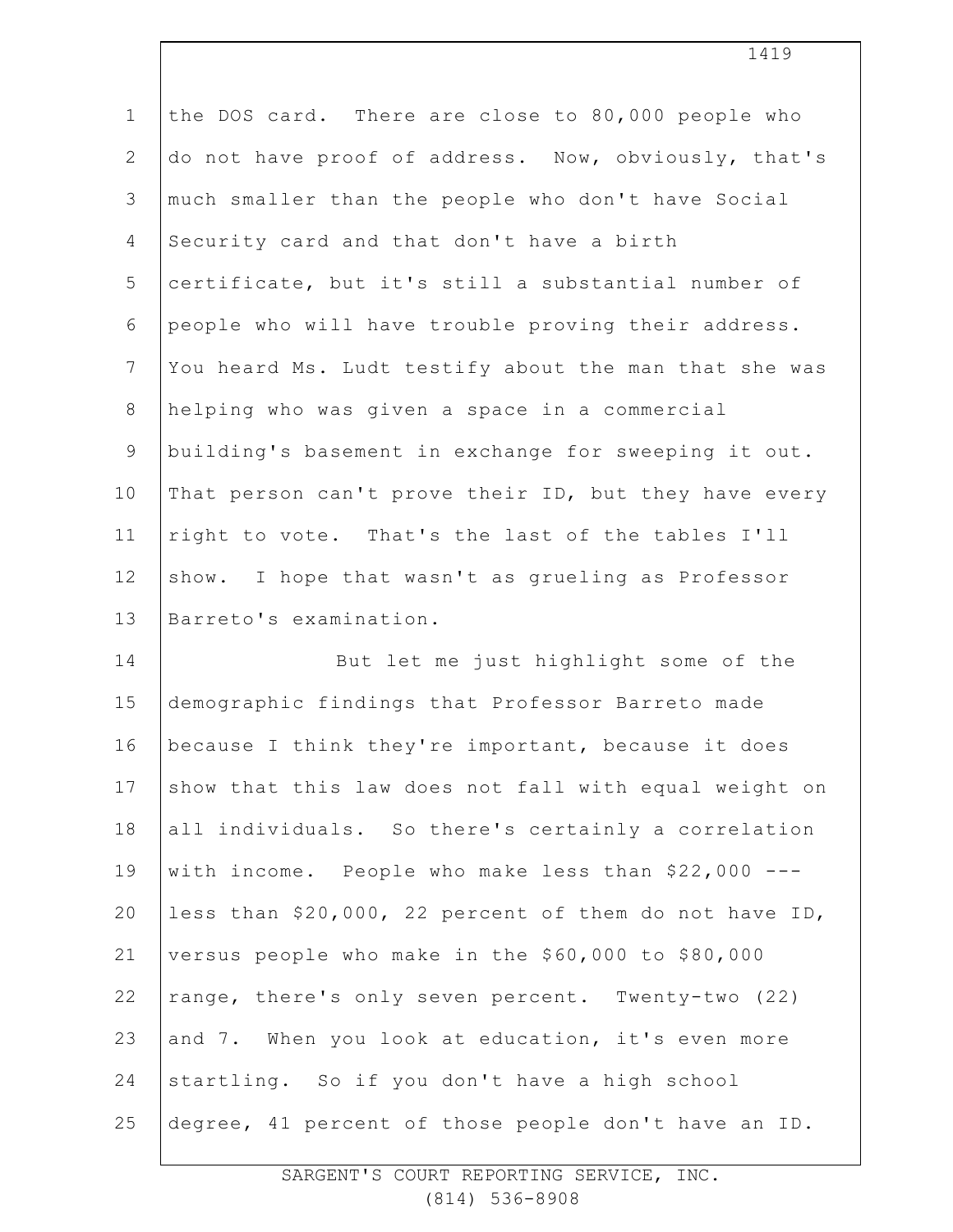1 2 3 4 If you're just a high school graduate, it comes down to 21.5 percent. But if you're a college grad, it's 13.3 percent. It's a huge disparity in terms of educational levels.

5 6 7 8 9 10 11 12 13 14 15 16 17 18 19 20 21 22 23 24 Age is another one which is very large and it affects the very young and it affects the very old. If you are between 18 and 34, 17.9 percent of the people don't have ID. If you're over 75, it's 17.8 percent of the people. But if you're 35 to 54, it's 10.3 percent. So the difference there is almost 18 percent and 10 percent. That's a huge difference. If you are Latino, the rate of not having an ID is 18.3 percent, compared to 14 percent for whites. Women, huge disparity with men, 17.2 percent of women don't have the ID. 11.5 percent of men don't have the ID. And Professor Barreto testified that he believes that's because so many women change their names when they get married. But that's 17 percent to 11 percent. It's a significant --- as Professor Barreto testified, statistically significant difference. Two more. People without access to a car lack ID at a rate of 29.7 percent. And people who lack access to transportation, as I may recall,

25 not only do they not have access to a car, they don't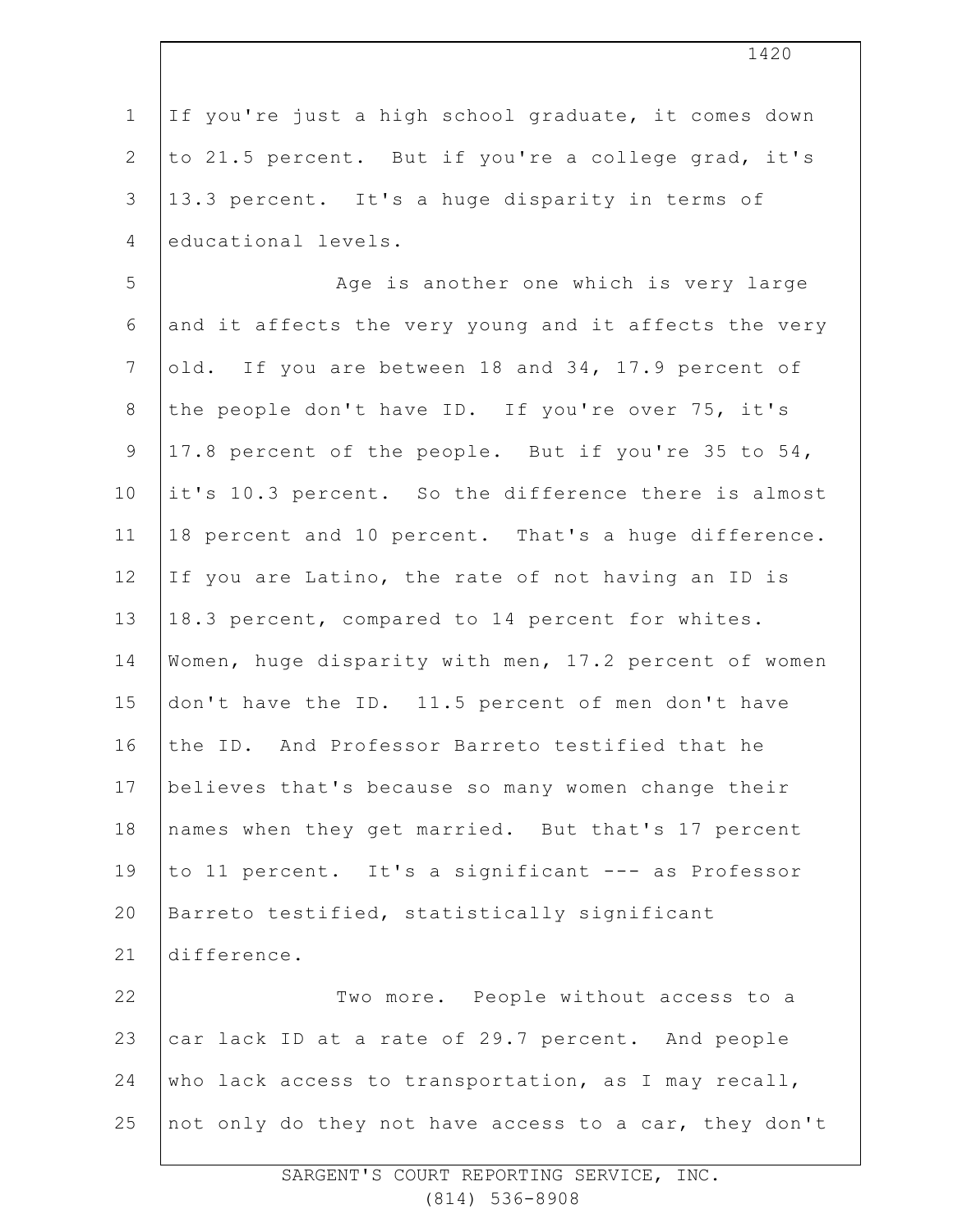| $1\,$          | have access to mass transit. They don't have a bike.  |
|----------------|-------------------------------------------------------|
| $\mathbf{2}$   | These are truly the people who can't get around.      |
| $\mathsf 3$    | 41.6 percent of them don't have an ID. And then       |
| $\overline{4}$ | last, if you live in one of Pennsylvania's two urban  |
| 5              | areas, Pittsburgh or Philadelphia, you are much less  |
| 6              | likely to have that ID. So the highest rate of not    |
| $7\phantom{.}$ | having an ID is in Allegheny County, 18.7 percent.    |
| $\,8\,$        | That's nearly one in five people. In Philadelphia,    |
| $\mathsf 9$    | it's slightly lower, 17.8 percent compared to the     |
| 10             | rest of the state. So those numbers presented by an   |
| 11             | expert, unrebutted good numbers.                      |
| 12             | Now, let's quickly just talk about the                |
| 13             | state's numbers. And it's hard to pin them down       |
| 14             | exactly where they are. But what we do know is that   |
| 15             | on July the 3rd --- and I'll note that was the day    |
| 16             | before a holiday, and this came out late in the       |
| 17             | afternoon. Secretary Aichele issues a press release   |
| 18             | that's titled Department of State and PennDOT Confirm |
| 19             | That --- Confirm Most Registered Voters Have Photo    |
| 20             | ID. That's great. And it's not surprising that most   |
| 21             | voters have photo ID. And then when you read down,    |
| 22             | it says 91 percent of Pennsylvania registered voters  |
| 23             | have PennDOT ID numbers. Ninety-one (91) percent,     |
| 24             | that means 9 percent don't. The Commonwealth          |
| 25             | suggests 758,939. Now, to be fair, they're not        |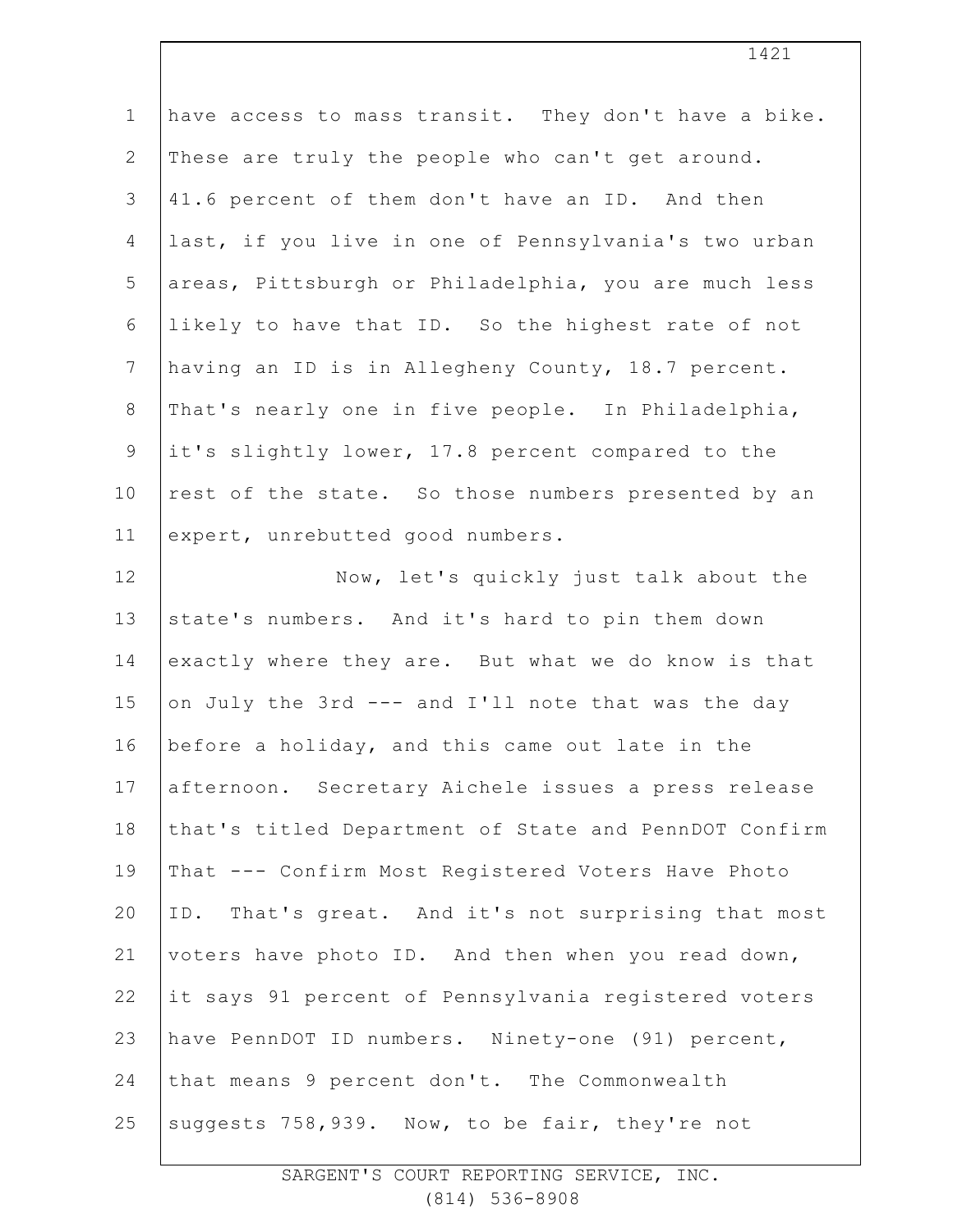| $\mathbf 1$    | saying they don't have it. They're saying there's no  |
|----------------|-------------------------------------------------------|
| $\mathbf{2}$   | match. But there's a real question about whether      |
| 3              | they've got the ID. You cannot verify, there is no    |
| 4              | assurance that these individuals have the ID. So      |
| 5              | that's one number.                                    |
| $\sqrt{6}$     | Now, they have tried, during the course               |
| $7\phantom{.}$ | of this trial, to minimize that number. You heard     |
| $\,8\,$        | them talk about approximately 170,000 inactive        |
| $\mathsf 9$    | voters. But as Mr. Burgess testified, inactive        |
| 10             | voters doesn't mean they don't live here. It doesn't  |
| 11             | mean they're ineligible to vote. These are people     |
| 12             | who are registered and there are all different        |
| 13             | reasons why they are considered inactive. It's        |
| 14             | largely regulated by federal law. Some of those       |
| 15             | inactive voters actually voted in 2008. So it's not   |
| 16             | necessarily a valid subtraction. But beyond that,     |
| 17             | what you heard is what's not included in that 759,000 |
| 18             | are two numbers. One is 130,000, and that is based    |
| 19             | on, as Mr. Burgess testified, an assumption of a fat  |
| 20             | finger problem. And what that means is he's saying    |
| 21             | data entry errors. But if you listen closely to what  |
| 22             | he and Mr. Marks described as the process and how the |
| 23             | matching was, the first matching was you matched on   |
| 24             | driver's license number and the first two letters of  |
| 25             | the last name.<br>That's going to pick up a lot of    |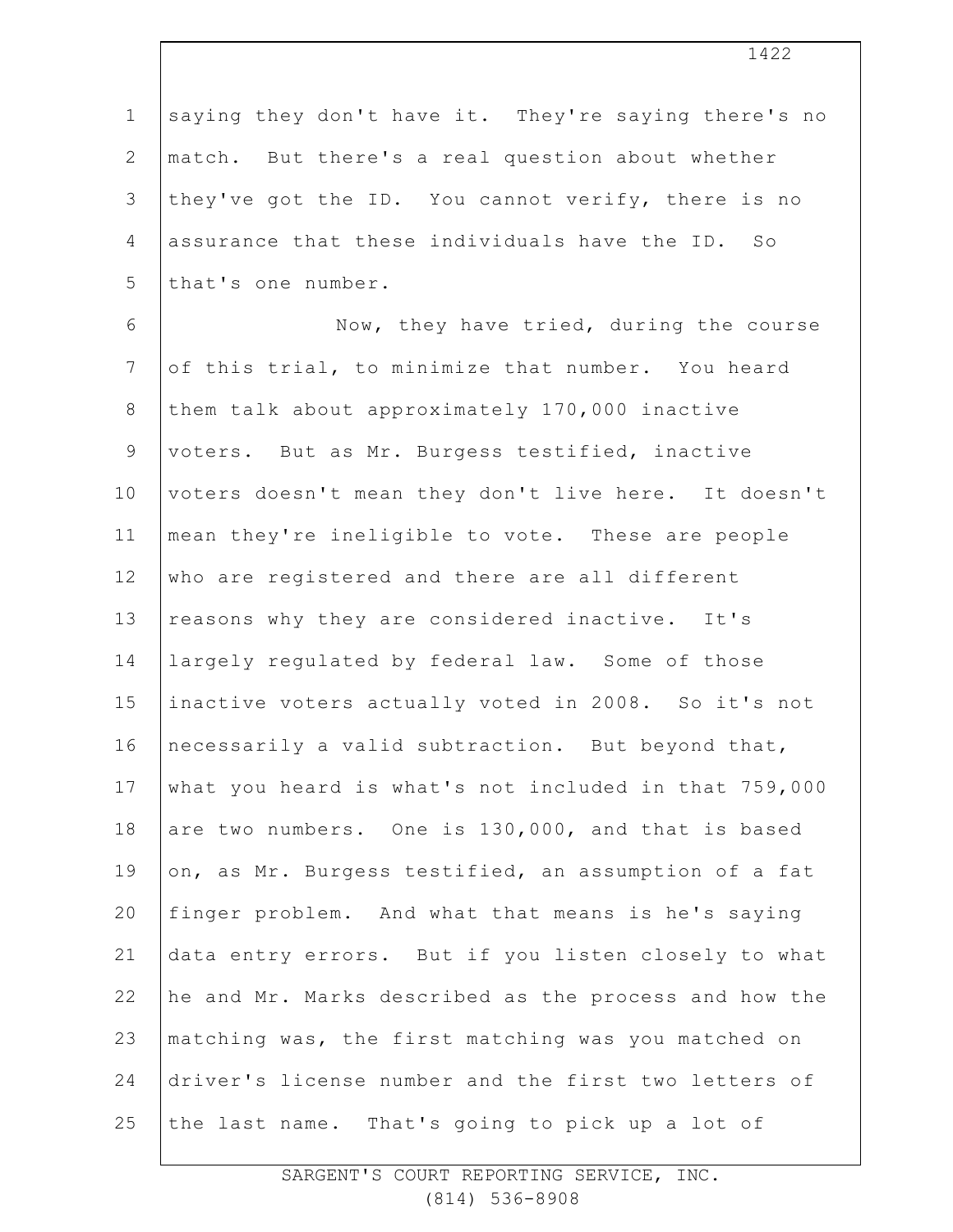| $\mathbf 1$     | people. It picks up the driver's license number.      |
|-----------------|-------------------------------------------------------|
| $\mathbf{2}$    | And if that didn't match, they matched the name and   |
| 3               | the date of birth. If that didn't match, they         |
| $\overline{4}$  | matched the name and the Social Security number. And  |
| 5               | so these are people where they couldn't find a match  |
| 6               | on any of those. And yet, they didn't consider them   |
| $7\phantom{.0}$ | to be at risk. They didn't say these are people who   |
| $\,8\,$         | might not have the ID.                                |
| $\mathsf 9$     | Now, there's some quibbling about that,               |
| 10              | but there's zero quibbling about the other number.    |
| 11              | There's another 574,000 people whose driver's         |
| 12              | licenses or PennDOT IDs expired in November or        |
| 13              | October, late end of October, 2011. And so what does  |
| 14              | that mean? They ran this query in June. That means    |
| 15              | these are people who have had an expired ID for eight |
| 16              | months and they have not yet renewed. And there can   |
| 17              | be no question that those --- at least as of that     |
| 18              | date, those are people who do not have a valid        |
| 19              | PennDOT ID. There can be no quibbling with that.      |
| 20              | And again, that's not a number that's included in     |
| 21              | that 759,000. So when you add all of those up, it's   |
| 22              | not really 759,000. It's 1.45 million in people,      |
| 23              | according to the state's own estimate. So the         |
| 24              | numbers that you have are, from the expert, a million |
| 25              | registered voters, scientific methodology.<br>The     |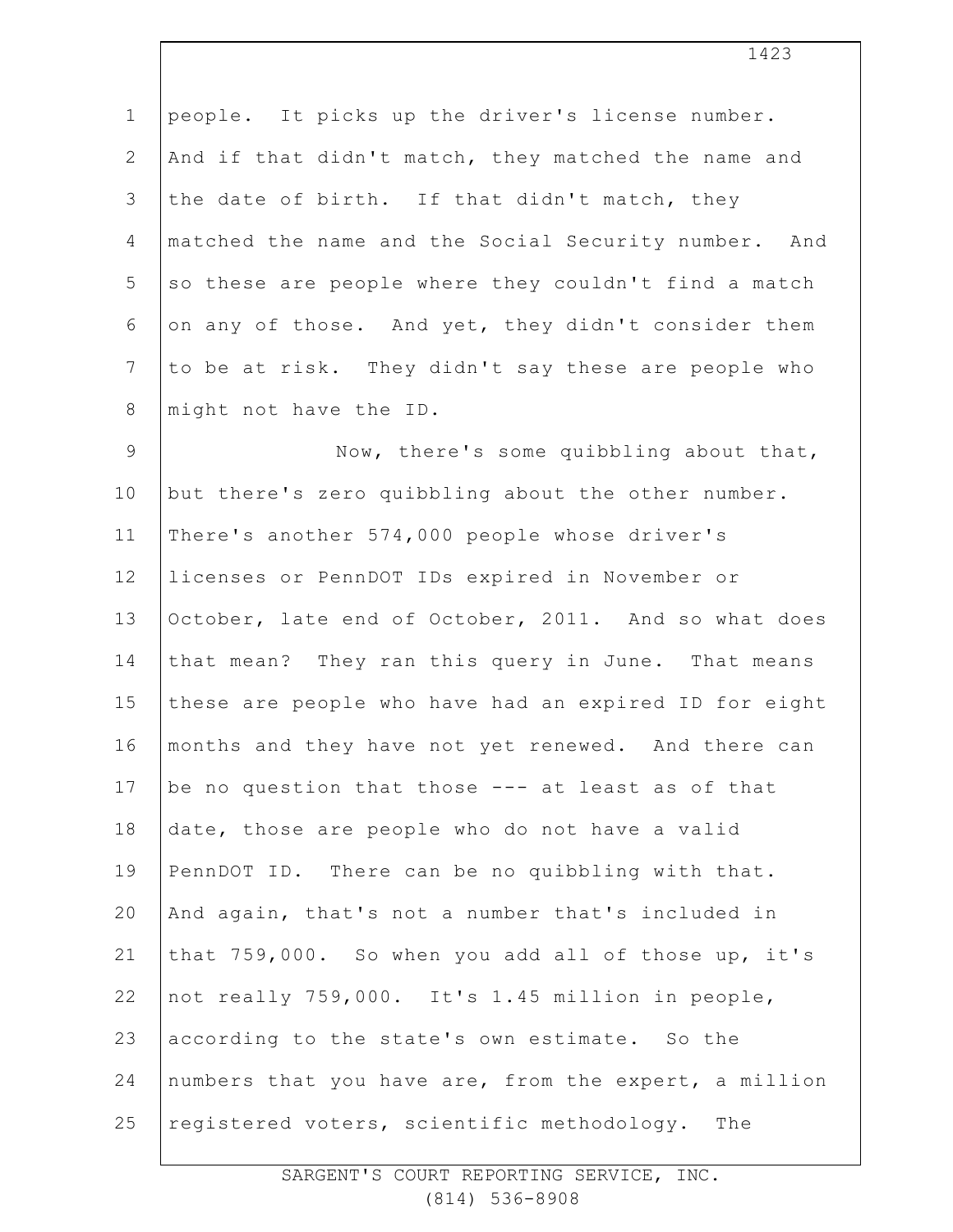| $\mathbf 1$     | numbers, the nonscientific numbers that you have from |
|-----------------|-------------------------------------------------------|
| $\overline{2}$  | the Commonwealth are somewhere between mid hundreds   |
| 3               | of thousands, 500,000, I'm sort of quessing because   |
| 4               | we couldn't get a number, as high as 1.45 million.    |
| 5               | But any way you slice it or dice it, these are big    |
| $\epsilon$      | numbers. It's a lot of people. And regardless what    |
| $7\phantom{.0}$ | it is, it's a whole lot more than zero, which is what |
| $8\,$           | is on the Commonwealth side of the scale.             |
| $\mathsf 9$     | But that's not all the harm that                      |
| 10              | Petitioners presented to put on their side of the     |
| 11              | scale. This law will create harm on election day.     |
| 12              | Your Honor heard from two witnesses, from Mark        |
| 13              | Wolosik, who's been at the Division of Elections in   |
| 14              | Allegheny County for 41 years, and you heard from     |
| 15              | Jorge Santana, who's a Deputy Commissioner in         |
| 16              | Philadelphia. What did they testify to? Your Honor    |
| 17              | heard Mr. Wolosik say that in 2008, they issued a     |
| 18              | press release on the eve of elections and we're       |
| 19              | expecting long lines and that try not to vote at peak |
| 20              | hours, 7:00 to 9:00 or 5:00 to 8:00, when most people |
| 21              | who have jobs or other obligations are actually able  |
| 22              | to vote. So they warned people. And they, in fact,    |
| 23              | did have long lines there. Mr. Santana testified      |
| 24              | they had long lines in Philadelphia. And what did     |
| 25              | both of them say that this ID law was going to do,    |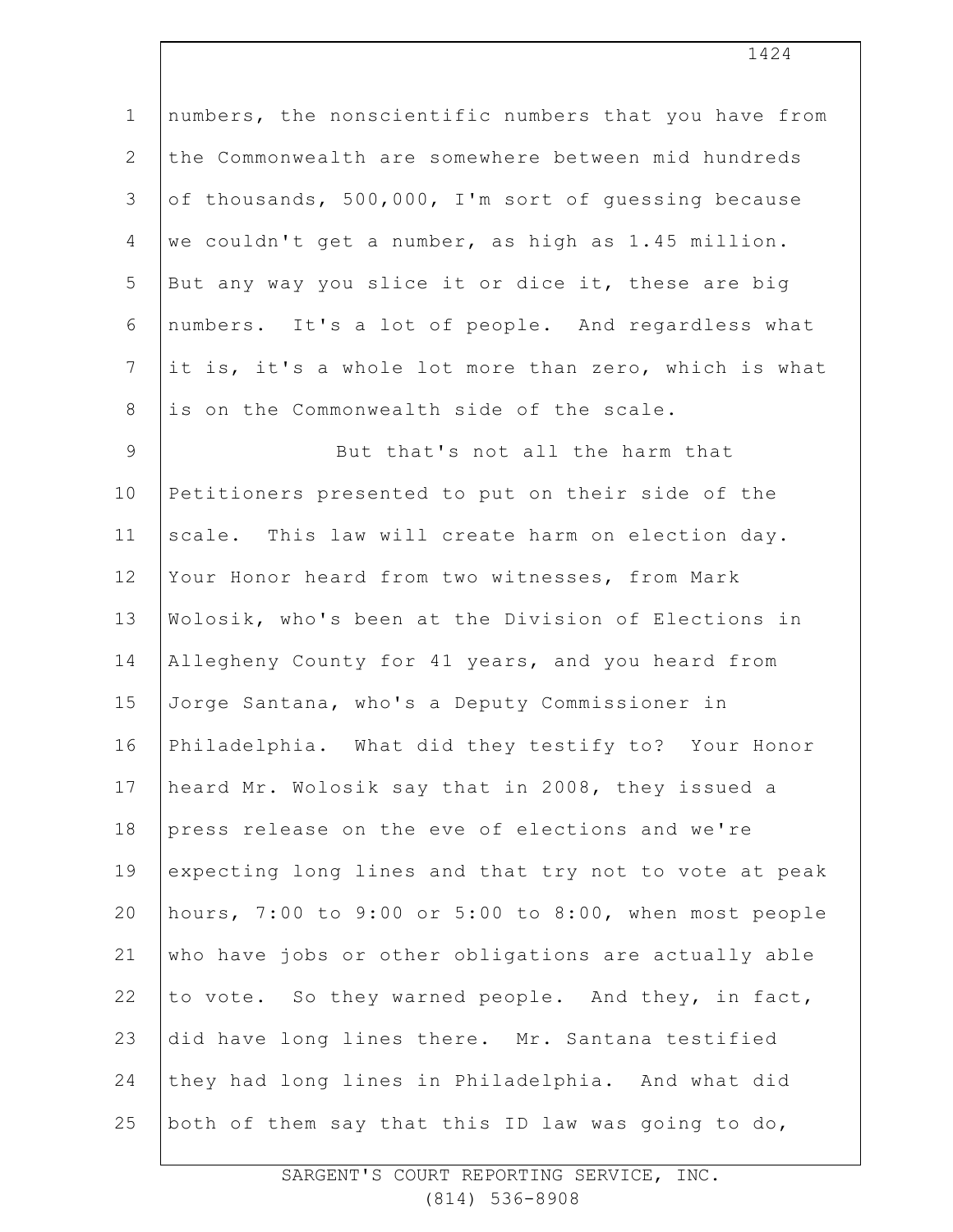| $\mathbf 1$     | it's going to create longer lines. It's going to      |
|-----------------|-------------------------------------------------------|
| $\mathbf{2}$    | increase wait times because when somebody comes up,   |
| 3               | and I think Mr. Wolosik may have been the clearest    |
| $\overline{4}$  | here, you have a single-file line. There's only five  |
| 5               | people at the polling place. You have a single-file   |
| 6               | line, so the person comes up. They give --- they ask  |
| $7\phantom{.0}$ | you your name. Okay. Now, they have to hand you       |
| $8\,$           | that ID. Now, if it's a driver's license, that's      |
| $\mathsf 9$     | going to take five seconds. If it's a nursing home    |
| 10              | ID or it's a college, they may have to consult the    |
| 11              | list with hundreds of different names on there to see |
| 12              | if it's acceptable. As the day goes on, they're       |
| 13              | going to learn University of Pittsburgh, yeah, fine.  |
| 14              | That's acceptable. Kid's coming home from college     |
| 15              | visiting, he's still registered at home. Oh, I'm not  |
| 16              | sure what Muhlenberg does. You're going to have to    |
| 17              | search the list.                                      |
| 18              | But the problem is going to come when                 |
| 19              | those 10 to 14 percent of the population who don't    |
| 20              | have IDs show up. And they say --- I think Mr.        |
| 21              | Wolosik described this in great detail, what do you   |
| 22              | mean ID? Why do I need ID? I voted here for 50        |
| 23              | years and I've never had ID. You know me, we played   |
| 24              | golf together. I'm sorry. I can't let you vote.       |
| 25              | Mr. Wolosik testified that you're not allowed to let  |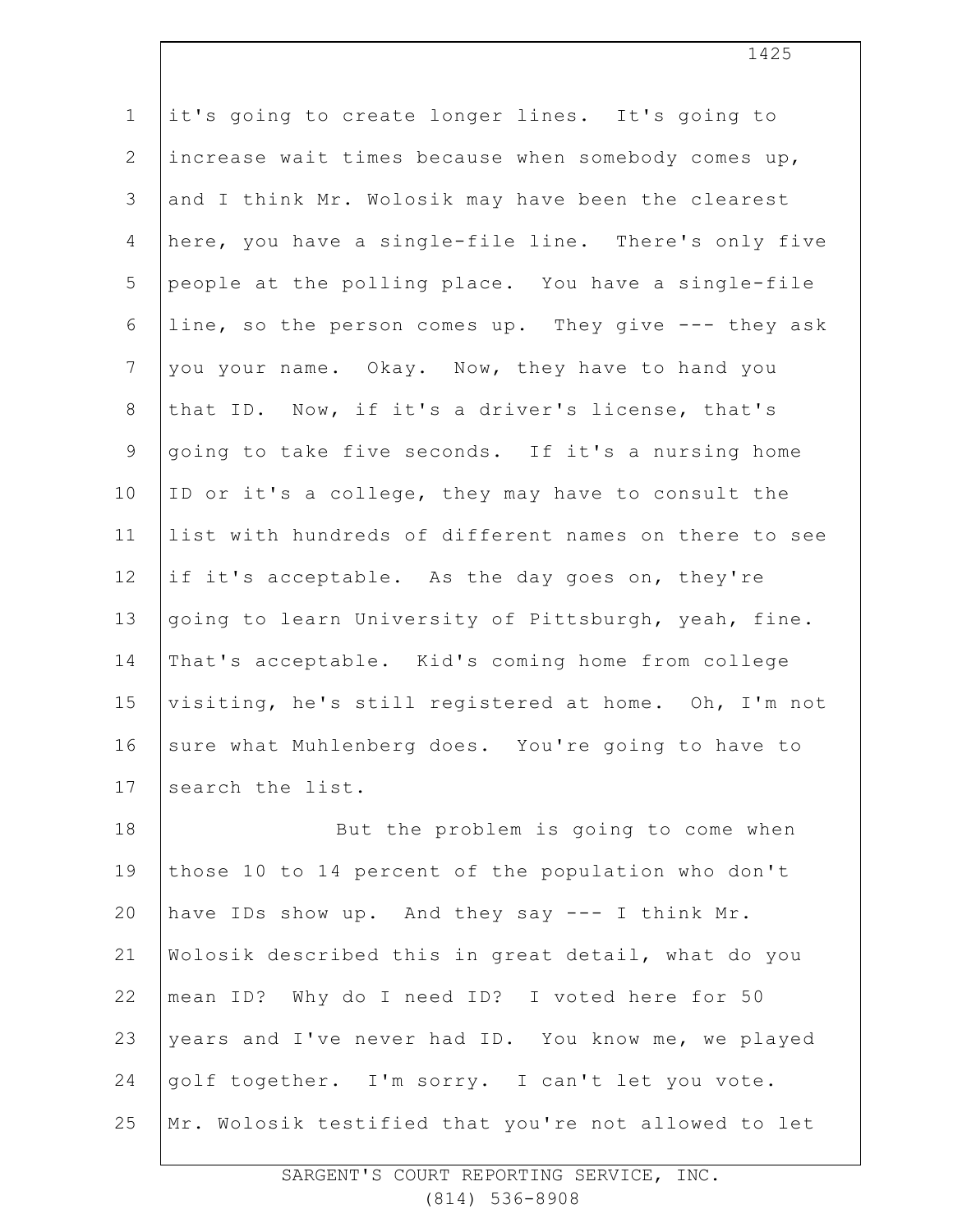| $\mathbf 1$    | anybody, even if you know, vote, if they don't have  |
|----------------|------------------------------------------------------|
| $\overline{2}$ | that ID. Or what if somebody comes and says here's   |
| 3              | my ID, and they say, oh, that's not good enough. It  |
| $\overline{4}$ | doesn't have an expiration date. It's not the kind   |
| 5              | of valid ID that's allowed under the law. That is    |
| 6              | going to slow down the line. That person's going to  |
| $7\phantom{.}$ | argue. They're not going to want to move.            |
| $\,8\,$        | Eventually, they're going to move and they're going  |
| $\mathsf 9$    | to have to go fill out a provisional ballot. Now,    |
| 10             | before we get to that, just those interactions, all  |
| 11             | of that could add substantial time to those lines.   |
| 12             | And people are busy, and if they come and they have  |
| 13             | to wait an hour, they may do that. If those lines    |
| 14             | become two hours and three hours, some of those      |
| 15             | people are not going to vote. And why are those      |
| 16             | lines that long? For a requirement that is           |
| 17             | essentially not necessary.                           |
| 18             | Now, let's talk about provisional                    |
| 19             | ballots. So in Allegheny County, they had 2,800      |
| 20             | ballots 2008. Wolosik is estimating conservatively   |
| 21             | now 35,000. In Philly, it's 8,300 in 2008. Now       |
| 22             | they're estimating over 200,000. Now, the important  |
| 23             | thing to recognize about provisional ballots is that |
| 24             | they don't all count. All right. In the press        |
| 25             | releases, the Commonwealth says don't worry, if you  |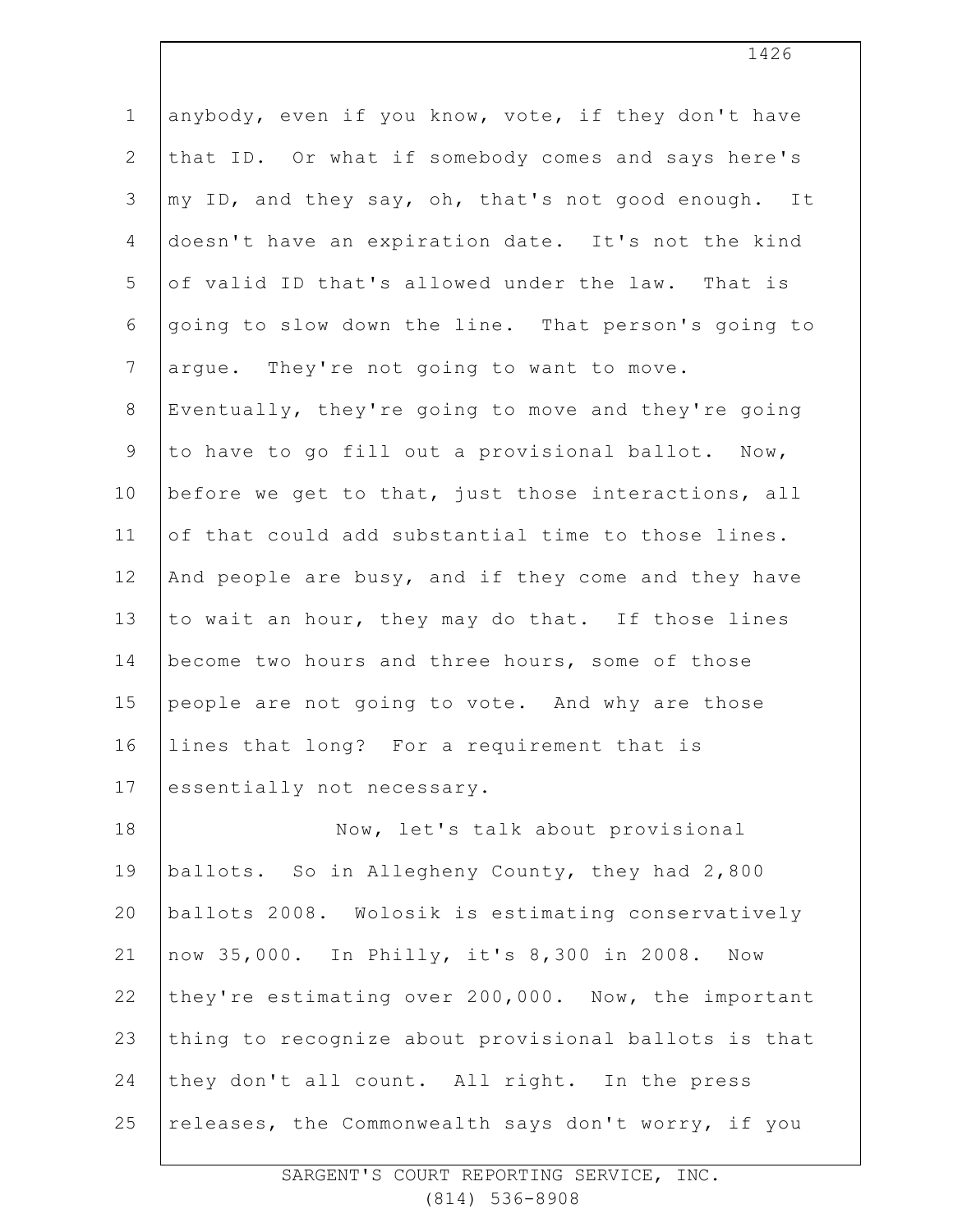1 2 3 4 5 6 7 8 9 10 11 12 13 14 15 16 17 18 19 20 21 22 don't have ID, you can still vote by provisional ballot. But it is undisputed that that vote will not count unless you come and present a valid form of ID. So if you couldn't get a valid form of ID before, you're going to have difficulty getting it afterward. And beyond that, you can get  $---$  you can waive that ID requirement if you sign an indigence form. We haven't seen this indigence form. The Commonwealth hasn't produced an indigence form, despite our requests. The indigence form doesn't exist. It hasn't been drafted yet, which is going to be a theme in the rest of my comments about we don't really know what's going on. The Commonwealth doesn't really know what's going on. But what's very clear under the law is that in order to sign this indigence form, you have to affirm not only that you're indigent but that you cannot afford the fees to get the ID. Now, there's a huge problem with that. There are no fees if you're born in Pennsylvania. The ID is free or at least it's supposed to be free under the law. Now, there's the certification with

23 the Department of Health where you don't need the

24 birth certificate, and it's all done for free.

25 Nobody born in Pennsylvania can honestly affirm that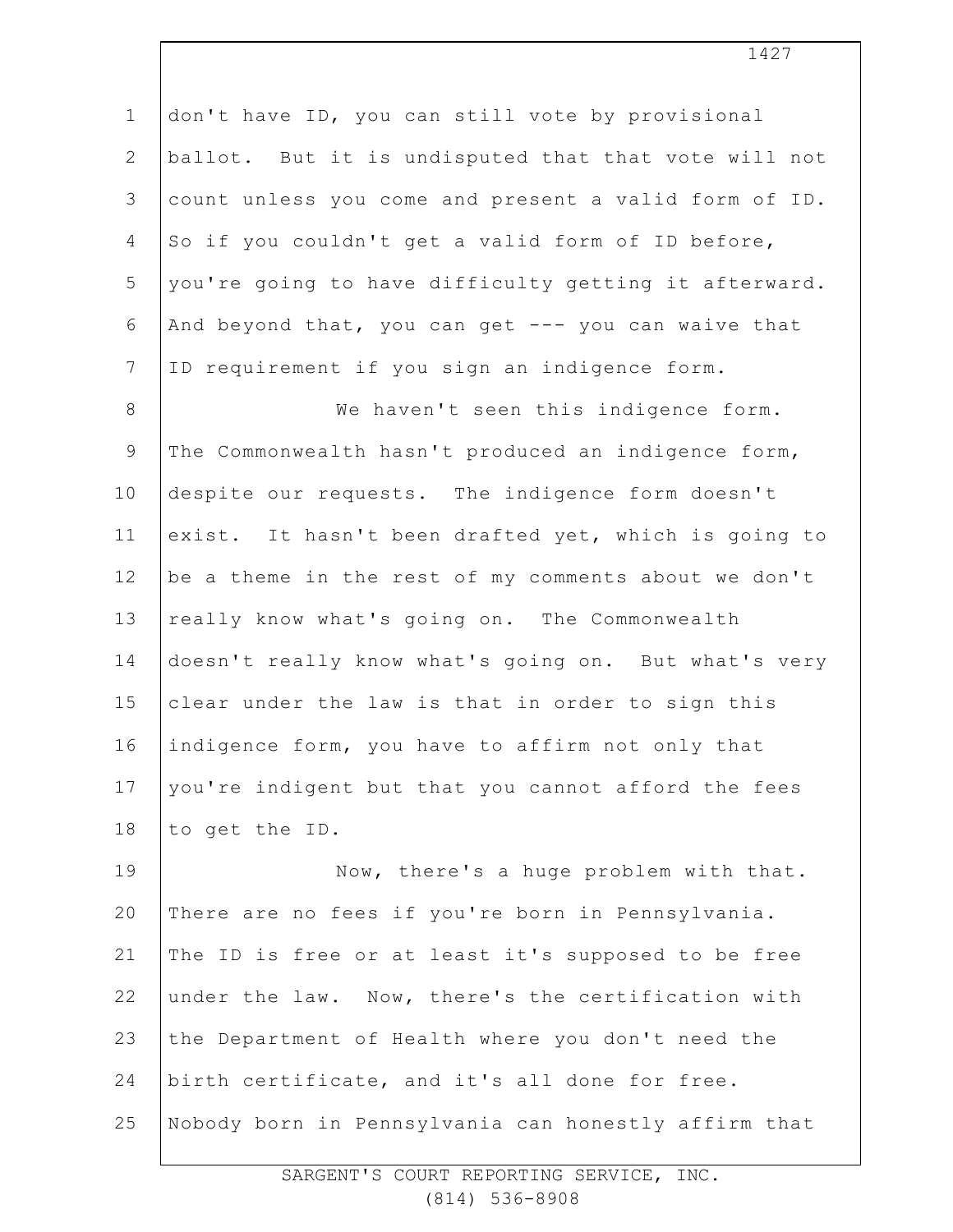1 2 3 4 5 6 they cannot afford to pay zero. And you heard Ms. Oyler testify when she was asked about that, she didn't have an answer. Her answer was, well, maybe she would get fined by her employer, and that might be the fee. So this indigence exception is not going to allow people to vote.

7 8 9 10 11 12 13 14 15 16 17 18 19 20 21 22 23 24 25 Beyond that at the polls, there's always discretion. Your Honor heard how not all poll workers actually get training. In fact, Mr. Wolosik testified that he's had polling places, because of last minute replacements, where there was not a single official in that particular polling place who's had training. Mr. Marks admitted this is a substantial change and these people have to exercise all sorts of discretion in deciding who's going to get to vote. All right. They already have to exercise discretion and matching signatures. All right. That's what's allowed. That's one thing they have to compare under current law. And you heard Mr. Wolosik testify that twice he got called on that, because the particular poll worker decided that he didn't think the signatures matched. Well, now you're introducing more discretion into that. Now, you have to decide whether the names substantially conform. And again, you heard Mr. Wolosik testify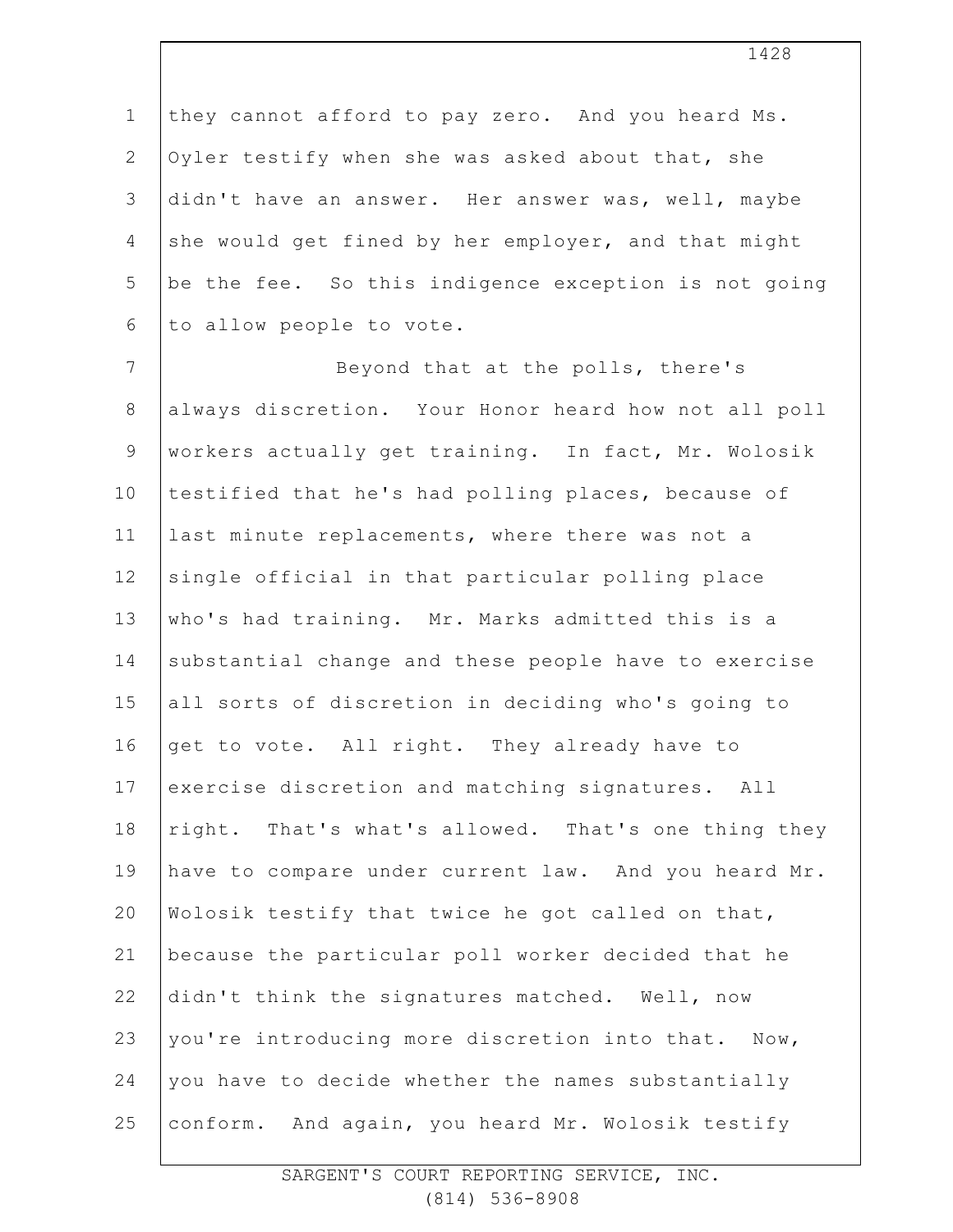1 2 3 4 5 6 7 8 9 10 11 12 13 14 15 16 17 18 19 20 21 22 23 24 25 that that's going to depend on the poll workers. Some of them are going to have stringent requirements, others are going to have less stringent requirements. And that discretion, who knows how that's going to affect somebody like Asher Schor. I think Asher said it best, when most people look at me, they're just confused. But when Asher shows up at the polls, depending on who the poll worker is, they're going to look and say, boy, it says female, it says Devra. I heard you talking to your friend and you used the name Asher and you got sideburns. You got a lot of facial hair. You don't have any breasts that I can tell. You're short. Your weight is being distributed. Your voice is kind of weird. Are you Devra's brother? Is this one of those cases of impersonation fraud? We don't know. I would be the last person to sit here and assure you, Your Honor, that Mr. Schor is not going to be able to vote in November. But nor can the Commonwealth come in and assure us that whoever that poll worker is looking at that ID and looking at that person who is continuing to change in appearance is going to be able to vote. As Mr. Santana said, what's all this mean for election day? It's going to be a mess. It's going to create a chaotic environment and not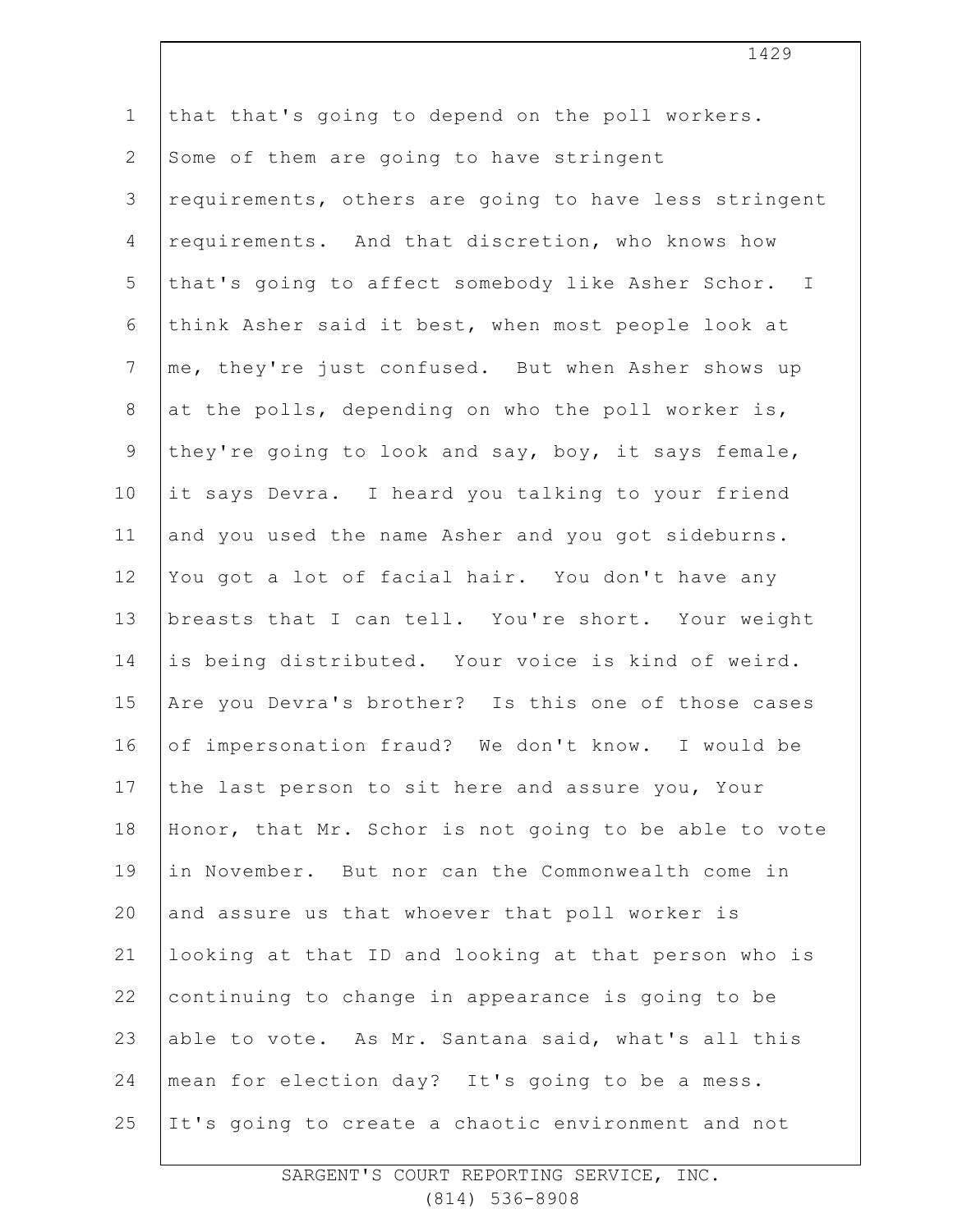| $\mathbf 1$    | much good typically comes from chaos.                 |
|----------------|-------------------------------------------------------|
| $\mathbf{2}$   | So Your Honor, on the harm, what we                   |
| $\mathfrak{Z}$ | have shown on the Petitioners' side of the scale is   |
| 4              | not only individuals, numbers of hundreds of          |
| 5              | thousands, maybe a million people under this law.     |
| 6              | Plus the mess, the chaos on election day. And why?    |
| $7\phantom{.}$ | Why? For a law that we don't really need because      |
| $\,8\,$        | even if the Court issues the injunction, the          |
| $\mathcal{G}$  | Commonwealth has stipulated that it will not increase |
| 10             | the danger of fraud.                                  |
| 11             | All right. Let me turn to the DOS ID,                 |
| 12             | Department of State identification. Now, we suspect   |
| 13             | that the Commonwealth will come in and say this is    |
| 14             | the magic bullet. Yes, there's all these problems.    |
| 15             | There's all these irrationalities, but this is going  |
| 16             | to get us out of the soup. There's a lot of problems  |
| 17             | with that. Mr. Cawley said in his opening, page 56,   |
| 18             | lines 2 through 11, you will hear how the voters may  |
| 19             | obtain this Department of State voter ID by providing |
| 20             | proof of their ID that is less stringent than is what |
| 21             | --- than is what's required to secure a PennDOT       |
| 22             | product. Okay. He didn't say everybody is going to    |
| 23             | get this ID or be able to get this ID. He said it's   |
| 24             | a less stringent standard than what Mr. Myers kept    |
| 25             | referring to as the secure PennDOT product. But Your  |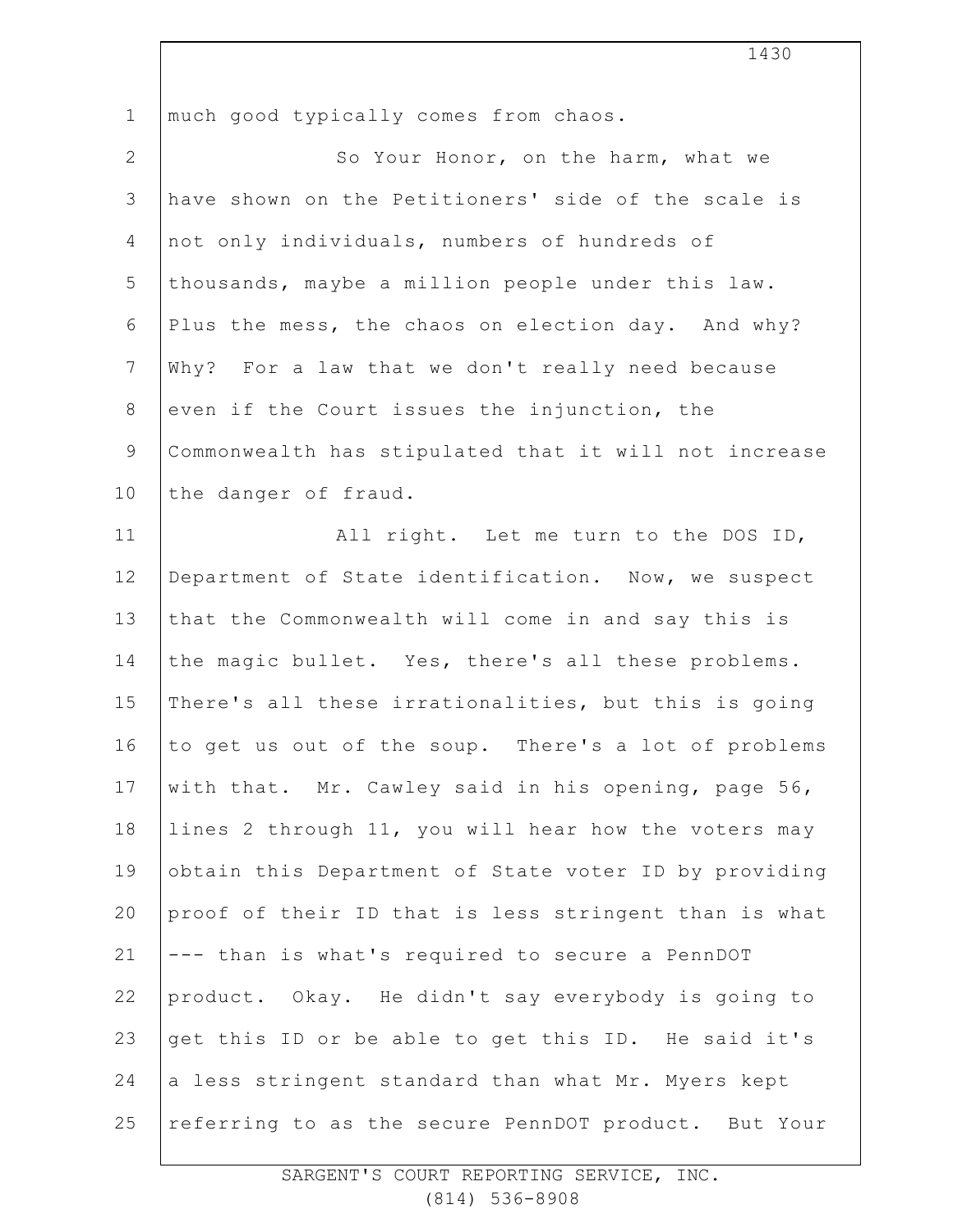1 2 3 4 5 6 7 8 9 10 11 12 13 14 15 16 17 18 19 20 21 22 23 24 25 Honor has not heard from a single Commonwealth witness who could give assurance that every voter in the State of Pennsylvania, everybody who meets those Article VII, Section I qualifications is going to be able to vote on election day. Nobody has given you that assurance and nobody could give you that assurance. The most telling reason why they can't give you that assurance and won't give you that assurance is the mismatch in numbers. So we've got these estimates of people without IDs in the hundreds of thousands or a million. You heard Secretary Myers testify, as of last Friday, he had just checked, I think he said about 3,200 IDs have been issued since this law was passed in March. 3,200 or thereabouts. And then Mr. Myers was asked about --- and he's in charge of distributing all the IDs through PennDOT and will be in charge of distributing the DOS IDs. He was asked several times by Mr. Gersch whether -- how many IDs of these DOS IDs they expect to give out. And ultimately he ended up saying less than 10,000. And that was based on looking at how many they had given out and other things, but less than 10,000. All of the DOS people, Mr. Marks, Secretary Aichele, Mr. Royer, Mr. Burgess, all of them said a few thousand, a few thousand. Now, that's a huge gap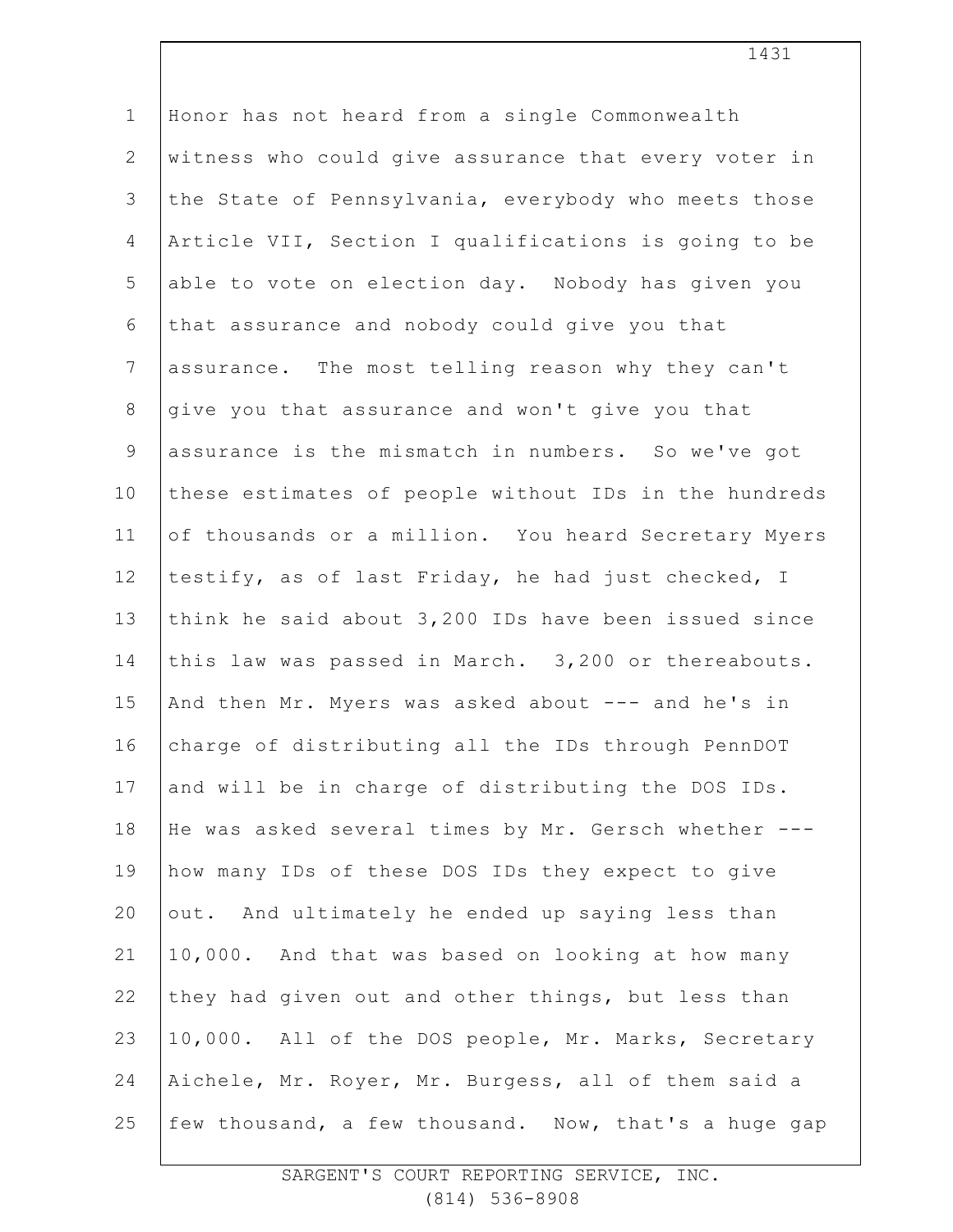| $\mathbf 1$     | between 10,000 or a few thousand and the kinds of     |
|-----------------|-------------------------------------------------------|
| $\overline{2}$  | numbers that we have evidence of about people not     |
| 3               | having ID. I think even Ms. Clarke could do the math  |
| 4               | on that, and show that those numbers --- I'm sorry,   |
| 5               | Jenny, couldn't resist --- that those numbers just    |
| 6               | don't match up. And what does that mean? The          |
| $7\phantom{.0}$ | Commonwealth, itself, is not planning to issue those  |
| $\,8\,$         | IDs. They're not projecting to issue those IDs.       |
| $\mathsf 9$     | They're not prepared to issue those IDs. There is     |
| 10              | that huge gap that cannot be overcome and that        |
| 11              | prevents the Commonwealth or anybody else from giving |
| 12              | assurance to this Court that every voter who is       |
| 13              | registered and qualified to vote is going to have     |
| 14              | that ID in November.                                  |
| 15              | Now, you haven't gotten assurance that                |
| 16              | every voter is going to get the ID because the plans  |
| 17              | aren't finalized. As we sit here today, we don't      |
| 18              | have a card. We don't. The card is not out there.     |
| 19              | It's not available. You heard Ms. Oyler testify that  |
| 20              | this was originally supposed to come out July 24th,   |
| 21              | that was the original release date, the day before    |
| 22              | the trial started. Not saying it may just be          |
| 23              | coincidence. But that date, quote, slipped back to    |
| 24              | August 26th. No assurance that this ID is going to    |
| 25              | come out August 26th. We don't doubt that the         |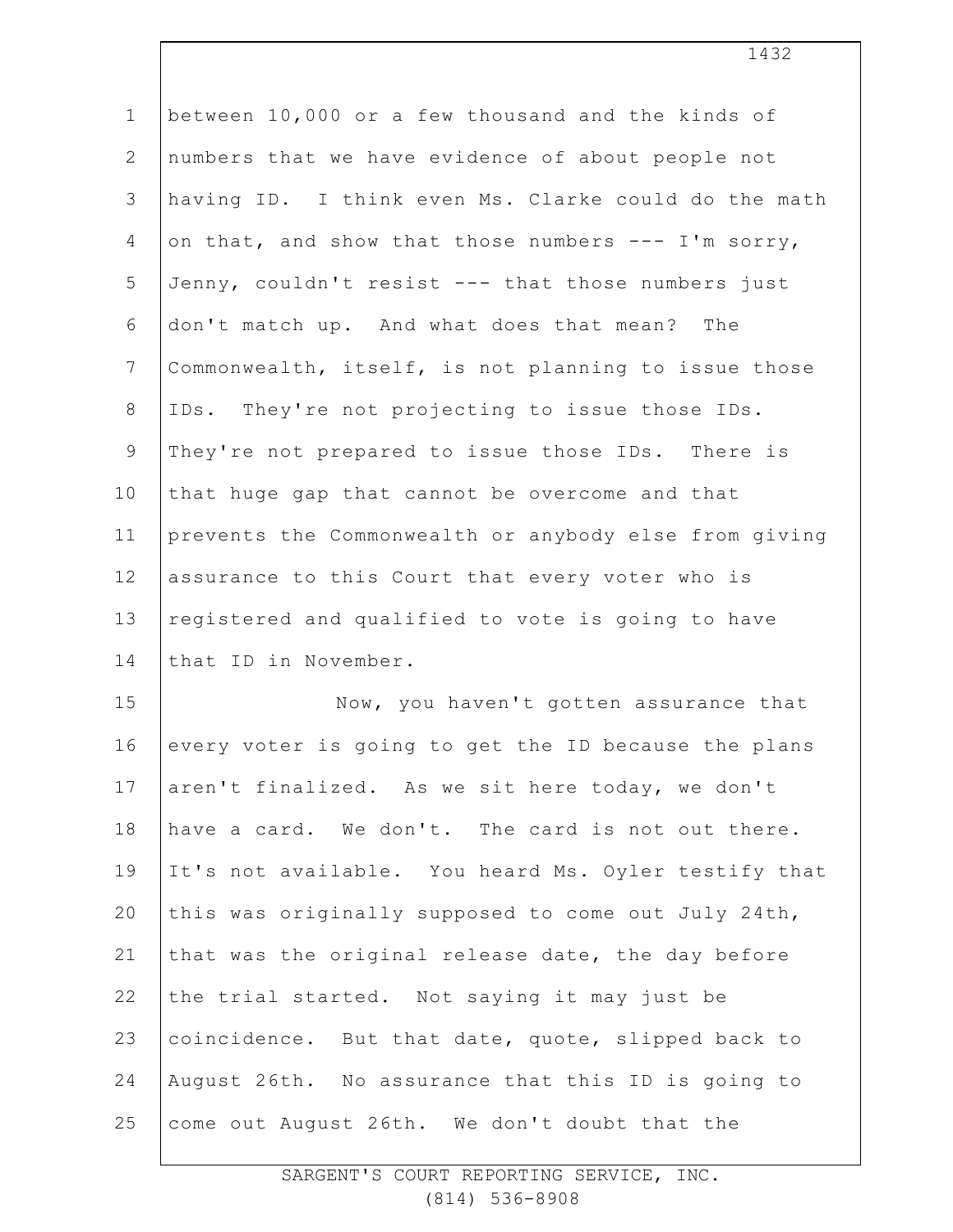| $\mathbf 1$    | Commonwealth is going to issue an ID, but we don't    |
|----------------|-------------------------------------------------------|
| $\mathbf{2}$   | know when. We don't know it's going to be August      |
| $\mathfrak{Z}$ | 26th. And you heard Mr. Myers, I believe, admit that  |
| 4              | there's no deadline in the contract for production of |
| 5              | the card. There's no penalty for producing it late.   |
| $6\,$          | We don't know, as we sit here, that that ID is going  |
| $\overline{7}$ | to be issued on August 26th, which is a Sunday, so    |
| $\,8\,$        | it'd be available on August the 27th. There is no     |
| $\mathsf 9$    | written plan for how they're going to deliver all of  |
| 10             | this information to the millions of people out there  |
| 11             | who may not know about the law or who don't have ID.  |
| 12             | You heard Mr. Royer, who I think is in                |
| 13             | charge of advertising, testify that they have         |
| 14             | advisories and all sorts of things. And he was very   |
| 15             | proud of the fact that they're going to have scrolls  |
| 16             | on the TV. And I've been trying to think how these    |
| 17             | scrolls are going to work. All right. All voters      |
| 18             | now need ID. All right. If you need an ID, you have   |
| 19             | to try to get a PennDOT ID, so you need to bring a    |
| 20             | raised sealed birth certificate, Social Security      |
| 21             | card, two proofs of ID. And if you've tried and       |
| 22             | don't have those, then you can get the DOS ID. If     |
| 23             | you need the DOS ID, then you can go to any of your   |
| 24             | licensing bureaus, but be careful because some        |
| 25             | counties don't have them and some counties are only   |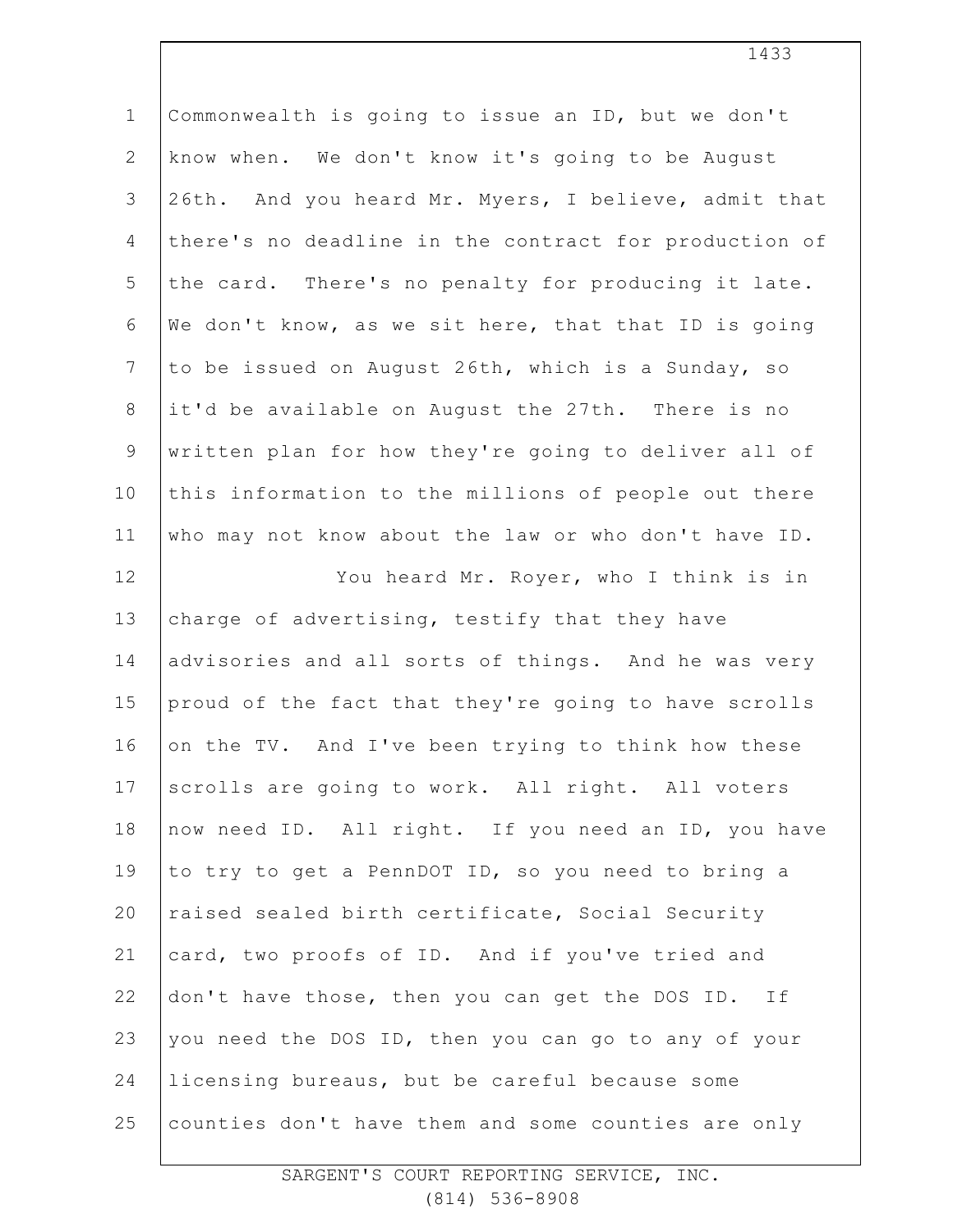1 2 3 4 5 6 7 open one day a week. How is that going to work on a scroll to fully inform people of what they have to do and how they have to do it in order to get this ID while the Steelers or the Eagles are playing on TV? And people are going to learn from that kind of scroll that if they don't have the right kind of ID, that they have to go get it.

8 9 10 11 12 13 14 15 16 17 18 19 20 21 22 23 24 25 You didn't hear assurances that everybody's going to have the ID, because they can't give that assurance because this ID is not automatically going to be given to everybody. There is an exhaustion requirement. And I use that term imperfectly because it's got a nice double entendre here. As lawyers we all know the concept of exhaustion of remedies or exhaustion. And that's exactly what's going on here. You have to try to get the PennDOT ID and only if you failed, can you get this DOS ID. But it's also exhaustion in the sense that it will be exhausting for many voters to have to go through and jump through these hoops in order to be able to get the ID. And again, nothing here is fully final about how it's going to work. So just very recently we got a copy of the certification that people are going to have to fill out in order to get this DOS ID. And Your Honor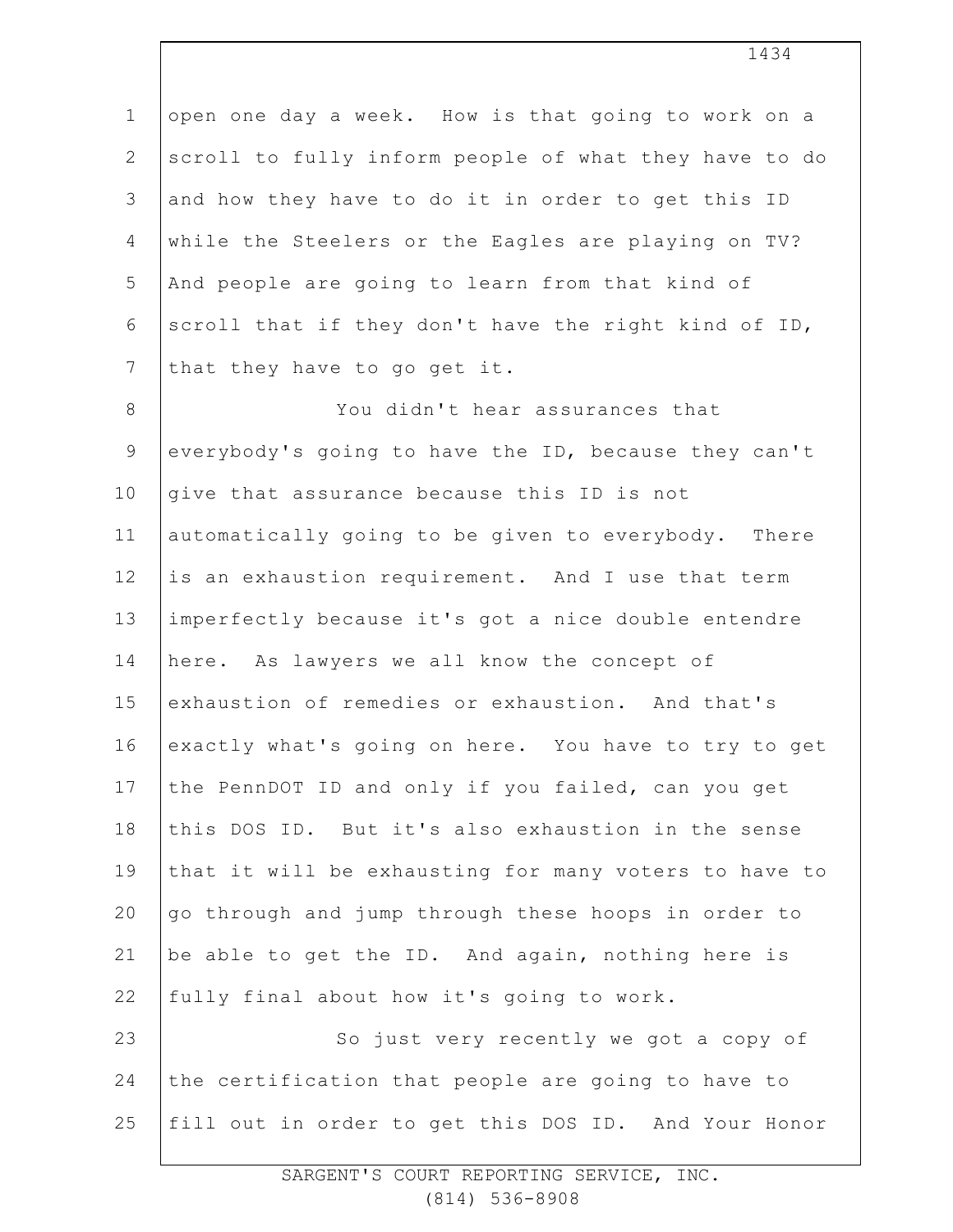| $\mathbf 1$    | will note that the date on the bottom is July the     |
|----------------|-------------------------------------------------------|
| $\mathbf{2}$   | 20th, all right, so that's ten days ago. And the      |
| 3              | watermark across this says confidential, internal     |
| 4              | draft only. What is this? We're still in draft.       |
| 5              | And I believe there was testimony saying this is it,  |
| 6              | but it still says draft on here. Now, at the top of   |
| $\overline{7}$ | this page --- boy, my eyes are bad. At the top of     |
| 8              | this page, it's quite clear that it says I'm          |
| $\mathsf 9$    | requesting the Pennsylvania Department of State ID    |
| 10             | for voting purposes because I am unable to obtain a   |
| 11             | non-driver's license photo identification card issued |
| 12             | by Pennsylvania Department of Transportation, because |
| 13             | I do not possess all the documentation required to    |
| 14             | obtain it and cannot obtain the needed documentation  |
| 15             | or cannot obtain the needed documentation without a   |
| 16             | fee. So it's not like the voter is going to hear      |
| 17             | that you need a photo ID, you can go get the DOS      |
| 18             | photo ID and just show up even if you can get to a    |
| 19             | licensing center. You're going to show up, and        |
| 20             | you're going to go say I need an ID to vote, give me  |
| 21             | the DOS ID. Uh-uh (no). You first got to exhaust      |
| 22             | your remedies. You got to try to get that ID.         |
| 23             | So you heard both Mr. Marks and Deputy                |
| 24             | Secretary Myers --- it's Commissioner Marks, I'm      |
| 25             | sorry, testify that if you show up and you want that  |
|                |                                                       |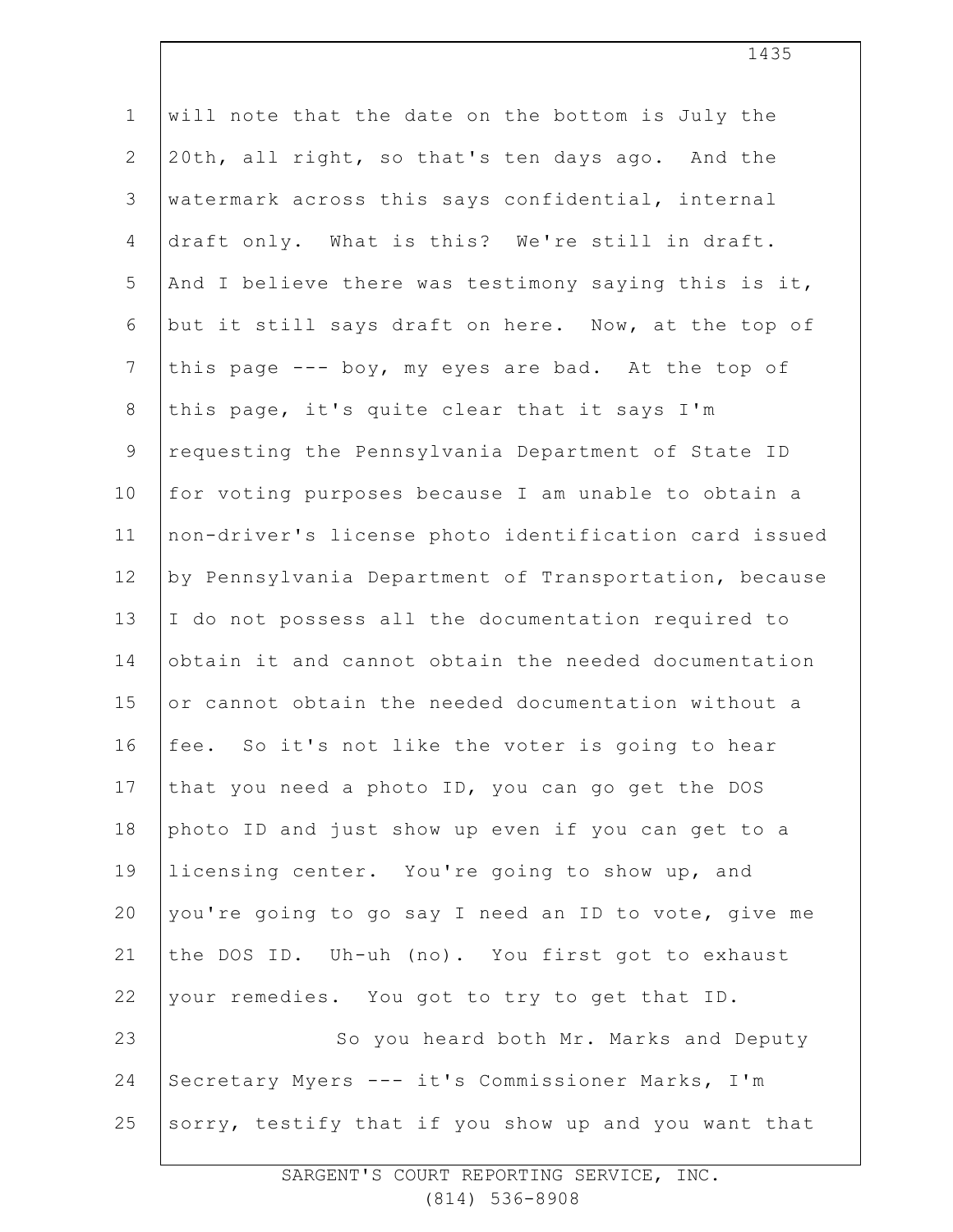| $\mathbf 1$     | DOS, D-O-S, ID that --- and you're born in            |
|-----------------|-------------------------------------------------------|
| $\mathbf{2}$    | Pennsylvania, you have to go through that             |
| 3               | Pennsylvania process. All right. What's the           |
| $\overline{4}$  | Pennsylvania exception if you're born in Pennsylvania |
| 5               | and don't have that birth certificate? Well, they     |
| 6               | will do it electronically with the Department of      |
| $7\phantom{.0}$ | Health. All right. But what does that mean? You go    |
| 8               | home, and then seven to ten days later, you come      |
| $\mathsf 9$     | back. All right. So you're already talking about      |
| 10              | two trips before you can qualify. If you're out of    |
| 11              | state, you heard both Marks and Myers testify, that   |
| 12              | unless you come in and say, yeah, I've tried and I    |
| 13              | can't get a fee (sic), that they're going to send you |
| 14              | out, they're going to send you home and they're going |
| 15              | to say, well, you got to try, you're going to try to  |
| 16              | get that birth certificate, you got to try to get     |
| 17              | that Social Security card, you got to try to get      |
| 18              | those proofs of residence. Either way, you go to      |
| 19              | PennDOT. And if you don't have all the documents,     |
| 20              | you go home.                                          |
| 21              | Now, yesterday, yesterday for the first               |
| 22              | time, around noon, we got the reverse side of this    |
| 23              | draft form. Who knew? Who knew there's a reverse      |
| 24              | side to this draft form? So let's take a look at      |
| 25              | this reverse side. So to be completed by              |
|                 |                                                       |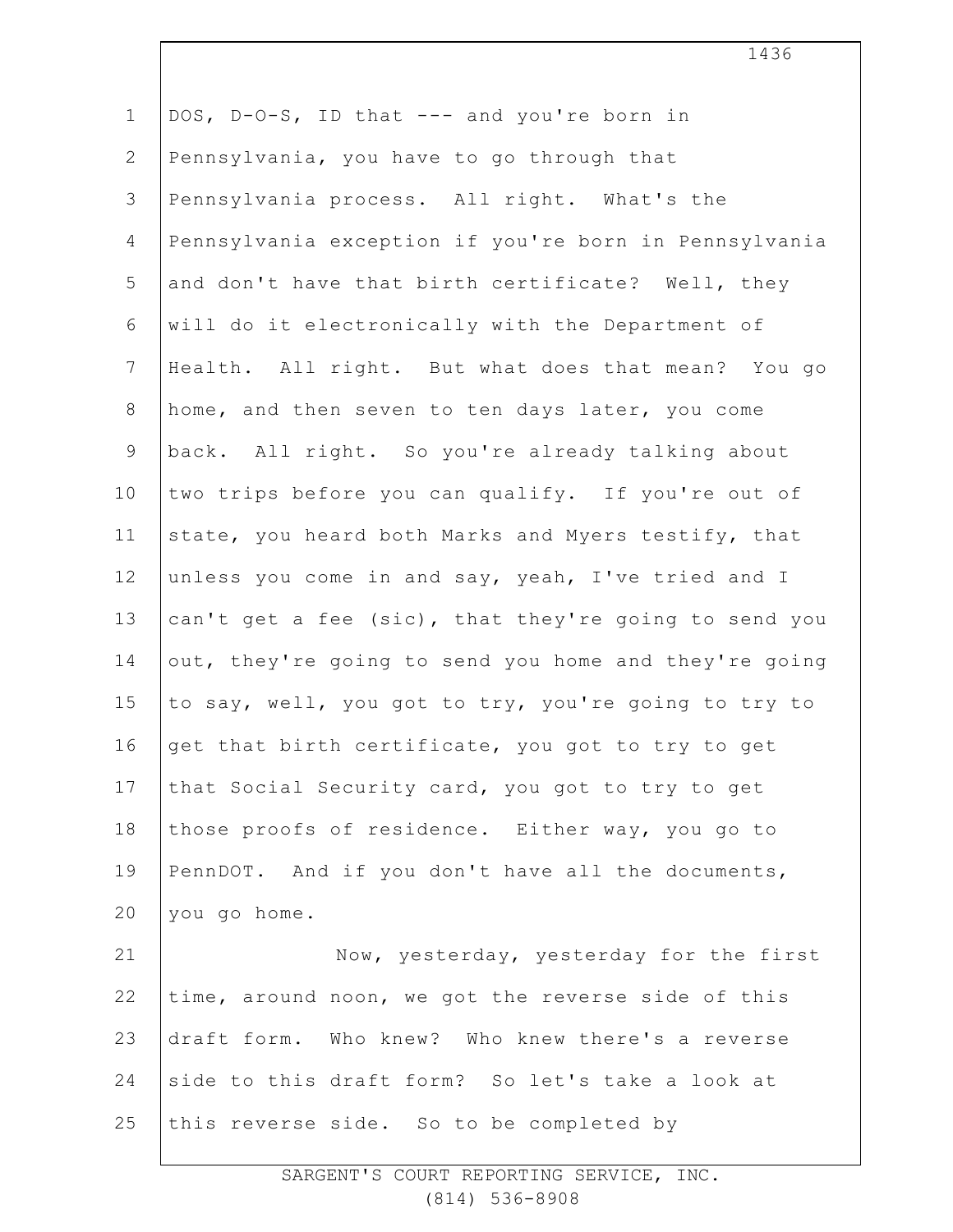| $\mathbf{1}$   | Pennsylvania Department of Transportation. Okay. So   |
|----------------|-------------------------------------------------------|
| $\overline{2}$ | this is before it gets to the Department of State.    |
| 3              | All right. This is because you got to go through      |
| 4              | that PennDOT process. And so it says a Department of  |
| 5              | State ID for voting purposes could not be issued to   |
| 6              | the applicant because, and then there's a series of   |
| $\overline{7}$ | checks. And the first one is because you're not a     |
| $\,8\,$        | registered voter. All right. Well, as you heard Mr.   |
| $\overline{9}$ | Wolosik and Commissioner Marks testify, a huge number |
| 10             | of people register, huge number of registrations      |
| 11             | right before the deadline and the registration        |
| 12             | deadline is 30 days before the election, so that puts |
| 13             | you at, what, October the 7th. All right. When they   |
| 14             | get those huge number of registrations, they don't    |
| 15             | get entered into the computer immediately. It takes   |
| 16             | some time. So if you show up on the same day that     |
| 17             | you register, you're not going to show up in the      |
| 18             | system as being registered. So not a registered       |
| 19             | voter. Well, you're going to have to come back after  |
| 20             | you're registered and we have --- we can verify that  |
| 21             | you're registered.                                    |
| 22             | The next box proofs of residence. You                 |
| 23             | got those 80,000 people, Professor Barreto testified, |
| 24             | who don't have proof of residence. Well, what if you  |
| 25             | show up and you don't have your proofs of residence   |
|                |                                                       |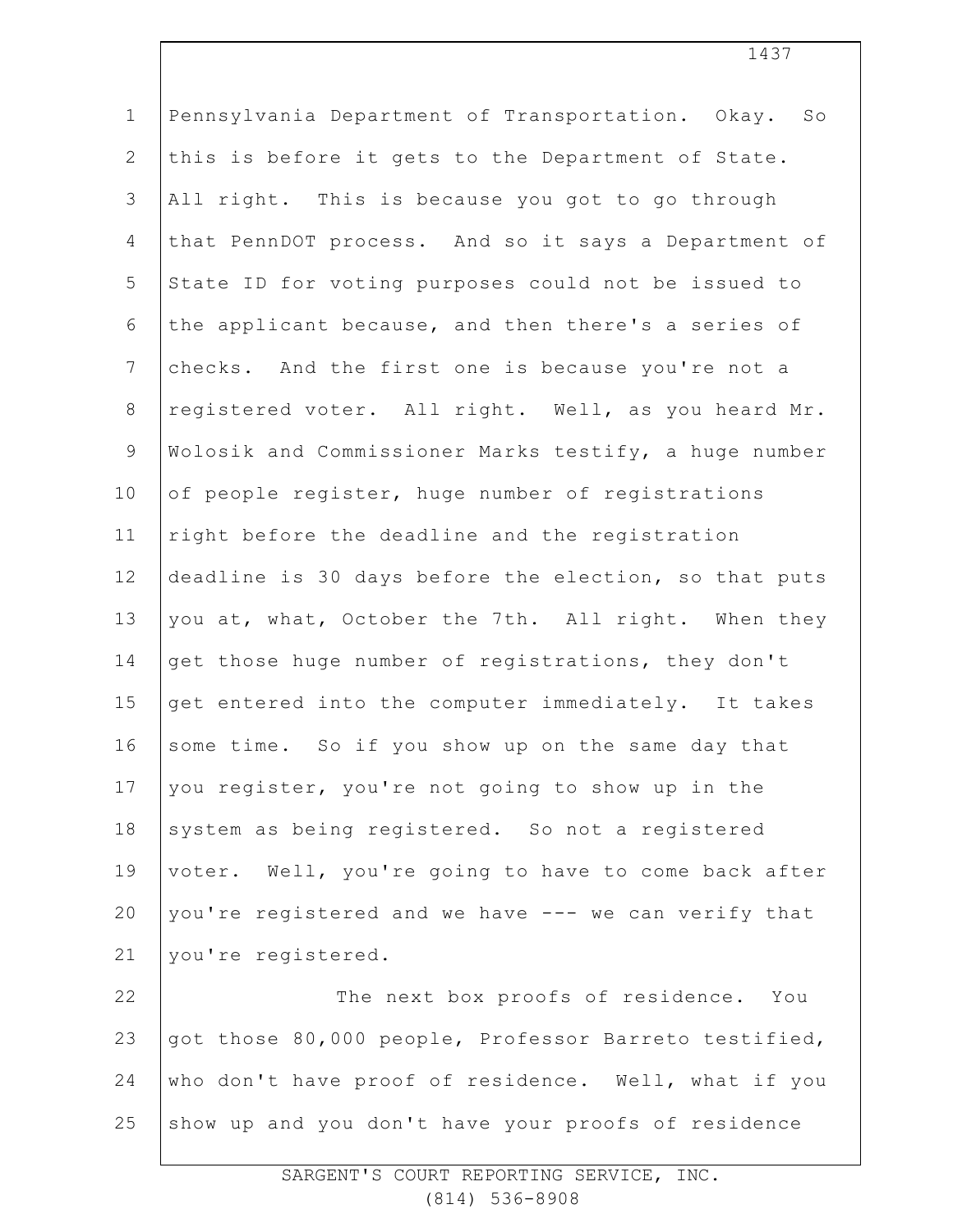| $\mathbf 1$     | because you saw the scroll on the Eagles' game and it |
|-----------------|-------------------------------------------------------|
| $\mathbf{2}$    | didn't tell you that you had to bring proofs of       |
| $\mathfrak{Z}$  | residence? What if you only have one? You're not      |
| 4               | going to be able to get the ID.                       |
| 5               | Social Security number could not be                   |
| 6               | verified. What happens when Christine Sutter comes    |
| $7\phantom{.0}$ | in or Viviette Applewhite and they bring their birth  |
| $8\,$           | certificates and they show them the birth             |
| $\mathsf 9$     | certificates and they have a different name and they  |
| 10              | try to match them up and --- with Social Security and |
| 11              | it comes out with a different name? Are they going    |
| 12              | to be able to verify that Social Security number?     |
| 13              | Next one, date of birth did not match.                |
| 14              | You heard Gloria Cuttino, Your Honor, testify that    |
| 15              | she's actually not even sure whether she was born in  |
| 16              | 1951 or '52. The documents that she's got have        |
| 17              | different dates on there. She's not going to be       |
| 18              | eligible for that DOS card and then there's another.  |
| 19              | What does that mean? What are the other reasons why   |
| 20              | you can't get this?                                   |
| 21              | Your Honor, the state cannot give this                |
| 22              | Court assurances that every voter is going to get     |
| 23              | these --- one of these IDs because they just don't    |
| 24              | know that everybody is going to be able to get one of |
| 25              | these IDs. The Commonwealth cannot give assurances    |
|                 |                                                       |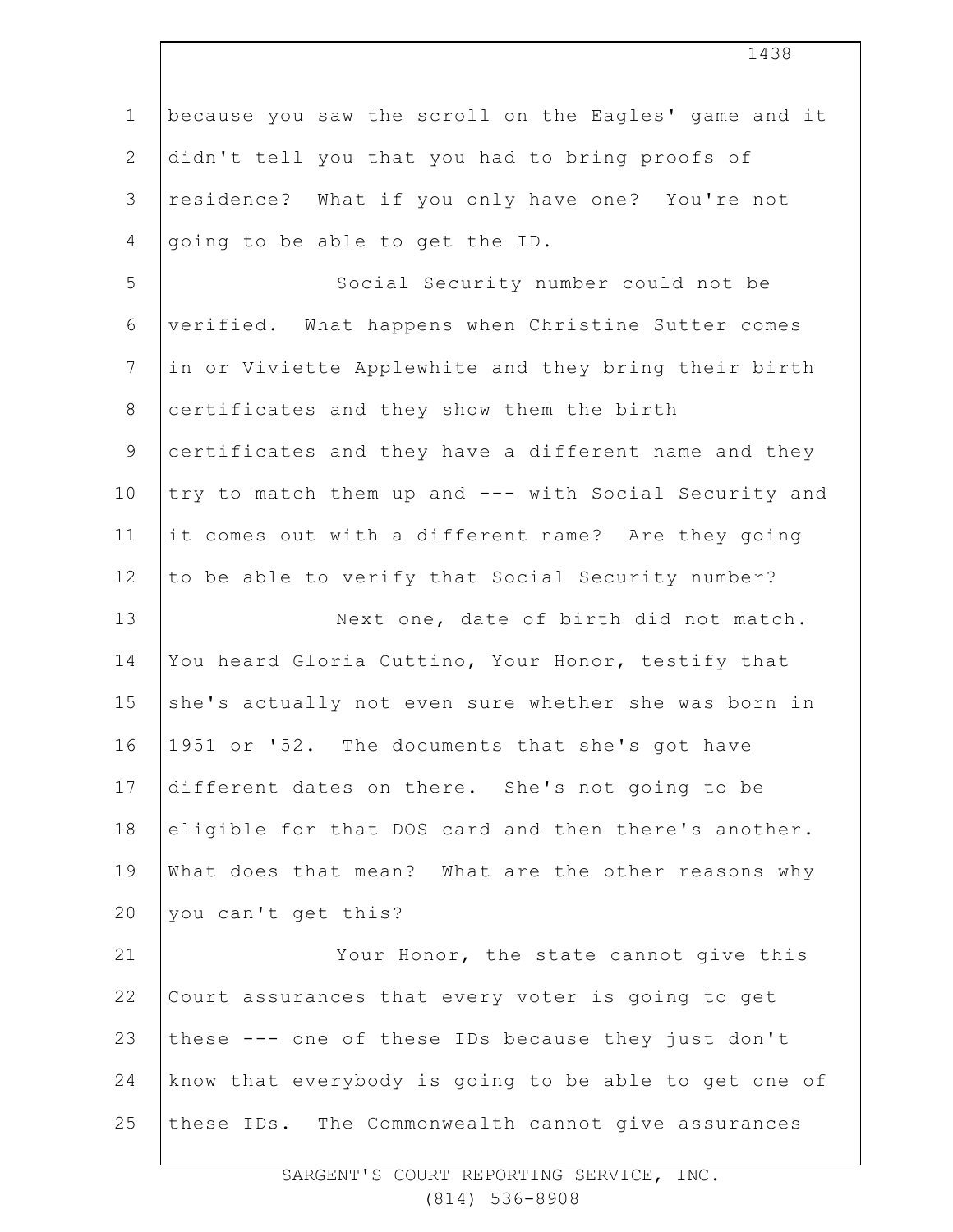1 2 3 4 5 6 7 8 9 10 11 12 13 14 15 16 17 18 19 20 21 22 23 24 25 that everybody is going to get one or be able to get one of these IDs, because they don't know how PennDOT is going to process all of this. You heard Secretary Aichele yesterday admit that there are problems at PennDOT. She is encouraging PennDOT to put their front line employees and hope that they step up to the plate and do a good job. And why is she saying that? Because there are a lot of problems. Your Honor heard a lot of testimony from Taylor Floria and his mother, from Danny Rosa. These are folks who went to PennDOT, tried to get ID, were unable to get ID. Your Honor heard from the four testers, Ms. Rawley, Ms. Horn, Mr. Jarrell and Ms. Tosti-Vasey, who testified about their trips to PennDOT. Despite very clear instructions from the bosses at PennDOT and DOS, all PennDOT workers must tell people that voter ID is free, Your Honor heard testimony that, and with some small exceptions, most of the workers not only didn't tell people that the ID was free but sometimes gave misinformation and said no, no, no, you have to pay or there was an excuse why this did not qualify for a particular fee waiver. And what assurance is there that when this new DOS ID goes in place and you're trying to figure out whether somebody meets all the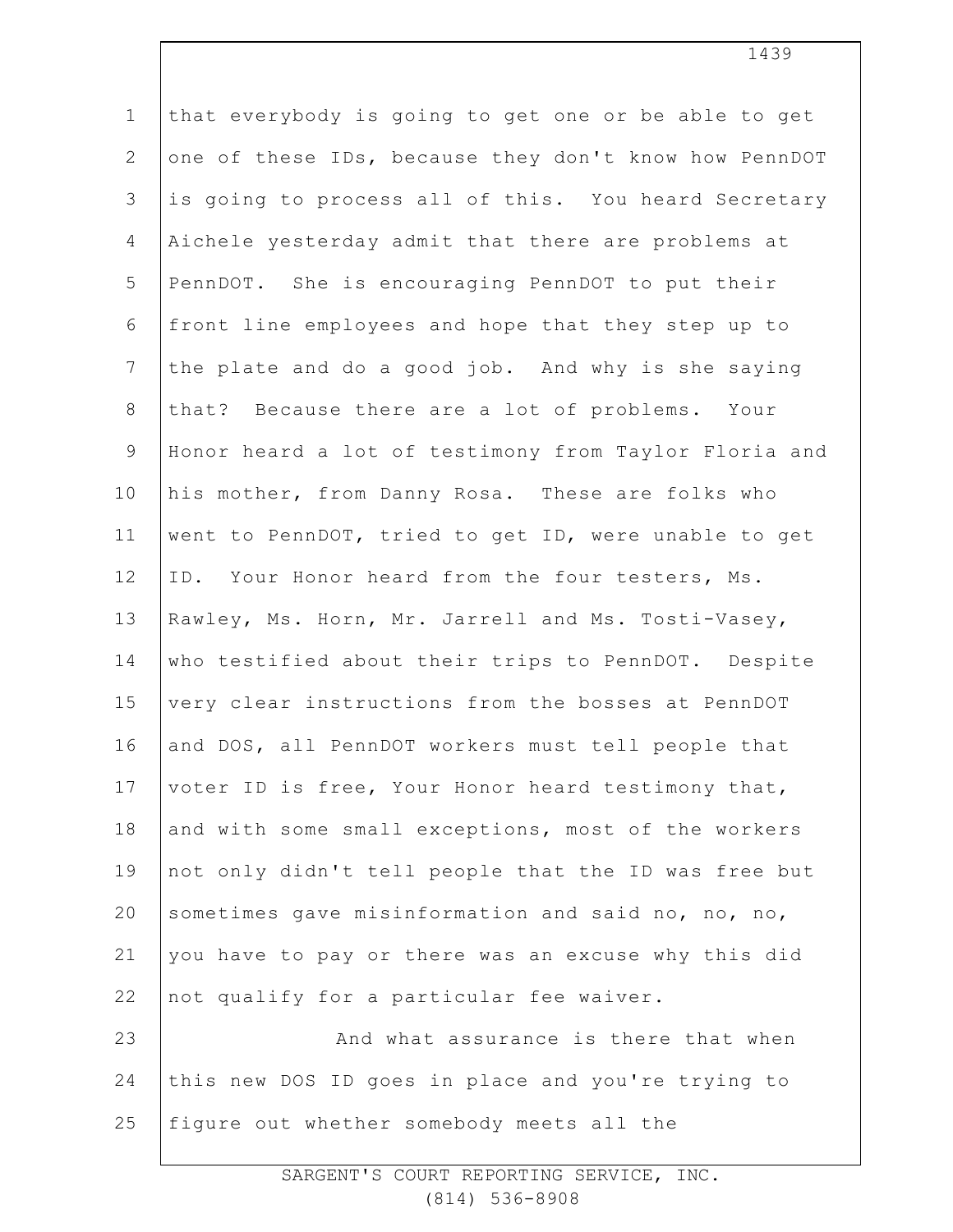1 2 3 4 5 6 7 8 requirements that those PennDOT workers are going to get it right? You heard from Ms. Thorne from the League of Women Voters yesterday when she was asking about the person who was born in the south and didn't have a birth certificate, and what was the answer she got from the PennDOT worker about whether she's going to be able to vote. And the answer was, quote, her tough luck, she won't be able to vote.

9 10 11 12 13 14 15 16 17 18 19 20 21 22 23 24 25 Commonwealth cannot give assurances that every voter is going to be able to navigate that PennDOT process even if they can get there, because they don't have assurance that all of these PennDOT workers are going to handle this well. And even if the PennDOT workers handle it well, are people going to be able to get to these centers? There are only 71 DMVs that process these licenses and these IDs across the Commonwealth. There are nine counties that do not have a single licensing office in those counties. And if Your Honor recalls that map, it's mostly the rural counties. There are long distances. There are 13 counties that are only open one day. So if this DOS ID comes out on August 27th, that leaves ten weeks until election day. That means those offices are only open ten days between when this ID comes out and when people have to vote. And boy, you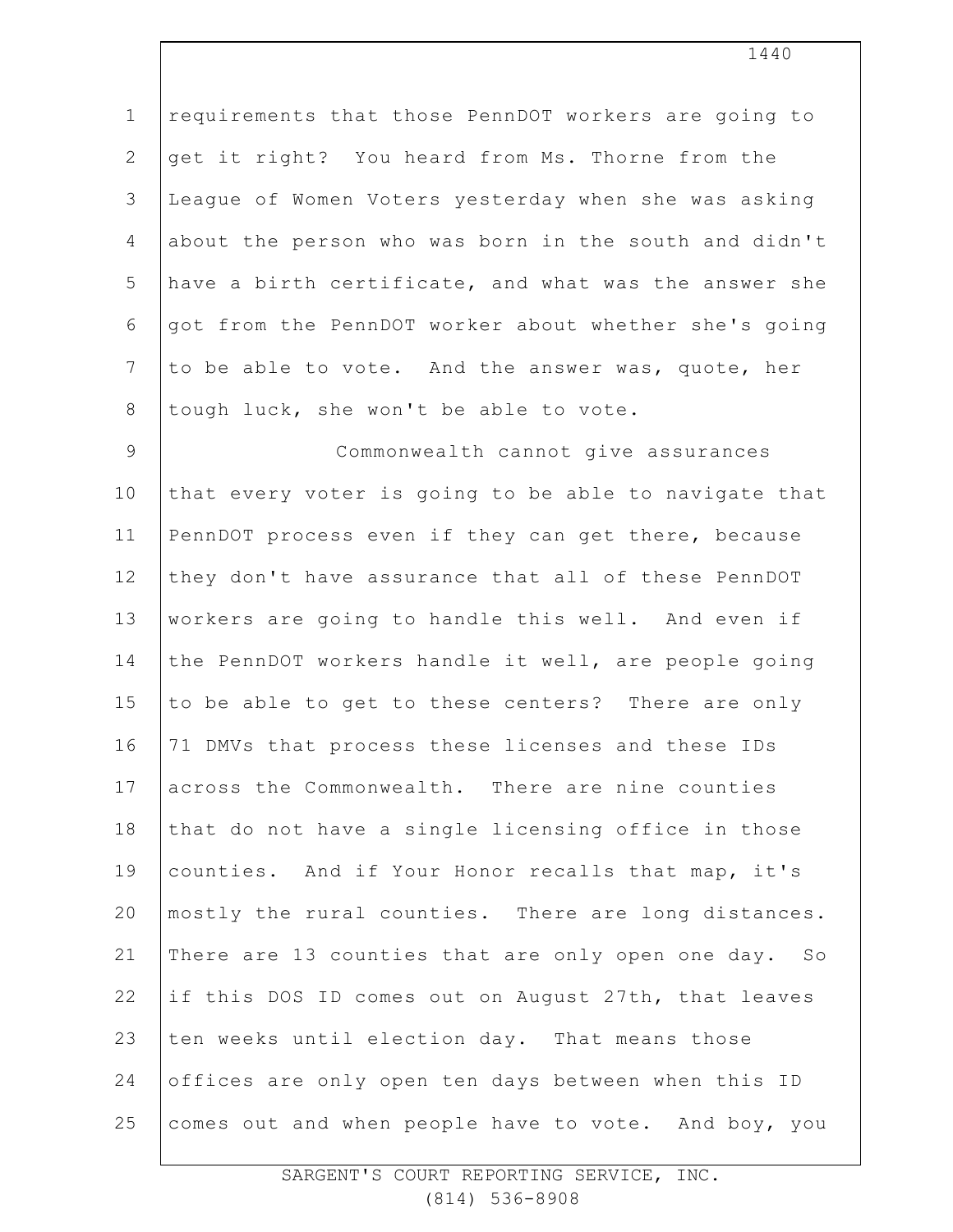| $\mathbf 1$    | better hope that those people don't have to work on  |
|----------------|------------------------------------------------------|
| $\mathbf{2}$   | those days, they don't have childcare                |
| 3              | responsibilities or they don't get sick because      |
| $\overline{4}$ | they're not going to be able to go. And then there   |
| 5              | are ten more counties where it's only open two days. |
| 6              | And what's the Commonwealth's response? Both Myers   |
| $7\phantom{.}$ | and Marks said there's no plan to increase the days, |
| $\,8\,$        | there's no plans to increase the hours, there's no   |
| $\mathsf 9$    | plans to expand the number of locations, there's no  |
| 10             | plans to use mobile units to try to get out to       |
| 11             | people.                                              |
| 12             | You also heard testimony about the long              |
| 13             | distances that people have to travel to get to these |
| 14             | license locations in some places. You heard          |
| 15             | testimony about 35 miles. You heard Mr. Rosa say it  |
| 16             | took an hour to get there. You had other people      |
| 17             | talking about 20 minutes or more to get to these     |
| 18             | places. And you heard from the testers that mass     |
| 19             | transit is extremely limited in the rural areas and  |
| 20             | where it is available, you got to pay for it. And we |
| 21             | know for sure that there are some people who cannot  |
| 22             | get to and complete --- cannot get to PennDOT and    |
| 23             | complete the process. Your Honor heard from Bea      |
| 24             | Bookler who said it's just too hard. Now, she can go |
| 25             | next door to vote because it's so important to her   |
|                |                                                      |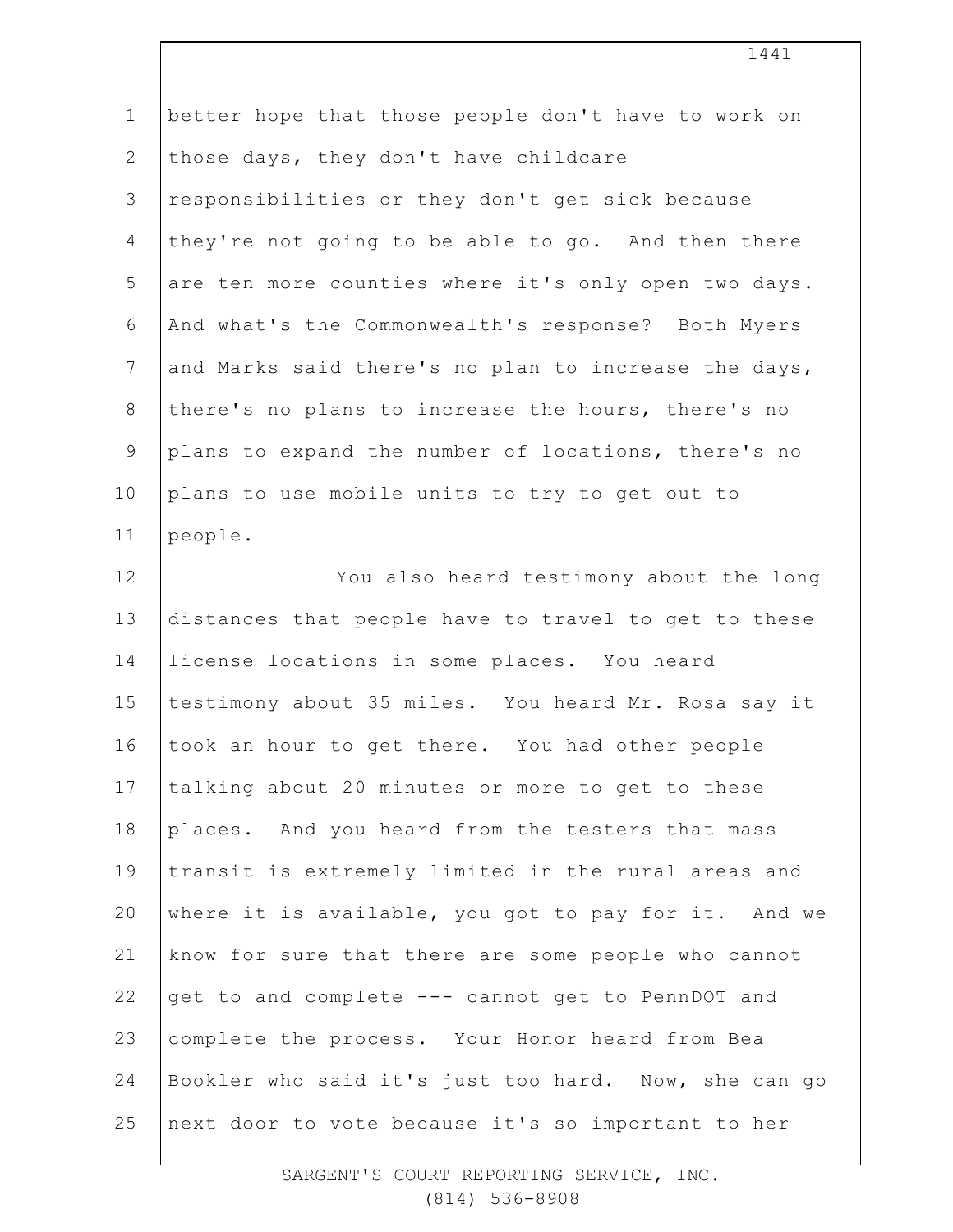1 2 3 that's --- she's going to do that. But to get to a PennDOT further away, it's just too hard for her to do that.

4 5 6 7 8 9 10 11 12 13 14 15 16 17 18 And Your Honor heard from Taylor Floria. Bless this young man who got himself together and came here and testified. He had to come here, spend the night because it's just so difficult because of his disability. And you heard testimony from Taylor and his mom, Sandra Carroll, that they tried, they really tried. They made the long drive to PennDOT to go. They went inside, and because of the environment, it was chaotic, the lights, all sort of stimuli, people talking all over the place, and they had to leave. Taylor could not complete the process. Now, no matter how easy it is to get that ID, if you can't go to PennDOT, if you can't complete the process, you're not going to be able to get that ID.

19 20 21 22 23 24 25 Now, the irrationality of this is crazy. If Taylor didn't have his disability at age 19, he might now be in college. And if he went to college, he might have an ID depending on the whim of the school, whether they're going to put a sticker on their ID or not. And there are many Bea Booklers and many Taylor Florias who have difficulty moving around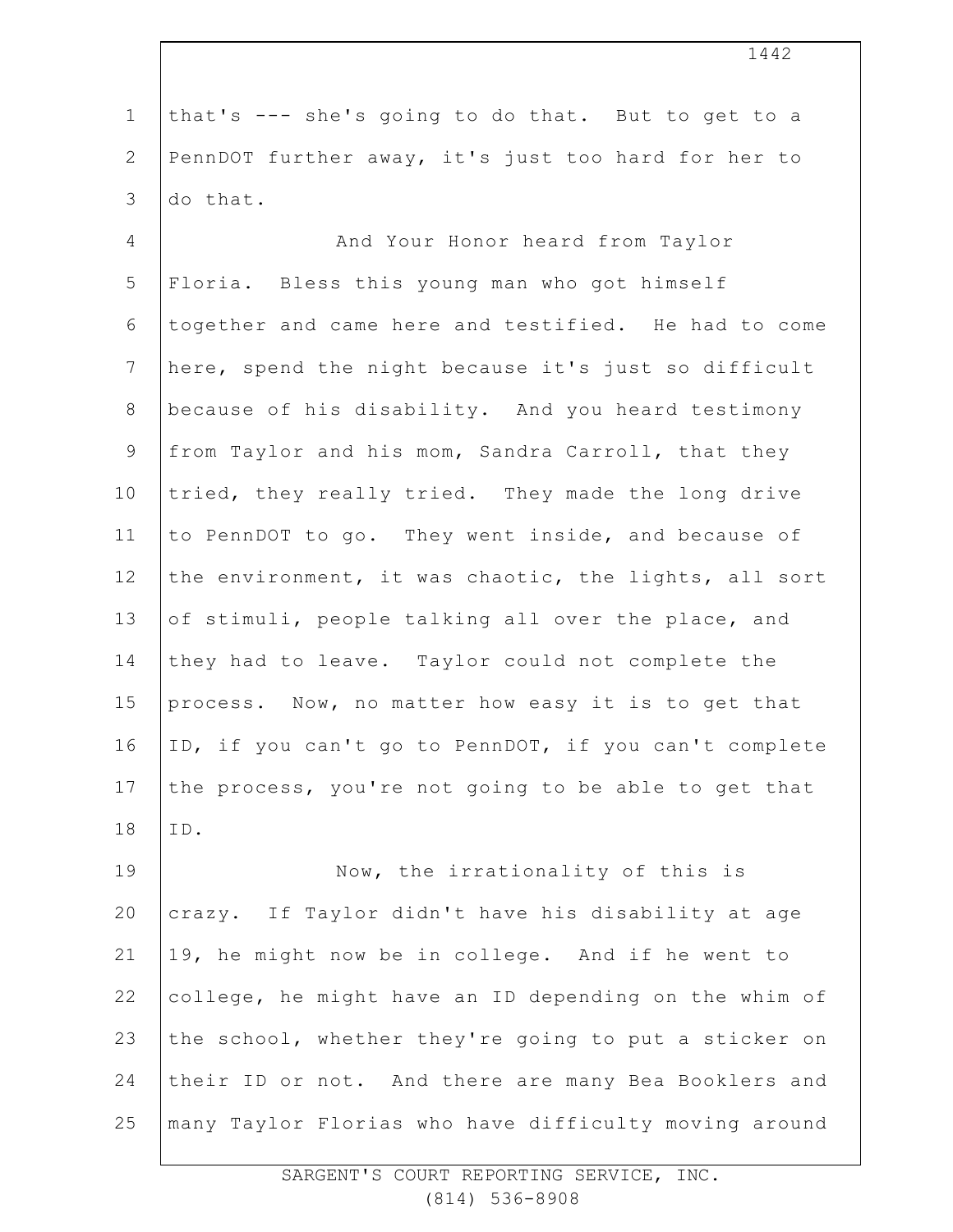1 2 3 4 5 6 7 8 9 10 11 12 13 14 15 16 17 18 19 20 21 22 23 24 25 and getting to PennDOT or who have disabilities that will prevent them from being able to complete the process. There is no assurances from the Commonwealth that everybody, every voter will have the ID because there are a huge number of voters who don't even know about this law and there's a huge number of people who are mistaken in having the right kind of ID. Let me put up the last chart from Professor Barreto. Please don't cringe, Your Honor. Table two, this is the public knowledge chart. What did Professor Barreto find? He found that of registered voters, 34 percent didn't even know Pennsylvania had an ID requirement. Now, this poll was done in June, in late June. And you heard several of the Commonwealth witnesses testify that they had done extensive education around the passage of the law and since passage of the law, they're going to do a lot more, but there's already been a lot of publicity. There's been --- they've made appearances in the community. They're getting the word out. And still in late June, more than a third of the people in this Commonwealth didn't know that the state had a photo ID requirement to vote, and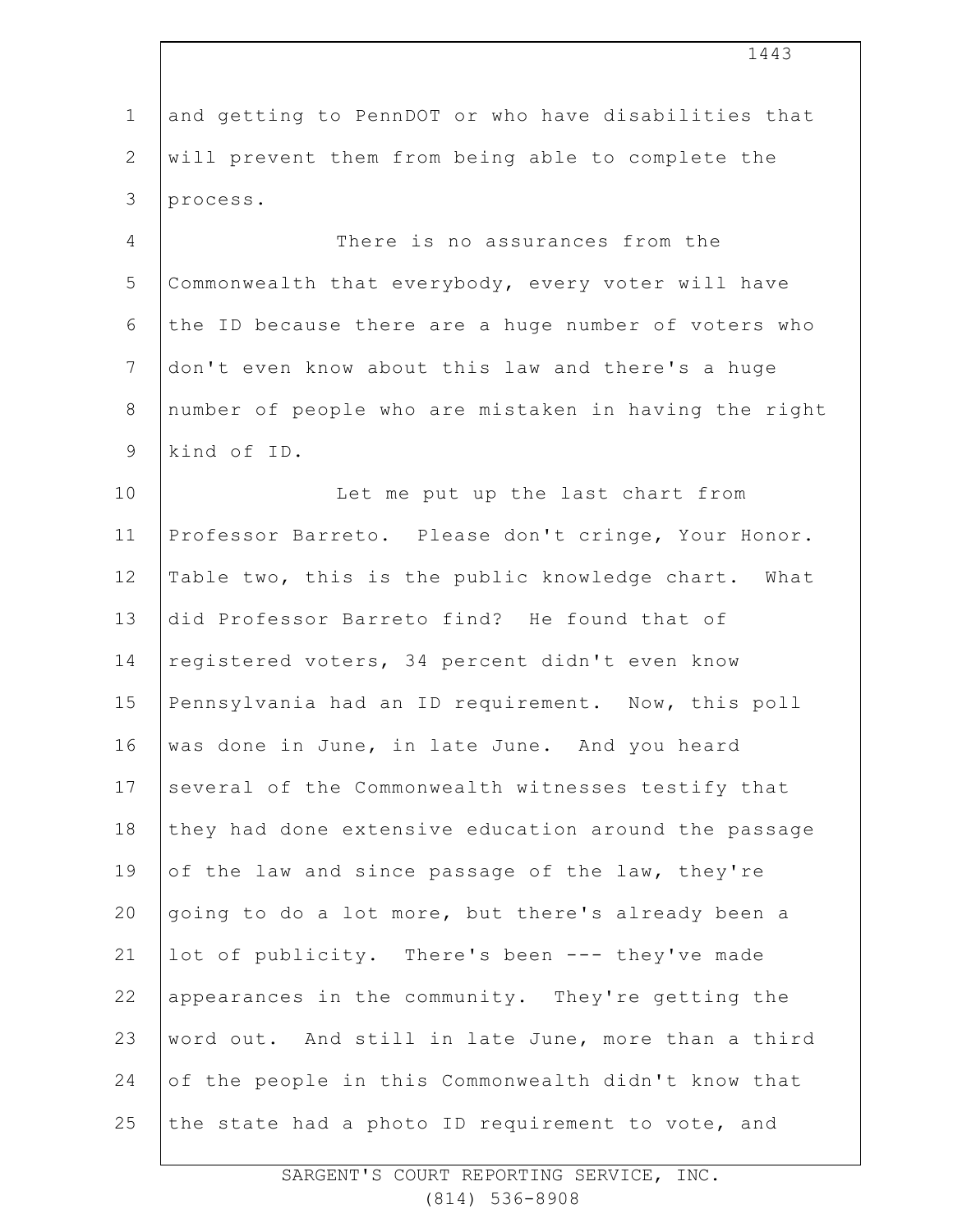1 2 3 4 5 6 7 8 9 10 11 12 13 14 15 16 17 18 19 20 21 22 23 24 25 this is a substantial change. Somebody who's been voting for 40 years is not used to giving any kind of ID. They're not automatically thinking they need to bring the ID. The bigger problem, the bigger problem than people not knowing about the law is that 12 percent of the people, 12 percent of registered voters, 11.8 percent of the people who voted in 2008, they have photo ID, they have some form of photo ID, but it doesn't work. It may not be the right kind. It may not have an expiration date or the name may not conform. You heard Professor Barreto testify that this is a group of people who is going to be particularly difficult to reach. And just think about it. These are people, you tell them that Pennsylvania has a voter ID requirement, when you show up at the polls, you got to be sure to bring photo ID and then whatever else they're going to tell you. That person could be paying attention. At that point, they say I got photo ID, they go to the kitchen and grab a beer and then they come back and watch the rest of the ball game. Those people are particularly difficult to reach. And if you're talking about 12 percent of the voters, if you got nine million voters, you're talking about a million

1444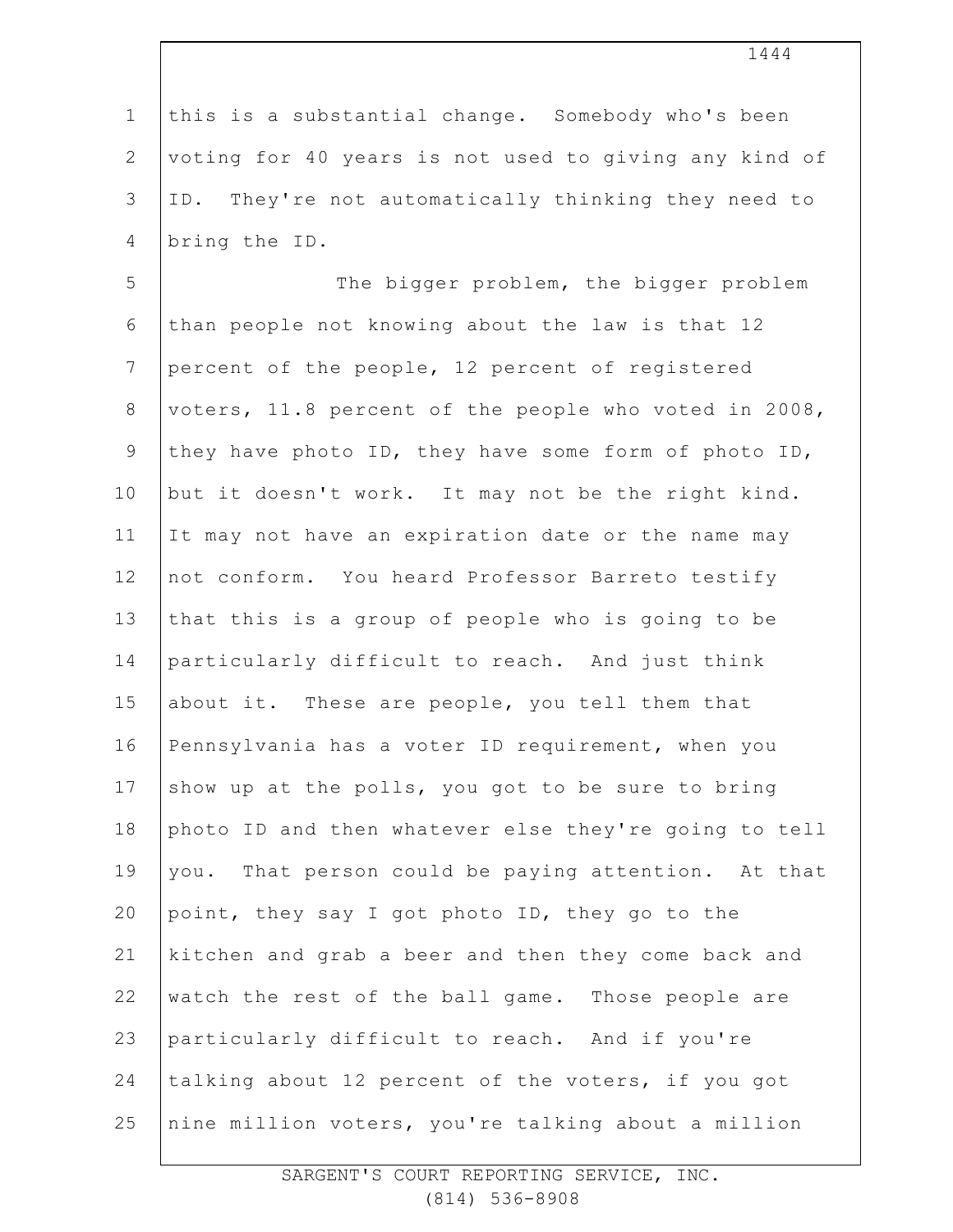1 2 3 4 5 6 7 8 9 10 11 12 13 14 15 16 17 18 19 20 21 22 23 24 25 people who have ID, it's just the wrong kind. These people are completely resistant to education and the problem is none of those people are here in the courtroom, nor could they be in the courtroom. They don't even realize that there's a problem. And when are they going to realize? On election day when they show up at the polls and the poll worker tells them, you need ID. I didn't know. Or they tell them, yeah, thanks, but that one doesn't work and then there's a fight, they slow down the lines. And then that individual has six days, if they left their ID at home, you heard Ms. Oyler testify, yeah, those people are going to be okay. But if you don't have ID and you have to go get ID and start from scratch, it's virtually impossible. Some of these DMV places are only open one day, so that means between election day and when you have to turn in that ID, because you got to turn in some kind of ID in order for that vote to count, you're going to have one day and you better hope that you can get off of work or you don't have childcare responsibilities or that you're not sick on that particular day, or you're not going to be able to get it. And even if you do get it and you show up and you say, well, I'm born in Pennsylvania. Well, have you tried to get your birth certificate? No.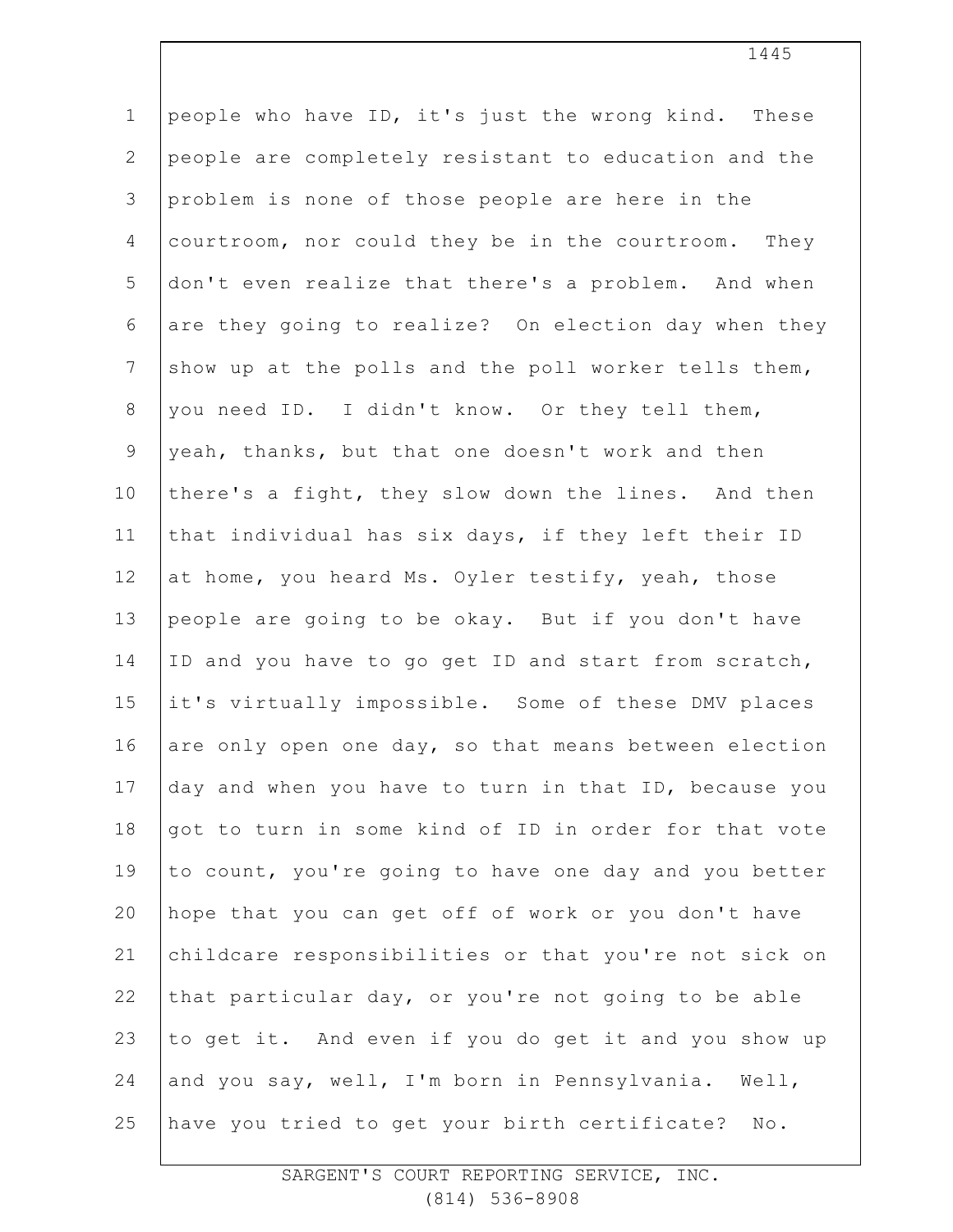| $\mathbf 1$     | Well, we got to do a certification process. Come      |
|-----------------|-------------------------------------------------------|
| $\mathbf{2}$    | back. You heard Mr. Marks testify they're talking     |
| 3               | --- I think it was --- maybe it was Mr. Myers.        |
| 4               | They're talking to the Department of Health, but they |
| 5               | haven't worked that out. There's no assurance that    |
| 6               | they're going to do an instant --- be able to do an   |
| $7\phantom{.0}$ | instant check. And if you don't live (sic) in         |
| $8\,$           | Pennsylvania, well, we got this exhaustion            |
| $\mathsf 9$     | requirement. You're going to have to go and try to    |
| 10              | get your birth certificate from South Carolina or     |
| 11              | Georgia or New York or wherever you are. These        |
| 12              | people who don't know about the law or are mistaken   |
| 13              | are not going to get it until election day and by     |
| 14              | then, it's going to be too late.                      |
| 15              | So Your Honor, you have not heard any                 |
| 16              | assurances from the Commonwealth that these hundreds  |
| 17              | of thousands of voters without ID are all going to    |
| 18              | have ID. The fact that they're not planning to issue  |
| 19              | that many, there's no projections to issue that many, |
| 20              | there's no infrastructure to issue that many assures  |
| 21              | that every voter in Pennsylvania who's eligible to    |
| 22              | vote is going to have one of those IDs and, in fact,  |
| 23              | they are not. This DOS ID is not a silver bullet.     |
| 24              | It's a fix that is entirely speculative. And the      |
| 25              | stakes are too high here to put faith in something    |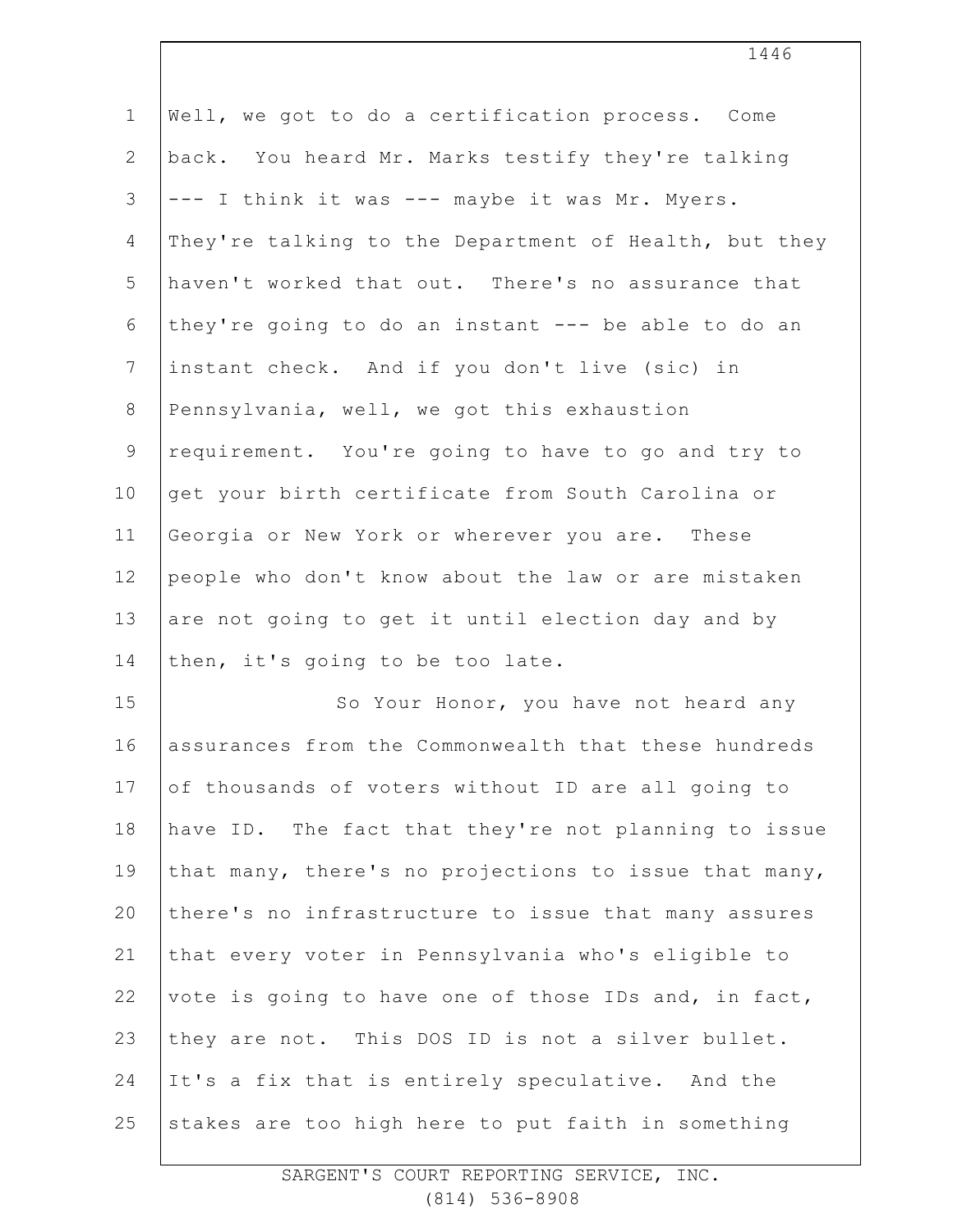| $\mathbf 1$     | this speculative, this uncertain where there's this   |
|-----------------|-------------------------------------------------------|
| $\mathbf{2}$    | much evidence of the impossibility that it's not      |
| 3               | going to disenfranchise at least some people because  |
| $\overline{4}$  | we're talking about that foundational right to vote.  |
| 5               | I'm almost done here, Your Honor. I                   |
| 6               | want to make one last point about Georgia and about   |
| $7\phantom{.0}$ | the Carter-Baker report. You heard Mr. Royer testify  |
| $\,8\,$         | that they looked at Georgia and suggested that        |
| $\mathsf 9$     | Pennsylvania is like Georgia, but there's some        |
| 10              | significant differences. If you look at the Georgia   |
| 11              | law, there was two years between the time of passage  |
| 12              | and when it was first implemented. It's a huge        |
| 13              | difference, huge difference, allowing that lead time. |
| 14              | And you heard Mr. Cawley try to impeach               |
| 15              | Professor Minnite with the Carter-Baker report, where |
| 16              | they talk about an ID. And they do talk about how it  |
| 17              | would be useful to have ID, but what they didn't ---  |
| 18              | what Professor --- Mr. Cawley omitted was the fact    |
| 19              | that in the Carter-Baker report, there is substantial |
| 20              | concern not even by the decenters, but by the         |
| 21              | majority of disenfranchising people, of making sure   |
| 22              | that you can get the IDs to everybody, of having      |
| 23              | mobile units. And in Georgia, the counties are        |
| 24              | directed to issue these IDs. It's not the state.      |
| 25              | It's done at the county level. If you look at it,     |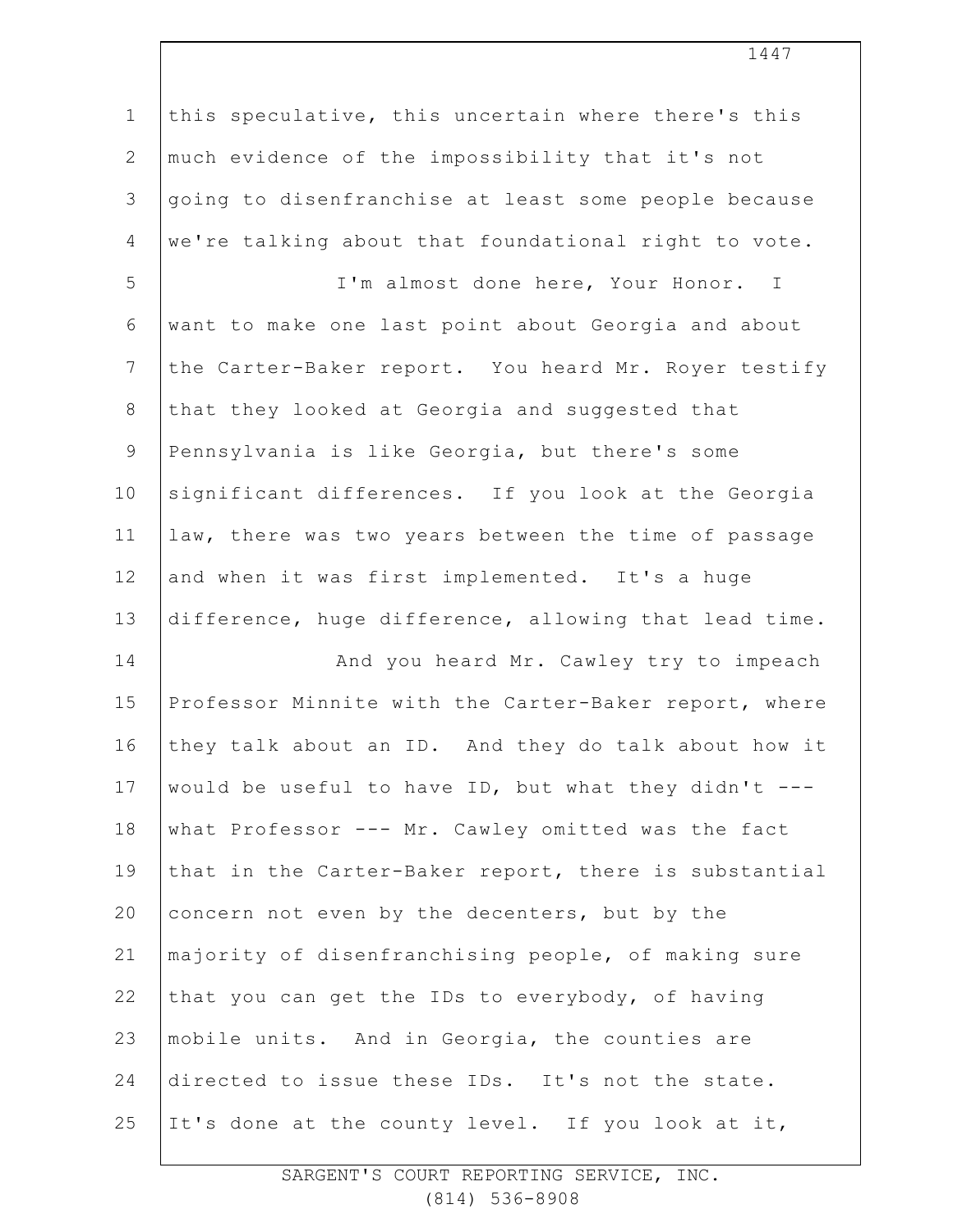| $\mathbf 1$  | there are four times the number of outlets for these  |
|--------------|-------------------------------------------------------|
| $\mathbf{2}$ | various IDs. And most importantly, if you look at     |
| 3            | the Georgia Court Decision upholding the law, the key |
| 4            | there was that they have no-reason absentee voting,   |
| 5            | unlike Pennsylvania which is restricted. You got to   |
| 6            | have a reason that you're not going to be available   |
| 7            | on election day to vote, anybody in Georgia can vote  |
| $\,8\,$      | absentee. And what that means is nobody is            |
| $\mathsf 9$  | disenfranchised. You may like to go to the polls and  |
| 10           | you can't go to the polls, that's too bad. But at     |
| 11           | the end of the day, you can still vote because if you |
| 12           | don't have the ID, just vote absentee where you don't |
| 13           | need to show ID. That's not the case in               |
| 14           | Pennsylvania. That can't happen here. These million   |
| 15           | people who don't have the ID, a large number of them, |
| 16           | nobody knows how many, but a large number of them,    |
| 17           | are not going to be able to vote.                     |
| 18           | So Your Honor, when it comes to                       |
| 19           | balancing of the equities, I'm not sure I can stretch |
| 20           | far enough to depict the scale and how much evidence  |
| 21           | is on the Petitioners' side and weigh it against the  |
| 22           | zero evidence on the Commonwealth side.               |
| 23           | Now, let me quickly go to the last two                |
| 24           | factors, the fifth factor, the injunction is          |
| 25           | reasonably suited to abate the offending activity.    |
|              |                                                       |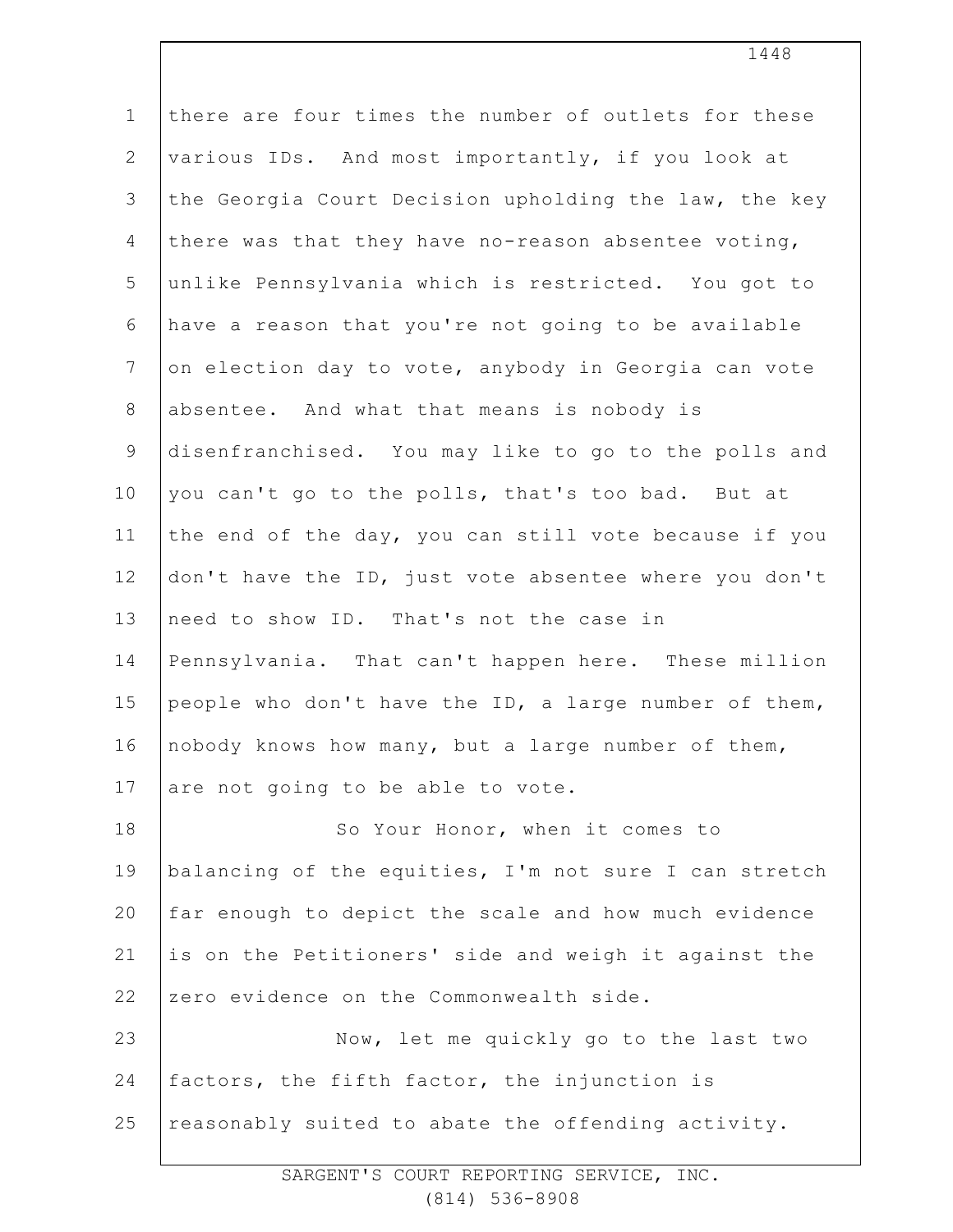| $\mathbf 1$    | Your Honor, there is no severability clause in this   |
|----------------|-------------------------------------------------------|
| $\overline{2}$ | statute. Given the number of people that are          |
| 3              | injured, given all of the irrational distinctions     |
| 4              | that this law draws, we don't see any remedy that     |
| 5              | would be effective that's short of enjoining the      |
| 6              | entire law so the request is reasonably suited to the |
| $7\phantom{.}$ | harm here.                                            |
| $8\,$          | And the last factor is the public                     |
| $\mathsf 9$    | interest. Now, the way the test is worded in          |
| 10             | Pennsylvania is the public interest will not be       |
| 11             | harmed if the injunction is granted. Well, the        |
| 12             | Commonwealth has already stipulated that if the       |
| 13             | injunction is granted, they will not argue that       |
| 14             | there's going to be a problem with voter fraud. So    |
| 15             | the public interest also weighs in favor of the       |
| 16             | Petitioners.                                          |
| 17             | Now, I want to address quickly the                    |
| 18             | question Your Honor asked Mr. Marks about the problem |
| 19             | of reversals if the Court makes a decision one way    |
| 20             | and then the Supreme Court down the road reverses,    |
| 21             | which would be worse. And I think what Mr. Marks      |
| 22             | testified --- and either way it's a problem,          |
| 23             | certainly. But then he said, quote, I think           |
| 24             | ultimately in either circumstance, we would find a    |
| 25             | way to comply. But given that one of the factors for  |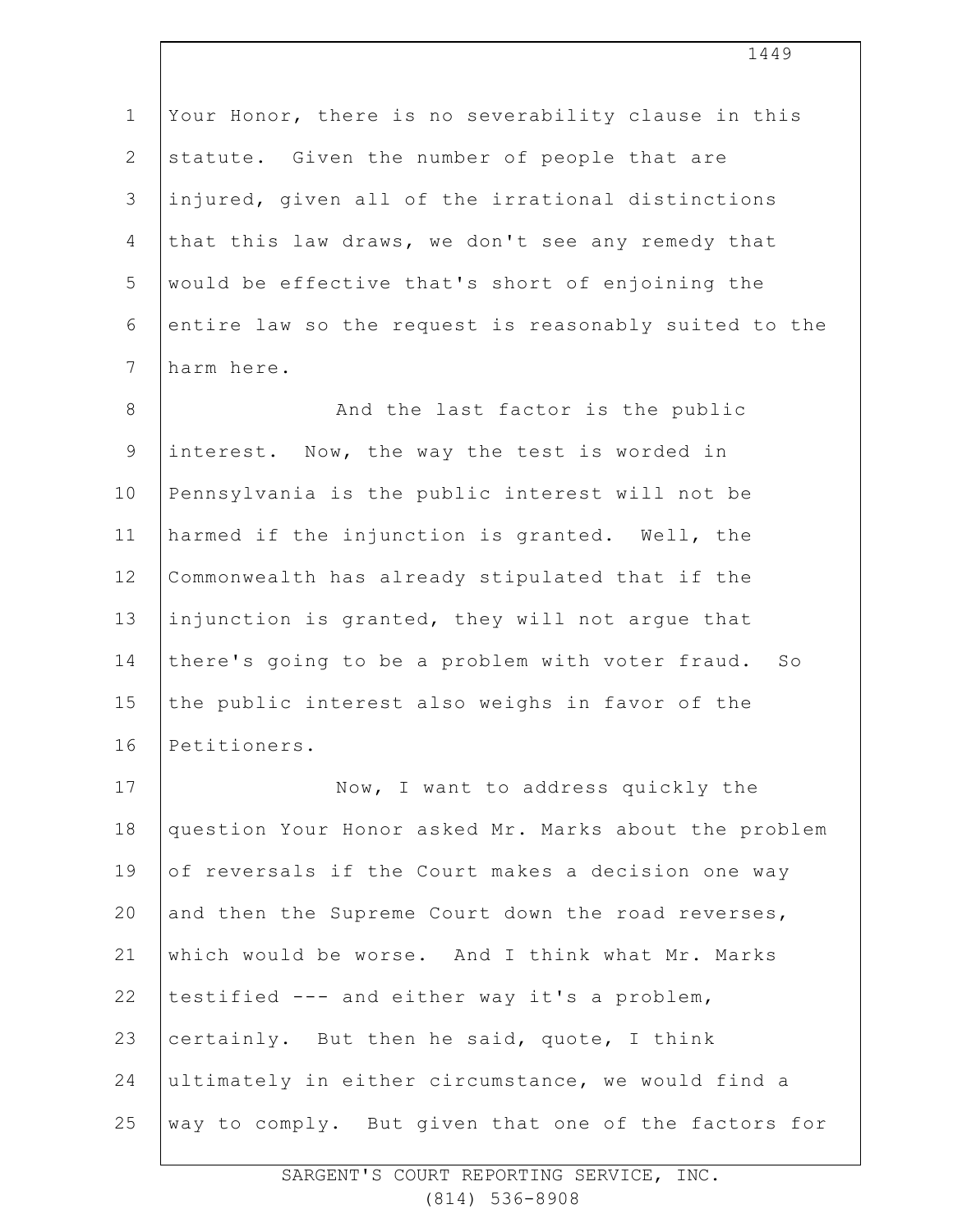1 2 3 4 5 6 7 granting injunction is whether you go back to the status quo, I think there is a bias built into the system that if you got down --- if you've got irreparable harm, if you've got the balancing of the equities, it's in favor of granting that injunction and going back to the status quo until the Court can fully work everything out.

8 9 10 11 12 13 14 15 16 17 18 19 20 21 22 23 24 25 All right. Let me close with just a couple of last remarks. What we know is that there are registered voters who will not be able to vote in November under this law. There are two people who testified, either by video or in person in this Court, who definitely will not be able to vote, Taylor Floria and Bea Bookler. Ms. Cuttino is not going to qualify for a DOS ID, because there is a mismatch in her birth dates. Not clear what's going to happen with Ms. Applewhite. Ms. Sutter and Mr. Rosa who've got mismatched names between their birth certificates and their Social Security numbers. What we do know is that the Commonwealth hasn't and can't assure us that every single one of the Petitioners is going to have an ID and be able to vote on election day. God forbid one of these people could get sick tomorrow and be hospitalized and not be released until the weekend before the election. PennDOT's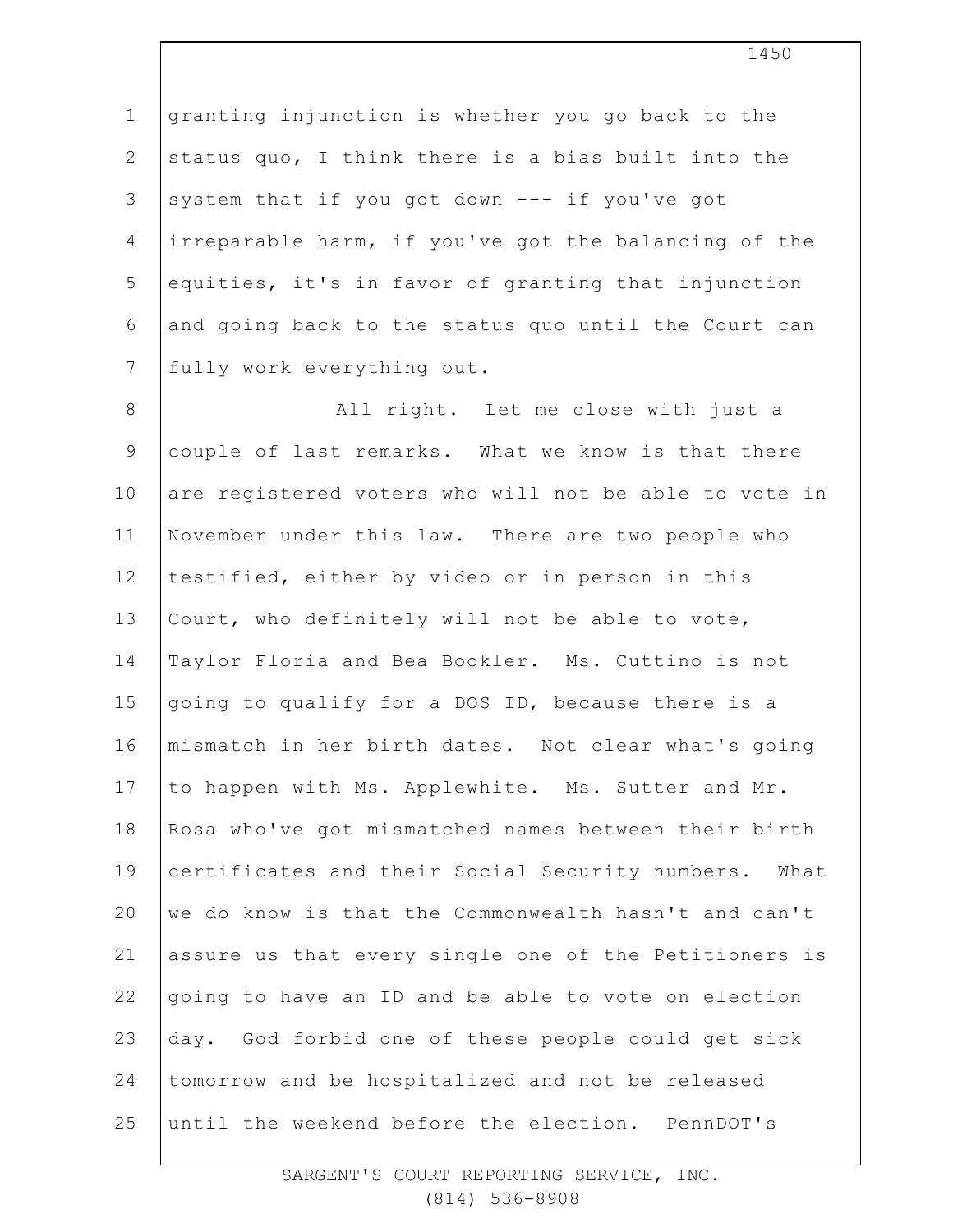| $\mathbf 1$    | closed on the Saturday before election day. They're   |
|----------------|-------------------------------------------------------|
| $\mathbf{2}$   | closed on Mondays. You can't get it. Those people     |
| 3              | may qualify. They may have means, but they're not     |
| $\overline{4}$ | going to have ID on election day. And what we also    |
| 5              | know is that these Petitioners are the tip of the     |
| 6              | iceberg. And that iceberg is very big. That           |
| $\overline{7}$ | scientific sonar that's been used here by Professor   |
| 8              | Barreto which really measures this to a degree --- a  |
| $\mathsf 9$    | high degree of accuracy shows that it is an iceberg   |
| 10             | that includes about a million registered voters. The  |
| 11             | Commonwealth's unscientific sonar said, ah, it's      |
| 12             | pretty big, anywhere from maybe half a million to one |
| 13             | and a half million. It is an extremely large number.  |
| 14             | We also know that this is a Presidential election     |
| 15             | year. Pennsylvania is a battleground state. The       |
| 16             | margin of victory in Pennsylvania was 600,000 in      |
| 17             | 2008. The number of voters who might not be able to   |
| 18             | vote could easily exceed that amount. This is an      |
| 19             | important election in a swing state.                  |
| 20             | Now, you heard Ms. Applewhite and Ms.                 |
| 21             | Bookler testify that they have voted in every         |
| 22             | election since President Roosevelt. Ms. Bookler ----  |
| 23             | or Ms. Applewhite missed one election because they    |
| 24             | moved her polling place and she spent the day trying  |
| 25             | to find that polling place and wasn't able to find    |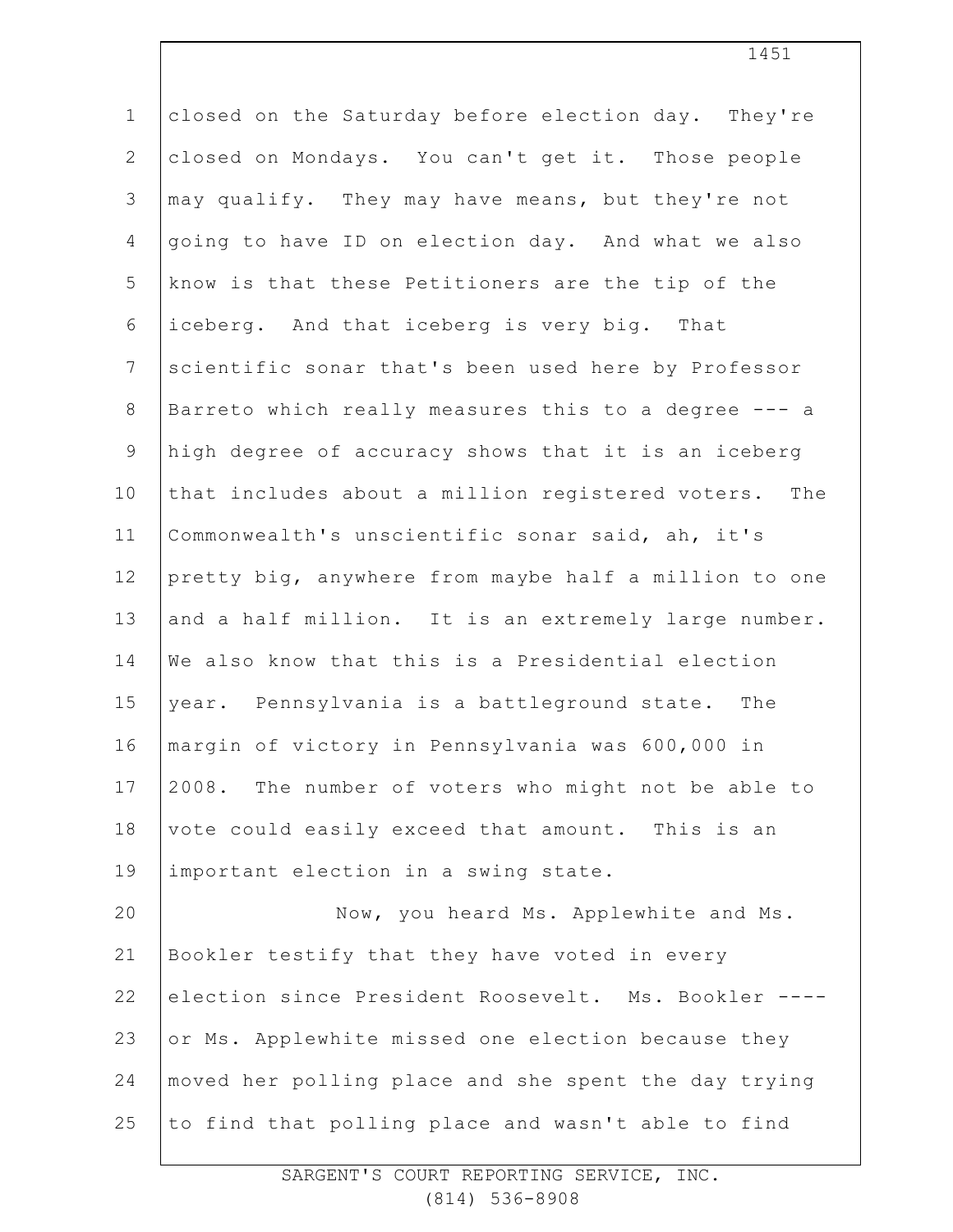| $\mathbf 1$  | it, and she was mad. But every other Presidential     |
|--------------|-------------------------------------------------------|
| $\mathbf{2}$ | election since Roosevelt, these two women have voted. |
| 3            | Your Honor, I want to play one last clip. And I want  |
| 4            | to play this not because this is the most articulate, |
| 5            | the best, each Petitioner in their own way described  |
| 6            | what voting means to them. Some are more committed    |
| 7            | than others, but all of them have the same right.     |
| $8\,$        | But we happen to have this on video and I thought     |
| $\mathsf 9$  | this would be a fitting way to close our comments.    |
| 10           | AUDIO RECORDING PLAYED                                |
| 11           | ATTORNEY SCHNEIDER:                                   |
| 12           | What did you think about it when you                  |
| 13           | first heard about it, about the voter ID law?         |
| 14           | AUDIO RECORDING ENDED                                 |
| 15           | ATTORNEY WALCZAK:                                     |
| 16           | Let's stop. Can you get that? Sorry,                  |
| 17           | Your Honor.                                           |
| 18           | AUDIO RECORDING PLAYED                                |
| 19           | ATTORNEY SCHNEIDER:                                   |
| 20           | What did you think about it when you                  |
| 21           | first heard about it, about the voter ID law?         |
| 22           | MS. BOOKLER:                                          |
| 23           | I was furious.                                        |
| 24           | ATTORNEY SCHNEIDER:                                   |
| 25           | And tell me why you were furious.                     |
|              |                                                       |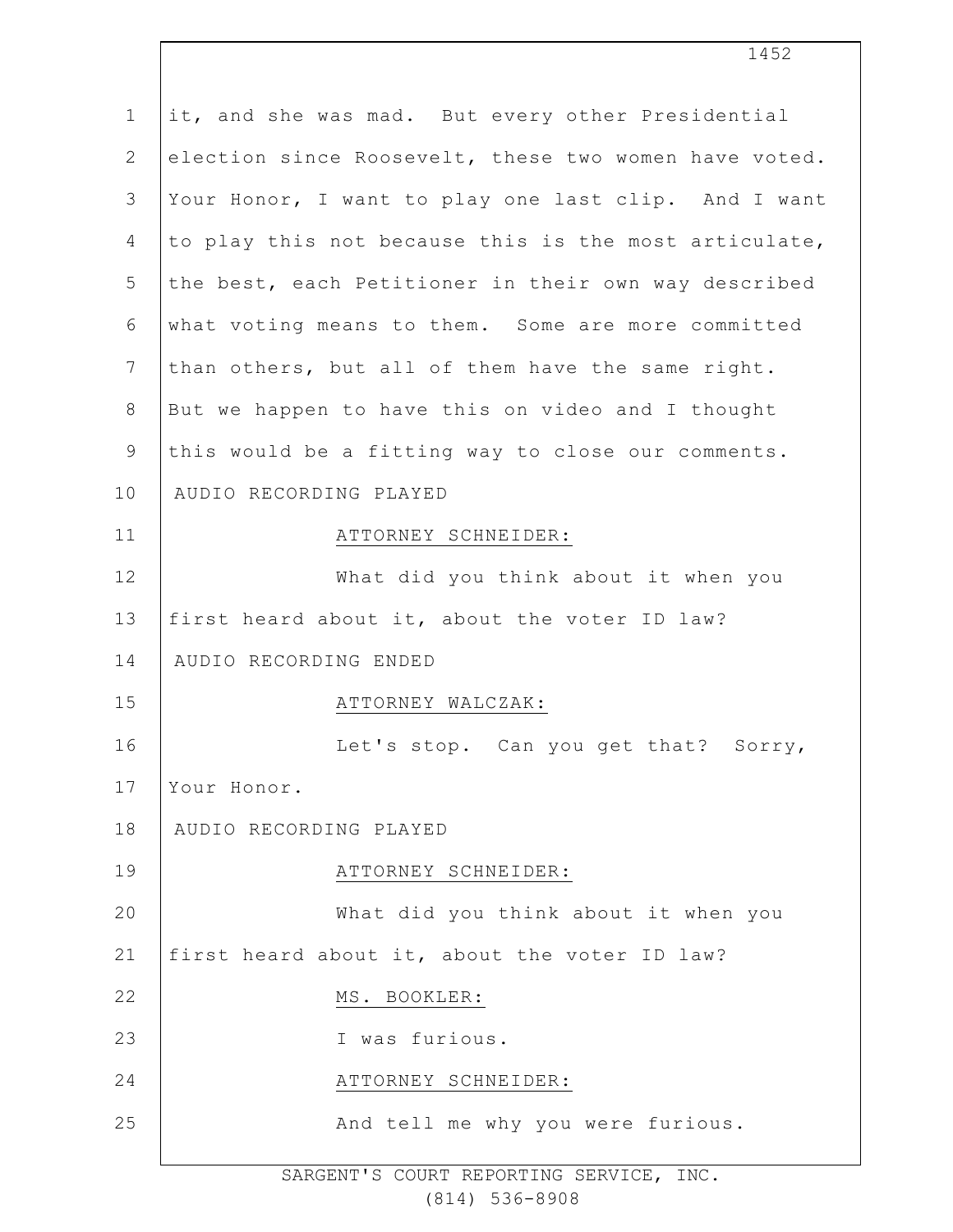1 2 3 4 5 6 7 8 9 10 11 12 13 14 15 16 17 18 19 20 21 22 23 24 25 1453 MS. BOOKLER: Considering how I feel about voting and how proud I am that I live in a country that is a real democracy, I just think that anything that prevents people from voting is taking away from our democracy. It's only real if we all participate. AUDIO RECORDING ENDS ATTORNEY WALCZAK: Your Honor, Plaintiffs ask that this Court allow Ms. Bookler, Ms. Applewhite and all of the registered voters of Pennsylvania to participate in this November's election. And the only way that we can have assurance of that happening is if Your Honor enjoins Act 18, the Voter Photo ID Law. We would also ask that the Court override the automatic Supersedeas that would ordinarily attach. Now, if the Pennsylvania Supreme Court has concerns about the decision, the Court in short order certainly before it decides the merits could then reverse that overriding Supersedeas and reinstate it. But we think that equities ---. JUDGE SIMPSON: I don't think there's automatic Supersedeas. ATTORNEY WALCZAK: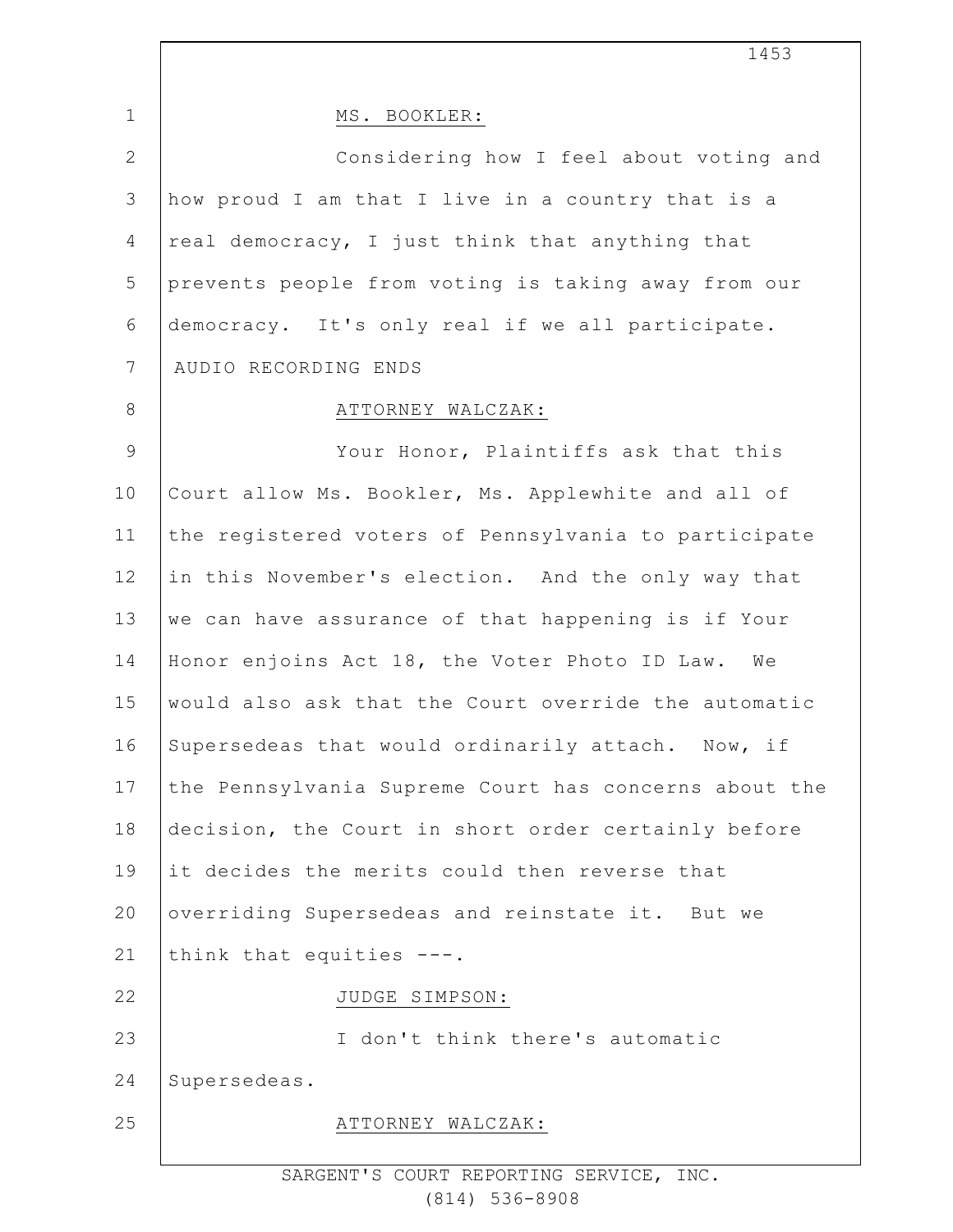1 2 3 4 5 6 7 8 9 10 11 12 13 14 15 16 17 18 19 20 21 22 23 24 25 1454 There is not automatic Supersedeas. JUDGE SIMPSON: Well, I think that I retain jurisdiction. And this is an Interlocutory --- this is an appeal of rights. ATTORNEY WALCZAK: Right. JUDGE SIMPSON: But it's an Interlocutory appeal as of rights. So jurisdiction remains in this Court. I was going to go address that to you as soon as you were finished making your arguments. But I'm not sure that there's an automatic Supersedeas. ATTORNEY WALCZAK: And I certainly would defer to Your Honor on that, but we would ask that they're not be a Supersedeas order entered. And of course, the Supreme Court would have the prerogative upon application to stay the decision if they had some concerns about the order. And with that, Your Honor, I close and I thank you for your patience and your attention. JUDGE SIMPSON: Mr. Cawley, he only ran over about 18 or 20 minutes. Do you want to go ahead now or do you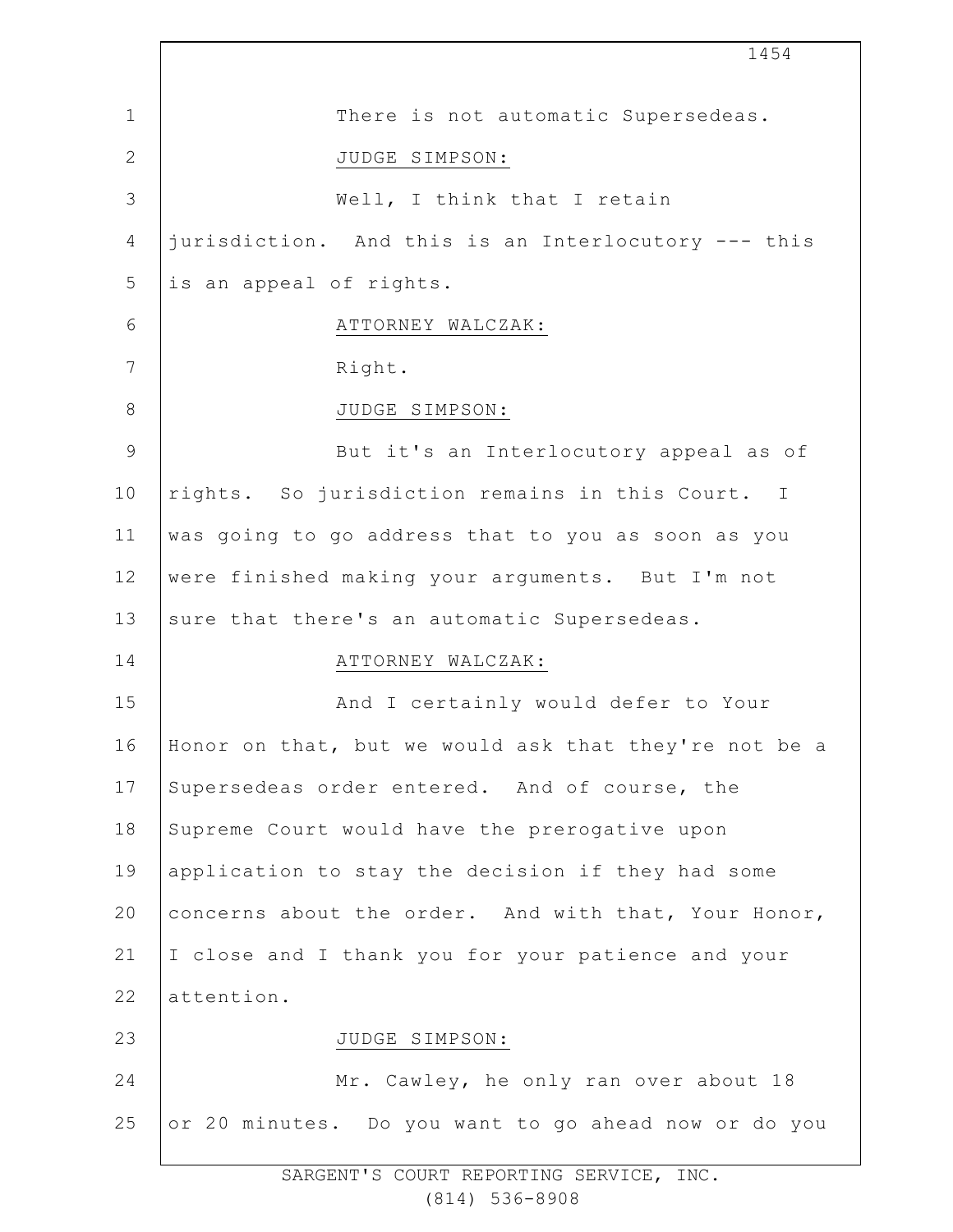|                 | 1455                                                  |
|-----------------|-------------------------------------------------------|
| $\mathbf 1$     | want to break?                                        |
| $\mathbf{2}$    | ATTORNEY CAWLEY:                                      |
| $\mathcal{S}$   | I'll defer to Your Honor. A short                     |
| 4               | break would be fine with me, if you're inclined to do |
| 5               | that.                                                 |
| 6               | JUDGE SIMPSON:                                        |
| $7\phantom{.0}$ | By short break, I mean a short break.                 |
| 8               | It's not going to be a half-hour break. It's not      |
| $\mathsf 9$     | going to be something where everybody can go down to  |
| 10              | the press room and contact people, probably won't     |
| 11              | even be enough time for everybody to get to the       |
| 12              | restrooms. I'm talking 15 minutes, max.               |
| 13              | ATTORNEY CAWLEY:                                      |
| 14              | That's fine with me, Your Honor.                      |
| 15              | JUDGE SIMPSON:                                        |
| 16              | We'll take a 15-minute recess.                        |
| 17              | MR. TURNER:                                           |
| 18              | Commonwealth Court is now in recess.                  |
| 19              | RECESS TAKEN                                          |
| 20              | MR. TURNER:                                           |
| 21              | Commonwealth Court is now in session.                 |
| 22              | You may be seated.                                    |
| 23              | JUDGE SIMPSON:                                        |
| 24              | Please proceed.                                       |
| 25              | ATTORNEY CAWLEY:                                      |
|                 |                                                       |

 $\Gamma$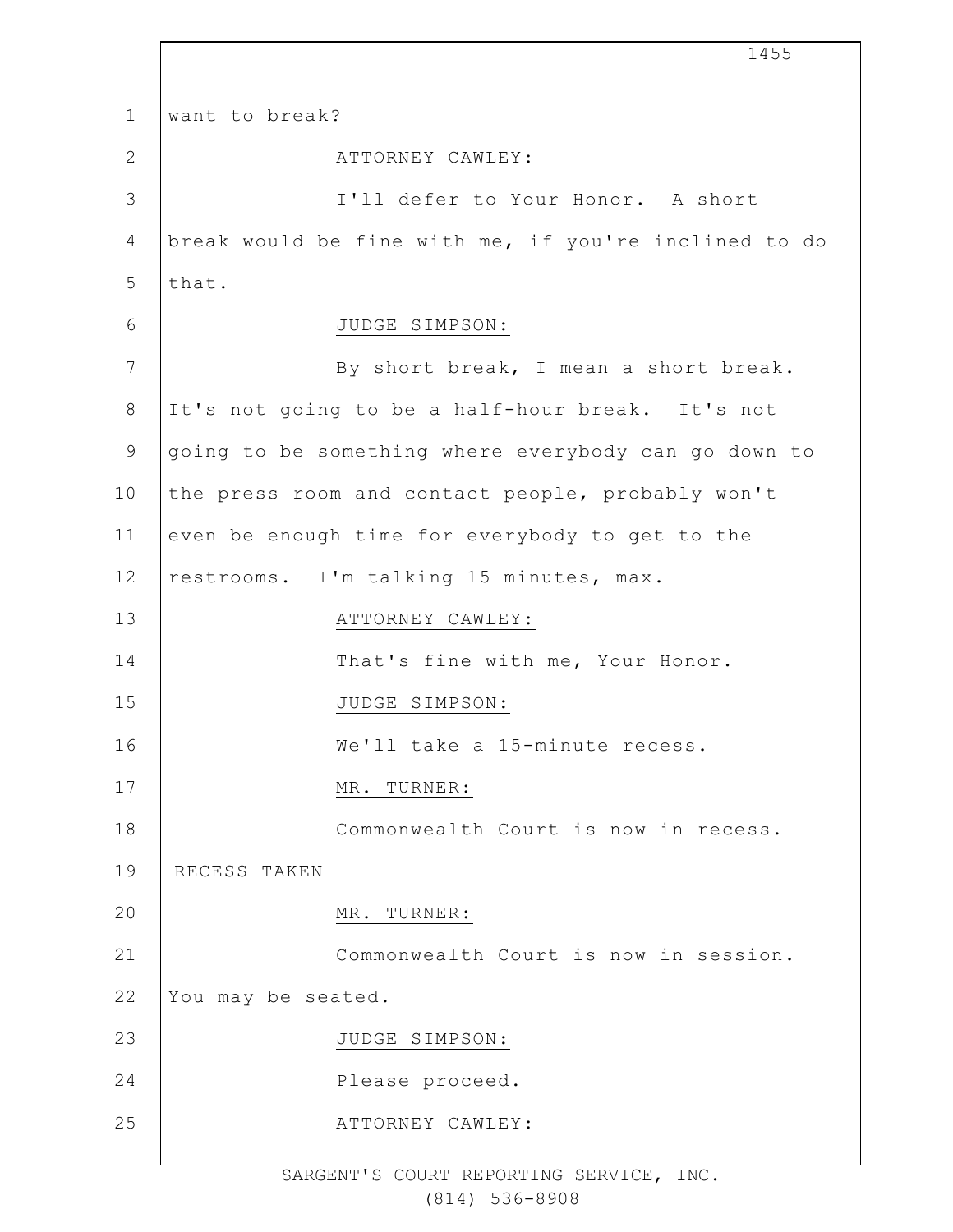| $\mathbf 1$    | Thank you, Your Honor. As I said                      |
|----------------|-------------------------------------------------------|
| $\mathbf{2}$   | during my opening statement, this hearing is about    |
| 3              | the prevalence of photo ID cards. Testimony provided  |
| $\overline{4}$ | during this hearing has revealed the variety of photo |
| 5              | ID cards that are available to Pennsylvania voters    |
| 6              | free of charge. Act 18 requires a photo ID of all     |
| $7\phantom{.}$ | voters and its language does not impose any special   |
| $\,8\,$        | burden on any class of voters. To the contrary, Act   |
| $\mathcal{G}$  | 18 lightens the burden on the indigent and it expands |
| 10             | the options of photo ID available to students and     |
| 11             | those who live in a care facility. In short, this is  |
| 12             | a neutral nondiscriminatory statute of general        |
| 13             | applicability, and the Petitioners may not challenge  |
| 14             | it simply by raising practical issues that arise in   |
| 15             | seeking a photo ID for some voters.                   |
| 16             | To hear the Petitioners' argument, you                |
| 17             | would think that the Respondents have a burden to     |
| 18             | produce some evidence or even a lot of evidence to    |
| 19             | tip scales. In a preliminary injunction hearing, the  |
| 20             | Petitioners bear that heavy burden and they failed to |
| 21             | carry it.                                             |
| 22             | I'll turn first to Count 1 of the                     |
| 23             | Petition to Review. The Petitioners first contend in  |
| 24             | Count 1 that Act 18 violates the free and equal       |
| 25             | provision of Article I, Section V of the Pennsylvania |
|                |                                                       |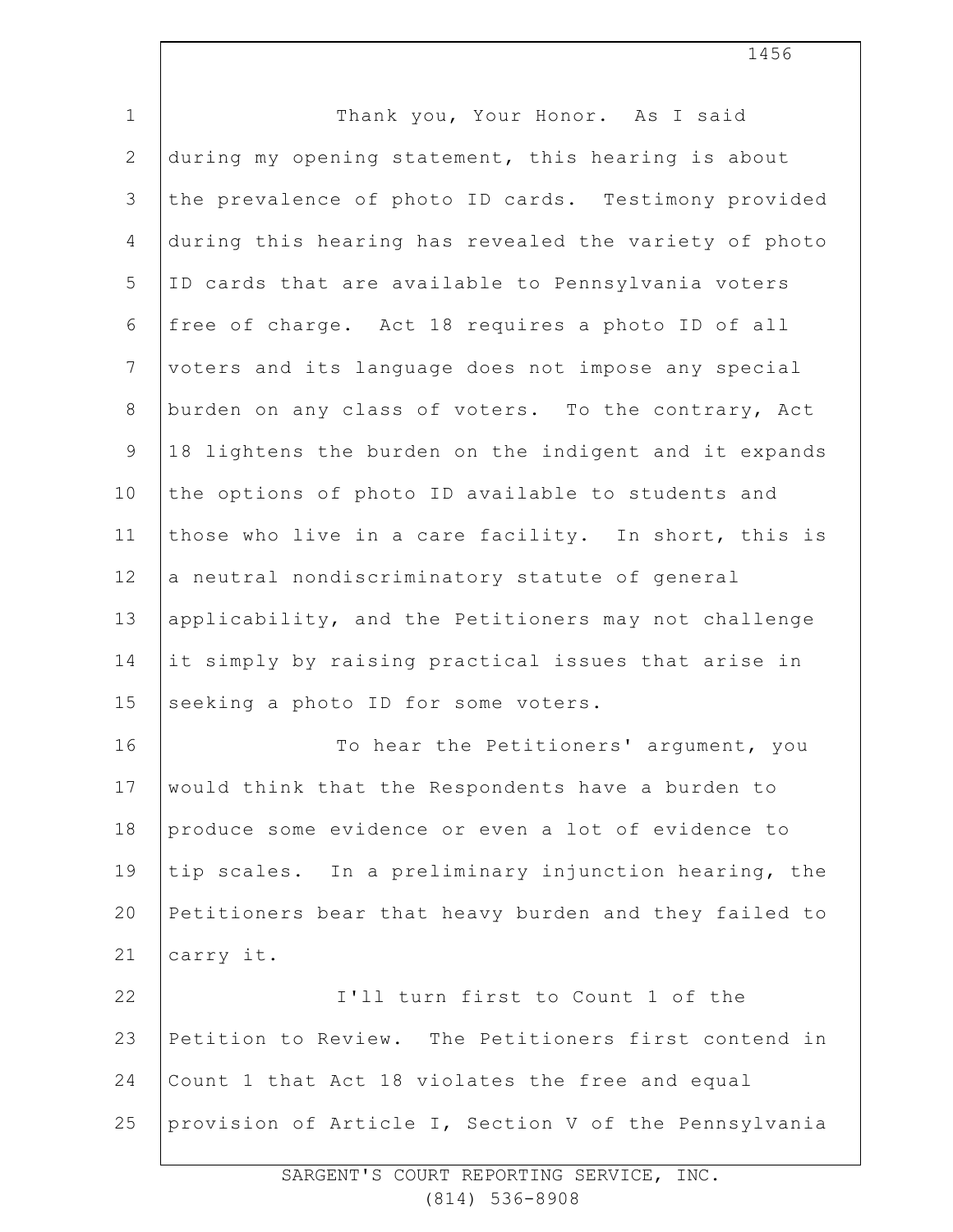| $\mathbf 1$    | Constitution. The petition, itself, cites to the      |
|----------------|-------------------------------------------------------|
| $\mathbf{2}$   | Pennsylvania Supreme Court's Decision in Winston v.   |
| 3              | Moore, a Decision that could not be any clearer in    |
| $\overline{4}$ | its explanation that the legislature has wide         |
| 5              | discretion when it comes to regulating elections. As  |
| 6              | Judge Posner of the 7th Circuit observed in Crawford, |
| $7\phantom{.}$ | that principal of free and equal cuts both ways.      |
| $\,8\,$        | Just as Petitioners claim a right to free and equal   |
| $\mathsf 9$    | opportunities to vote, every other voter has the      |
| 10             | right to a free and equal election in which their     |
| 11             | legitimate votes are not diluted by fraudulent ones.  |
| 12             | It is crucial to recognize for all                    |
| 13             | three counts of the Petition for Review that the      |
| 14             | plain language of Act 18 does not impose burdens on   |
| 15             | any one group of voters. The same legitimate          |
| 16             | requirement of photo ID applies to all voters in      |
| 17             | Pennsylvania regardless of their race, ethnicity,     |
| 18             | socioeconomic status or political party affiliation.  |
| 19             | As far back as Winston, the Pennsylvania Supreme      |
| 20             | Court emphasized that only gross abuse by the         |
| 21             | legislature would violate Article I, Section V of the |
| 22             | Pennsylvania Constitution.                            |
| 23             | Given that election laws explicitly                   |
| 24             | disenfranchising those in prison pass muster under    |
| 25             | this Constitutional provision in Martin v. Haggerty,  |
|                |                                                       |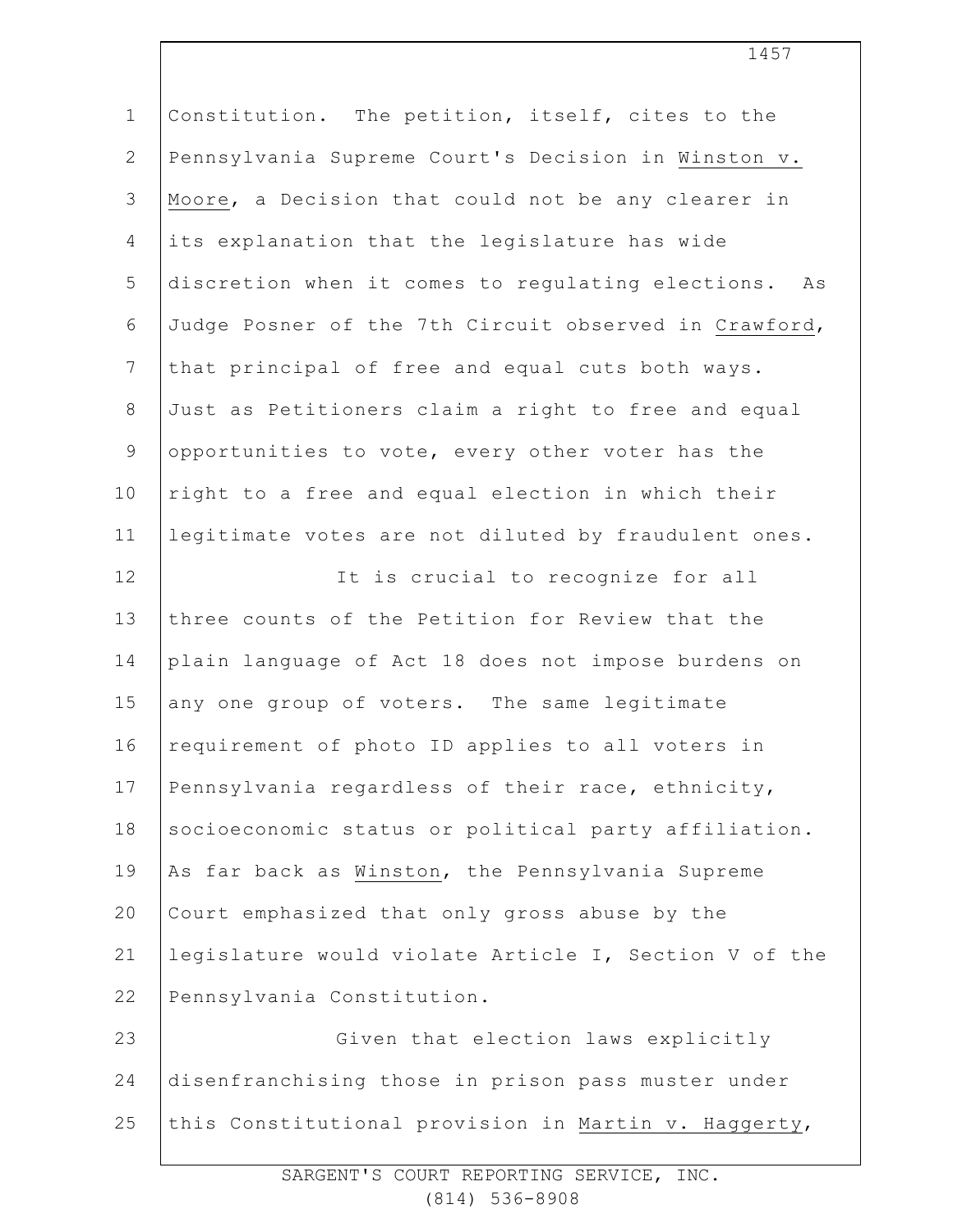1 2 3 4 5 6 7 8 9 10 11 12 13 14 15 16 17 18 19 20 21 22 23 24 the Petitioners do not present a claim under Article I, Section V that the neutral language of Act 18 deprives them of free and equal elections. The same allegations that we hear in this case against -- there is discrimination inherent in the law against the poor and minorities could certainly be made in the context of disenfranchised prisoners, but such claims do no more to advance the Petitioners' claims here in Count 1 than they did for the prisoners in Martin. In Count 3 of the Petition for Review, the Petitioners argue that Act 18 imposes an additional qualification not permitted by Article VII, Section I of the Pennsylvania Constitution. Despite the hot political rhetoric surrounding this case and claims that Act 18 amounts to a poll tax, the requirement that voters confirm their identify by showing a photo ID is directly related to existing qualifications. The U.S. Supreme Court struck down poll taxes because the payment of a fee had no relation whatsoever to a person's age, citizenship or residency. A photo ID, on the other hand, simply confirms that a voter meets these qualifications. To suggest that the General Assembly may not enact any

statute affecting the franchise beyond the bare bones

25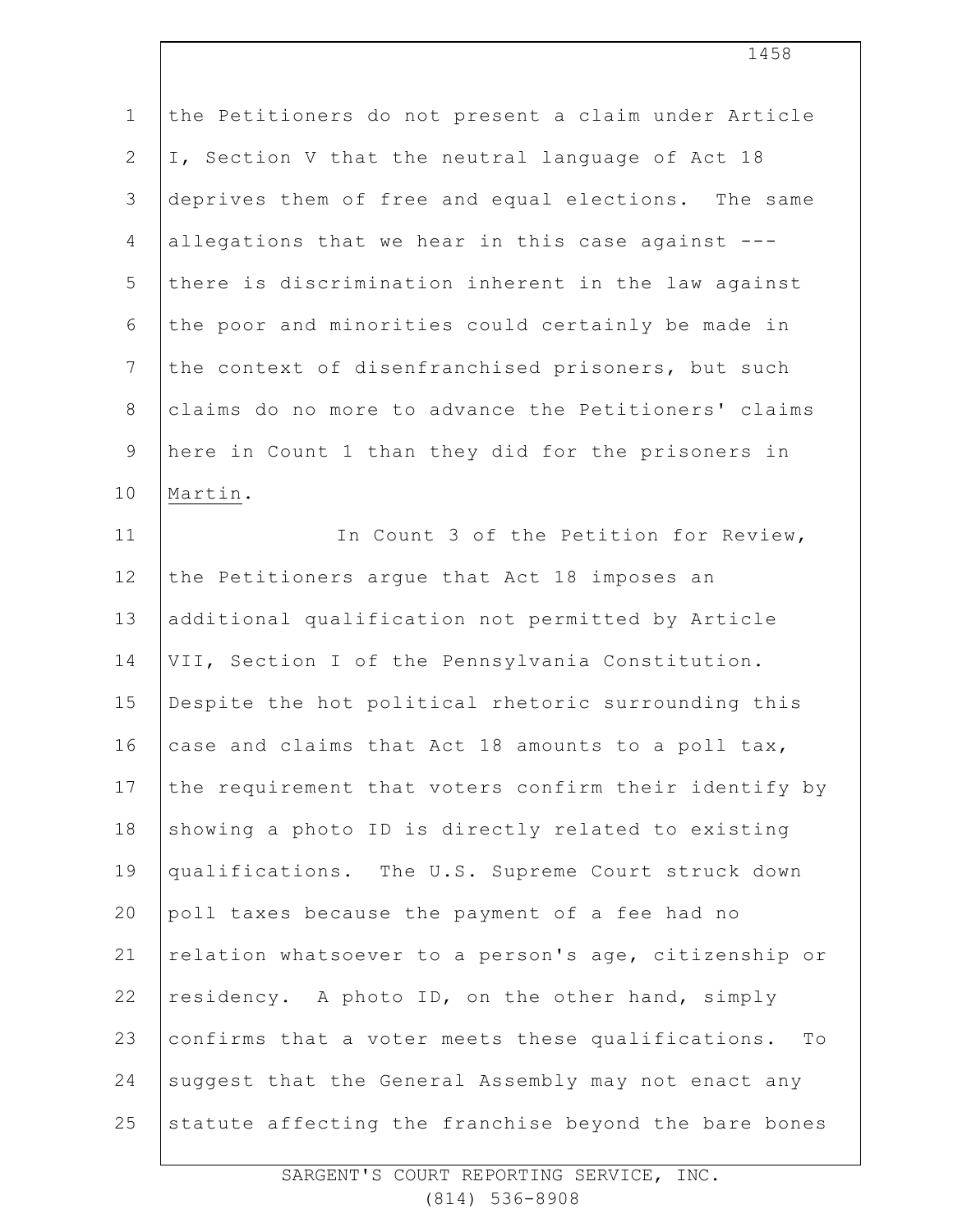1 2 3 4 5 6 7 8 9 10 11 12 13 14 15 16 17 18 19 20 21 22 23 24 25 provisions of Article VII, Section I is to ignore the clear message of Winston that the legislature is uniquely qualified to regulate elections and has wide discretion when doing so. With regard to the Petitioners' equal protection claim, the Respondents are certainly sympathetic toward the difficulties that some segments of the voting population have encountered in trying to obtain photo ID. But again, the neutral and nondiscriminatory language of the statutes applies its requirement equally across the board. And the Petitioners' argument of differential burdens does not support an equal protection challenge. The voter ID law serves an important state interest and there are no undue burdens imposed by the law. It is well established in this Commonwealth that our equal protection analysis is the same as the analysis by the Federal Courts under the 14th Amendment. Certainly Pennsylvania Courts could provide greater protection, but our Courts have not done so, as evidenced by the Court's Decision in Mixon. In their prehearing brief, the Petitioners cite to a number of Pennsylvania Court Decisions for the proposition that the right to vote is fundamental. A review of these cases, however,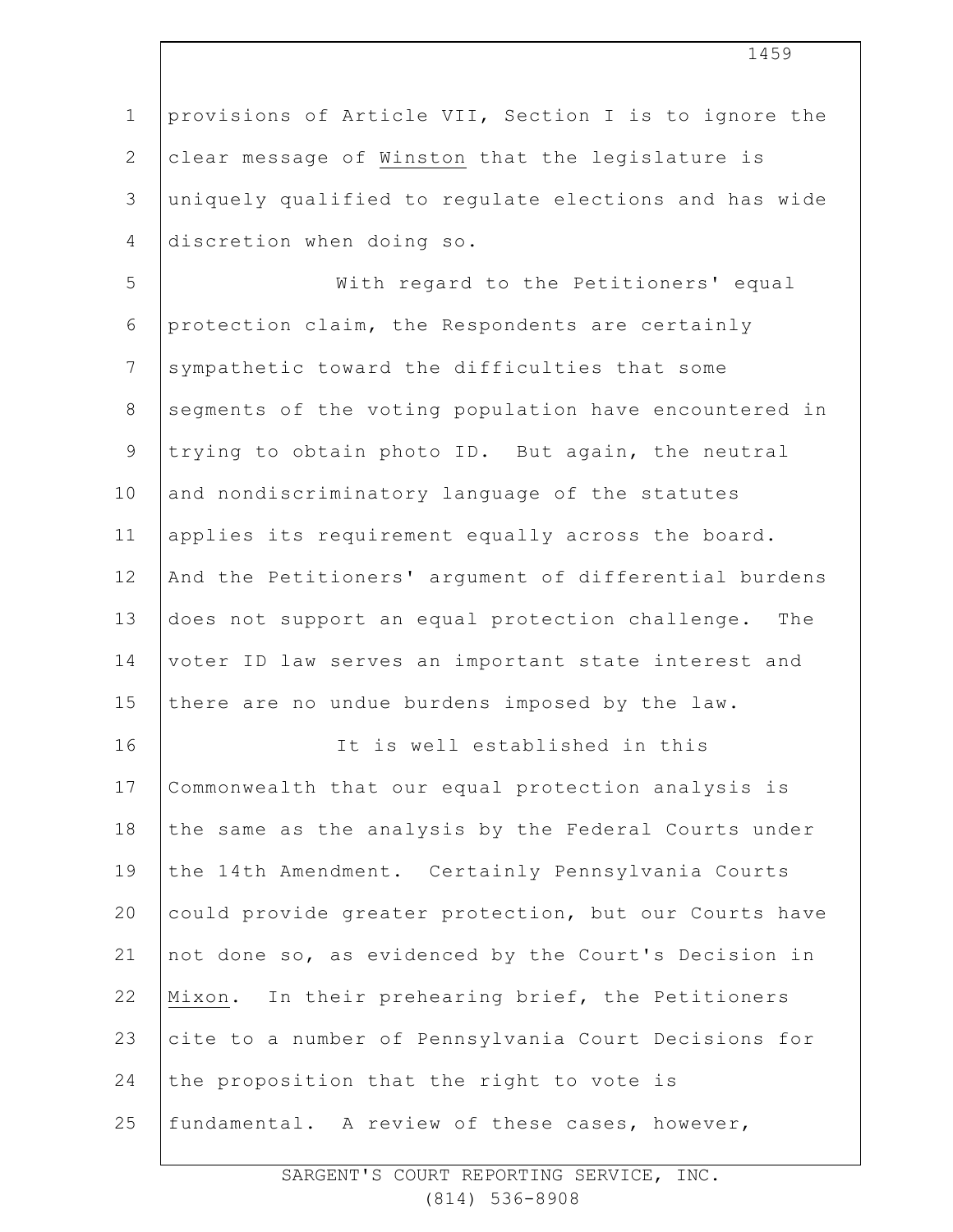| $\mathbf 1$    | reveals that the word fundamental is used in the      |
|----------------|-------------------------------------------------------|
| $\mathbf{2}$   | absence of any equal protection analysis and it       |
| 3              | simply reflects a commonly understood feeling about   |
| $\overline{4}$ | the importance of that right.                         |
| 5              | Petitioners cite, for example, to the                 |
| 6              | Pennsylvania Supreme Court's Decision in Kuznik       |
| $\overline{7}$ | versus Westmoreland County Board of Commissioners.    |
| $\,8\,$        | There is no equal protection claim or strict scrutiny |
| $\mathcal{G}$  | analysis in that case. And what's more, Petitioners   |
| 10             | neglect to mention that the Supreme Court in Kuznik   |
| 11             | reversed this Court's Order granting a preliminary    |
| 12             | injunction.                                           |
| 13             | The Petitioners cite to the substantive               |
| 14             | due process analysis in Mixon versus Commonwealth,    |
| 15             | but the Supreme Court explained in that case at       |
| 16             | Footnote 15 that such challenges are subject to a     |
| 17             | rational basis test. And deference is given to the    |
| 18             | General Assembly.                                     |
| 19             | Incredibly, the Petitioners argue that                |
| 20             | the U.S. Supreme Court's Decision in Crawford does    |
| 21             | not apply to this case, because they brought this     |
| 22             | case in State Court under this State Constitution,    |
| 23             | but the law is clear that we in Pennsylvania follow   |
| 24             | the federal standard when it comes to equal           |
| 25             | protection analysis. The most apt equal protection    |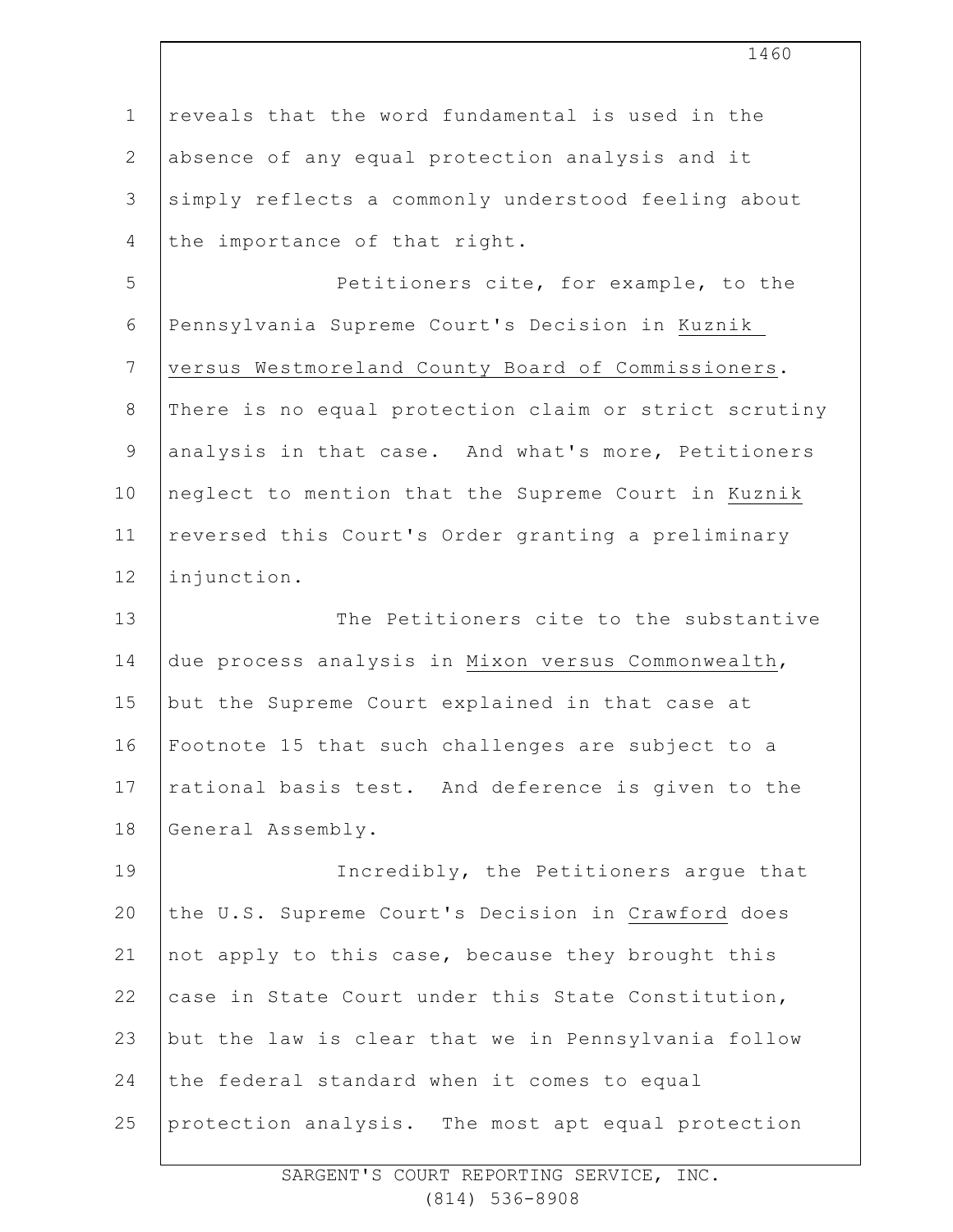1 2 3 analysis for Act 18 comes from the Supreme Court's Decision in Crawford, which analyzed a strikingly similar statute in Indiana.

4 5 6 7 8 9 10 11 12 13 And in fact, the legislative history to Act 18 shows that the General Assembly was modeling Act 18 after the Indiana statute. The U.S. Supreme Court held in that case that a state has a valid and important interest in detecting and deterring voter fraud. The Court recognized the state's valid and important interest in joining a nationwide effort to modernize and improve elections by implementing the requirement of the photo ID, which is so much a part of our everyday life at this point in our history.

14 15 16 17 18 19 20 21 22 23 24 25 The Supreme Court noted that the National Voter Registration Act resulted in swollen voter registration rolls in the states. Millions of people move each year and poll workers do not generally know every voter who appears at the polls. Voter rolls, as a result, contain many people who no longer live in that given state. The Supreme Court recognized a long history in this country of voter fraud and discussed the kinds of incidents that Professor Minnite also agreed have been part of the political experience in this nation. The Court in Crawford credited the Bipartisan Commission led by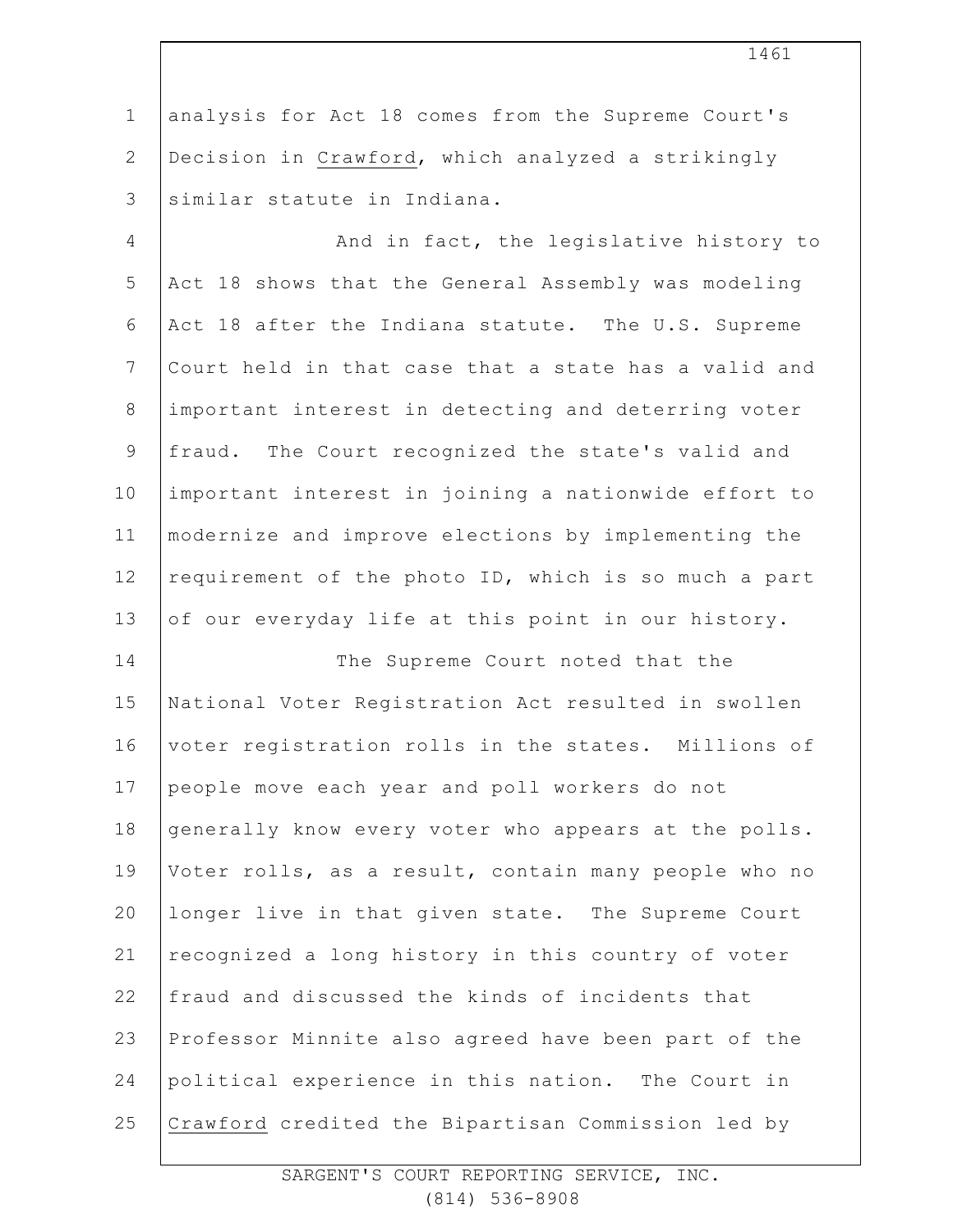| $\mathbf{1}$    | former President Jimmy Carter and former Secretary of |
|-----------------|-------------------------------------------------------|
| $\mathbf{2}$    | State James A. Baker, III, which reasoned that even   |
| 3               | in the absence of evidence of widespread voter        |
| 4               | impersonation or multiple voting, such conduct does   |
| 5               | occur and can affect the outcome of a close election. |
| $\epsilon$      | The Supreme Court in Crawford credited                |
| $7\phantom{.0}$ | the Cater-Baker Commission's conclusion that public   |
| $8\,$           | confidence in elections suffers in the absence of     |
| $\mathsf 9$     | safequards to deter and detect fraud or to confirm    |
| 10              | the identity of voters.                               |
| 11              | At this point, it is important to note                |
| 12              | that the Petitioners misplaced reliance on the        |
| 13              | Respondents answers in Discovery, about their         |
| 14              | understanding of the purpose of the Act and about the |
| 15              | stipulation regarding voter fraud. The Discovery and  |
| 16              | stipulation that are before this Court pertain to     |
| 17              | what the Respondents understand about voter fraud and |
| 18              | the reason that the Respondents believe are the       |
| 19              | support or rationale for the law. Pennsylvania law    |
| 20              | makes very clear that the Petitioners in any          |
| 21              | constitutional challenge, such as this one, must      |
| 22              | eliminate any and all legitimate interests that the   |
| 23              | legislature may have had when it enacted the          |
| 24              | challenged statute.                                   |
| 25              | The Petitioners have not said one word                |
|                 |                                                       |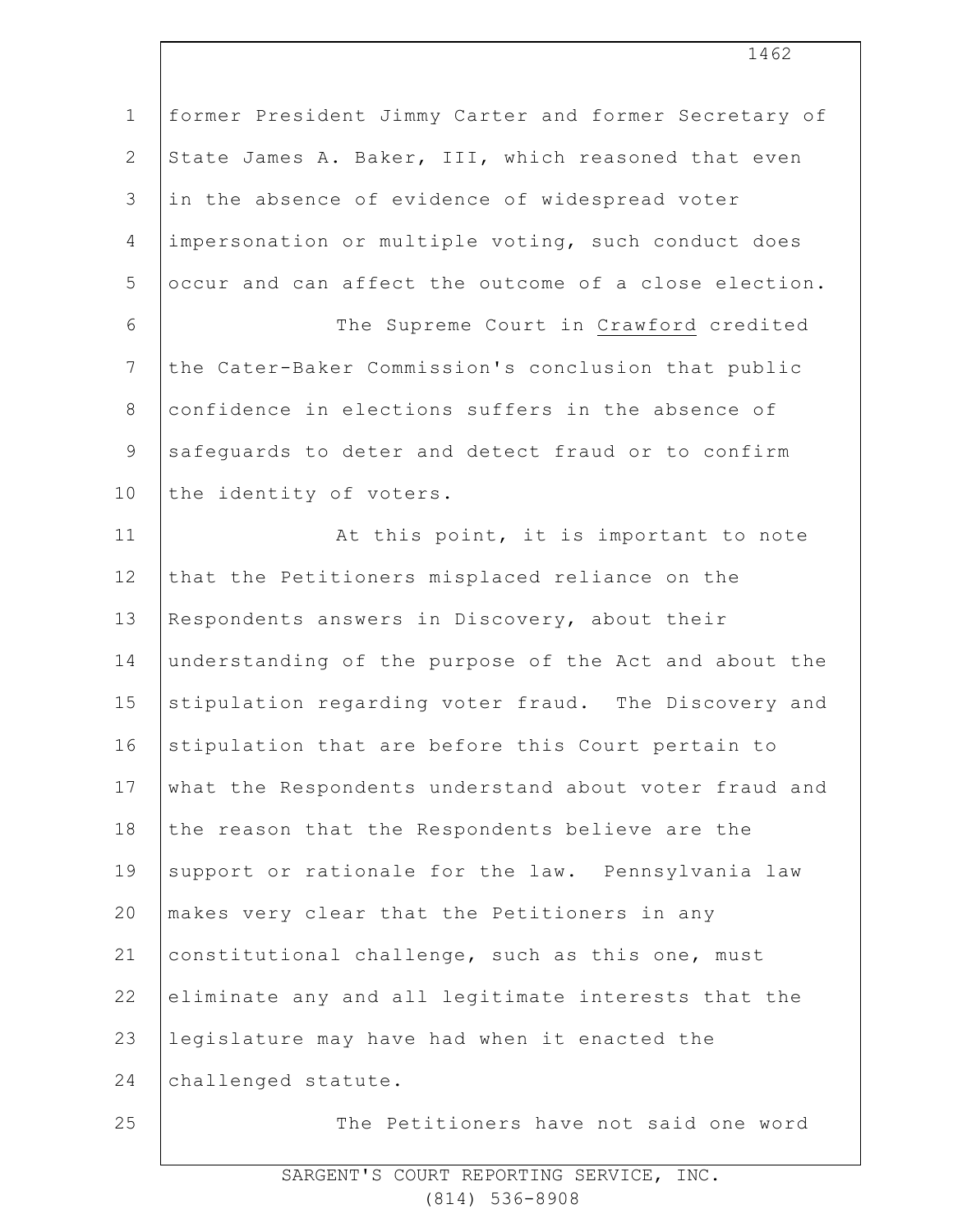1 2 3 4 5 6 7 8 9 10 11 12 13 14 15 16 17 18 19 20 21 22 23 24 about the that legitimate state interest in modernizing elections or enhancing public confidence in elections. In fact, they have not directed their challenge at all at what the legislature did consider or might have considered. They are hung up instead on this notion that the Commonwealth includes all branches of government, includes everyone. They're hung up on what the Governor and the Secretary of the Commonwealth answered in Discovery and stipulated to as to their understanding of what the legislature was doing when they enacted this statute. The Respondents' answers about the purpose of this law and a stipulation that they don't know of evidence of voter fraud is irrelevant to the standard before this Court, and certainly does not affect the preliminary injunction analysis as to harm in the way that the Petitioners suggest. We do know from the evidence before this Court that the House State Government Committee heard testimony from Mr. von Spakovsky, an expert attorney and experienced in elections administration who served as a Commissioner on the Federal Election Committee. Mr. von Spakovsky identified incidents of voter fraud and he urged the General Assembly to

25 enact a photo ID requirement. 1463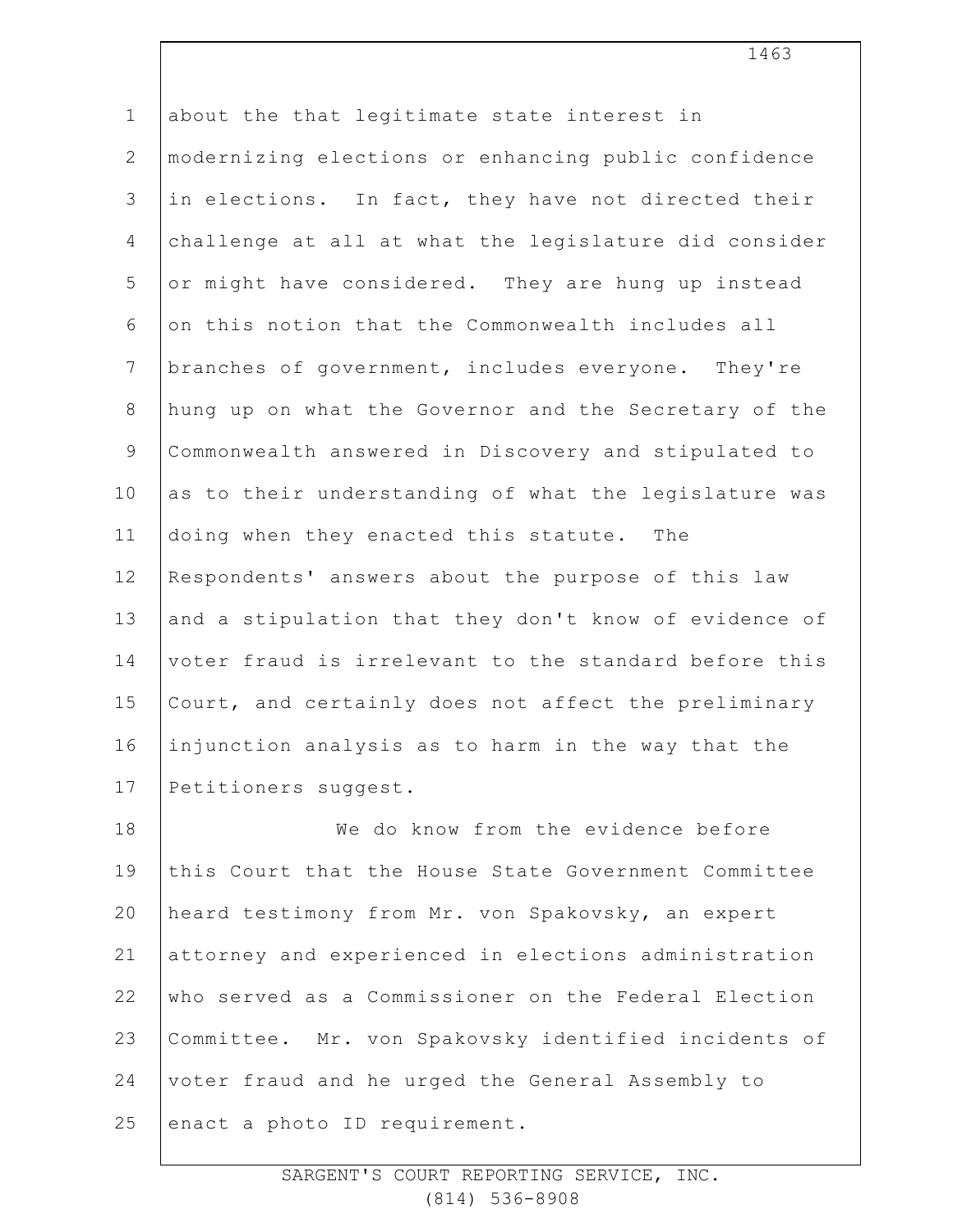| $\mathbf 1$    | It is clear under Crawford that the                   |
|----------------|-------------------------------------------------------|
| $\mathbf{2}$   | General Assembly has a valid and important state      |
| 3              | interest in addressing such concerns about the        |
| $\overline{4}$ | integrity of elections. The Supreme Court in          |
| 5              | Crawford next made clear the standard for equal       |
| 6              | protection challenges to the laws affecting voting.   |
| $7\phantom{.}$ | Pointing to its earlier Decisions in Burdick and      |
| $8\,$          | Anderson, the Court made clear that strict scrutiny   |
| $\mathsf 9$    | does not apply to laws imposing requirements for      |
| 10             | voting. You know, Your Honor, that that means that    |
| 11             | voting is not a, quote, fundamental right for equal   |
| 12             | protection analysis. That might not jive with the     |
| 13             | patriotic imagery that Mr. Walczak provided with      |
| 14             | regard to soldiers serving overseas and it might not  |
| 15             | make sense to the layman who might consider voting to |
| 16             | be the most important right that they know of, but it |
| 17             | has legal significance to this Court. If strict       |
| 18             | scrutiny does not apply and if voting is not a        |
| 19             | fundamental right, that greatly impacts the equal     |
| 20             | protection claims brought by these Petitioners.       |
| 21             | It's clear after Crawford, because                    |
| 22             | strict scrutiny does not apply, that this Court       |
| 23             | should balance the state's interest in enacting the   |
| 24             | requirements of Act 18 and the law and any burdens    |
| 25             | imposed by those requirements. When that balance is   |
|                |                                                       |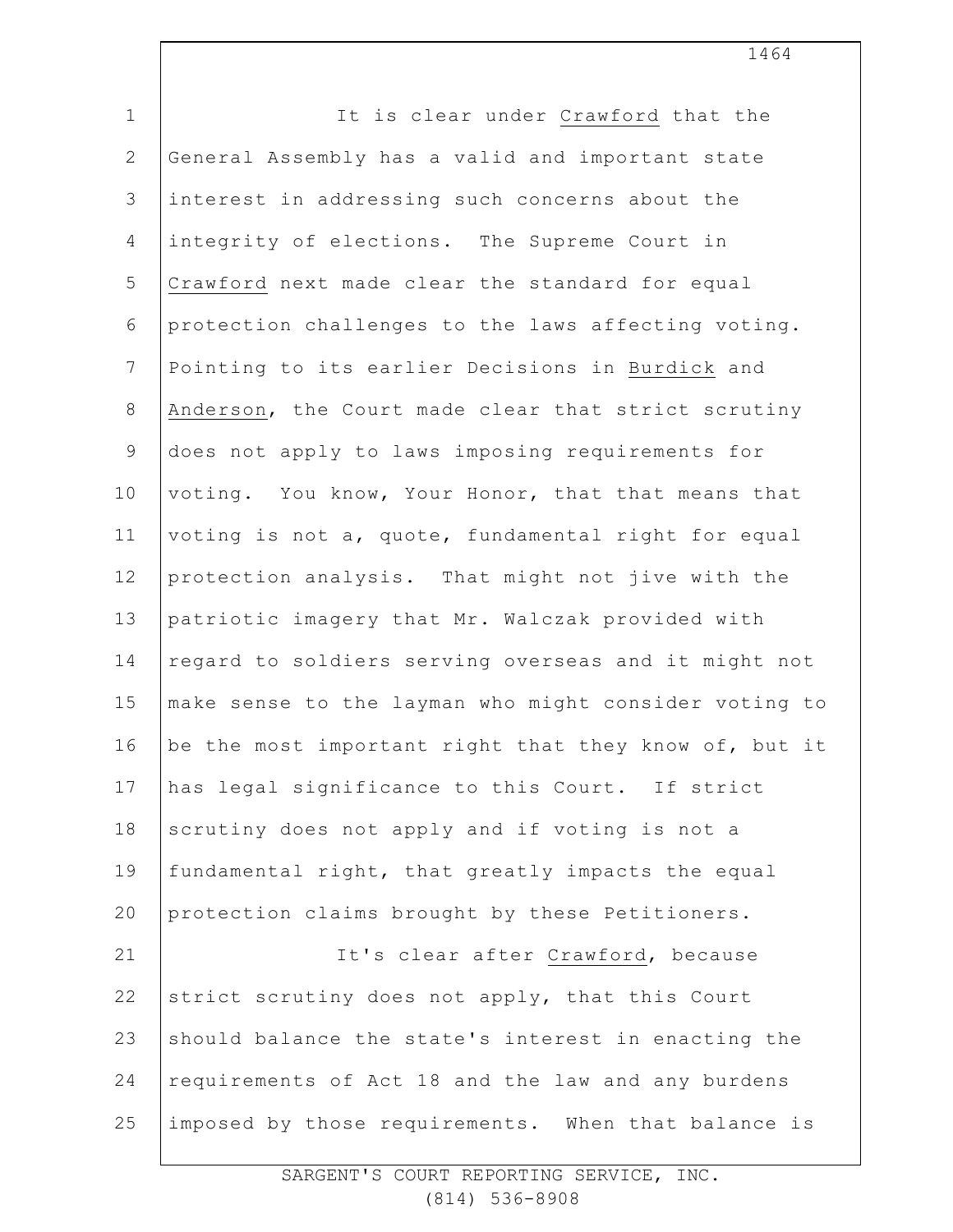| $\mathbf 1$  | done, an equal protection is violated only where the  |
|--------------|-------------------------------------------------------|
| $\mathbf{2}$ | requirements create burdens that far outweigh the     |
| 3            | state's interest. The Supreme Court held that,        |
| 4            | quote, for most voters who need them, the             |
| 5            | inconvenience of making a trip to the DMV, gathering  |
| 6            | the required documents and posing for a photograph    |
| 7            | does not qualify as a substantial burden on the right |
| $8\,$        | to vote or even represent a significant increase over |
| $\mathsf 9$  | the usual burdens of voting, closed quote. The        |
| 10           | Court, therefore, in Crawford recognized that for a   |
| 11           | relatively small number of voters, such as those who  |
| 12           | are elderly or who have trouble obtaining a birth     |
| 13           | certificate, the burden of a photo ID requirement may |
| 14           | be greater. But that burden is insufficient to        |
| 15           | support a facial challenge to invalidate the entire   |
| 16           | statute.                                              |
| 17           | The Supreme Court considered the very                 |
| 18           | arguments that are being presented here today by the  |
| 19           | Petitioners. The concurrence in that case reminds us  |
| 20           | that any change in the administration of elections    |
| 21           | will inconvenience some people, but an equal          |
| 22           | protection challenge to a neutral and facially        |
| 23           | nondiscriminatory election statute cannot be          |
| 24           | supported by claims that certain individuals will     |
| 25           | bear a special burden under the law. There will       |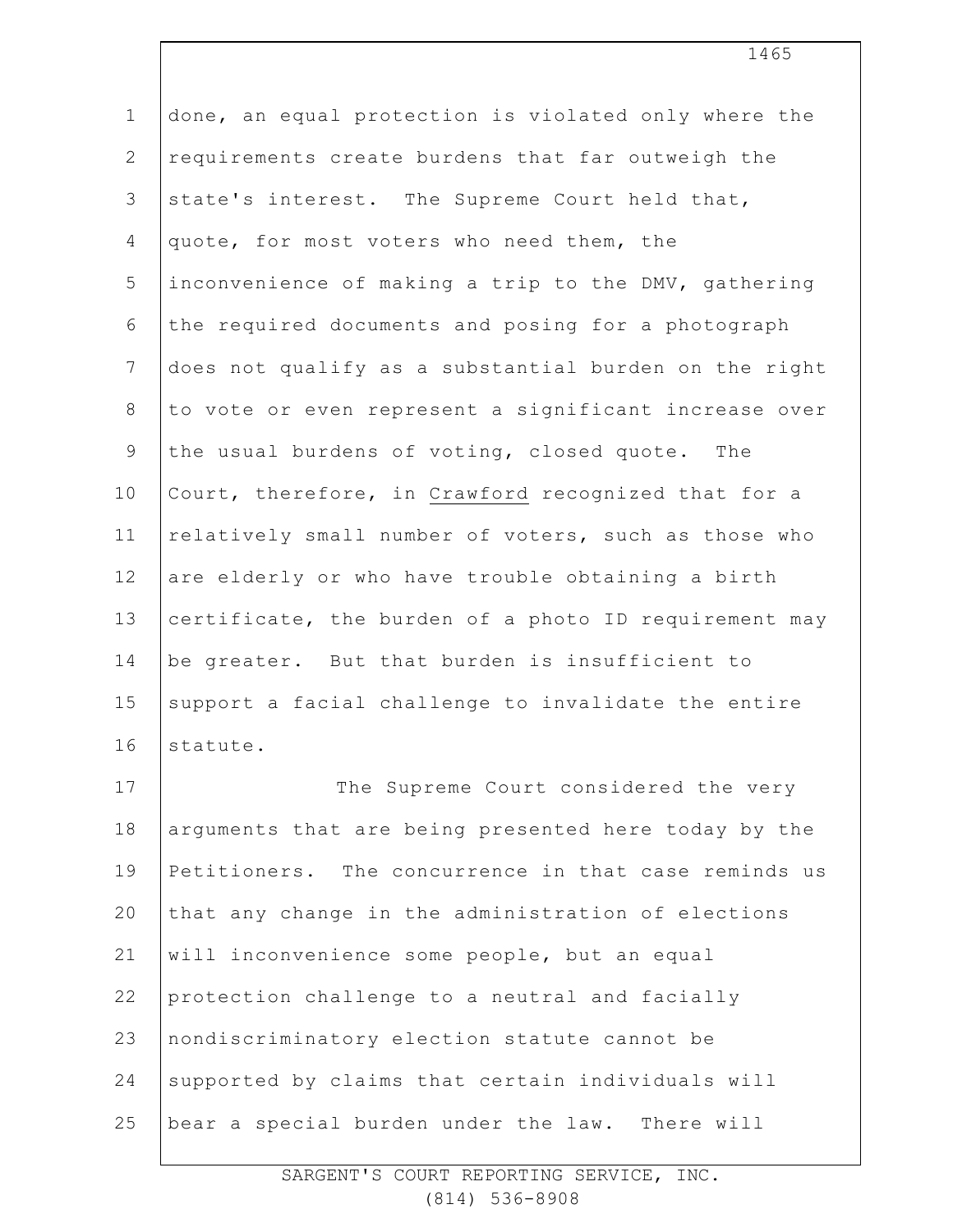| $\mathbf 1$    | always be those people. No Court examining the right  |
|----------------|-------------------------------------------------------|
| $\mathbf{2}$   | to vote has held that strict scrutiny applies. None   |
| $\mathfrak{Z}$ | of the Federal Courts in Crawford applied strict      |
| 4              | scrutiny. The descending Judge in the 7th Circuit     |
| 5              | only went so far as to suggest what he called strict  |
| 6              | scrutiny light. The claims of the Petitioners must,   |
| $7\phantom{.}$ | therefore, be analyzed with the understanding that    |
| $\,8\,$        | they do not have a fundamental right that is subject  |
| $\overline{9}$ | to strict scrutiny. We must also be mindful of this   |
| 10             | Court's repeated observation that equal protection of |
| 11             | law does not require that everyone be treated         |
| 12             | identically.                                          |
| 13             | Keeping in mind the standard for equal                |
| 14             | protection challenges, as well as the demanding       |
| 15             | burden that Petitioners have in seeking the           |
| 16             | extraordinary relief of a preliminary injunction and  |
| 17             | the strong presumption of constitutionality that      |
| 18             | Courts apply in these challenges, I will turn to the  |
| 19             | evidence presented by the individual Petitioners.     |
| 20             | The evidence does not support the Petitioners' equal  |
| 21             | protection claim. The testimony and exhibits offered  |
| 22             | to this Court show the following about the individual |
| 23             | Petitioners. Three of the individual Petitioners      |
| 24             | have a PennDOT non-driver photo ID that will allow    |
| 25             | them to vote. We watched the testimony of Joyce       |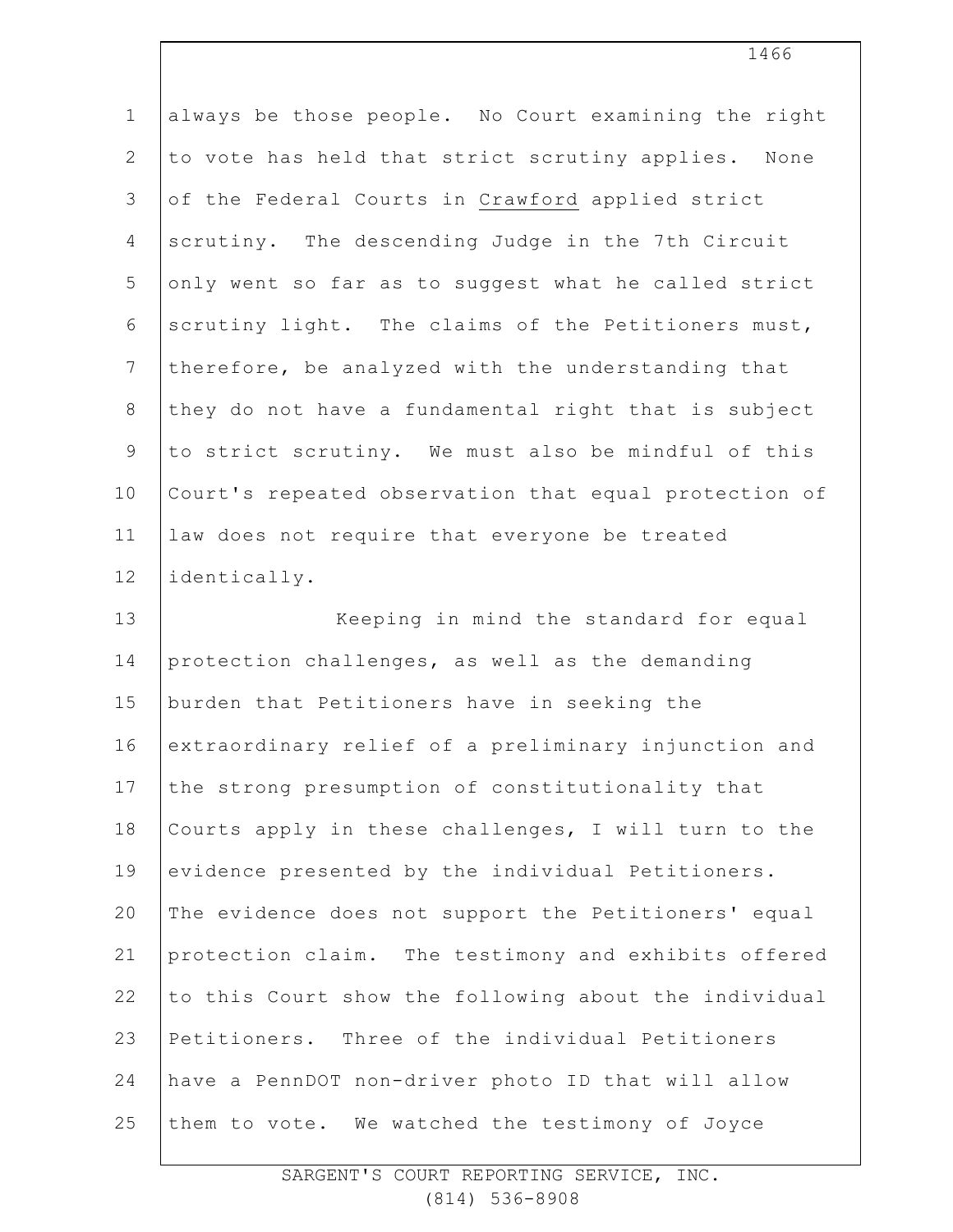| $1\,$          | Block who obtained her non-driver photo ID and seems  |
|----------------|-------------------------------------------------------|
| $\mathbf{2}$   | only to complain that she had to make a second trip   |
| 3              | to PennDOT and get assistance from her state senator. |
| 4              | Asher Schor has a valid non-driver photo ID and       |
| 5              | admitted that he was speculating about whether his    |
| 6              | changing appearance will present any problem in       |
| $7\phantom{.}$ | November when he shows that ID at the polls. He has   |
| 8              | never voted before, so he cannot testify from that    |
| $\mathsf 9$    | experience. The experience about which he could       |
| 10             | testify involved going into state prisons as part of  |
| 11             | his job and into a Federal Courthouse, as well as to  |
| 12             | bars and other places that require a photo ID for     |
| 13             | admission. In all of these places, he was never once  |
| 14             | denied admission on the basis that he did not look    |
| 15             | like the person on his photo ID card. Indeed, he has  |
| 16             | not changed the gender designation on his ID yet,     |
| 17             | because he feels that he does not pass yet as a man.  |
| 18             | In other words, his ID accurately reflects his        |
| 19             | appearance and it will enable him to vote in          |
| 20             | November.                                             |
| 21             | The Petitioners presented no evidence                 |
| 22             | to support the claims of Petitioner Henrietta         |
| 23             | Dickerson, and on that basis her request for          |
| 24             | preliminary injunctive relief should be denied.<br>Ιn |
| 25             | any event, Ms. Dickerson also obtained a PennDOT      |
|                |                                                       |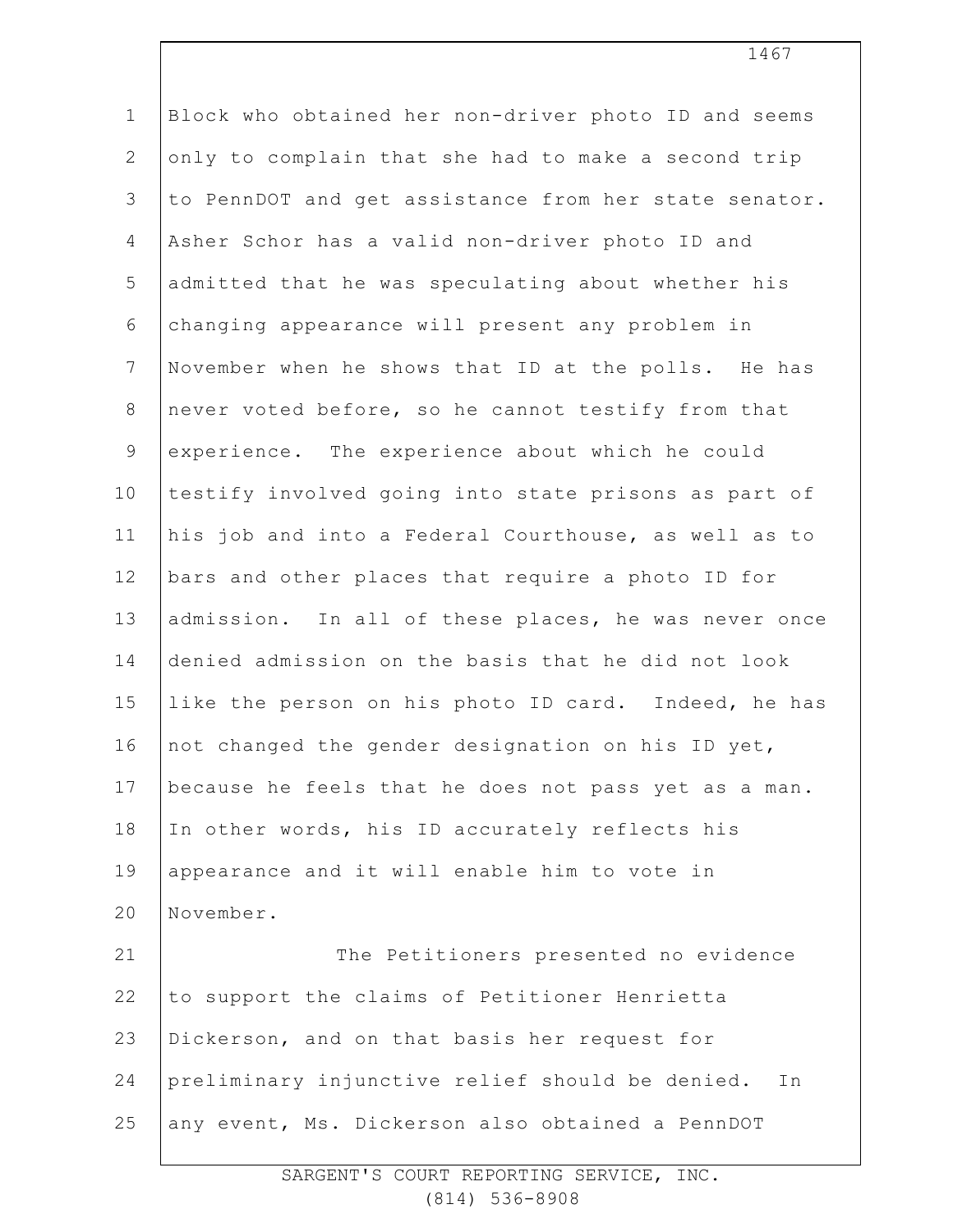| $\mathbf 1$    | photo ID. Of the remaining individual Petitioners,    |
|----------------|-------------------------------------------------------|
| $\overline{2}$ | two of them, Petitioners Barksdale and Freeland,      |
| 3              | withdrew their claims in this case. Petitioners Lee,  |
| 4              | Marsh, Applewhite, Bookler and Cuttino each testified |
| 5              | that they lack either a birth certificate or a Social |
| 6              | Security card, which are, of course, required to      |
| $7\phantom{.}$ | obtain a PennDOT ID. They all testified, however,     |
| $8\,$          | that they know their Social Security numbers, that    |
| 9              | they have proofs of residence in the form of          |
| 10             | government benefits or utility bills and they have no |
| 11             | trouble getting transportation to a PennDOT driver's  |
| 12             | license center. For these Petitioners, the            |
| 13             | Department of State voter ID card will be available   |
| 14             | and will allow them to vote.                          |
| 15             | Petitioner Beatrice Bookler who was                   |
| 16             | featured at the end of Petitioners' closing argument  |
| 17             | testified also that she had a PennDOT driver's        |
| 18             | license in the last seven years. She is, therefore,   |
| 19             | in the PennDOT database and need only show up and     |
| 20             | have her photograph taken. She indicated that she     |
| 21             | does not believe she should have to do that. To be    |
| 22             | sure Ms. Bookler's advanced age and physical          |
| 23             | condition present a challenges to her ability to      |
| 24             | travel anywhere. However, standing in line or         |
| 25             | sitting in a wheelchair in line at a PennDOT driver's |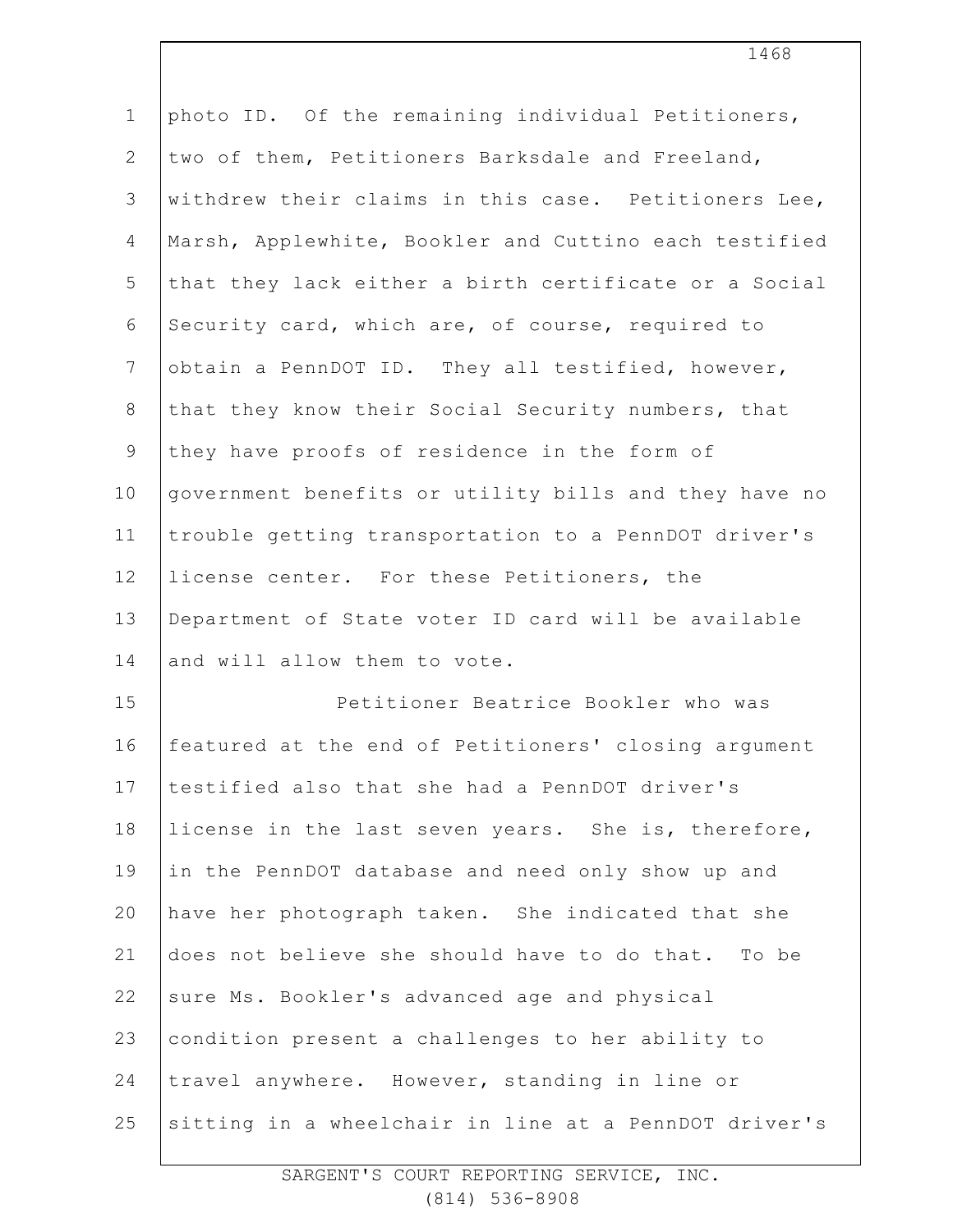| $\mathbf 1$     | license center imposes no greater burden than waiting |
|-----------------|-------------------------------------------------------|
| 2               | in line at the polls, especially during a             |
| $\mathfrak{Z}$  | Presidential election year. To the extent that        |
| 4               | Beatrice Bookler or Taylor Floria find it impossible  |
| 5               | to endure those experiences, the law continues to     |
| 6               | allow them to cast an absentee ballot on the basis    |
| $7\phantom{.0}$ | that their disabilities prevent them from attending   |
| $\,8\,$         | their polling place on election day. Of course, an    |
| $\mathcal{G}$   | absentee ballot does not require a photo ID.          |
| 10              | Respondents understand and sympathize                 |
| 11              | with those voters for whom transportation to a        |
| 12              | PennDOT driver's license center is an issue. This     |
| 13              | issue raises two important points in the content of   |
| 14              | equal protection claims. First, the ability to find   |
| 15              | transportation or the status of not having a car has  |
| 16              | no relation to any suspect class and does not raise   |
| 17              | any inference of invidious discrimination. In the     |
| 18              | absence of a fundamental right, therefore, there      |
| 19              | would be no equal protection claim on that basis.     |
| 20              | Second, as the concurrence in Crawford                |
| 21              | noted, this burden is no different than the burden    |
| 22              | involved in voting generally. Tia Sutter and Lisa     |
| 23              | Gray were no clearer on how they would get to the     |
| 24              | polls on election day than they were about how they   |
| 25              | would get to a PennDOT driver's license center to     |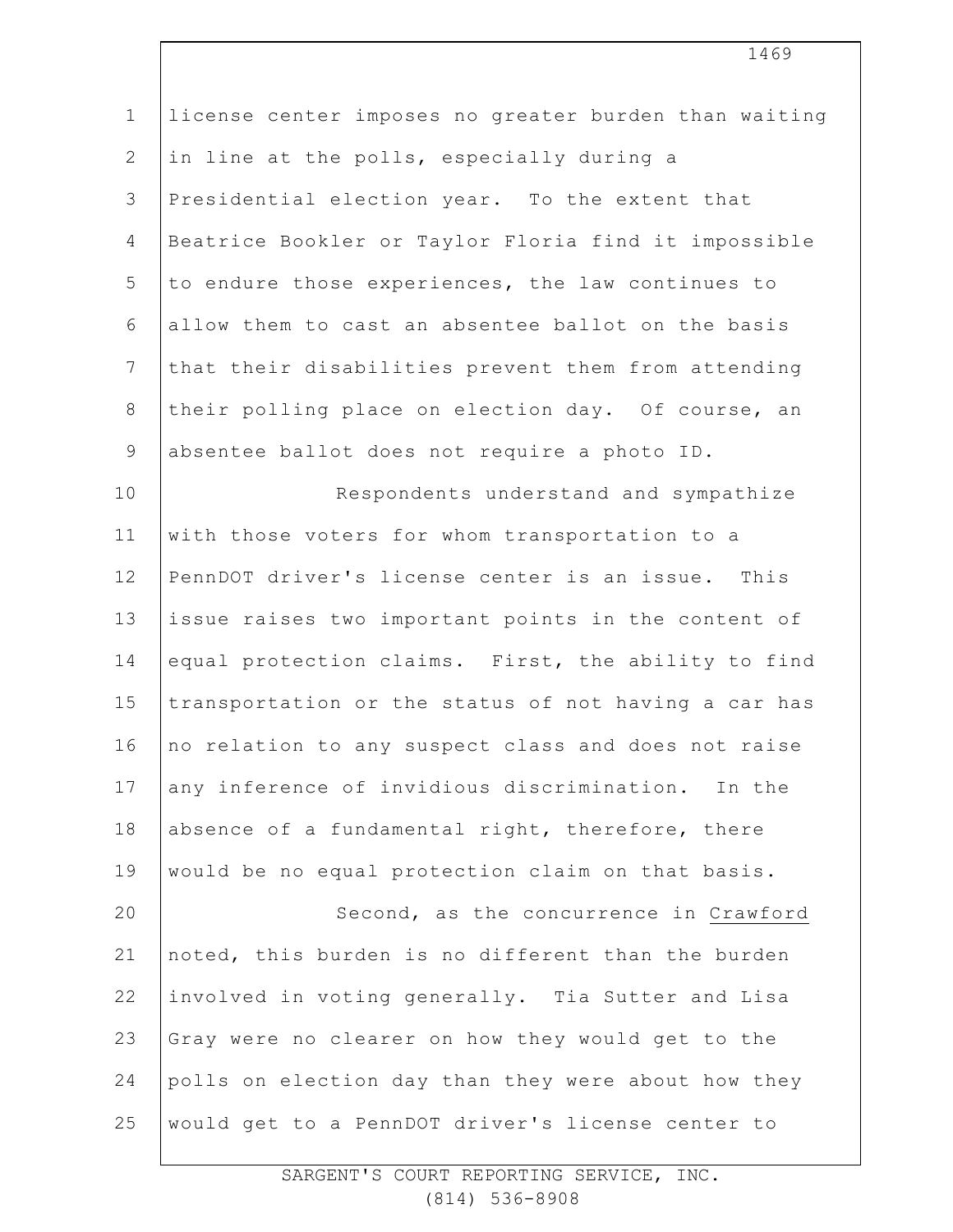1 2 3 4 5 6 7 8 9 10 11 12 13 14 15 16 17 18 19 20 21 22 23 24 25 obtain a photo ID. And in any event, Deputy Secretary Kurt Myers from PennDOT testified about efforts at the Shared-Ride Program, encouraging them to take people across county lines if necessary to get people to the driver's license centers. The organizational Petitioners have done no better to provide concrete evidence that Act 18 will deprive anyone of equal protection of law. We heard testimony about the problems that the indigent and the homeless experience when they try to obtain photo ID. The attorney witnesses testified about fees imposed and procedures to get records from a variety of different states. First, again indigence is not a suspect class for equal protection analysis. And second, the plain language of Act 18 imposes no special burden on the poor or the homeless. The requirement of the photo ID applies to all voters. The trouble that poor residents of the Commonwealth experience in trying to obtain an ID is not at issue that is unique to voting for this segment of the population. You heard testimony by the Petitioners themselves and their witnesses and their testimony made clear that in this day in age these indigent residents of the Commonwealth are facing photo ID requirements to obtain government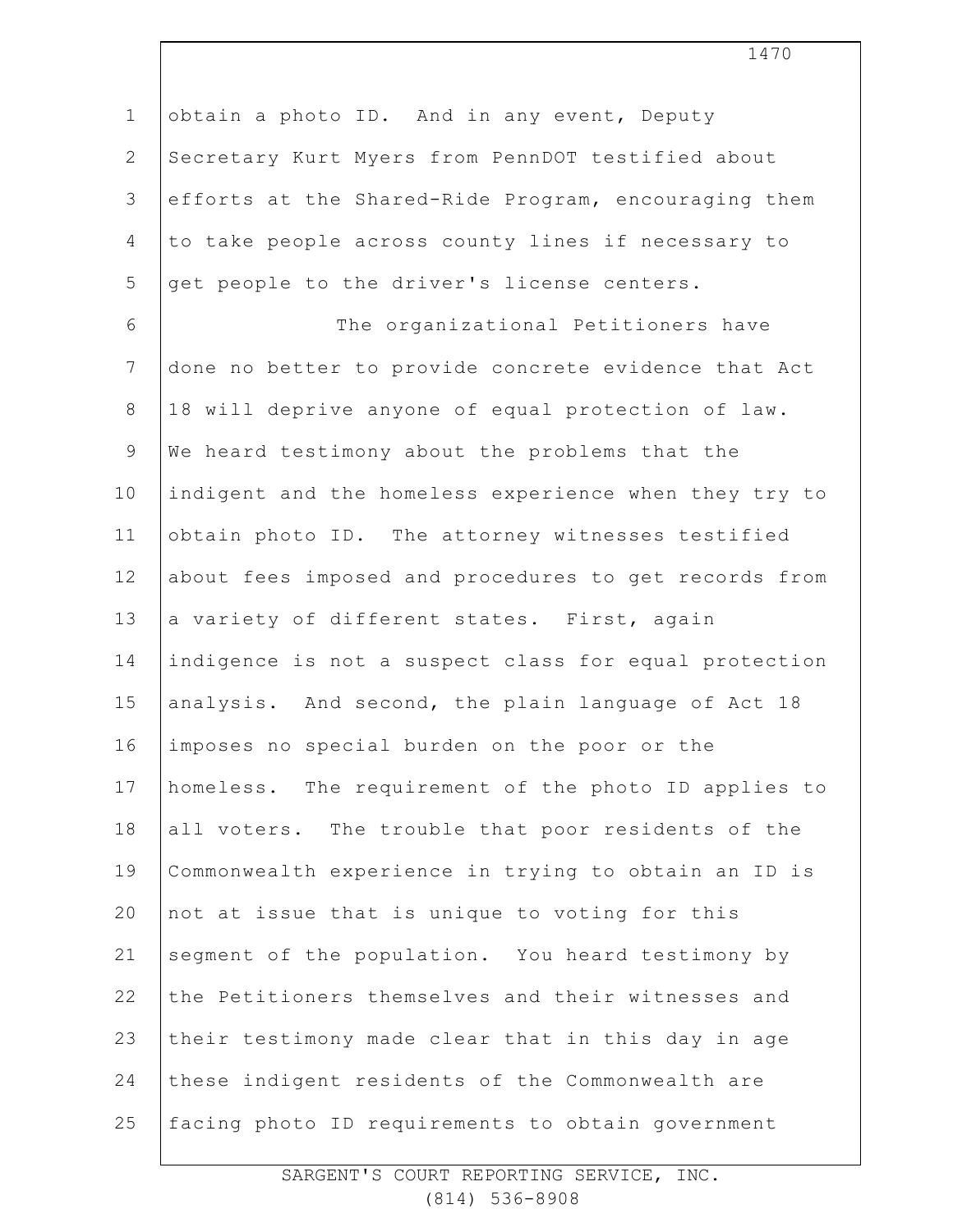| $\mathbf 1$    | benefits, to enter certain buildings and to apply for |
|----------------|-------------------------------------------------------|
| $\overline{2}$ | jobs.                                                 |
| 3              | Veronica Ludt, who was the first                      |
| 4              | attorney witness, testified about clients of hers who |
| 5              | rent rooms by the week and work odd jobs. She did     |
| 6              | not testify that those individuals had any interest   |
| 7              | in voting. Her only testimony about clients who seek  |
| $8\,$          | an ID for voting purposes related to witnesses who    |
| 9              | ended up testifying here on their own behalf. Most    |
| 10             | important, neither of the attorney witnesses were     |
| 11             | aware that the law allows voters who cannot afford    |
| 12             | the various fees and --- associated with getting a    |
| 13             | birth certificate or transportation to a lawyer's     |
| 14             | office to simply sign an affirmation of indigence and |
| 15             | cast a provisional ballot that will be counted.       |
| 16             | Petitioners seem to suggest that there                |
| 17             | is no quidance in Act 18 as to who qualifies as       |
| 18             | indigent, but that is not a basis for invalidating a  |
| 19             | statute. That simply means that no poll worker will   |
| 20             | have any reason to deny an indigent voter the         |
| 21             | opportunity to cast a ballot. Even if they seek a     |
| 22             | PennDOT photo ID to use at the polls, indigent voters |
| 23             | may obtain that ID free of charge. And if they're     |
| 24             | Pennsylvania natives, their birth record will be      |
| 25             | confirmed without a fee. The Department of State's    |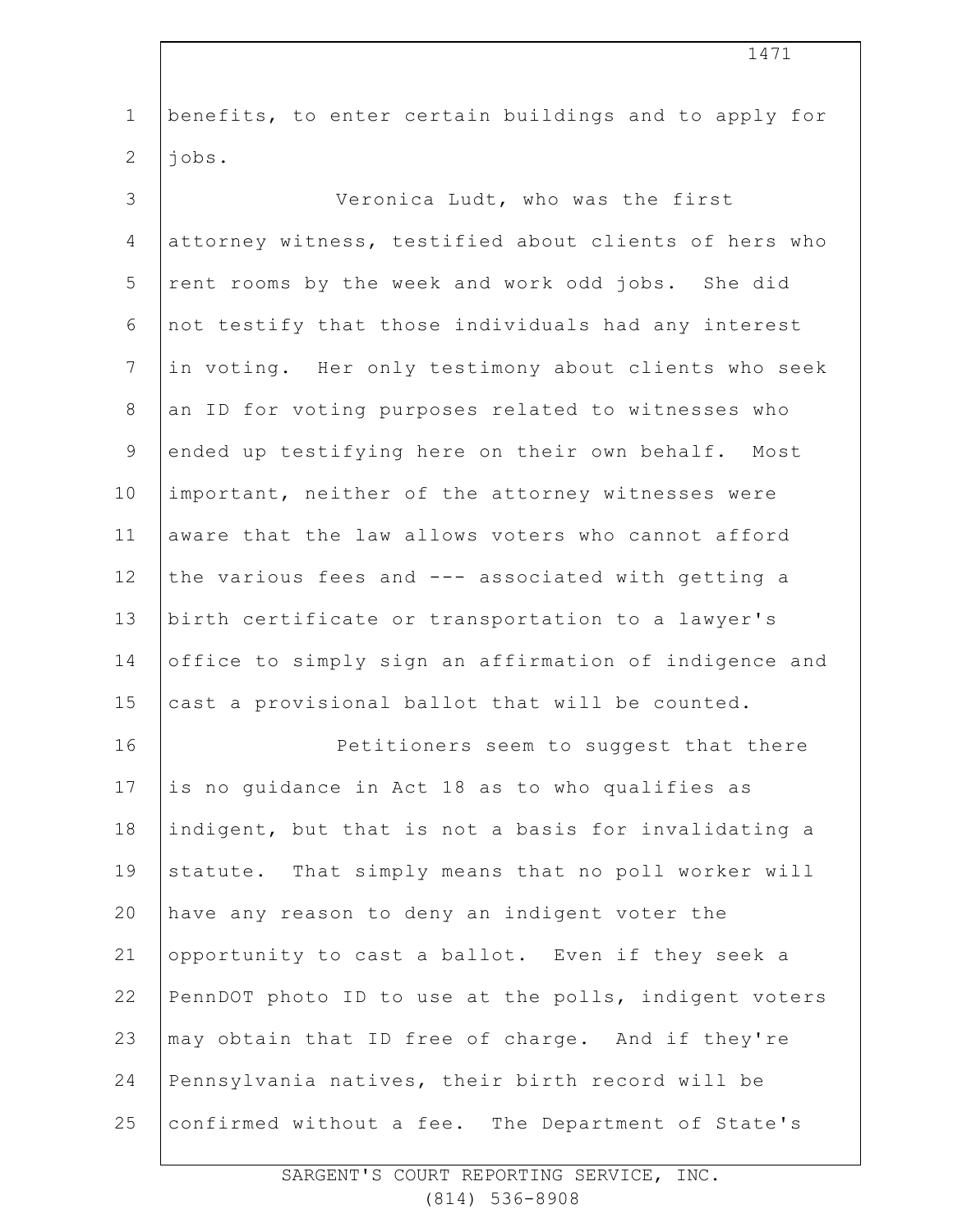| $\mathbf 1$    | voter ID is the option available to all such voters   |
|----------------|-------------------------------------------------------|
| $\mathbf{2}$   | for whom obtaining birth records is not an option.    |
| $\mathcal{S}$  | The attorney witnesses confirm that                   |
| 4              | their clients tend to know their Social Security      |
| 5              | numbers. So on this point, it should be noted that    |
| 6              | the Petitioners never miss an opportunity to          |
| $7\phantom{.}$ | characterize as discriminatory the efforts by the     |
| $\,8\,$        | Commonwealth agencies to make it easier for voters to |
| $\mathcal{G}$  | obtain voter ID. The Department of Transportation     |
| 10             | established a direct link with the Department of      |
| 11             | Health to verify birth records free of charge without |
| 12             | any separate trip.                                    |
|                |                                                       |
| 13             | And Petitioners assert that this                      |
| 14             | service will help white voters more than it will help |
| 15             | minority voters. The Department of Transportation     |
| 16             | will supply a free non-driver photo ID to be used for |
| 17             | voting purposes to any person who is in their         |
| 18             | database who lacks another acceptable form of ID.     |
| 19             | This free photo ID card may be obtained without a     |
| 20             | birth certificate and without a Social Security card. |
| 21             | But Petitioners argue that this treats people who     |
| 22             | have obtained their driver's licenses after 9/11      |
| 23             | differently because the documents required to obtain  |
| 24             | a driver's license are more extensive now than they   |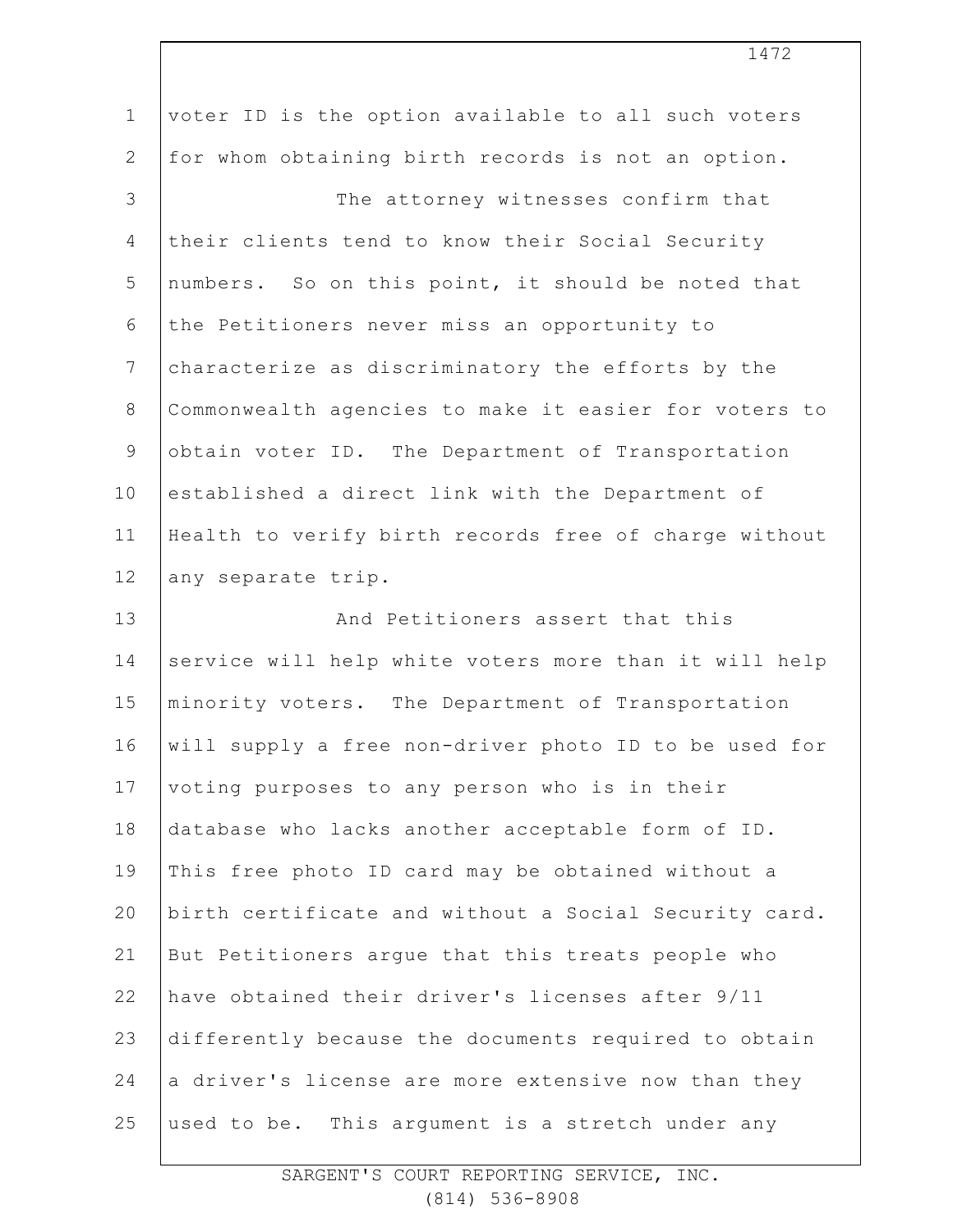|                | 1473                                                  |
|----------------|-------------------------------------------------------|
| $\mathbf 1$    | analysis, but it highlights how there's nothing that  |
| $\overline{2}$ | can be done by the Respondents to satisfy the         |
| 3              | Petitioners in this case.                             |
| 4              | The testimony provided by the                         |
| 5              | organizational Petitioners is clearly speculative     |
| 6              | and, therefore, not deserving of injunctive relief    |
| $7\phantom{.}$ | when it comes to the troubles that may arise at       |
| $8\,$          | PennDOT with PennDOT workers carrying out their       |
| $\mathsf 9$    | charge to provide free photo IDs for voting purposes. |
| 10             | This Court heard the testimony of                     |
| 11             | people who are vocally opposed to the voter ID law    |
| 12             | and always have been and who organized for the        |
| 13             | specific purpose of seeing if they could catch        |
| 14             | PennDOT in the act of making mistakes.                |
| 15             | Significantly, not one of them testified about actual |
| 16             | voters being denied a free photo ID for use at the    |
| 17             | polls. Kurt Myers testified about receiving positive  |
| 18             | feedback from elderly voters who obtained a photo ID  |
| 19             | and who are pleased with the customer service at      |
| 20             | PennDOT. But a parade of witnesses to share their     |
| 21             | subjective experiences at the driver's license center |
| 22             | is unhelpful to this Court's equal protection         |
| 23             | analysis, especially where it does not establish that |
| 24             | certain protective classes of voters are being denied |
| 25             | the requisite photo ID.                               |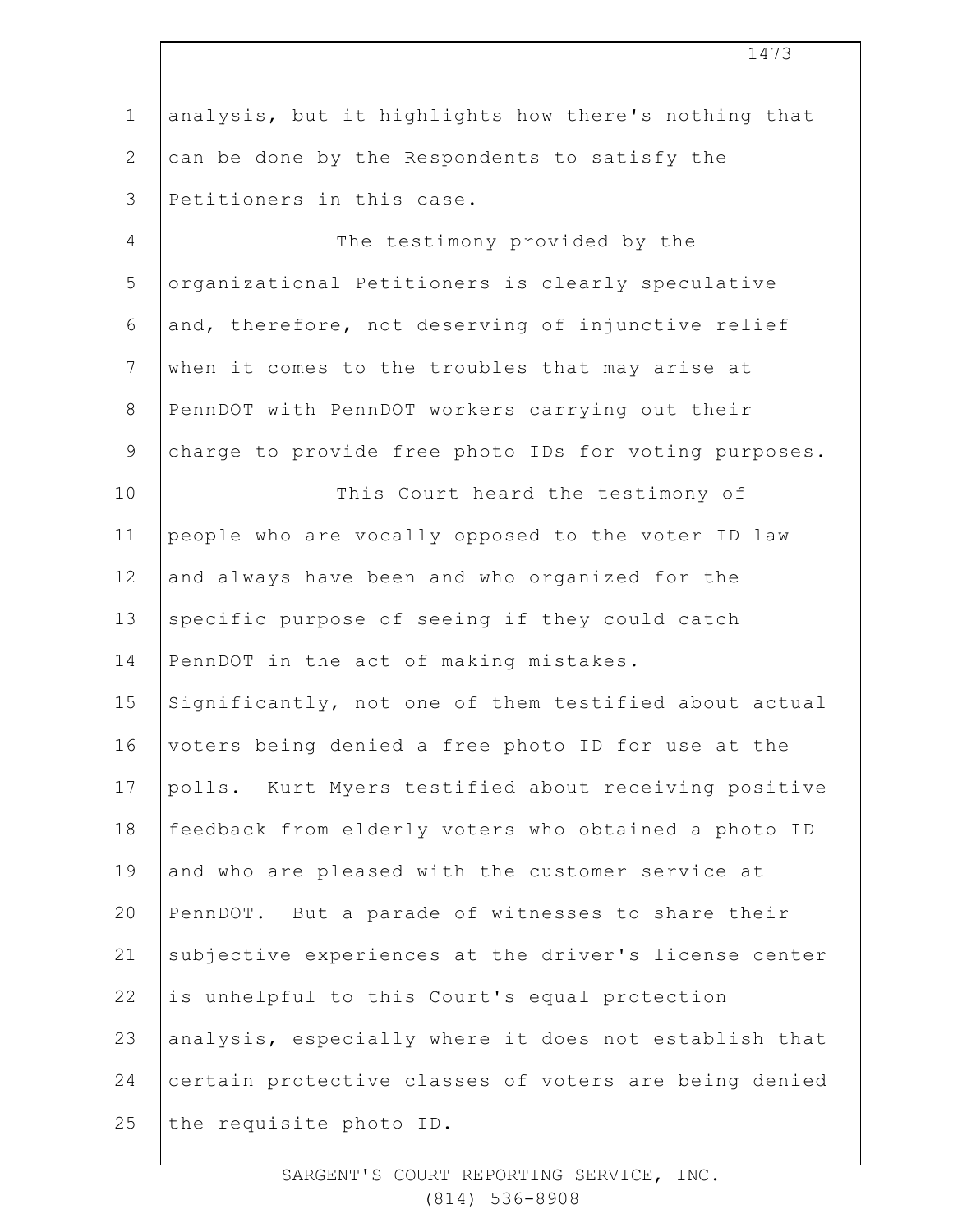| $\mathbf{1}$   | The Petitioners' witnesses were equally               |
|----------------|-------------------------------------------------------|
| $\mathbf{2}$   | speculative when they opined that there is much       |
| 3              | confusion about Act 18 among voters and among poll    |
| 4              | workers. Each of the organizational Petitioners is,   |
| 5              | by their own testimony, engaging in aggressive        |
| 6              | outreach efforts to educate voters about the          |
| $\overline{7}$ | requirement of photo ID and the specific kinds of     |
| 8              | photo ID that will be acceptable under Act 18. The    |
| $\mathsf 9$    | Department of State is also engaging in outreach and  |
| 10             | education, not only by speaking directly to a wide    |
| 11             | range of voters and groups, but also by procuring the |
| 12             | services of media professionals to ensure that no one |
| 13             | will be ignorant of the law's requirements by         |
| 14             | election day.                                         |
| 15             | Shannon Royer, Deputy Secretary at the                |
| 16             | Department of State, testified about the specific     |
| 17             | requirement during the procurement process that his   |
| 18             | vendors be able to reach minority voters, elderly     |
| 19             | voters and others for whom obtaining photo ID may     |
| 20             | require some additional effort. The Department of     |
| 21             | State will be sending information directly to the     |
| 22             | home addresses of every single poll worker. They may  |
| 23             | not be required to attend training, but they will not |
| 24             | be able to avoid that information. The Department of  |
| 25             | State will further educate judges of election at a    |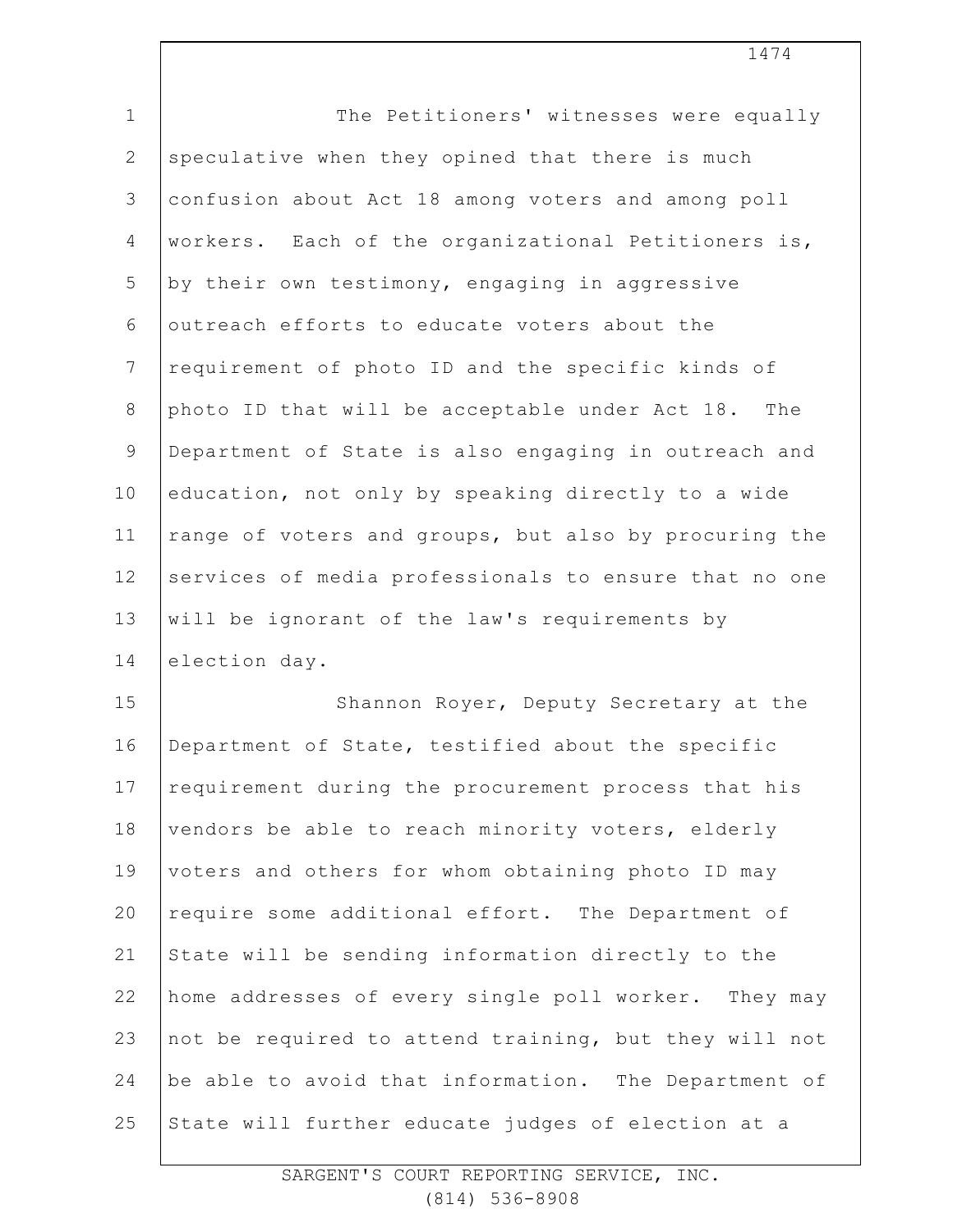| $\mathbf 1$    | conference this month ensuring that they will be able |
|----------------|-------------------------------------------------------|
| $\mathbf{2}$   | to quide their polling places in the administration   |
| 3              | of elections under the photo ID requirement.          |
| $\overline{4}$ | Every witness claiming that there is                  |
| 5              | confusion also emphasized their commitment to         |
| $\sqrt{6}$     | educating voters about this law. The Respondents      |
| $\overline{7}$ | should be allowed to continue their efforts at        |
| $\,8\,$        | implementation, because injunctive relief will only   |
| $\mathsf 9$    | disrupt the educational message that is being sent by |
| 10             | the Respondents and by the organizational             |
| 11             | Petitioners, themselves. That disruption of the       |
| 12             | message and the waste of resources that would result  |
| 13             | from an injunction would not only harm the public,    |
| 14             | but it would also harm the Petitioners and the        |
| 15             | Respondents. The test for a preliminary injunction    |
| 16             | specifically bars that relief when this is the case.  |
| 17             | It may be tempting to err on the side                 |
| 18             | of protecting the right to vote when certain          |
| 19             | opponents of Act 18 perceive there to be difficulties |
| 20             | in implementation, but the law requires more than     |
| 21             | speculation and the efforts that all interested       |
| 22             | parties have undertaken will achieve their intended   |
| 23             | purpose over the course of August, September and      |
| 24             | October. Unanswered questions will be resolved as     |
| 25             | both government and nongovernmental organizations     |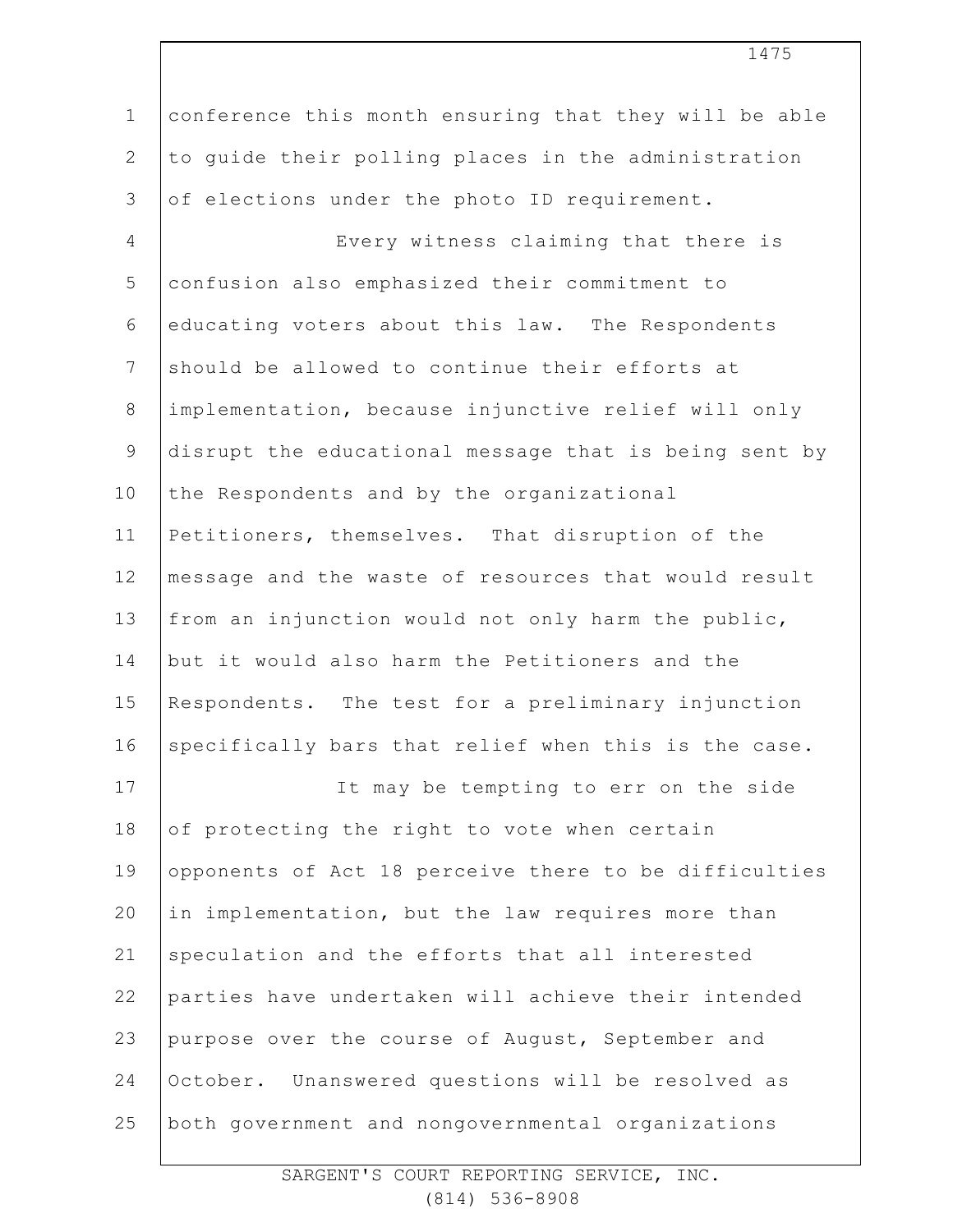| $\mathbf{1}$   | work on implementing this law during the next three     |
|----------------|---------------------------------------------------------|
| $\overline{2}$ | months.                                                 |
| 3              | If the greatest burden that an                          |
| 4              | organizational Petitioner experiences is that they      |
| 5              | have to revise a pamphlet to reflect the Department     |
| 6              | of State voter ID card, that is a small price to pay    |
| 7              | for the opportunities that it will provide to vote      |
| $\,8\,$        | for many residents of the Commonwealth.                 |
| $\mathcal{G}$  | As I have stated, the Petitioners bear                  |
| 10             | the burden to eliminate every imaginable valid          |
| 11             | purpose that the legislature may have had when it       |
| 12             | enacted Act 18. The Petitioners have presented no       |
| 13             | evidence with regard to the nationwide effort to        |
| 14             | modernize elections or the effective photo ID           |
| 15             | requirements on public confidence in elections.<br>They |
| 16             | have focused entirely on the prevention and detection   |
| 17             | of voter fraud, which is, of course, a valid purpose,   |
| 18             | an important purpose recognized by the United States    |
| 19             | Supreme Court.                                          |
| 20             | Professor Minnite shared her belief                     |
| 21             | that voter impersonation and multiple voting occur      |
| 22             | rarely. The Supreme Court and the Carter-Baker          |
| 23             | Commission reached the same conclusion, but they also   |
| 24             | recognized, as does Professor Minnite, to some          |
| 25             | extent, that such conduct does happen and could         |
|                |                                                         |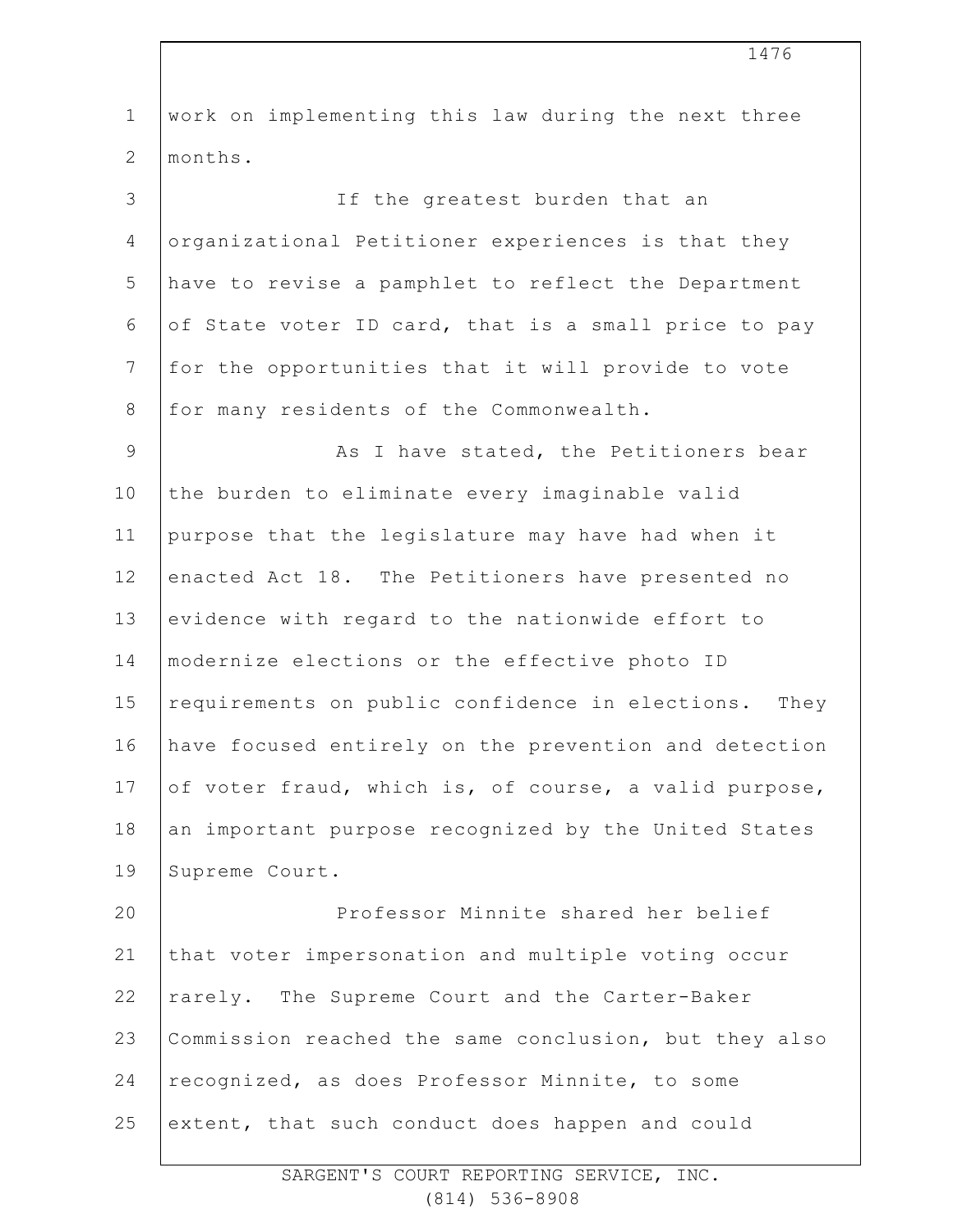1 2 3 4 5 6 7 8 9 10 11 12 13 14 15 16 17 18 19 20 21 22 23 24 25 affect the outcome of a close election. It is simply unconvincing to suggest that Act 18 might be unconstitutional because the actual incidents, known incidents, of voter impersonation and multiple voting are rare. Professor Minnite assumes that the statistics relating to voter fraud prosecutions should be as available as they are for tax evasion, internet and mail scams and other types of fraud. Those crimes, however, rise to the top of any prosecutor's priority list because there is money involved and identifiable victims. When it comes to voter fraud, there's no blood on the sidewalk and there are no vulnerable victims to show to a jury. More important, voter impersonation can be carried out by simply signing a name in a poll book. We require witnesses in a court, such as this one, who are examining handwriting to have credentials, expert credentials. But the Petitioners would have the security of elections rely on uncredentialed handwriting experts who are volunteering at the polling places. Mark Wolosik of Allegheny County illustrated how his driver's license was the only way to resolve such an unreliable method of confirming identity. He was told that his

1477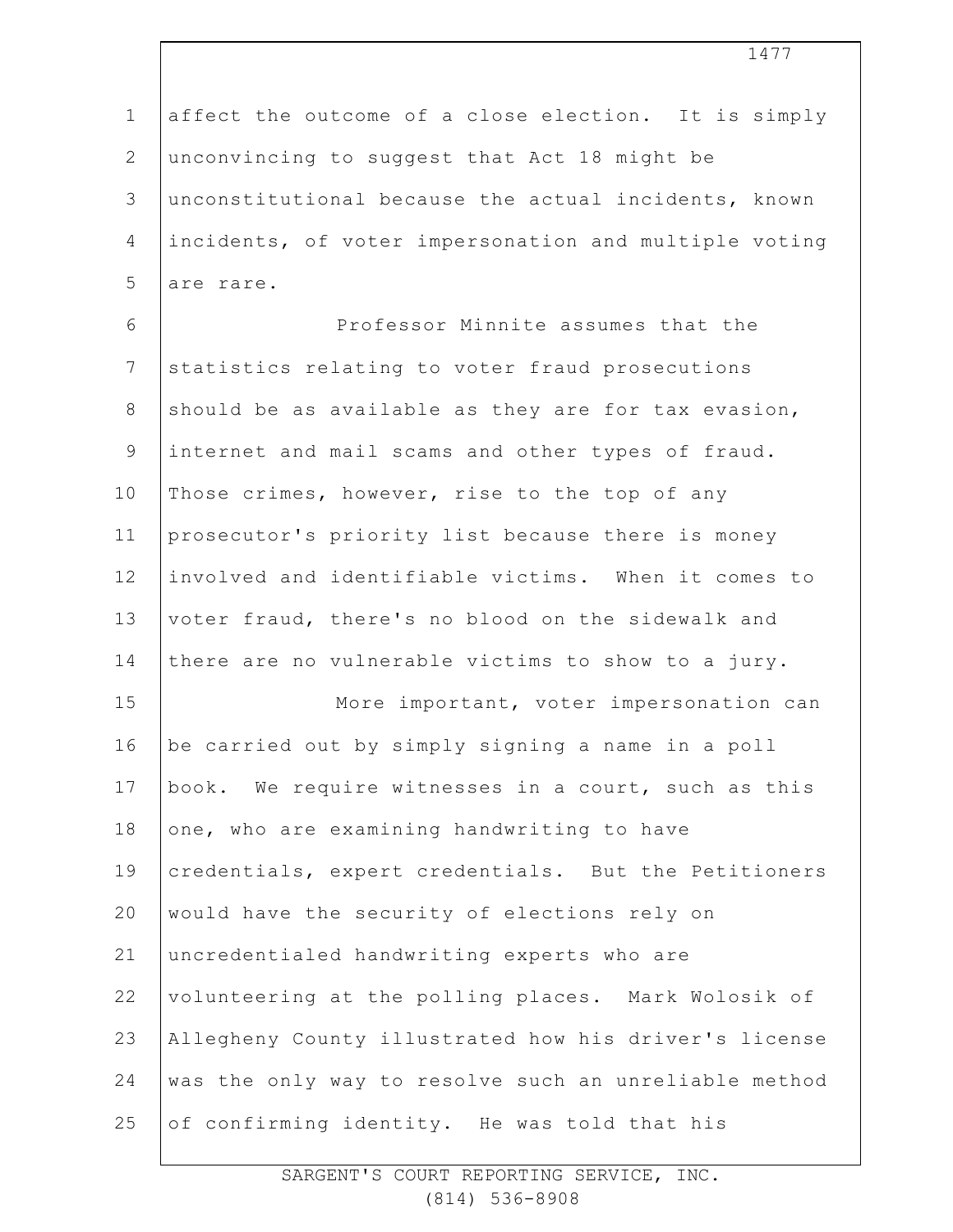1 2 3 4 5 6 7 8 9 10 11 12 13 14 15 16 17 18 19 20 21 22 23 24 25 signature did not match and only when he produced his driver's license, did they agree that he was who he purported to be and allowed him to vote. A photo ID is widely available and required in so many facets of our modern life. It is uniquely tailored to the prevention and detection of voter impersonation. And it works just as well to prevent multiple voting. If New York had a photo ID requirement, I suspect that Professor Minnite would have a good deal of trouble voting there with her brand new New Jersey driver's license. We heard testimony about the numbers of people who, as of June, could even be affected by Act 18 because they lack a photo ID. You heard Deputy Secretary Burgess of the Department of State discuss how numbers from the actual databases of registered voters and PennDOT ID holders were examined and how they were matched up, and an exact match and a statistically reliable match was made to a certain extent. Professor Barreto, on the other hand, favors a survey approach because it avoids the problems that will eventually happen with matching different data sets. But the numbers confirmed by the Department of State and the Department of Transportation were exact matches or extremely reliable matches, to a point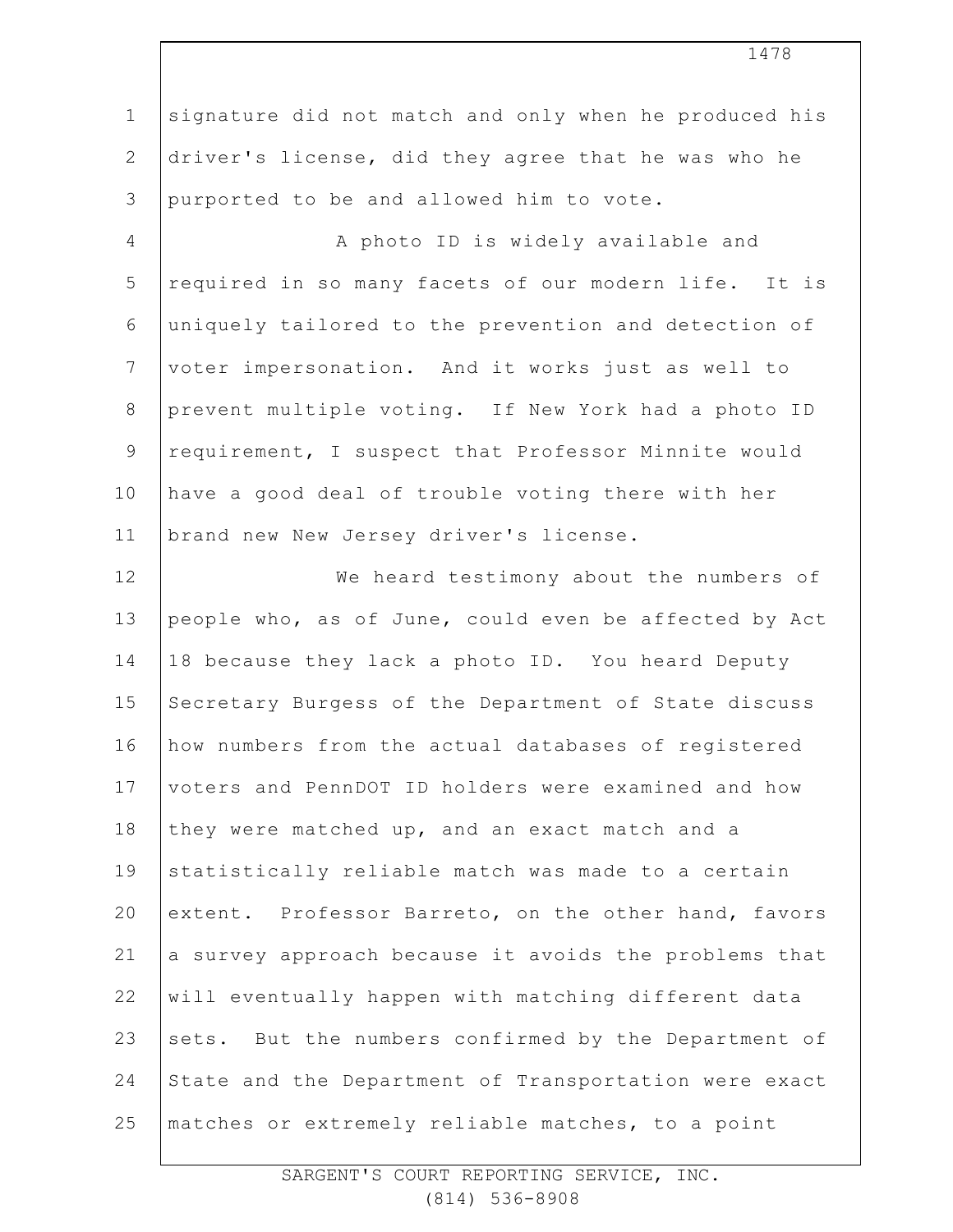| $\mathbf{1}$    | that went beyond the numbers in Professor Barreto's   |
|-----------------|-------------------------------------------------------|
| $\mathbf{2}$    | survey. That is they didn't encounter any matching    |
| 3               | problems until they got to a point where they already |
| 4               | accounted for more voters with ID than Professor      |
| 5               | Barreto says there are in Pennsylvania. And that's    |
| 6               | just PennDOT IDs. The analysis by the Department of   |
| $7\phantom{.0}$ | State and the Department of Transportation did not    |
| $8\,$           | even include passports, military IDs, college and     |
| $\mathsf 9$     | university IDs, government employer IDs or care       |
| 10              | facility IDs. And of course, the numbers that were    |
| 11              | reached by the Department of State and the Department |
| 12              | of Transportation still --- those are still lower     |
| 13              | numbers than Professor Barreto, before we even get to |
| 14              | the reasons why a match might be difficult make in    |
| 15              | certain cases.                                        |
| 16              | We heard about the characters and                     |
| 17              | spacing being different in the PennDOT database from  |
| 18              | in the Department of State database. We heard about   |
| 19              | people who use a slightly different name on their     |
| 20              | voter registration card than they do on their photo   |
| 21              | We heard about people calling in after they<br>ID.    |
| 22              | received a letter, again, direct outreach from the    |
| 23              | Secretary of the Commonwealth, and saying, hey, I     |
| 24              | have a PennDOT ID, why am I getting this letter.      |
| 25              | The number of people who can possibly                 |
|                 |                                                       |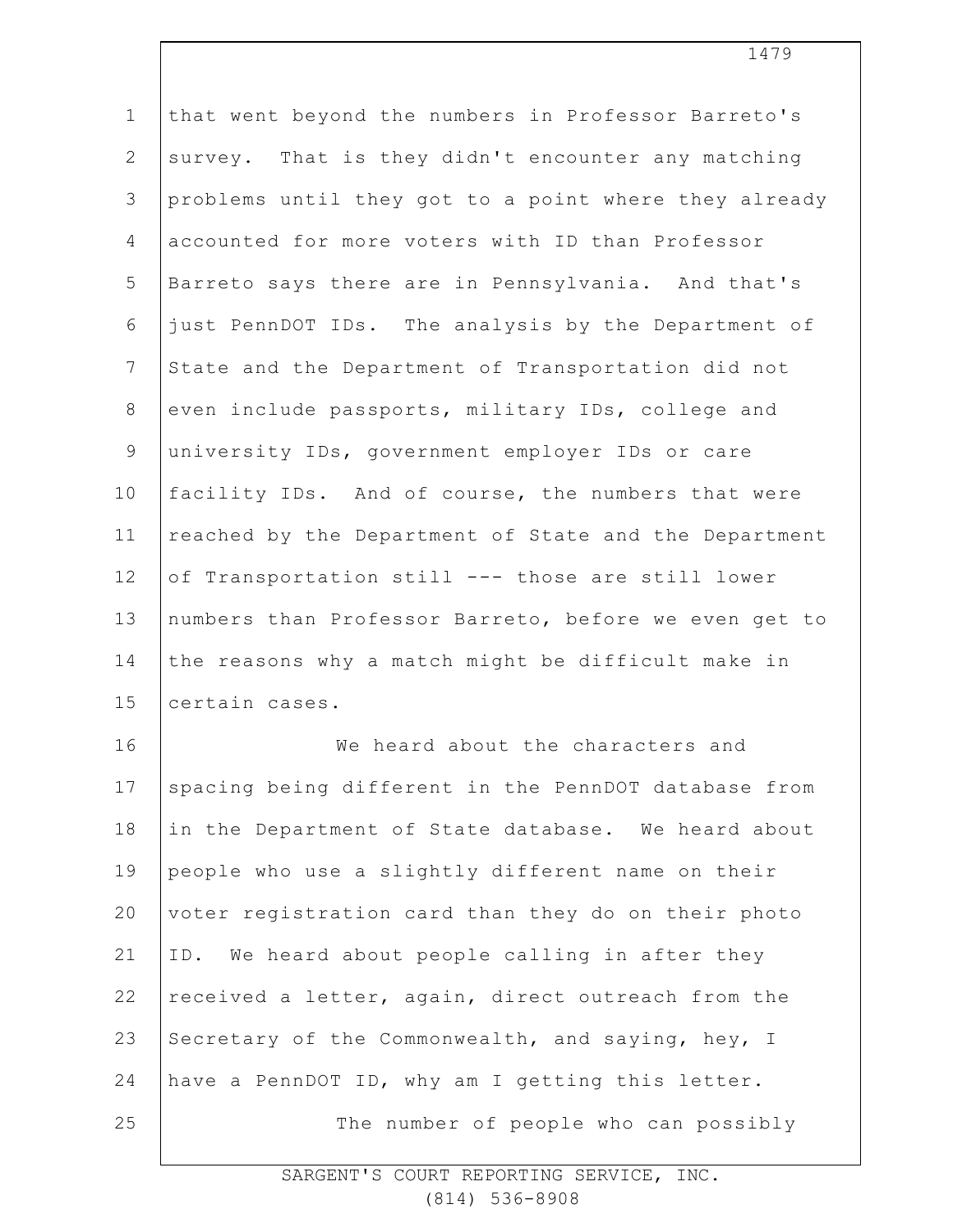| $\mathbf 1$    | be affected by this --- by Act 18 is far lower than   |
|----------------|-------------------------------------------------------|
| $\mathbf{2}$   | the 759,000 that the Department of State and the      |
| 3              | Department of Transportation match-up revealed. The   |
| $\overline{4}$ | Petitioners want to add classes of voters on top of   |
| 5              | that number who indicated at the time of their voter  |
| 6              | registration that they have PennDOT ID and they also  |
| $7\phantom{.}$ | want to add those who had a PennDOT ID at some point  |
| $8\,$          | and are still in the PennDOT database. The            |
| 9              | Commonwealth agencies working on implementation of    |
| 10             | Act 18 have made it very easy for all of those voters |
| 11             | to obtain the ID that they need at some point in the  |
| 12             | next three months.                                    |
| 13             | Professor Barreto depends on the                      |
| 14             | answers given by people over the phone during 11 days |
| 15             | in June and July. He did not even look at the actual  |
|                |                                                       |
| 16             | data of registered voters and of driver's license     |
| 17             | holders. Even if we assume that this is a reliable    |
| 18             | methodology that is capable of producing a            |
| 19             | representative sample of Pennsylvania voters,         |
| 20             | Professor Barreto suggested every change in the law   |
| 21             | must include a several-year transition period because |
| 22             | people just won't pay attention to the change in the  |
| 23             | law. They won't know about it. They won't do what     |
| 24             | they need to do to comply with the law. This is       |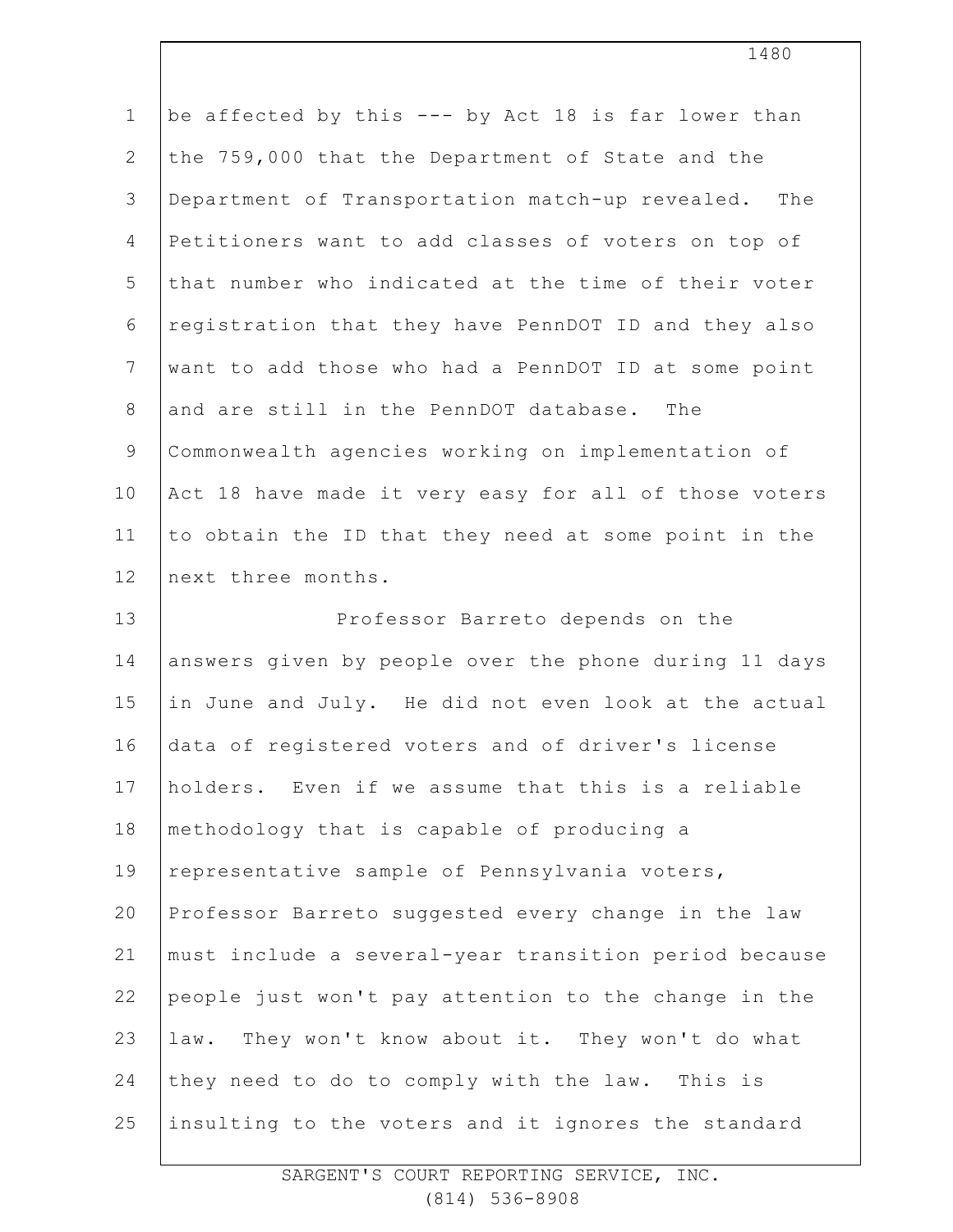1 2 3 4 5 6 7 8 for equal protection analysis. It cannot be the law in this Commonwealth that every statute will be invalidated if a few people come forward and claim a burden under it. It cannot --- this Court cannot adopt a standard that effectively creates massive judicial supervision of the voting process, including polling hours and places, because those, too, will inconvenience voters.

9 10 11 12 13 14 15 16 17 18 19 20 21 22 23 24 25 Your Honor, the most telling and important aspect of Professor Barreto's testimony is what he did not say. Professor Barreto works with the ACLU and the Brennan Center. He has consulted with them. He has testified for them on a number of occasions and in opposition to photo ID requirements in other states. Professor Barreto is not a neutral unbiased academic. He is a co-founder of Latino Decisions and he comes to this Court to say that Act 18 keeps the greatest burden on Hispanic voters. If widespread disenfranchisement had actually occurred in the states that have had photo ID requirements, like the one before this Court, since 2005, Professor Barreto would have told this Court about it. He did not. Because there has been no widespread disenfranchisement because of photo ID requirements. What that should indicate to this Court is that it is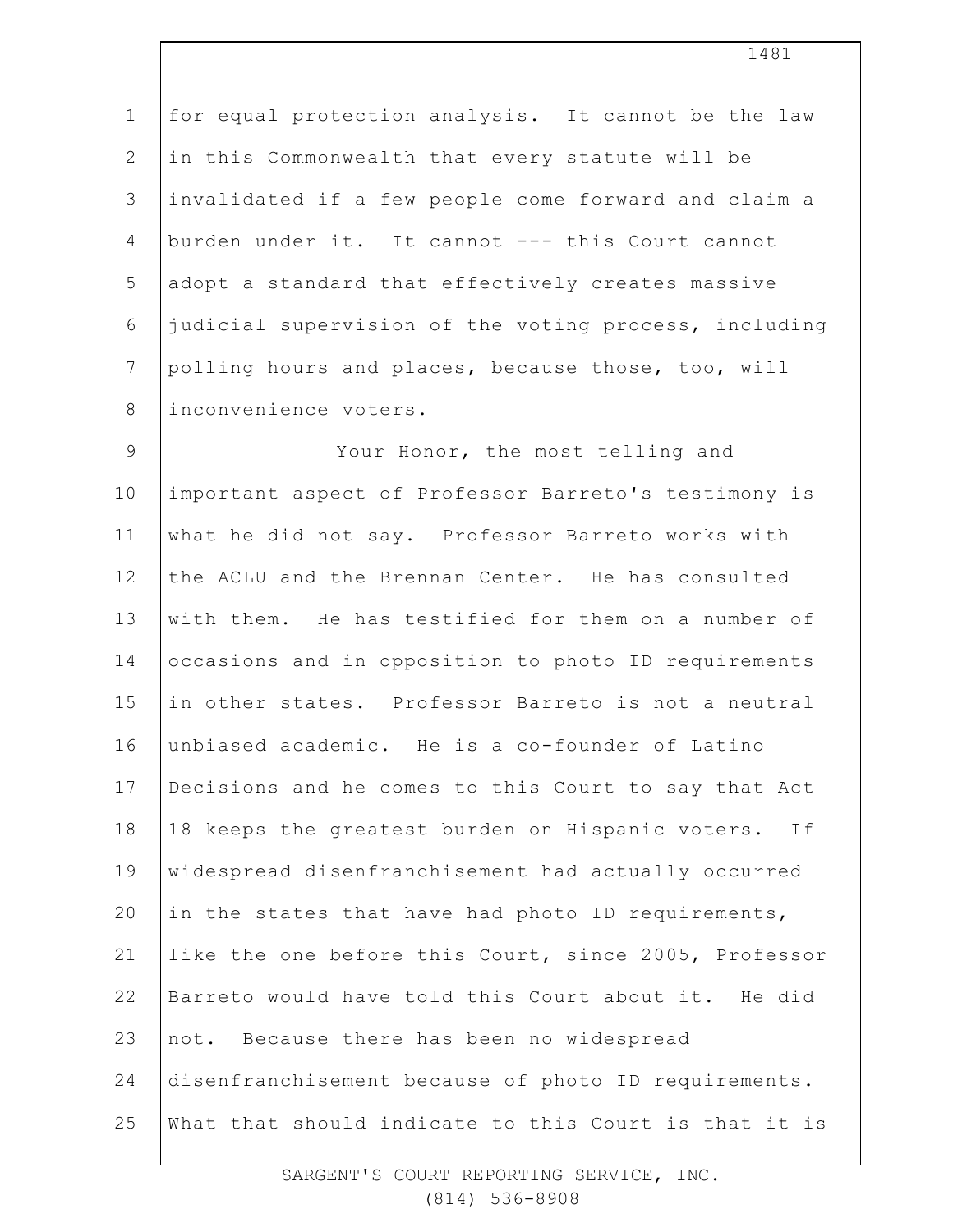| $\mathbf 1$     | highly unlikely that widespread disenfranchisement    |
|-----------------|-------------------------------------------------------|
| $\mathbf{2}$    | will occur in November. It hasn't happened            |
| 3               | elsewhere. It won't happen here.                      |
| $\overline{4}$  | The efforts of the Department of                      |
| 5               | Transportation and the Department of Health make it   |
| 6               | easier to get a photo ID. If it is simply impossible  |
| $7\phantom{.0}$ | for voters to obtain a birth certificate or a Social  |
| 8               | Security card, the Department of State will provide a |
| $\mathsf 9$     | free ID for voting purposes. A Social Security        |
| 10              | number and two proofs of residence in the form of     |
| 11              | utility bills or other government mail are all that   |
| 12              | is required. To be sure, voters do share some         |
| 13              | responsibility to obtain an ID and to get themselves  |
| 14              | to the polls. The law does not require the            |
| 15              | Department of State to eliminate all inconveniences   |
| 16              | in the voting process.                                |
| 17              | Your Honor, there is no clear right to                |
| 18              | relief for the Petitioners in this case because a     |
| 19              | photo ID is not only widely required in our society,  |
| 20              | but it's also widely available. Their request for a   |
| 21              | preliminary injunction is certainly not tailored in   |
| 22              | any fashion and for the vast majority of voters in    |
| 23              | Pennsylvania, the law presents no problem. At this    |
| 24              | stage of the implementation of Act 18 it is clear     |
| 25              | that the Department of State and the organizational   |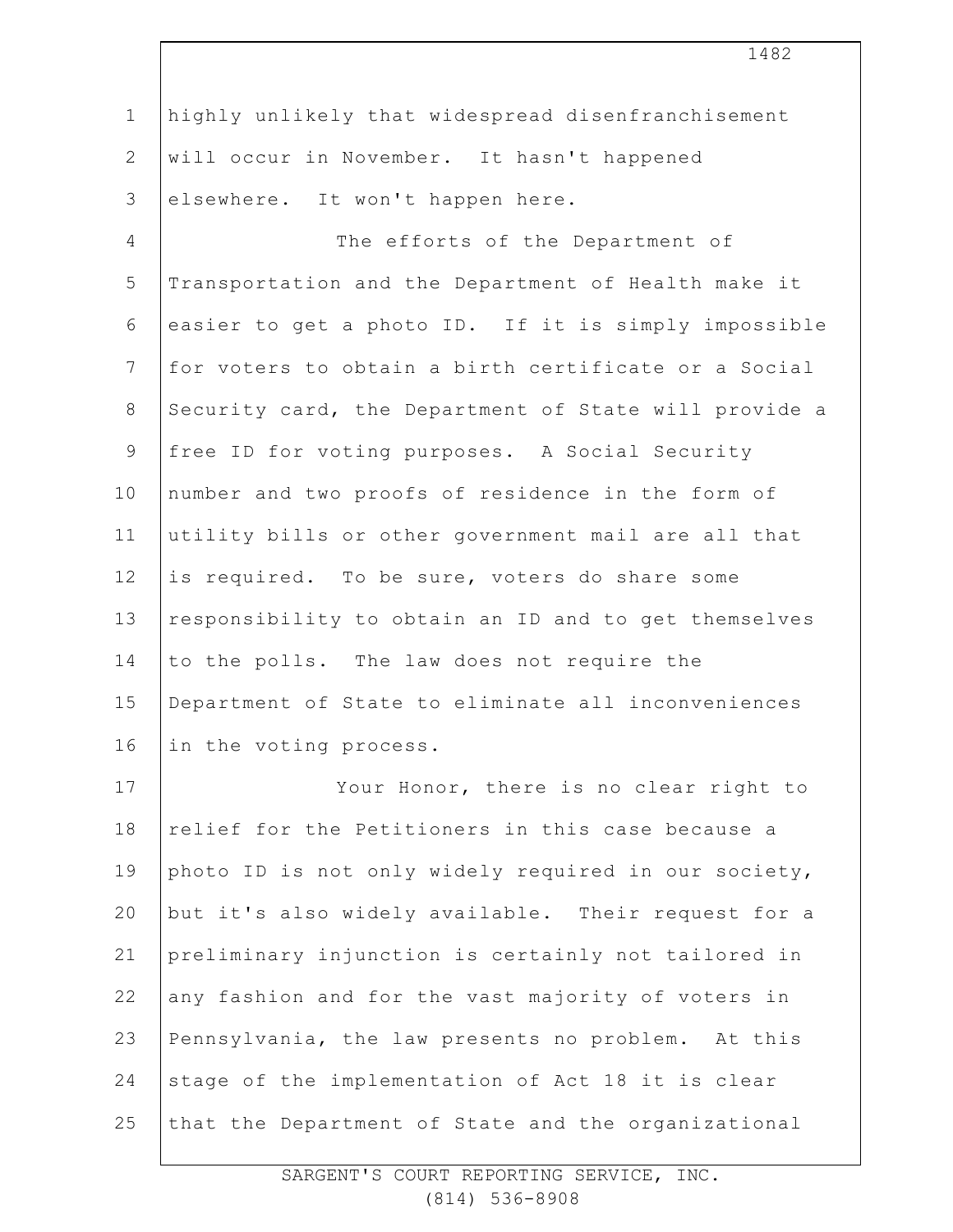1 2 3 4 5 6 7 8 9 10 11 12 13 14 15 16 17 18 19 20 21 22 23 24 25 Petitioners, themselves, along with numerous other community organizations are educating the voters about the photo ID requirement and an injunction will harm the public interest by disrupting that message and creating more confusion than any that the Petitioners perceive to exist before. The Petitioners and the Department of State alike will continue to work on hammering out the implementation of Act 18 through all of August, all of September, all of October and the beginning of November. The Petitioners may make an emotional appeal that may play well to the cameras or those untrained in the law. Pennsylvania law, however, does not support their request for a preliminary injunction, and their request must be denied. Thank you, Your Honor. JUDGE SIMPSON: You may have brief rebuttal. ATTORNEY WALCZAK: I think I can do it in less than an hour, Your Honor. No, Plaintiffs have nothing further. Thank you. JUDGE SIMPSON: Thank you. Whatever I render --- and I won't render a decision until the week of the 13th. Sometime that week I will render a decision. I would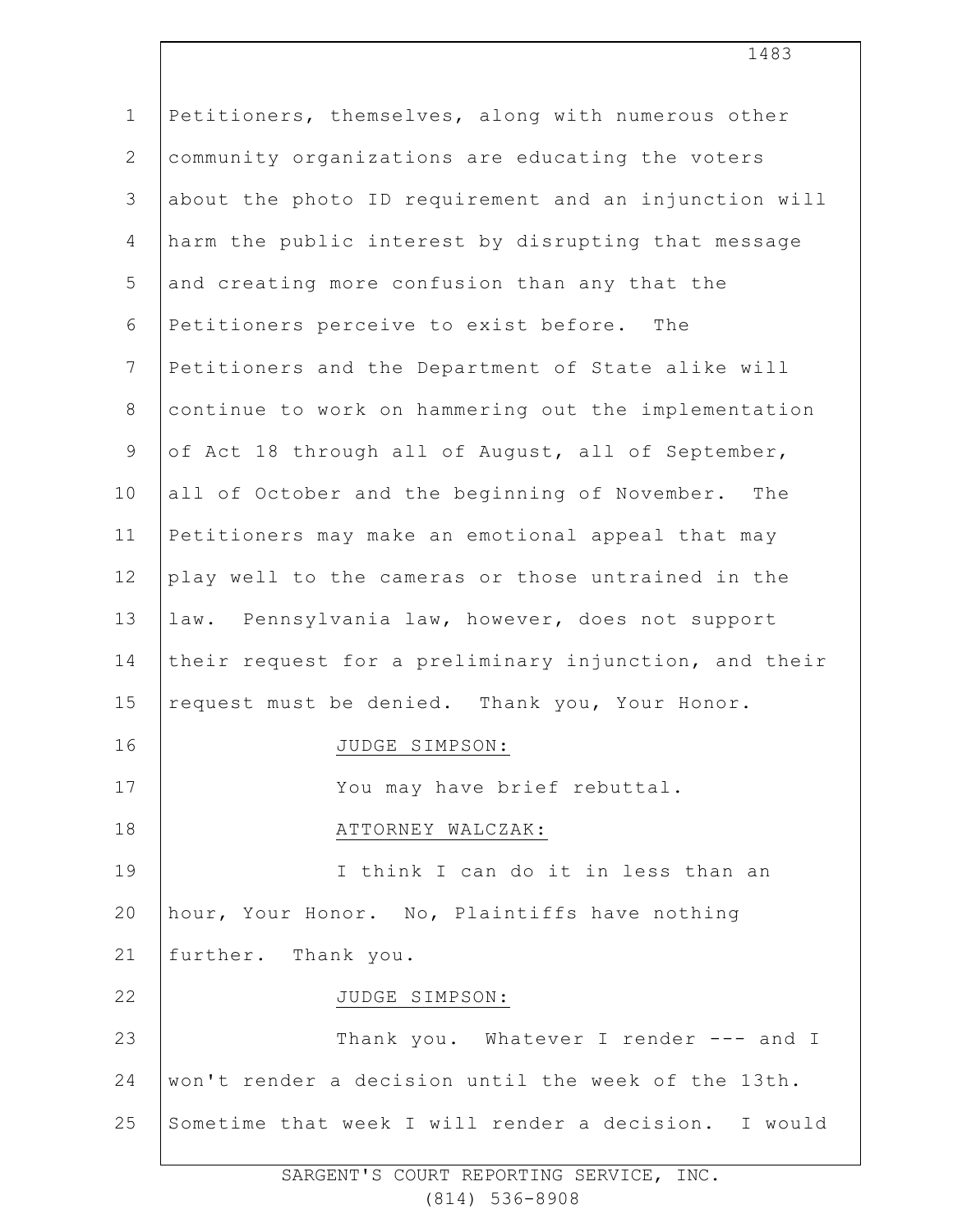1 2 3 4 5 6 7 8 9 10 11 12 13 14 15 16 17 18 19 20 21 22 23 24 25 imagine that it will be immediately posted on the AOPC website, exactly where a court order is posted, so it should be available to everybody on the internet pretty quickly. They usually post first thing in the morning, so that's when I would check. As I said before, it is an appealable order. No matter what I do it's an appealable order. But being that it's an Interlocutory appeal, the Court retains jurisdiction and can proceed. But given the nature of this and whatever work is going to be --- whatever legal work is going to be entailed in an appeal, I'm not going to burden Counsel with any proceedings here unless somebody files a praecipe asking me to do so. So I'll wait to hear from you before I schedule anything, but I have jurisdiction to deal with whatever problems you may have. As we've said from the very beginning, the intent was to get this in a position for the Supreme Court to give us a ruling well in advance of the general election, and I think we'll be able to do that. One of the things that I did mention at the very beginning of the case is that what your expectation should be of me. Let me just ask Petitioners do, you --- Counsel for Petitioners, do you and your clients feel that you have had a full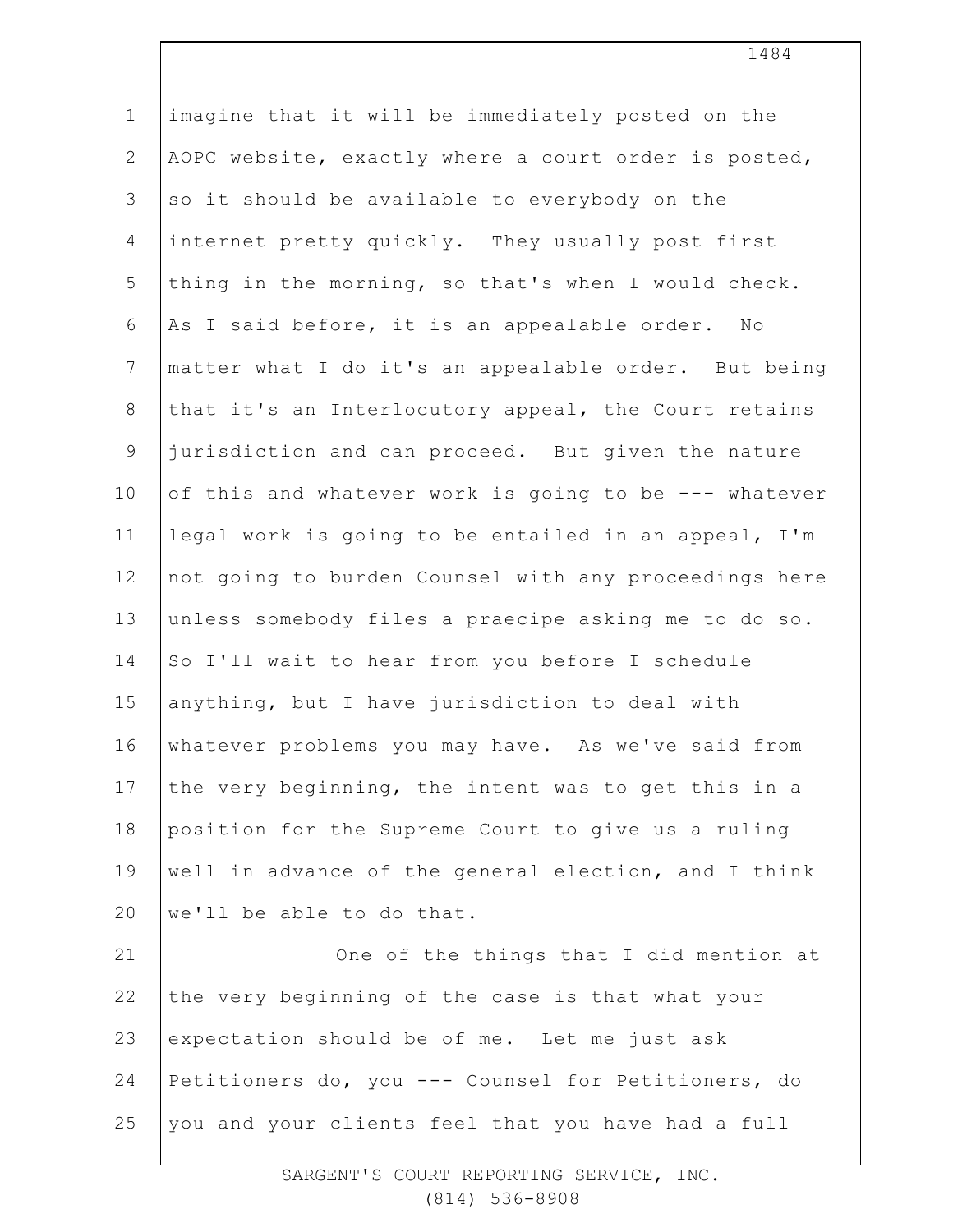|                | 1485                                                  |
|----------------|-------------------------------------------------------|
| $\mathbf{1}$   | and fair opportunity to make your case?               |
| $\mathbf{2}$   | ATTORNEY WALCZAK:                                     |
| 3              | Absolutely, Your Honor.                               |
| $\overline{4}$ | JUDGE SIMPSON:                                        |
| 5              | Counsel for Respondents, do you and                   |
| 6              | your clients feel that you had a full and fair        |
| 7              | opportunity to make your case?                        |
| $\,8\,$        | ATTORNEY CAWLEY:                                      |
| $\mathsf 9$    | Yes, Your Honor.                                      |
| 10             | JUDGE SIMPSON:                                        |
| 11             | Well, then my work here is done. So                   |
| 12             | let me --- if there being nothing further to --- if   |
| 13             | there be nothing further to come before the Court, we |
| 14             | stand adjourned until the next call of the crier.     |
| 15             | MR.<br>TURNER:                                        |
| 16             | Commonwealth Court is now adjourned.                  |
| 17             | * * * * * * *                                         |
| 18             | HEARING CONCLUDED AT 12:45 P.M.                       |
| 19             | * * * * * * *                                         |
| 20             |                                                       |
| 21             |                                                       |
| 22             |                                                       |
| 23             |                                                       |
| 24             |                                                       |
| 25             |                                                       |
|                | SARGENT'S COURT REPORTING SERVICE, INC.               |